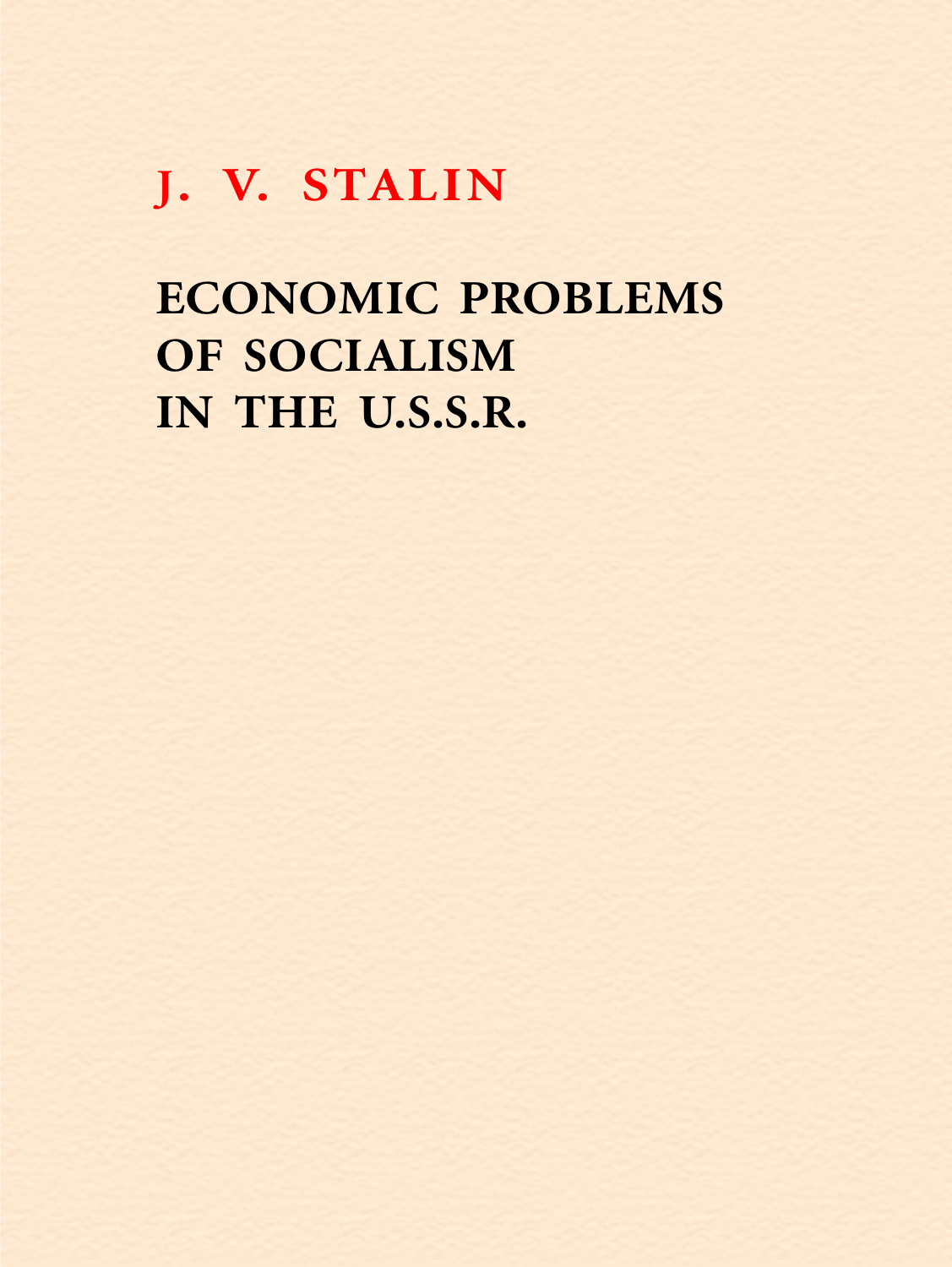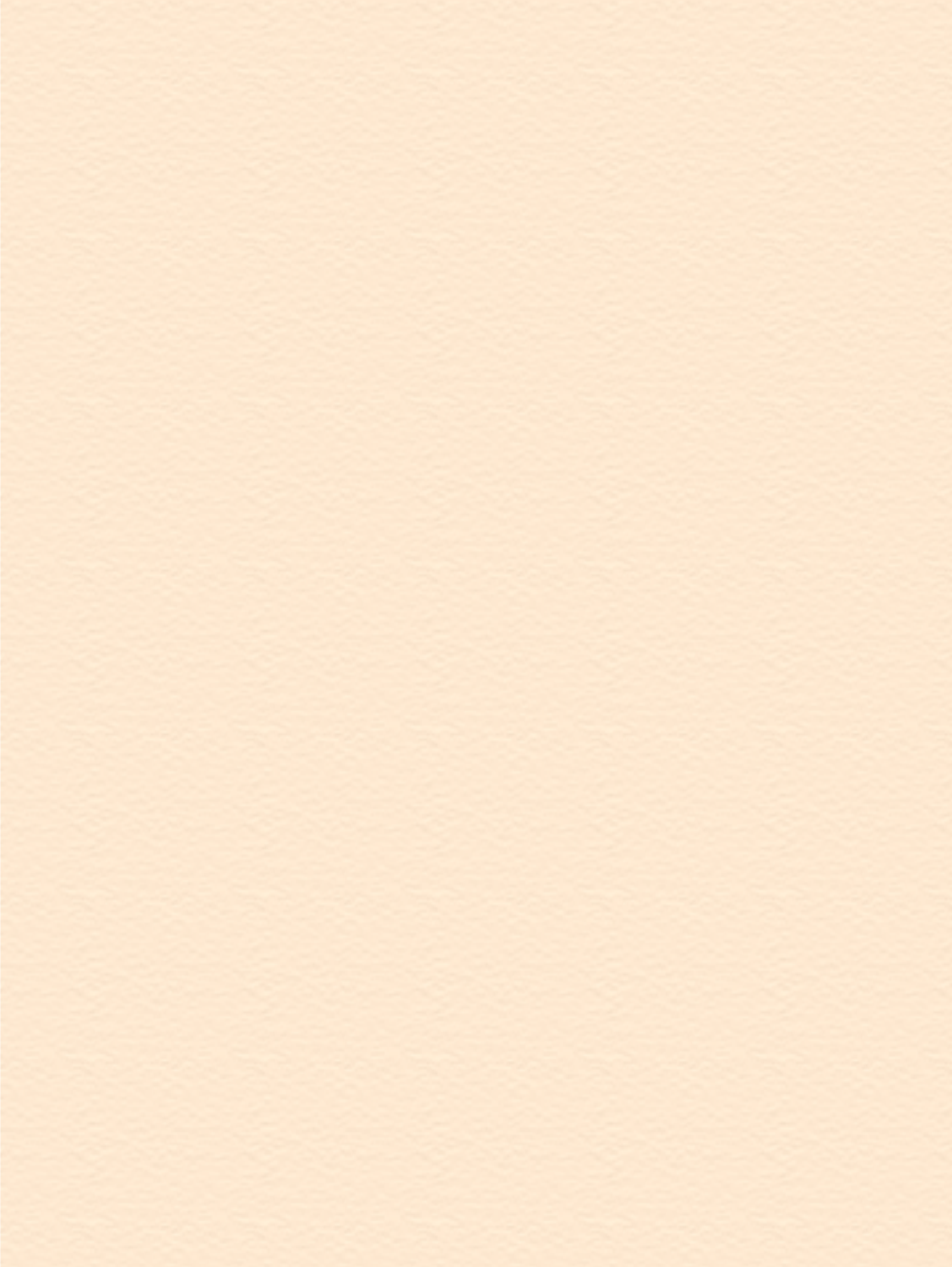#### WORKERS OF ALL COUNTRIES, UNITE!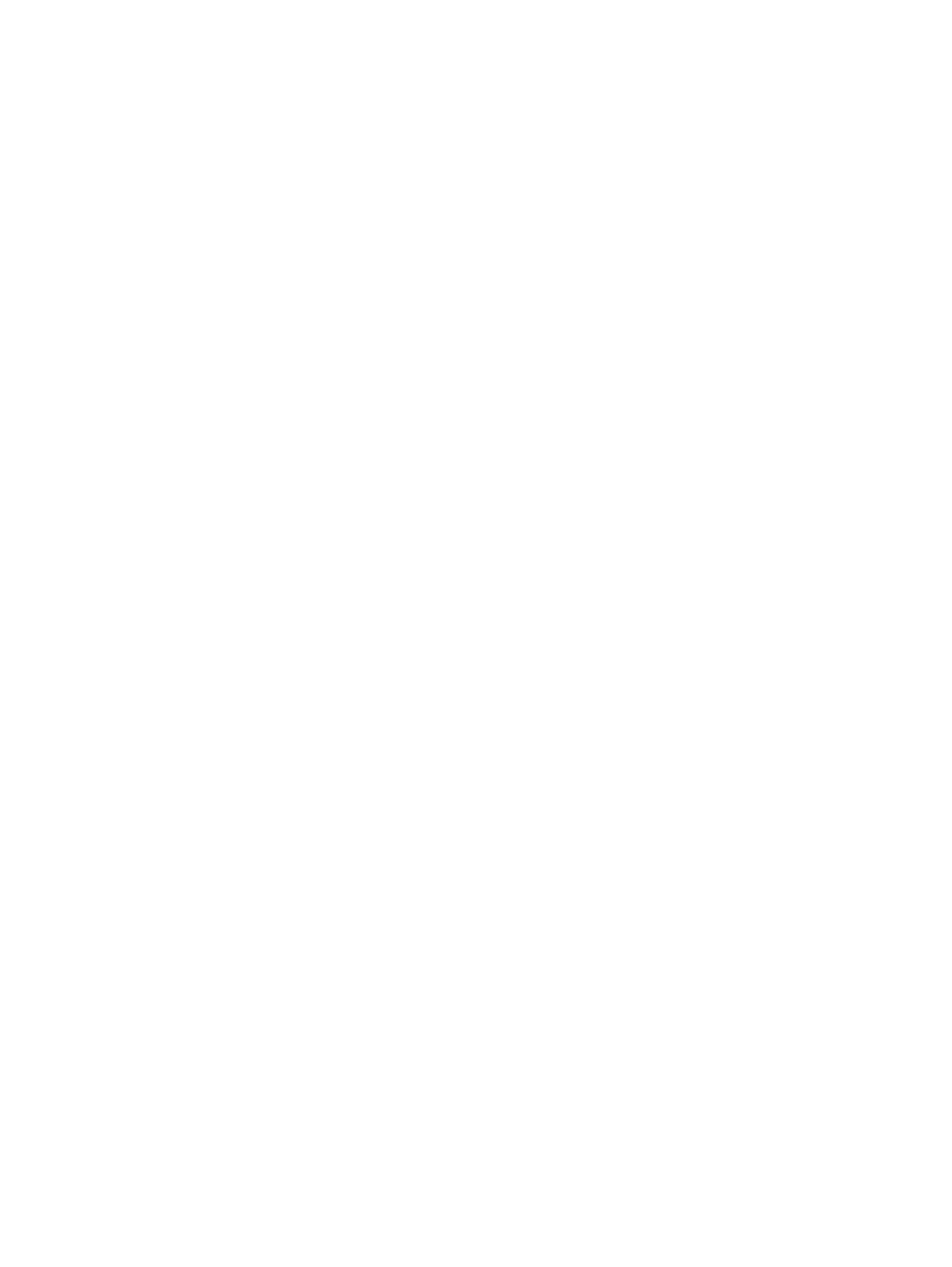

M. Games.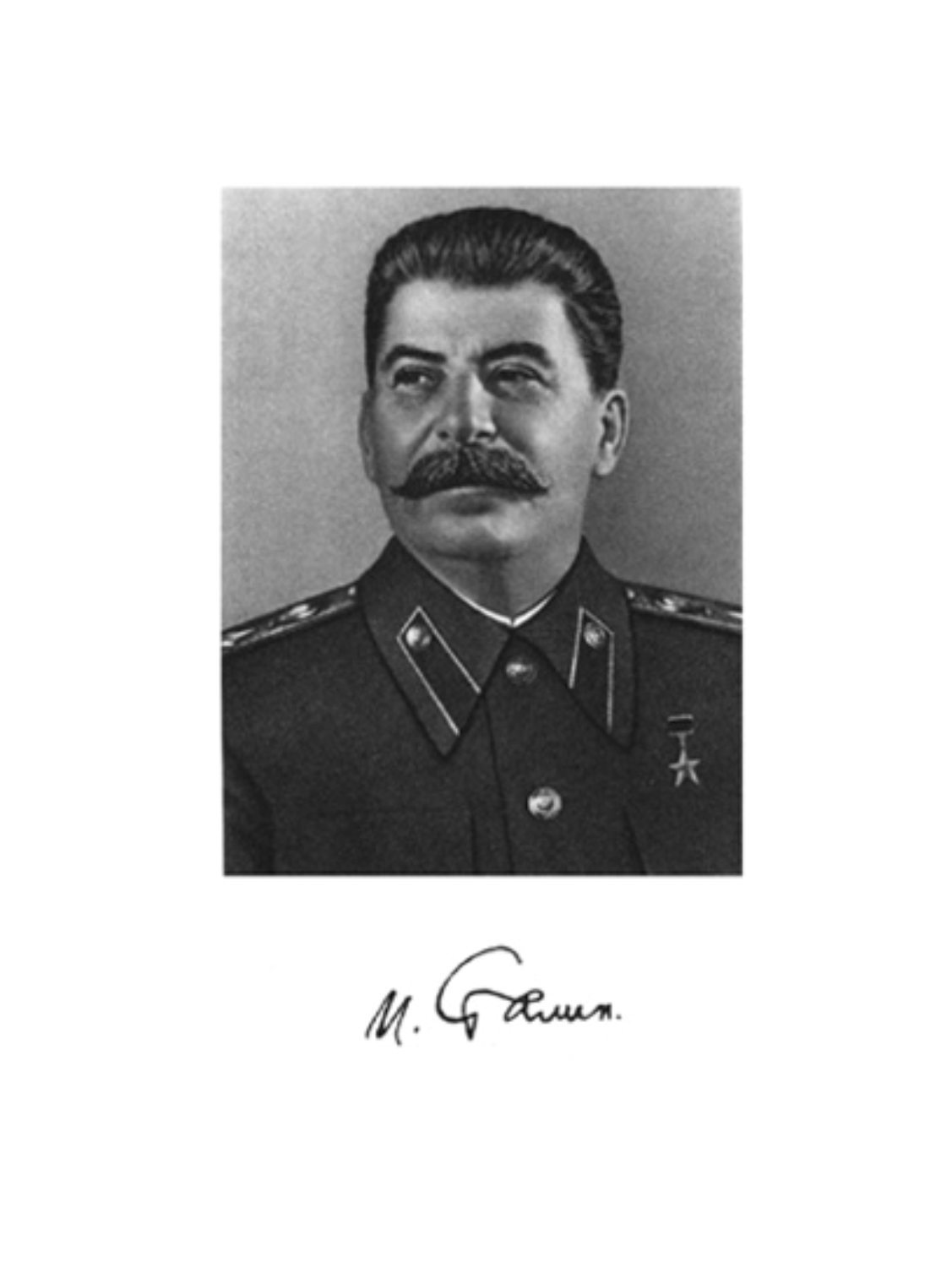### From Marx to Mao



© Digital Reprints 2006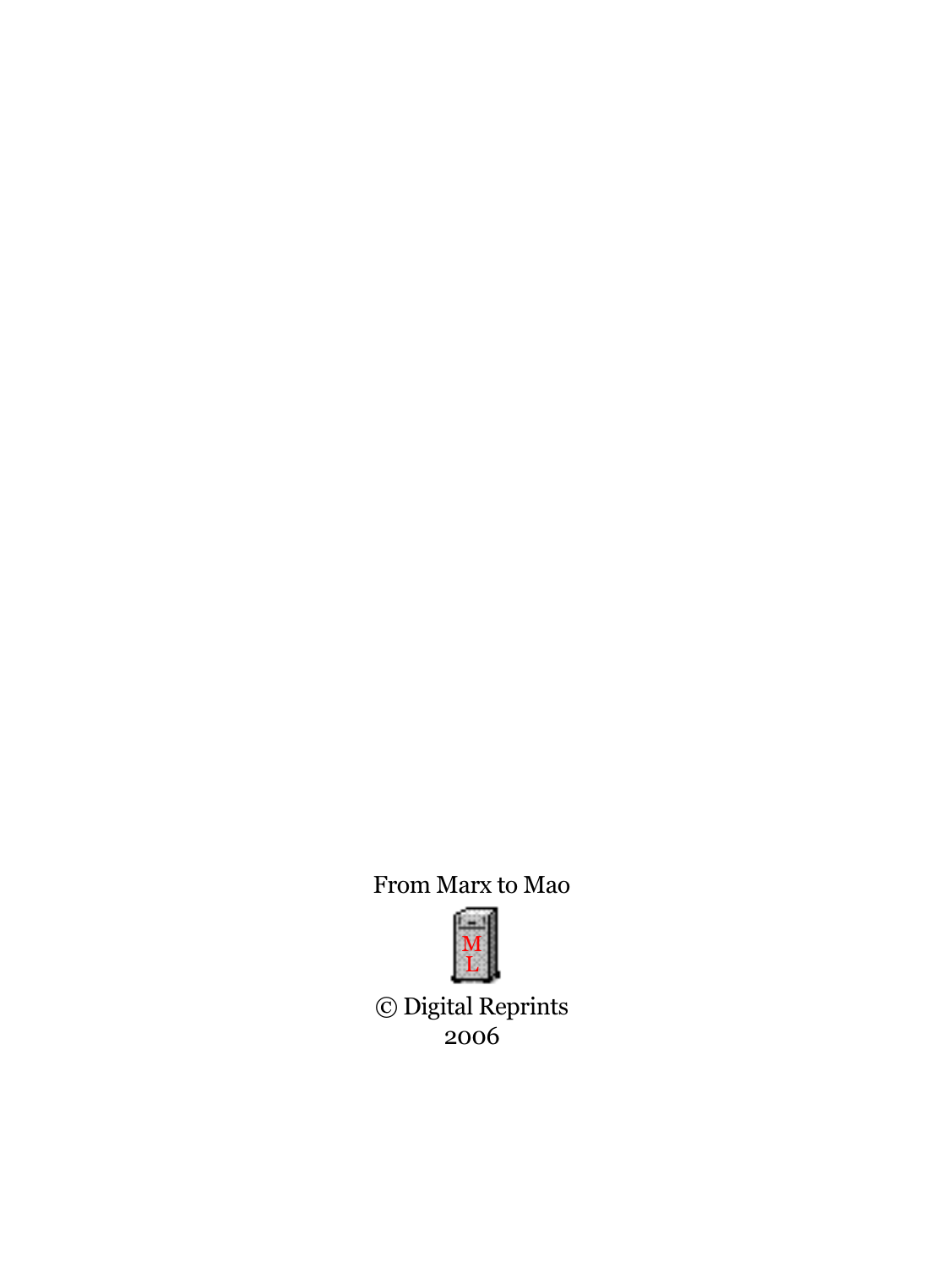### **J. V. STALIN**

## **ECONOMIC PROBLEMS OF SOCIALISM IN THE U. S. S. R.**

FOREIGN LANGUAGES PRESS PEKING 1972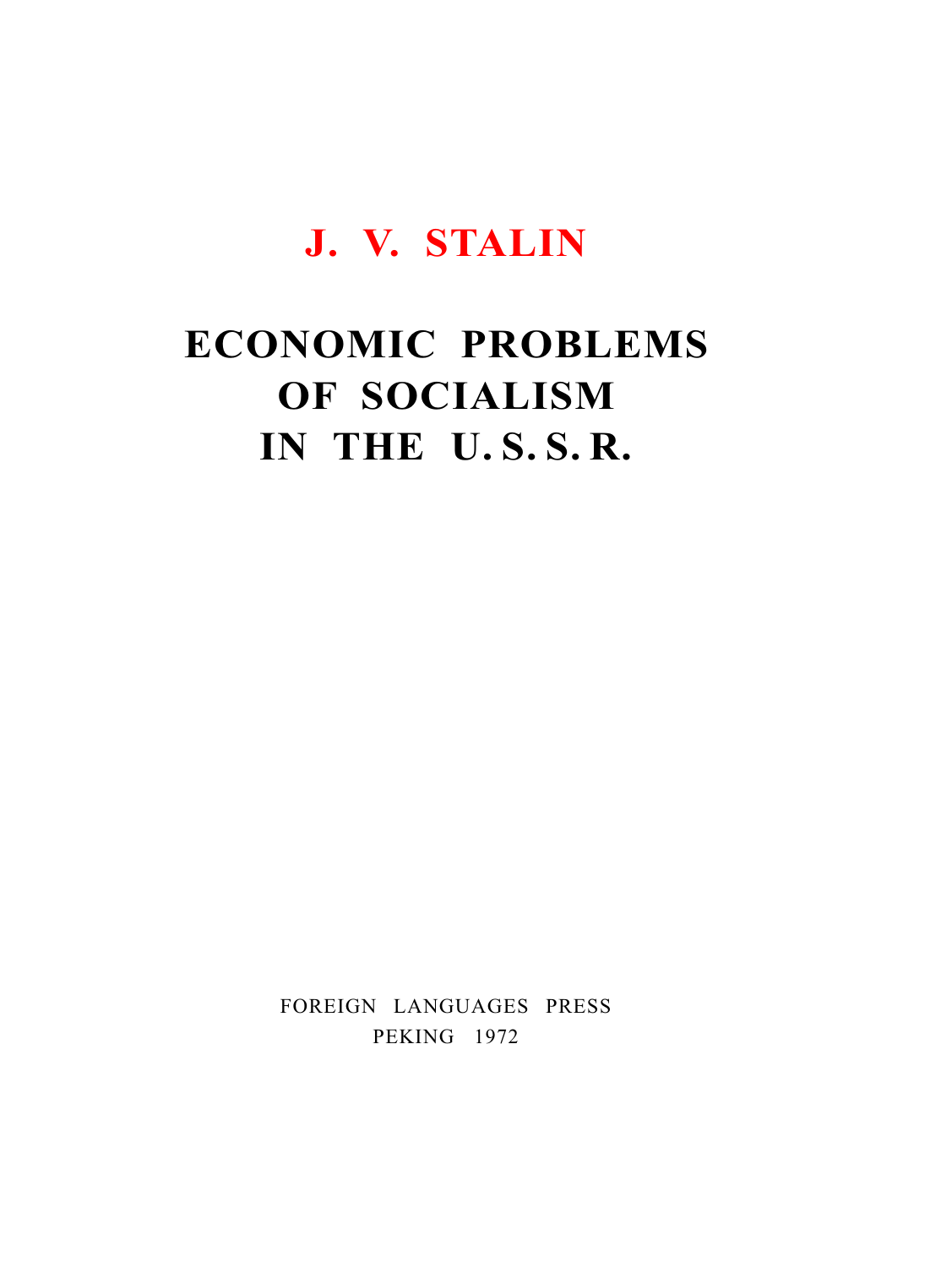First Edition 1972

#### **ENDISHER'S NOTE**

The present English translation of J. V. Stalin's *Economic Prob*the English pamphlet by the same name, published in Moscow, *lems of Socialism in the U.S.S.R.* is a reprint of the text given in 1952. Changes have been made according to other English translations of the pamphlet. The notes at the end of the book have been translated from the Chinese edition published by the People's Publishing House, Peking, March 1971.

Printed in the People's Republic of China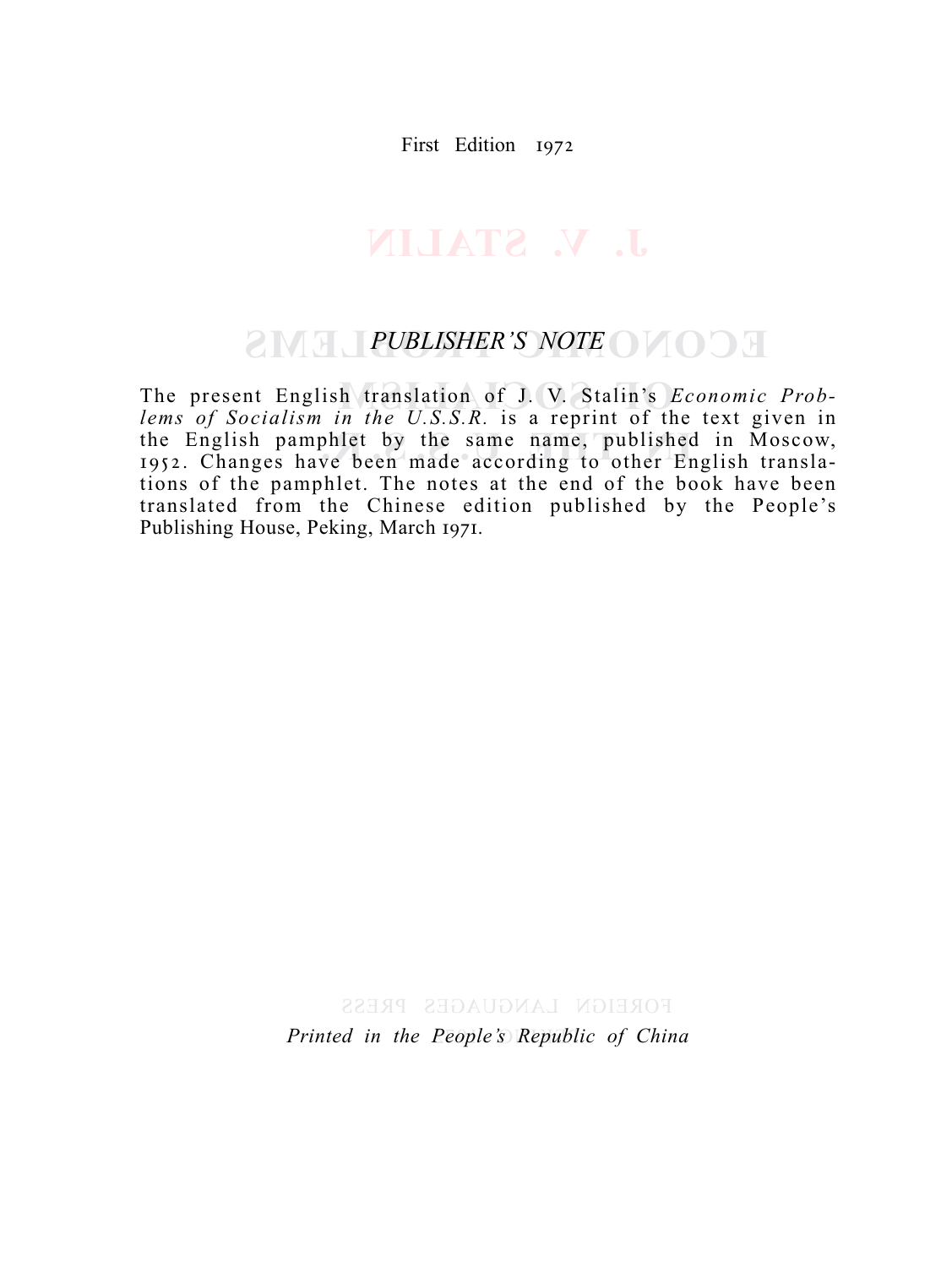### C O N T E N T S

|    | REMARKS ON ECONOMIC QUESTIONS CONNECTED                                                                                                            |              |
|----|----------------------------------------------------------------------------------------------------------------------------------------------------|--------------|
|    | WITH THE NOVEMBER 1951 DISCUSSION                                                                                                                  | $\mathbf{I}$ |
| 1. | Character of Economic Laws Under Socialism                                                                                                         | $\mathbf{I}$ |
| 2. | <b>Commodity Production Under Socialism</b>                                                                                                        | 9            |
| 3. | The Law of Value Under Socialism                                                                                                                   | т8           |
| 4. | Abolition of the Antithesis Between Town and<br>Country, and Between Mental and Physical Labour<br>and Elimination of the Distinction Between Them | 24           |
|    | 5. Disintegration of the Single World Market and<br>Deepening of the Crisis of the World Capitalist<br>System                                      | 30           |
| 6. | Inevitability of Wars Between Capitalist Countries                                                                                                 | 32           |
| 7. | The Basic Economic Laws of Modern Capitalism<br>and of Socialism                                                                                   | 37           |
| 8. | <b>Other Questions</b>                                                                                                                             | 42           |
| 9. | International Importance of a Marxist Textbook on                                                                                                  |              |
|    | Political Economy                                                                                                                                  | 45           |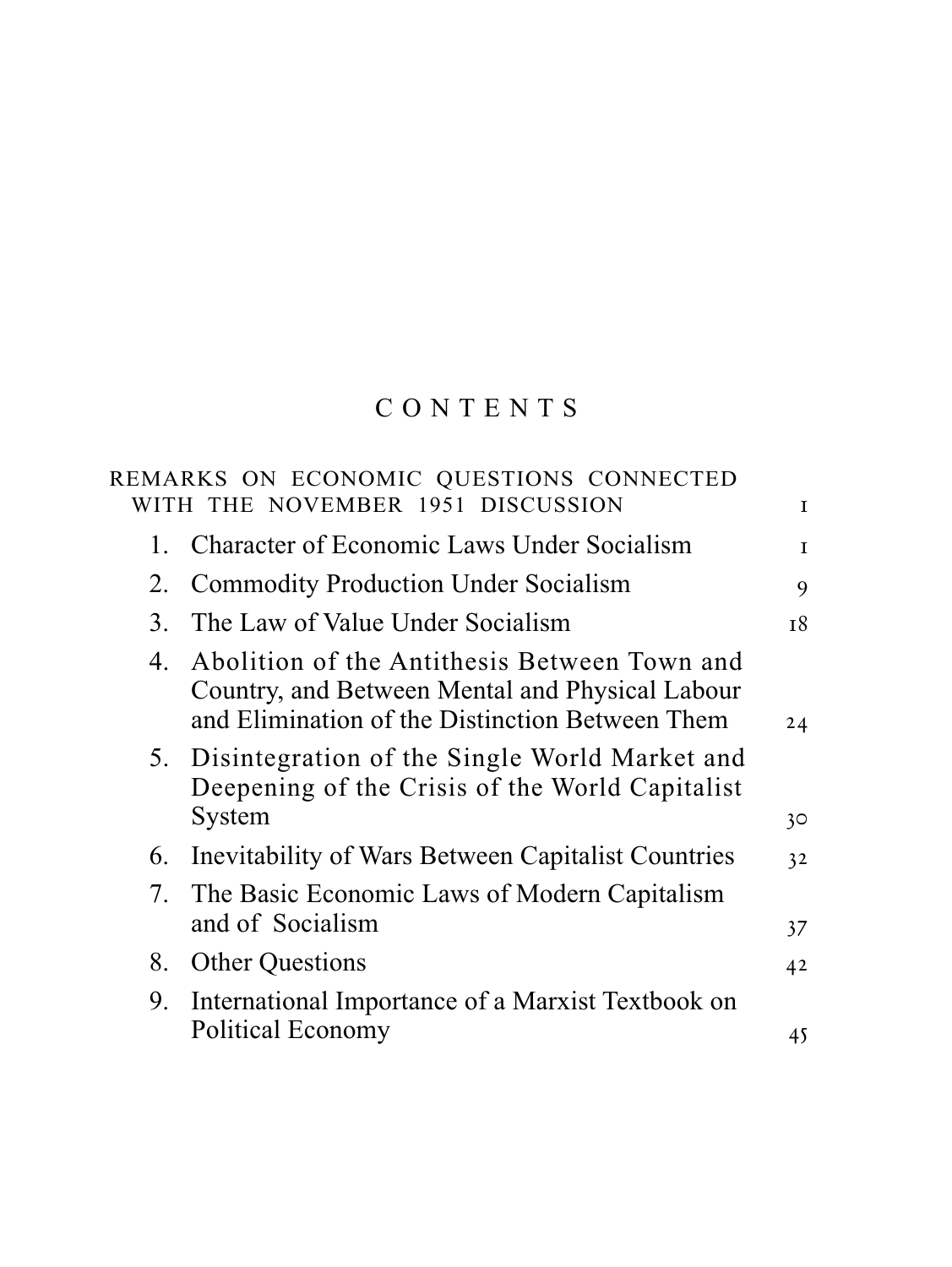|               | 10. Ways of Improving the Draft Textbook on Political<br>Economy | 47  |
|---------------|------------------------------------------------------------------|-----|
|               |                                                                  |     |
|               | REPLY TO COMRADE ALEXANDER ILYICH NOTKIN                         | 49  |
|               | CONCERNING THE ERRORS OF COMRADE L. D. YARO-                     |     |
| <b>SHENKO</b> |                                                                  | 59  |
|               | L. Comrade Yaroshenko's Chief Error                              | 60  |
|               | II. Other Errors of Comrade Yaroshenko                           | 72  |
|               | REPLY TO COMRADES A. V. SANINA AND V. G. VENZHER                 | 87  |
| $\mathbf{1}$  | Character of the Economic Laws of Socialism                      | 87  |
| 2.            | Measures for Elevating Collective-Farm Property                  |     |
|               | to the Level of Public Property                                  | 90  |
| <i>NOTES</i>  |                                                                  | 100 |
|               |                                                                  |     |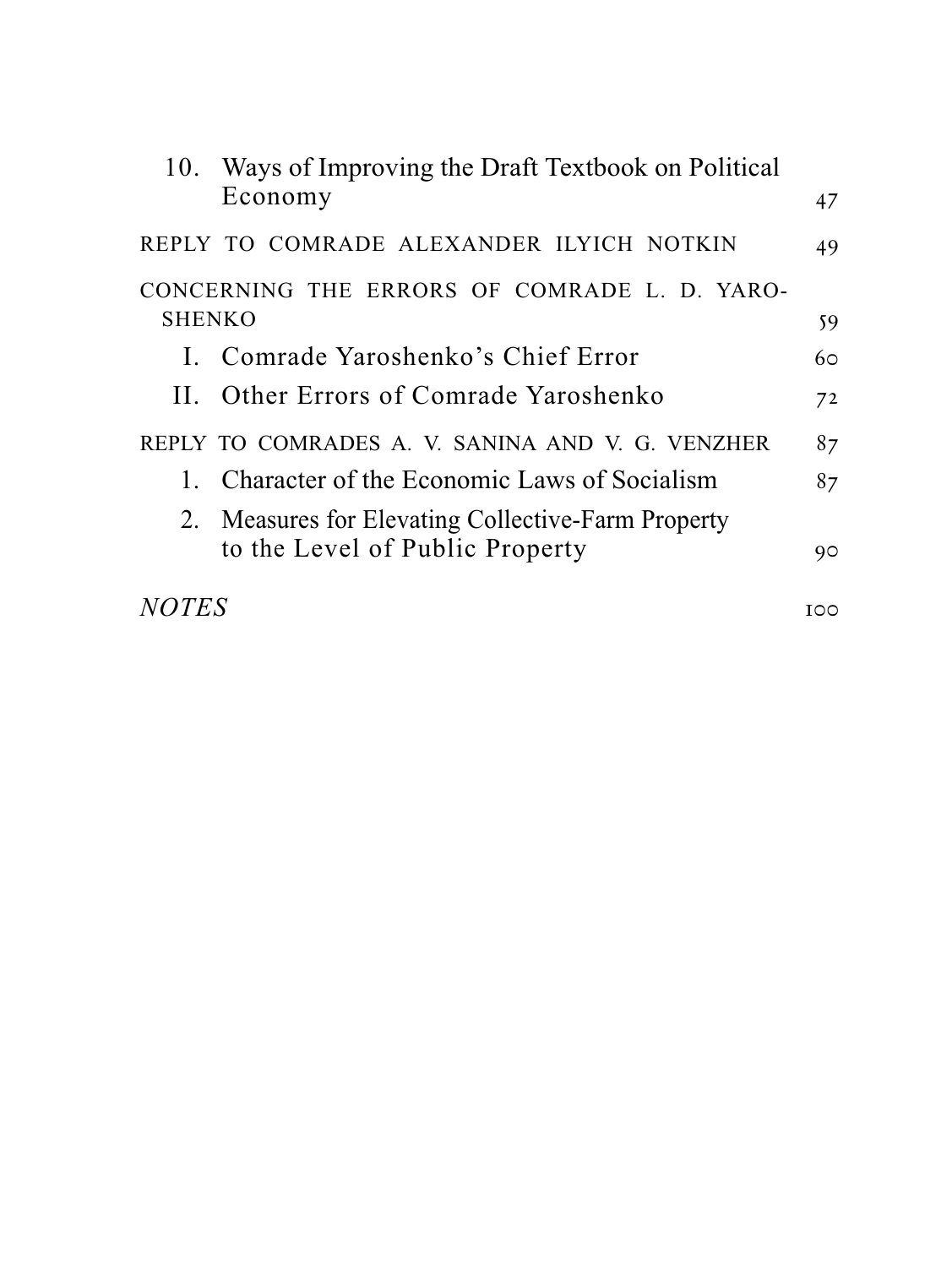<span id="page-10-0"></span>*To the Participants in the Economic Discussion*

#### **REMARKS ON ECONOMIC QUESTIONS CONNECTED WITH THE NOVEMBER 1951 DISCUSSION**

I have received all the materials on the economic discussion arranged to assess the draft textbook on political economy. The material received includes the "Proposals for the Improvement of the Draft Textbook on Political Economy," "Proposals for the Elimination of Mistakes and Inaccuracies" in the draft, and the "Memorandum on Disputed Issues."

On all these materials, as well as on the draft textbook, I consider it necessary to make the following remarks.

#### 1. CHARACTER OF ECONOMIC LAWS UNDER SOCIALISM

Some comrades deny the objective character of laws of science, and of laws of political economy particularly, under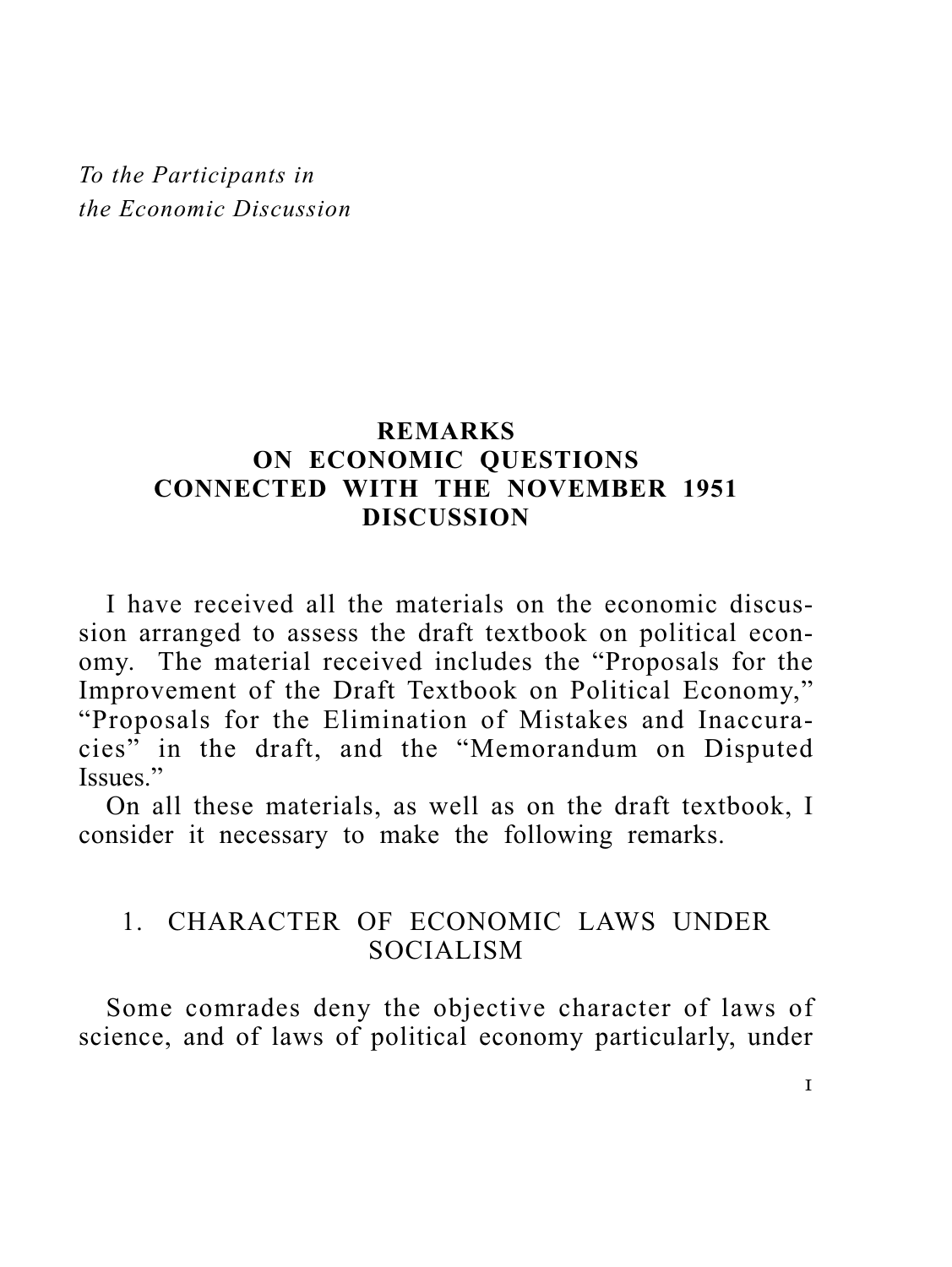socialism. They deny that the laws of political economy reflect law-governed processes which operate independently of the will of man. They believe that in view of the specific role assigned to the Soviet state by history, the Soviet state and its leaders can abolish existing laws of political economy and can "form," "create," new laws.

These comrades are profoundly mistaken. It is evident that they confuse laws of science, which reflect objective processes in nature or society, processes which take place independently of the will of man, with the laws which are issued by governments, which are made by the will of man, and which have only juridical validity. But they must not be confused.

Marxism regards laws of science — whether they be laws of natural science or laws of political economy — as the reflection of objective processes which take place independently of the will of man. Man may discover these laws, get to know them, study them, reckon with them in his activities and utilize them in the interests of society, but he cannot change or abolish them. Still less can he form or create new laws of science.

Does this mean, for instance, that the results of the action of the laws of nature, the results of the action of the forces of nature, are generally inavertible, that the destructive action of the forces of nature always and everywhere proceeds with an elemental and inexorable power that does not yield to the influence of man? No, it does not. Leaving aside astronomical, geological and other similar processes, which man really is powerless to influence, even if he has come to know the laws of their development, in many other cases man is very far from powerless, in the sense of being able to influence the processes of nature. In all such cases, having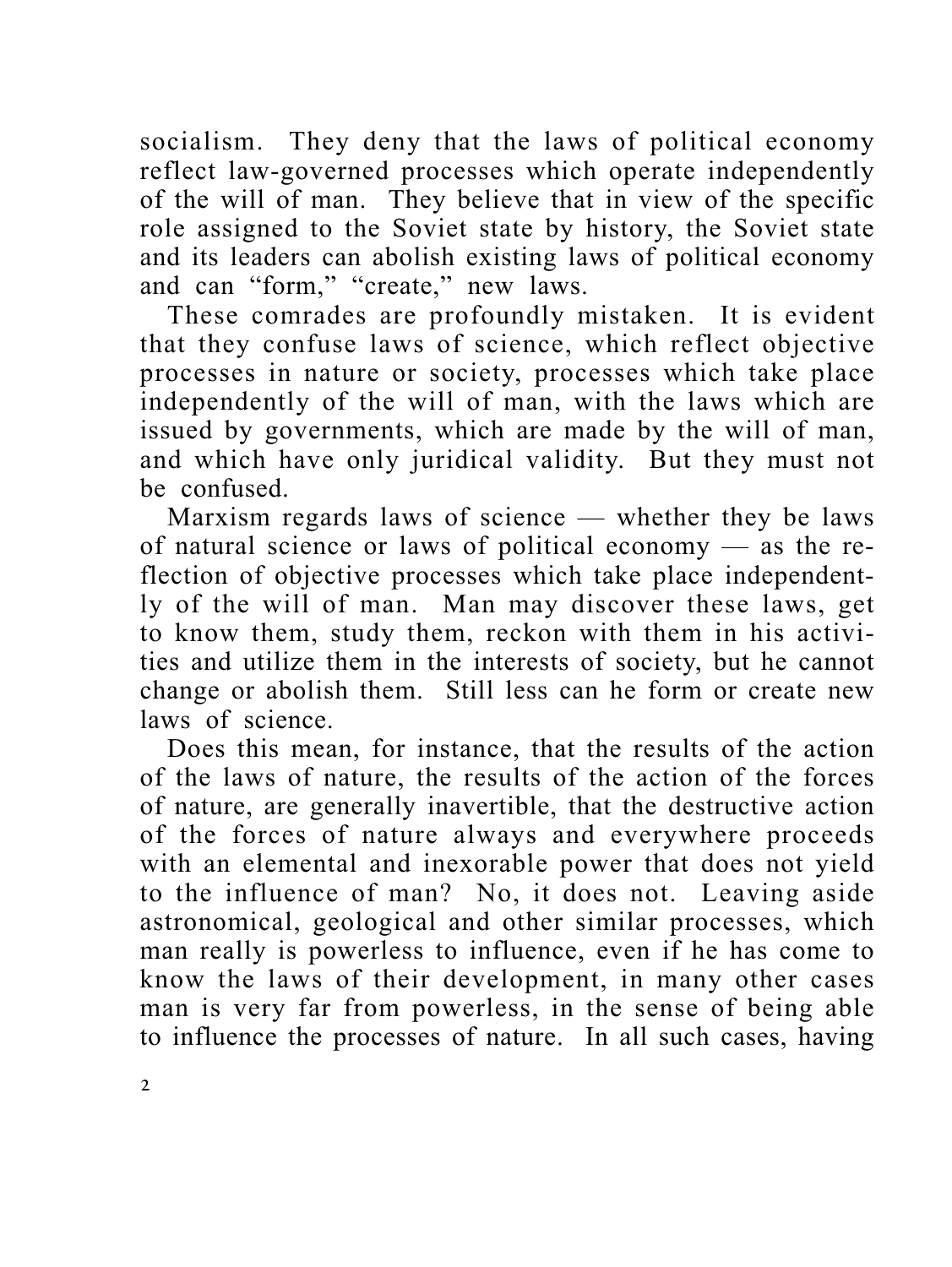come to know the laws of nature, reckoning with them and relying on them, and intelligently applying and utilizing them, man can restrict their sphere of action, and can impart a different direction to the destructive forces of nature and convert them to the use of society.

To take one of numerous examples. In olden times the overflow of big rivers, floods, and the resulting destruction of homes and crops, was considered an inavertible calamity, against which man was powerless. But with the lapse of time and the development of human knowledge, when man had learned to build dams and hydro-electric stations, it became possible to protect society from the calamity of flood which had formerly seemed to be inavertible. More, man learned to curb the destructive forces of nature, to harness them, so to speak, to convert the force of water to the use of society and to utilize it for the irrigation of fields and the generation of power.

Does this mean that man has thereby abolished laws of nature, laws of science, and has created new laws of nature, new laws of science? No, it does not. The fact is that all this procedure of averting the action of the destructive forces of water and of utilizing them in the interests of society takes place without any violation, alteration or abolition of scientific laws or the creation of new scientific laws. On the contrary, all this procedure is effected in precise conformity with the laws of nature and the laws of science, since any violation, even the slightest, of the laws of nature would only upset matters and render the procedure futile.

The same must be said of the laws of economic development, the laws of political economy — whether in the period of capitalism or in the period of socialism. Here, too, the laws of economic development, as in the case of natural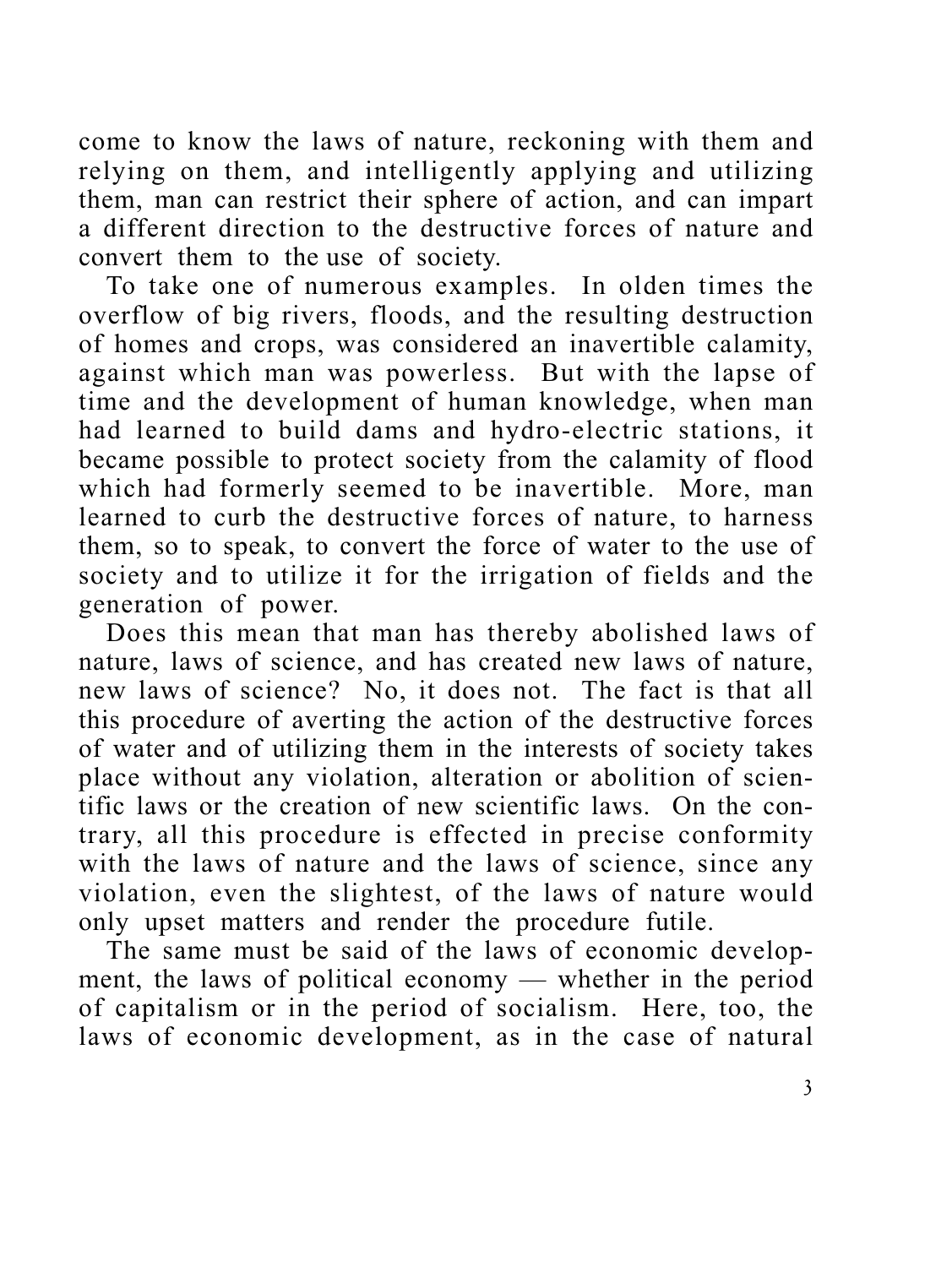science, are objective laws, reflecting processes of economic development which take place independently of the will of man. Man may discover these laws, get to know them and, relying upon them, utilize them in the interests of society, impart a different direction to the destructive action of some of the laws, restrict their sphere of action, and allow fuller scope to other laws that are forcing their way to the forefront; but he cannot destroy them or create new economic laws.

One of the distinguishing features of political economy is that its laws, unlike those of natural science, are impermanent, that they, or at least the majority of them, operate for a definite historical period, after which they give place to new laws. However, these laws are not abolished, but lose their validity owing to the new economic conditions and depart from the scene in order to give place to new laws, laws which are not created by the will of man, but which arise from the new economic conditions.

Reference is made to Engels' *Anti-Dühring*, to his formula which says that, with the abolition of capitalism and the socialization of the means of production, man will obtain control of his means of production, that he will be set free from the yoke of social and economic relations and become the "master" of his social life. Engels calls this freedom "appreciationof necessity."<sup>1</sup> And what can this "appreciation of necessity" mean? It means that, having come to know objective laws ("necessity"), man will apply them with full consciousness in the interests of society. That is why Engels says in the same book:

"The laws of his own social action, hitherto standing face to face with man as laws of nature foreign to, and dominating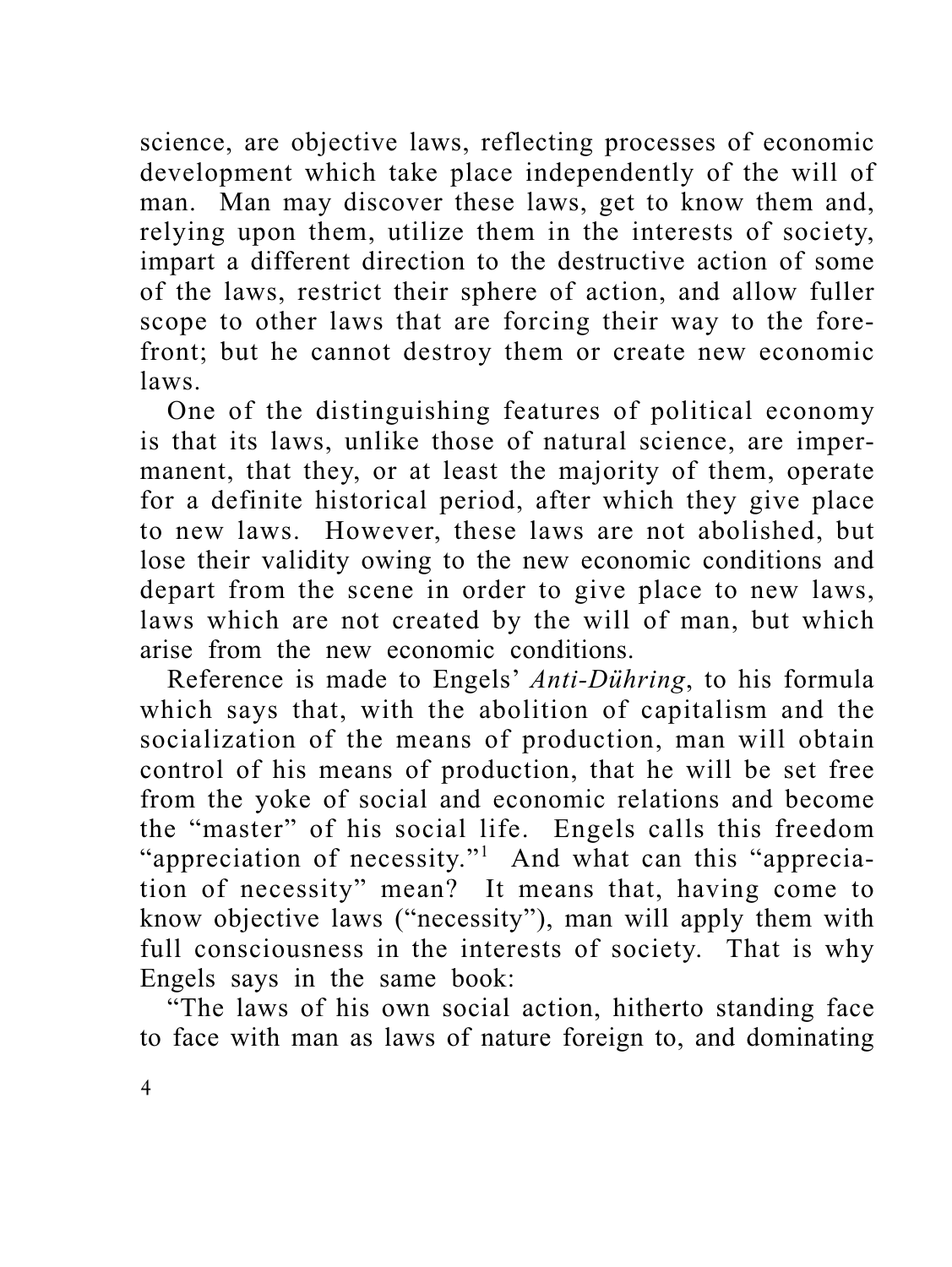him, will then be used with full understanding, and so mastered by him[."](#page-109-1)<sup>2</sup>

As we see, Engels' formula does not speak at all in favour of those who think that under socialism existing economic laws can be abolished and new ones created. On the contrary, it demands, not the abolition, but the understanding of economic laws and their intelligent application.

It is said that economic laws are elemental in character, that their action is inavertible and that society is powerless against them. That is not true. It is making a fetish of laws, and oneself the slave of laws. It has been demonstrated that society is not powerless against laws, that, having come to know economic laws and relying upon them, society can restrict their sphere of action, utilize them in the interests of society and "harness" them, just as in the case of the forces of nature and their laws, just as in the case of the overflow of big rivers cited in the illustration above.

Reference is made to the specific role of Soviet government in building socialism, which allegedly enables it to abolish existing laws of economic development and to "form" new ones. That also is untrue.

The specific role of Soviet government was due to two circumstances: first, that what Soviet government had to do was not to replace one form of exploitation by another, as was the case in earlier revolutions, but to abolish exploitation altogether; second, that in view of the absence in the country of any ready-made rudiments of a socialist economy, it had to create new, socialist forms of economy, "starting from scratch," so to speak.

That was undoubtedly a difficult, complex and unprecedented task. Nevertheless, the Soviet government accomplished this task with credit. But it accomplished it not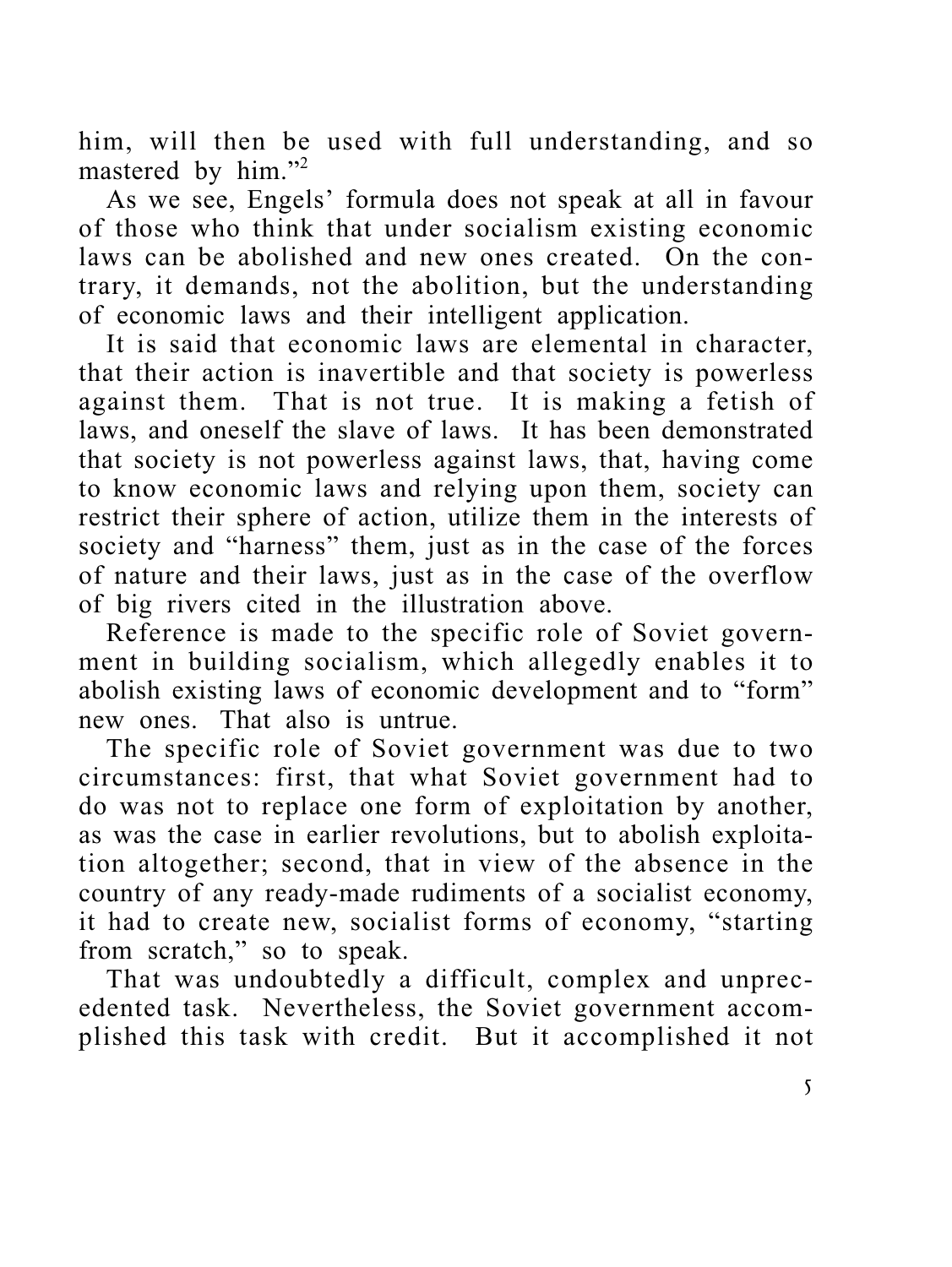because it supposedly destroyed the existing economic laws and "formed" new ones, but only because it relied on the economic law that the relations of production *must necessarily conform* with the character of the productive forces. The productive forces of our country, especially in industry, were social in character, the form of ownership, on the other hand, was private, capitalistic. Relying on the economic law that the relations of production must necessarily conform with the character of the productive forces, the Soviet government socialized the means of production, made them the property of the whole people, and thereby abolished the exploiting system and created socialist forms of economy. Had it not been for this law, and had the Soviet government not relied upon it, it could not have accomplished its mission.

The economic law that the relations of production must necessarily conform with the character of the productive forces has long been forcing its way to the forefront in the capitalist countries. If it has failed so far to force its way into the open, it is because it is encountering powerful resistance on the part of obsolescent forces of society. Here we have another distinguishing feature of economic laws. Unlike the laws of natural science, where the discovery and application of a new law proceeds more or less smoothly, the discovery and application of a new law in the economic field, affecting as it does the interests of obsolescent forces of society, meets with the most powerful resistance on their part. A force, a social force, capable of overcoming this resistance, is therefore necessary. In our country, such a force was the alliance of the working class and the peasantry, who represented the overwhelming majority of society. There is no such force yet in other, capitalist countries. This explains the secret why the Soviet government was able to smash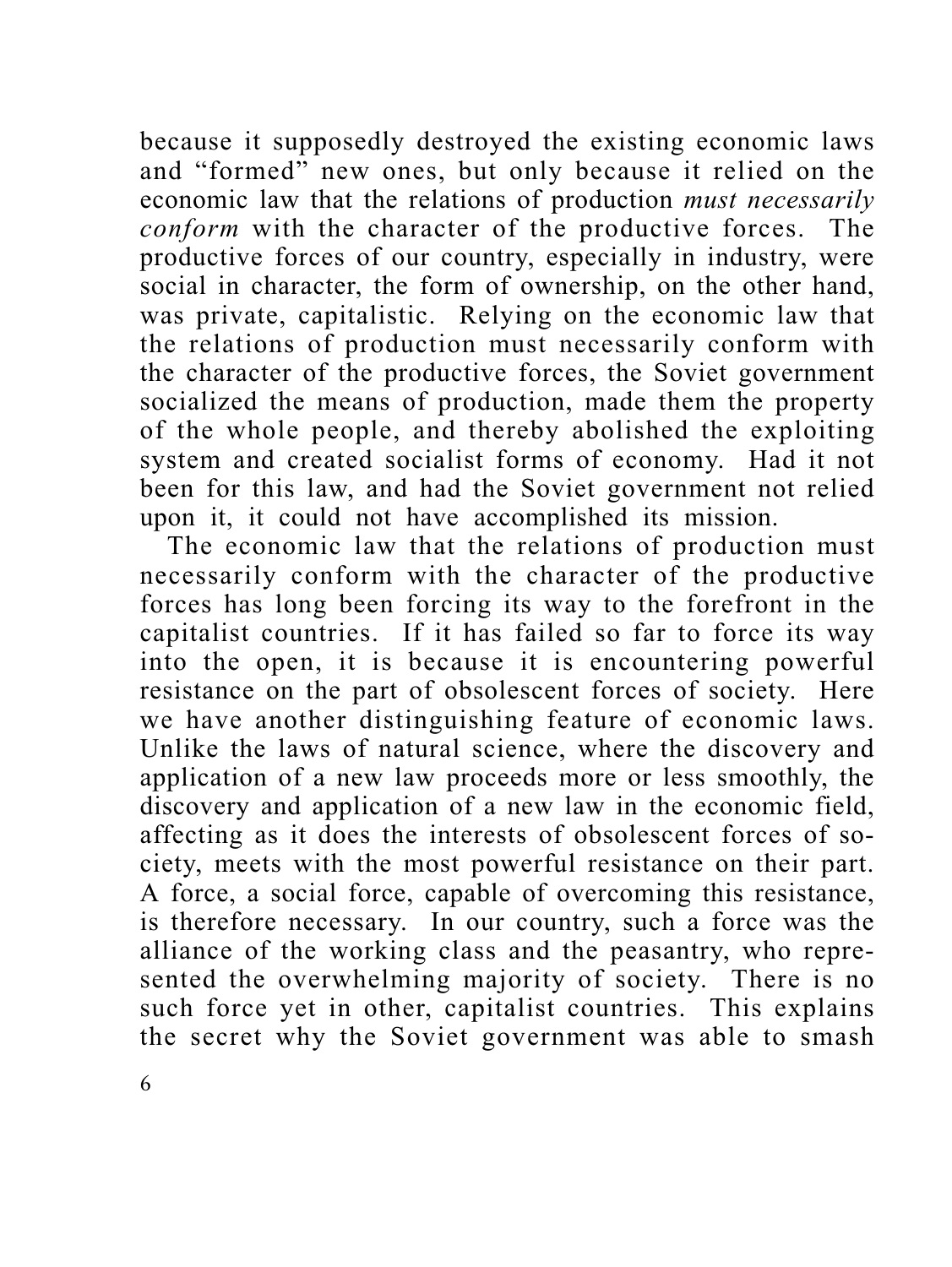the old forces of society, and why in our country the economic law that the relations of production must necessarily conform with the character of the productive forces received full scope.

It is said that the necessity for balanced (proportionate) development of the national economy in our country enables the Soviet government to abolish existing economic laws and to create new ones. That is absolutely untrue. Our yearly and five-yearly plans must not be confused with the objective economic law of balanced, proportionate development of the national economy. The law of balanced development of the national economy arose in opposition to the law of competition and anarchy of production under capitalism. It arose from the socialization of the means of production, after the law of competition and anarchy of production had lost its validity. It became operative because a socialist economy can be conducted only on the basis of the economic law of balanced development of the national economy. That means that the law of balanced development of the national economy makes it *possible* for our planning bodies to plan social production correctly. But *possibility* must not be confused with actuality. They are two different things. In order to turn the possibility into *actuality*, it is necessary to study this economic law, to master it, to learn to apply it with full understanding, and to compile such plans as fully reflect the requirements of this law. It cannot be said that the requirements of this economic law are fully reflected by our yearly and five-yearly plans.

It is said that some of the economic laws operating in our country under socialism, including the law of value, have been "transformed," or even "radically transformed," on the basis of planned economy. That is likewise untrue. Laws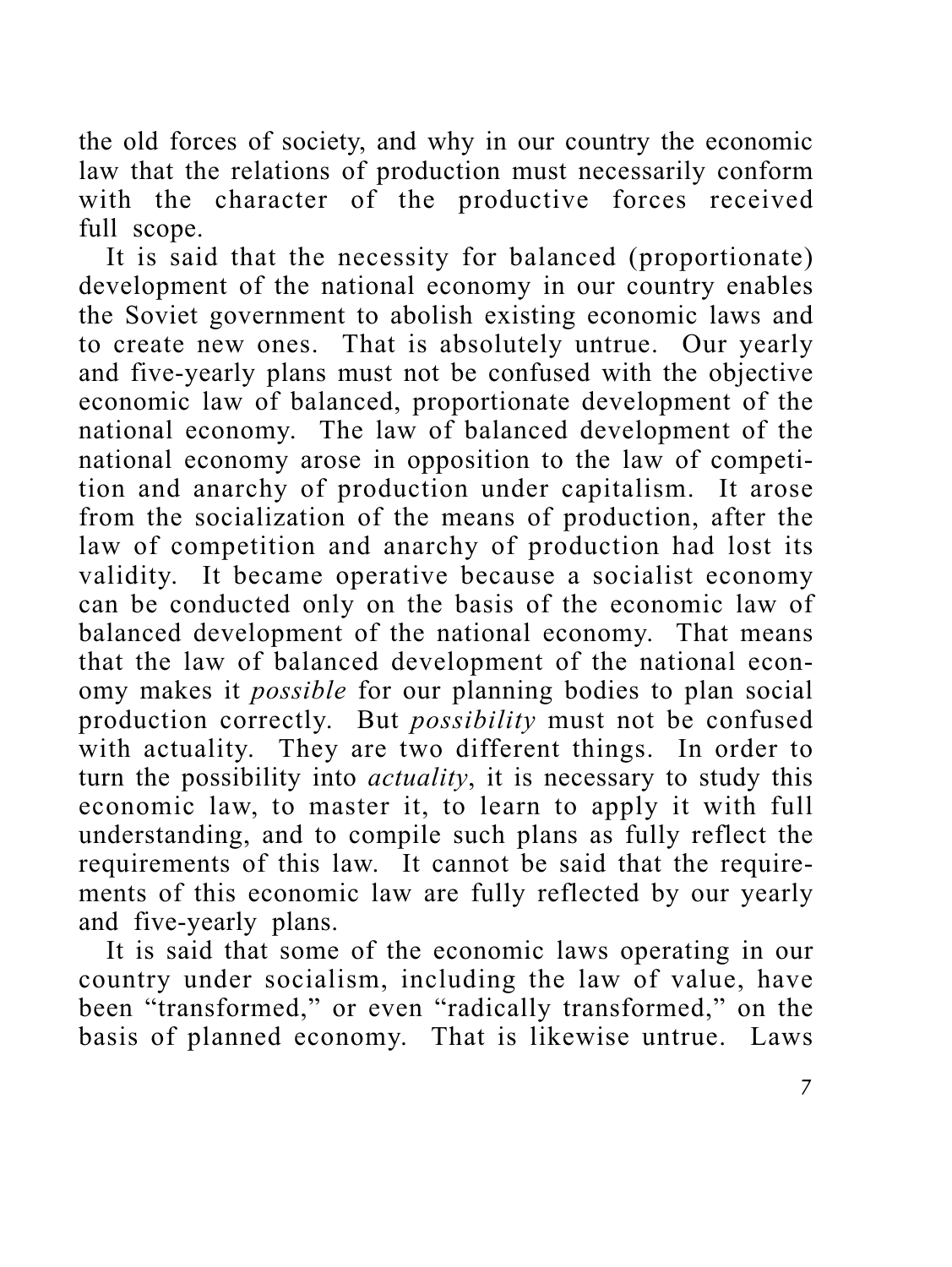cannot be "transformed," still less "radically" transformed. If they can be transformed, then they can be abolished and replaced by other laws. The thesis that laws can be "transformed" is a relic of the incorrect formula that laws can be "abolished" or "formed." Although the formula that economic laws can be transformed has already been current in our country for a long time, it must be abandoned for the sake of accuracy. The sphere of action of this or that economic law may be restricted, its destructive action — that is, of course, if it is liable to be destructive — may be averted, but it cannot be "transformed" or "abolished."

Consequently, when we speak of "subjugating" natural forces or economic forces, of "dominating" them, etc., this does not mean that man can "abolish" or "form" scientific laws. On the contrary, it only means that man can discover laws, get to know them and master them, learn to apply them with full understanding, utilize them in the interests of society, and thus subjugate them, secure mastery over them.

Hence, the laws of political economy under socialism are objective laws, which reflect the fact that the processes of economic life are law-governed and operate independently of our will. People who deny this postulate are in point of fact denying science, and, by denying science, they are denying all possibility of prognostication — and, consequently, are denying the possibility of directing economic activity.

It may be said that all this is correct and generally known; but that there is nothing new in it, and that it is therefore not worth spending time reiterating generally-known truths. Of course, there really is nothing new in this; but it would be a mistake to think that it is not worth spending time reiterating certain truths that are well known to us. The fact is that we, the leading core, are joined every year by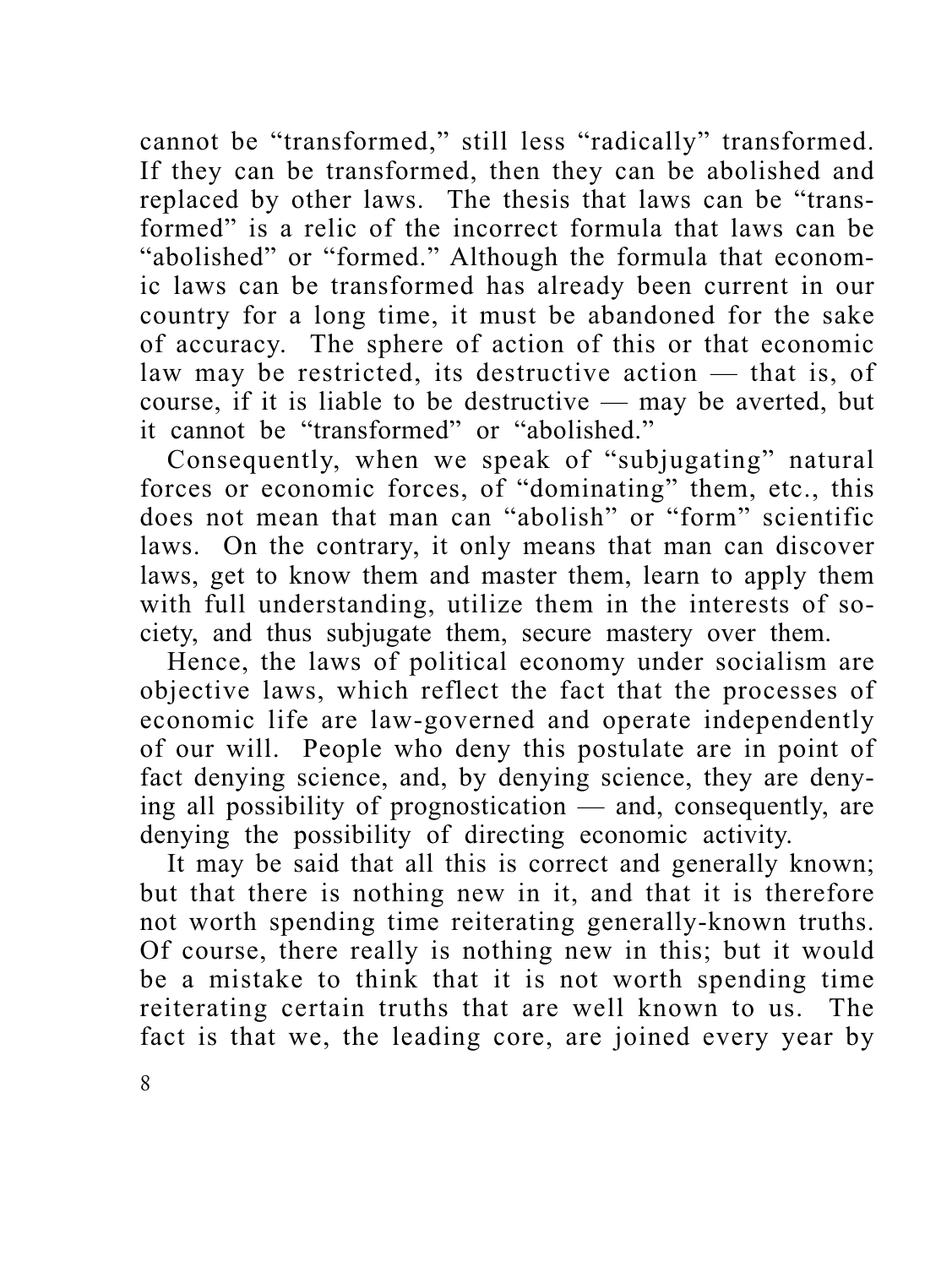<span id="page-18-0"></span>thousands of new and young forces who are ardently desirous of assisting us and ardently desirous of proving their worth, but who do not possess an adequate Marxist education, are unfamiliar with many truths that are well known to us, and are therefore compelled to grope in the darkness. They are staggered by the colossal achievements of Soviet government, they are dazzled by the extraordinary successes of the Soviet system, and they begin to imagine that Soviet government can "do anything," that "nothing is beyond it," that it can abolish scientific laws and form new ones. What are we to do with these comrades? How are we to educate them in Marxism-Leninism? I think that systematic reiteration and patient explanation of so-called "generally-known" truths is one of the best methods of educating these comrades in Marxism.

#### 2. COMMODITY PRODUCTION UNDER SOCIALISM

Certain comrades affirm that the Party acted wrongly in preserving commodity production after it had assumed power and nationalized the means of production in our country. They consider that the Party should have banished commodity production there and then. In this connection they cite Engels, who says:

"With the seizing of the means of production by society, production of commodities is done away with, and, simul-taneously, the mastery of the product over the producer.["](#page-109-1)<sup>3</sup>

These comrades are profoundly mistaken.

Let us examine Engels' formula. Engels' formula cannot be considered fully clear and precise, because it does not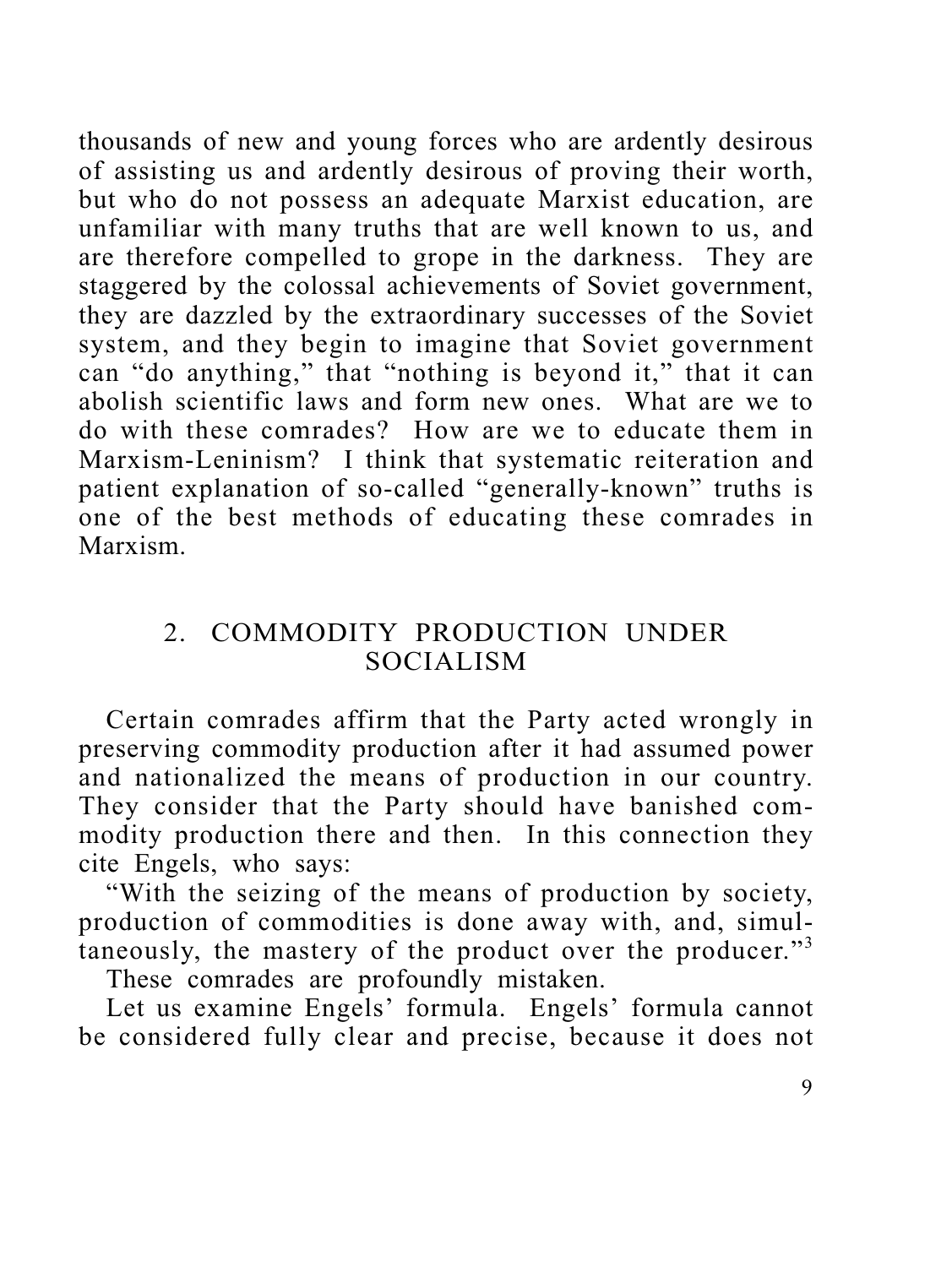indicate whether it is referring to the seizure by society of *all* or only part of the means of production, that is, whether *all* or only part of the means of production are converted into public property. Hence, *this* formula of Engels' may be understood either way.

Elsewhere in *Anti-Dühring* Engels speaks of mastering "*all* the means of production," of taking possession of "*all* means of production." Hence, in this formula Engels has in mind the nationalization not of part, but of all the means of production, that is, the conversion into public property of the means of production not only of industry, but also of agriculture.

It follows from this that Engels has in mind countries where capitalism and the concentration of production have advanced far enough both in industry and in agriculture to permit the expropriation of *all* the means of production in the country and their conversion into public property. Engels, consequently, considers that in *such* countries, parallel with the socialization of *all* the means of production, commodity production should be put an end to. And that, of course, is correct.

There was only one such country at the close of the last century, when *Anti-Dühring* was published — Britain. There the development of capitalism and the concentration of production both in industry and in agriculture had reached such a point that it would have been possible, in the event of the assumption of power by the proletariat, to convert *all* the country's means of production into public property and to put an end to commodity production.

I leave aside in this instance the question of the importance of foreign trade to Britain and the vast part it plays in her national economy. I think that only after an investigation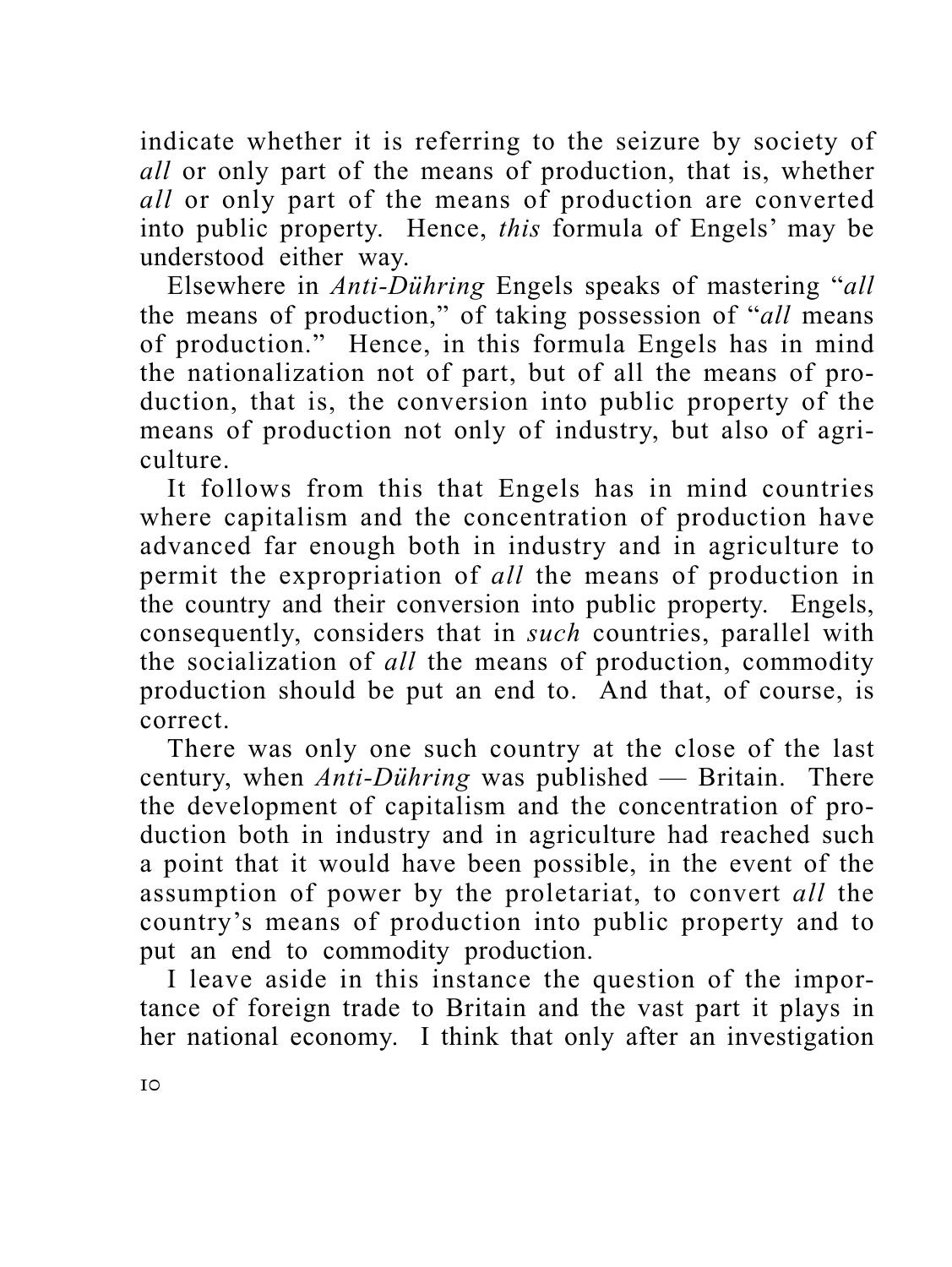of this question can it be finally decided what would be the future of commodity production in Britain after the proletariat had assumed power and *all* the means of production had been nationalized.

However, not only at the close of the last century, but today too, no country has attained such a degree of development of capitalism and concentration of production in agriculture as is to be observed in Britain. As to the other countries, notwithstanding the development of capitalism in the countryside, they still have a fairly numerous class of small and medium rural owner-producers, whose future would have to be decided if the proletariat should assume power.

But here is a question: what are the proletariat and its party to do in countries, ours being a case in point, where the conditions are favourable for the assumption of power by the proletariat and the overthrow of capitalism, where capitalism has so concentrated the means of production in industry that they may be expropriated and made the property of society, but where agriculture, notwithstanding the growth of capitalism, is divided up among numerous small and medium owner-producers to such an extent as to make it impossible to consider the expropriation of these producers?

To this question Engels' formula does not furnish an answer. Incidentally, it was not supposed to furnish an answer, since the formula arose from another question, namely, what should be the fate of commodity production after *all* the means of production had been socialized.

And so, what is to be done if *not all*, but only part of the means of production have been socialized, yet the conditions are favourable for the assumption of power by the proletariat — should the proletariat assume power and should commodity production be abolished immediately thereafter?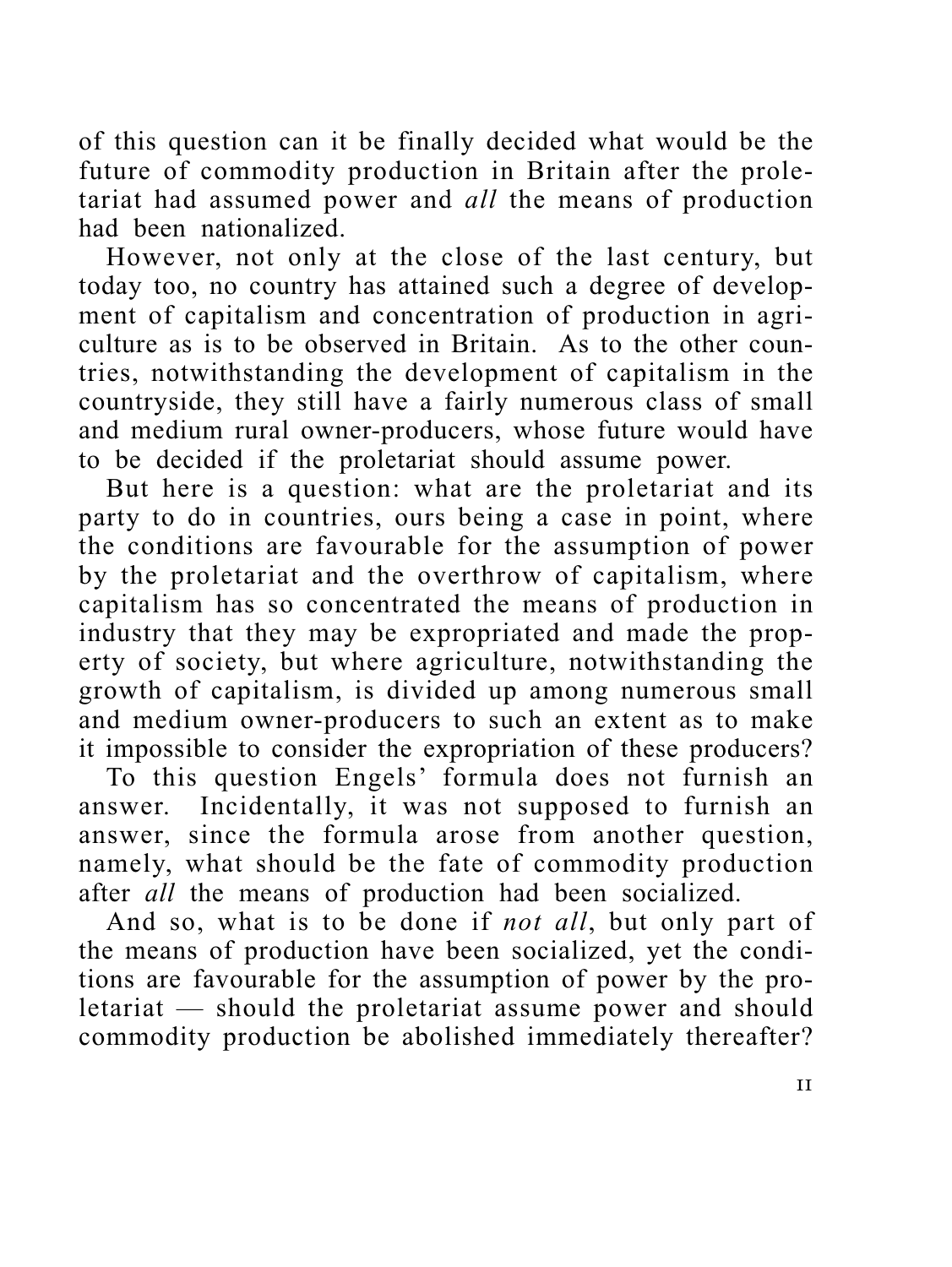We cannot, of course, regard as an answer the opinion of certain half-baked Marxists who believe that under such conditions the thing to do is to refrain from taking power and to wait until capitalism has succeeded in ruining the millions of small and medium producers and converting them into farm labourers and in concentrating the means of production in agriculture, and that only after this would it be possible to consider the assumption of power by the proletariat and the socialization of *all* the means of production. Naturally, this is a "solution" which Marxists cannot accept if they do not want to disgrace themselves completely.

Nor can we regard as an answer the opinion of other halfbaked Marxists, who think that the thing to do would be to assume power and to expropriate the small and medium rural producers and to socialize their means of production. Marxists cannot adopt this senseless and criminal course either, because it would destroy all chances of victory for the proletarian revolution, and would throw the peasantry into the camp of the enemies of the proletariat for a long time.

The answer to this question was given by Lenin in his writings on the "tax in kind" and in his celebrated "cooperative plan."

Lenin's answer may be briefly summed up as follows:

a) Favourable conditions for the assumption of power should not be missed — the proletariat should assume power without waiting until capitalism has succeeded in ruining the millions of small and medium individual producers;

b) The means of production in industry should be expropriated and converted into public property;

c) As to the small and medium individual producers, they should be gradually united in producers' cooperatives, *i.e.*, in large agricultural enterprises, collective farms;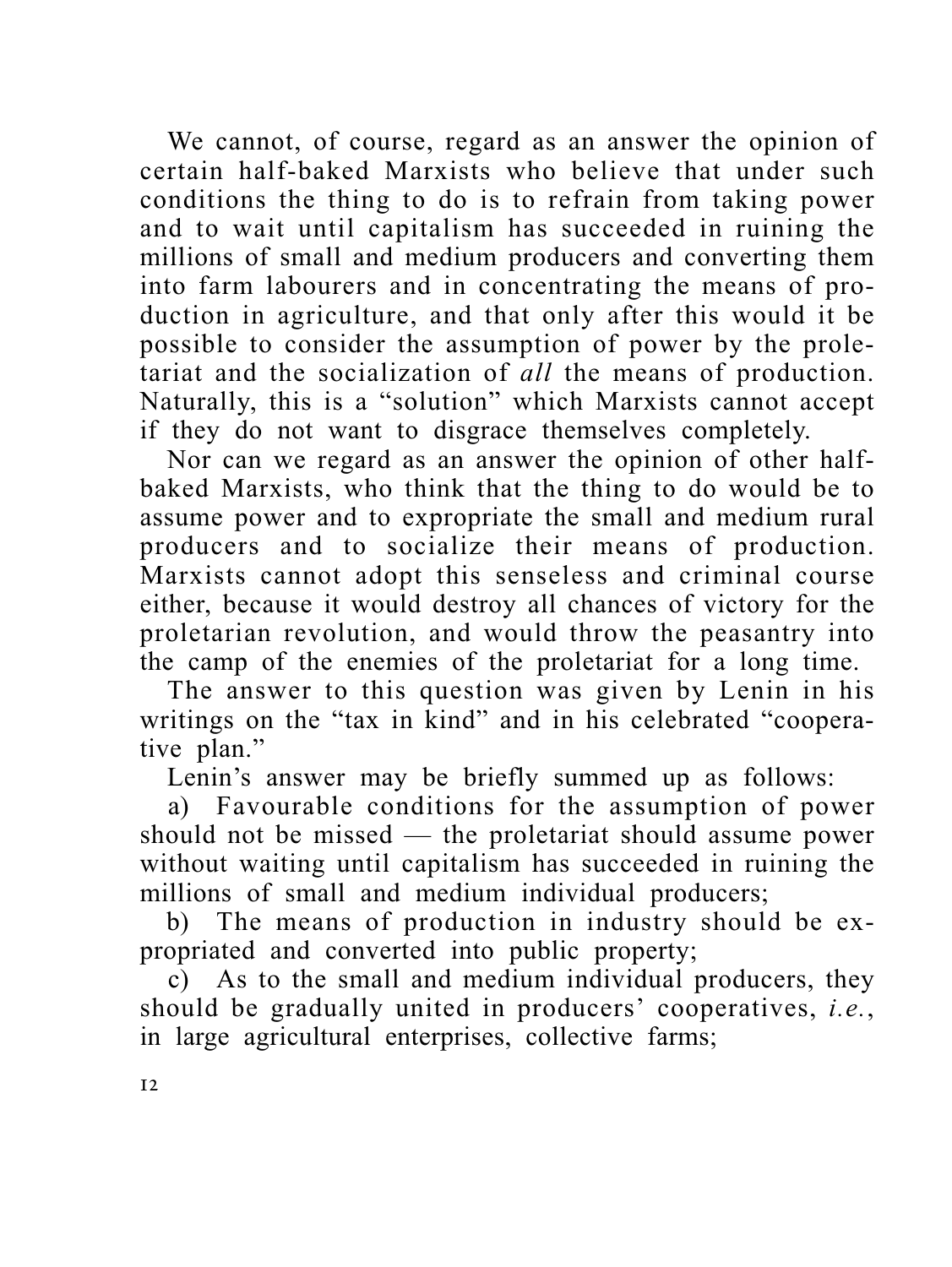d) Industry should be developed to the utmost and the collective farms should be placed on the modern technical basis of large-scale production, not expropriating them, but on the contrary generously supplying them with first-class tractors and other machines;

e) In order to ensure an economic bond between town and country, between industry and agriculture, commodity production (exchange through purchase and sale) should be preserved for a certain period, it being the form of economic tie with the town which is *alone acceptable* to the peasants, and Soviet trade — state, cooperative, and collective-farm should be developed to the full and the capitalists of all types and descriptions ousted from trading activity.

The history of socialist construction in our country has shown that this path of development, mapped out by Lenin, has fully justified itself.

There can be no doubt that in the case of all capitalist countries with a more or less numerous class of small and medium producers, this path of development is the only possible and expedient one for the victory of socialism.

It is said that commodity production must lead, is bound to lead, to capitalism all the same, under all conditions. That is not true. Not always and not under all conditions! Commodity production must not be identified with capitalist production. They are two different things. Capitalist production is the highest form of commodity production. Commodity production leads to capitalism only *if* there is private ownership of the means of production, *if* labour power appears in the market as a commodity which can be bought by the capitalist and exploited in the process of production, and *if*, consequently, the system of exploitation of wageworkers by capitalists exists in the country. Capitalist production begins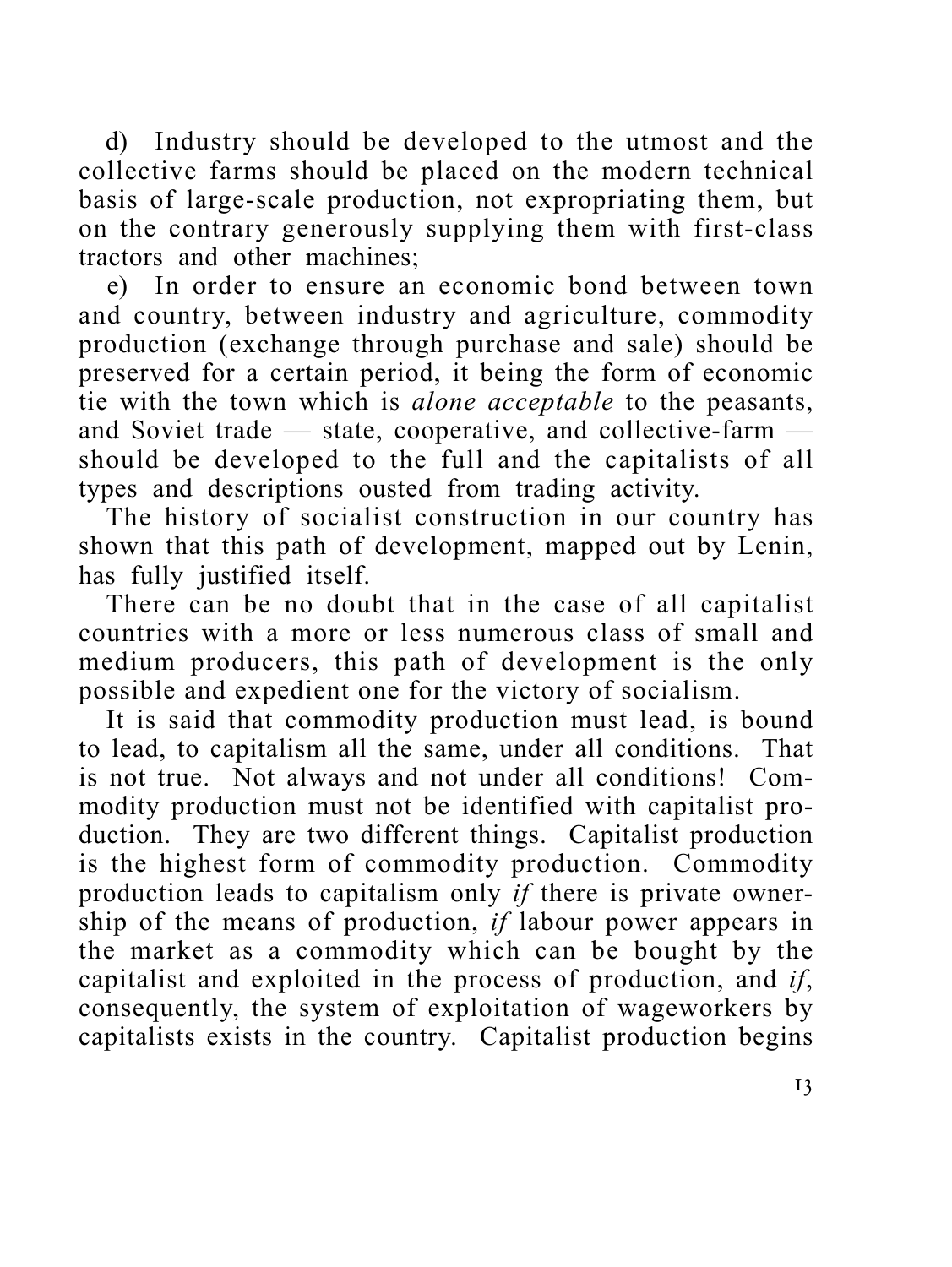when the means of production are concentrated in private hands, and when the workers are bereft of means of production and are compelled to sell their labour power as a commodity. Without this there is no such thing as capitalist production.

Well, and what is to be done if the conditions for the conversion of commodity production into capitalist production do not exist, if the means of production are no longer private but socialist property, if the system of wage labour no longer exists and labour power is no longer a commodity, and if the system of exploitation has long been abolished can it be considered then that commodity production will lead to capitalism all the same? No, it cannot. Yet ours is precisely such a society, a society where private ownership of the means of production, the system of wage labour, and the system of exploitation have long ceased to exist.

Commodity production must not be regarded as something sufficient unto itself, something independent of the surrounding economic conditions. Commodity production is older than capitalist production. It existed in slave-owning society, and served it, but did not lead to capitalism. It existed in feudal society and served it, yet, although it prepared some of the conditions for capitalist production, it did not lead to capitalism. Why then, one asks, cannot commodity production similarly serve our socialist society for a certain period without leading to capitalism, bearing in mind that in our country commodity production is not so boundless and allembracing as it is under capitalist conditions, being confined within strict bounds thanks to such decisive economic conditions as social ownership of the means of production, the abolition of the system of wage labour, and the elimination of the system of exploitation?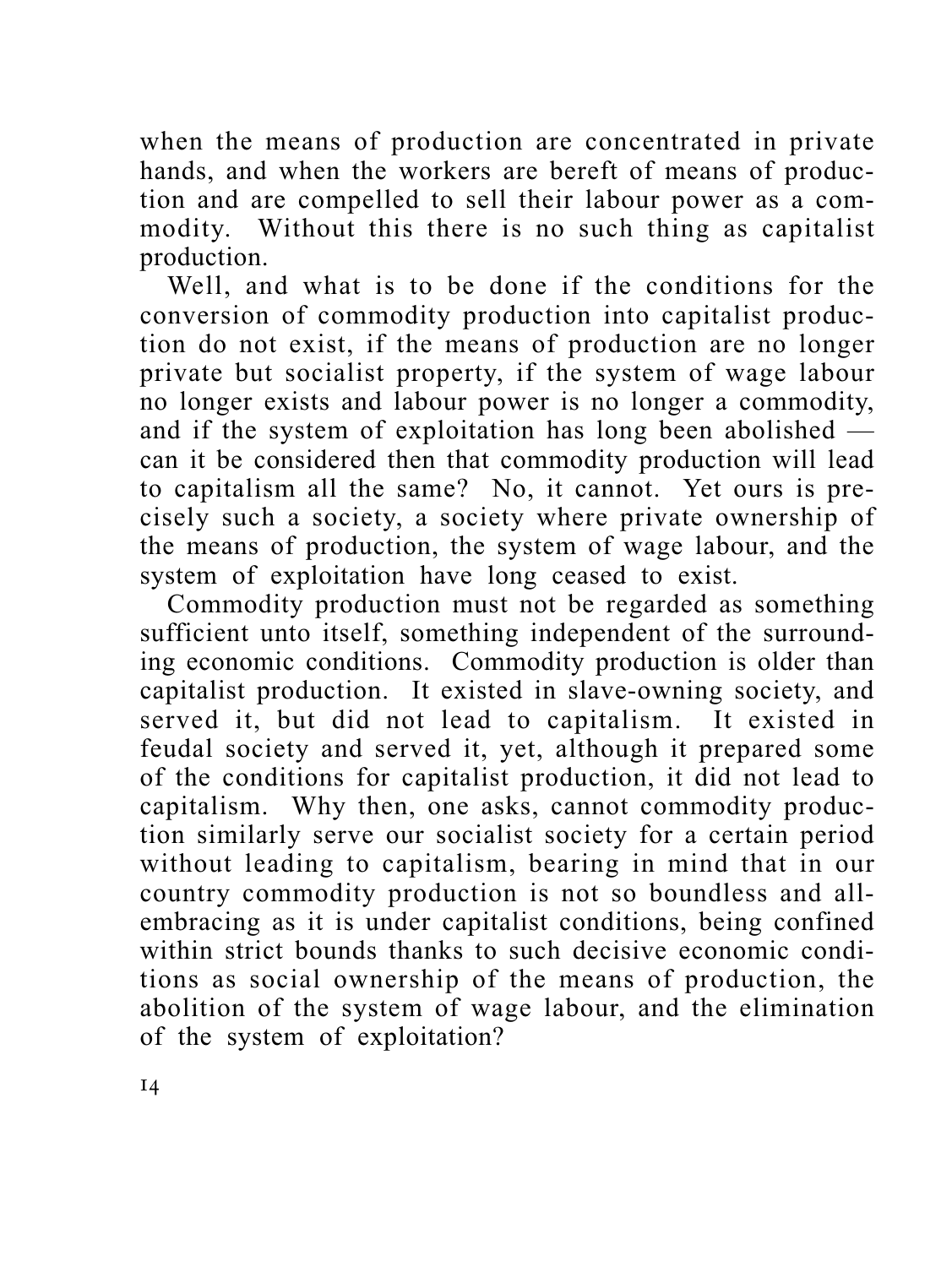It is said that, since the domination of social ownership of the means of production has been established in our country, and the system of wage labour and exploitation has been abolished, commodity production has lost all meaning and should therefore be done away with.

That is also untrue. Today there are two basic forms of socialist production in our county: state, or publicly-owned production and collective-farm production, which cannot be said to be publicly owned. In the state enterprises, the means of production and the product of production are national property. In the collective farm, although the means of production (land, machines) do belong to the state, the product of production is the property of the different collective farms since the labour, as well as the seed, is their own, while the land, which has been turned over to the collective farms in perpetual tenure, is used by them virtually as their own property, in spite of the fact that they cannot sell, buy, lease or mortgage it.

The effect of this is that the state disposes only of the product of the state enterprises, while the product of the collective farms, being their property, is disposed of only by them. But the collective farms are unwilling to alienate the products except in the form of commodities in exchange for which they desire to receive the commodities they need. At present the collective farms will not recognize any other economic relation with the town except the commodity relation — exchange through purchase and sale. Because of this, commodity production and trade are as much a necessity with us today as they were, say, thirty years ago, when Lenin spoke of the necessity of developing trade to the utmost.

Of course, when instead of the two basic production sectors, the state sector and the collective-farm sector, there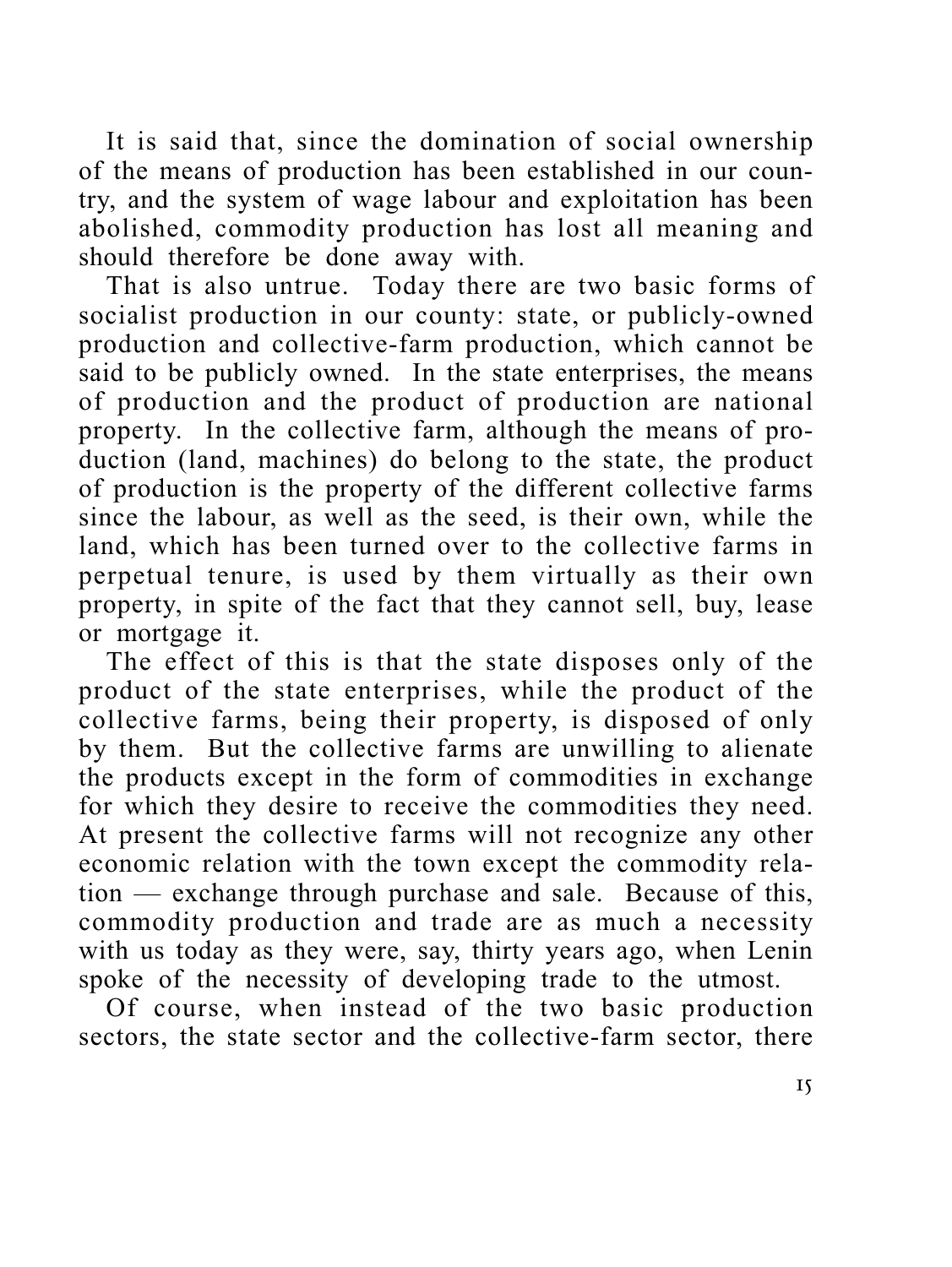will be only one all-embracing production sector, with the right to dispose of all the consumer goods produced in the country, commodity circulation, with its "money economy," will disappear, as being an unnecessary element in the national economy. But so long as this is not the case, so long as the two basic production sectors remain, commodity production and commodity circulation must remain in force, as a necessary and very useful element in our system of national economy. How the formation of a single and united sector will come about, whether simply by the swallowing up of the collective-farm sector by the state sector  $-$  which is hardly likely (because that would be looked upon as the expropriation of the collective farms)  $-$  or by the setting up of a single *national* economic body (comprising representatives of state industry and of the collective farms), with the right at first to keep account of all consumer product in the country, and eventually also to distribute it, by way, say, of products-exchange — is a special question which requires separate discussion.

Consequently, *our* commodity production is not of the ordinary type, but is a special kind of commodity production, commodity production without capitalists, which is concerned mainly with the goods of associated socialist producers (the state, the collective farms, the cooperatives), the sphere of action of which is confined to items of personal consumption, which obviously cannot possibly develop into capitalist production, and which, together with its "money economy," is designed to serve the development and consolidation of socialist production.

Absolutely mistaken, therefore, are those comrades who allege that, since socialist society has not abolished commodity forms of production, we are bound to have the reappear-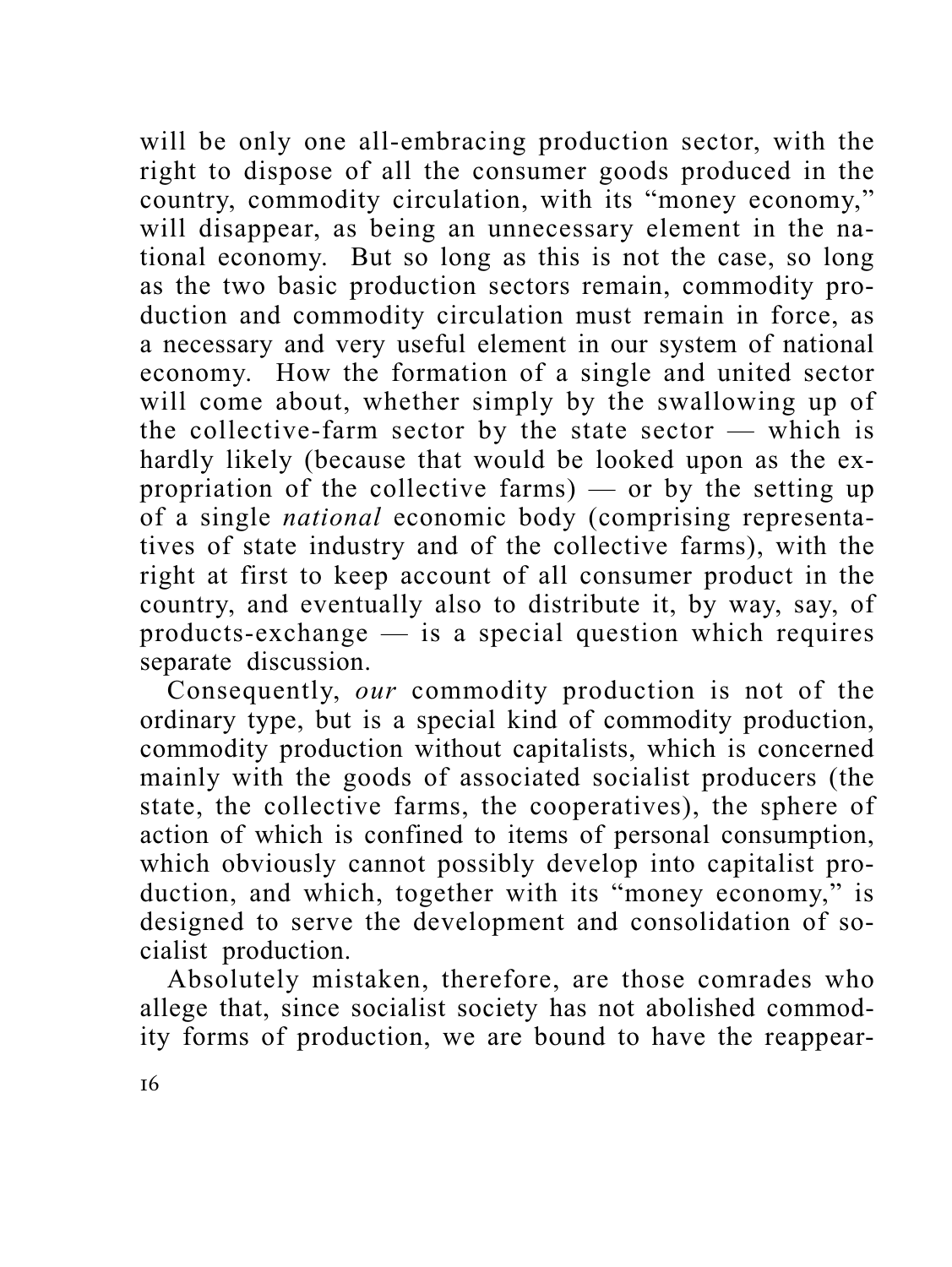ance of all the economic categories characteristic of capitalism: labour power as a commodity, surplus value, capital, capitalist profit, the average rate of profit, etc. These comrades confuse commodity production with capitalist production, and believe that once there is commodity production there must also be capitalist production. They do not realize that our commodity production radically differs from commodity production under capitalism.

Further, I think that we must also discard certain other concepts taken from Marx's *Capital* — where Marx was concerned with an analysis of capitalism — and artificially applied to our socialist relations. I am referring to such concepts, among others, as "necessary" and "surplus" labour, "necessary" and "surplus" product, "necessary" and "surplus" time. Marx analyzed capitalism in order to elucidate the source of exploitation of the working class — surplus value — and to arm the working class, which was bereft of means of production, with an intellectual weapon for the overthrow of capitalism. It is natural that Marx used concepts (categories) which fully corresponded to capitalist relations. But it is strange, to say the least, to use these concepts now, when the working class is not only not bereft of power and means of production, but, on the contrary, is in possession of the power and controls the means of production. Talk of labour power being a commodity, and of "hiring" of workers sounds rather absurd now, under our system: as though the working class, which possesses means of production, hires itself and sells its labour power to itself. It is just as strange to speak now of "necessary" and "surplus" labour: as though, under our conditions, the labour contributed by the workers to society for the extension of production, the promotion of education and public health, the organization of defence, etc.,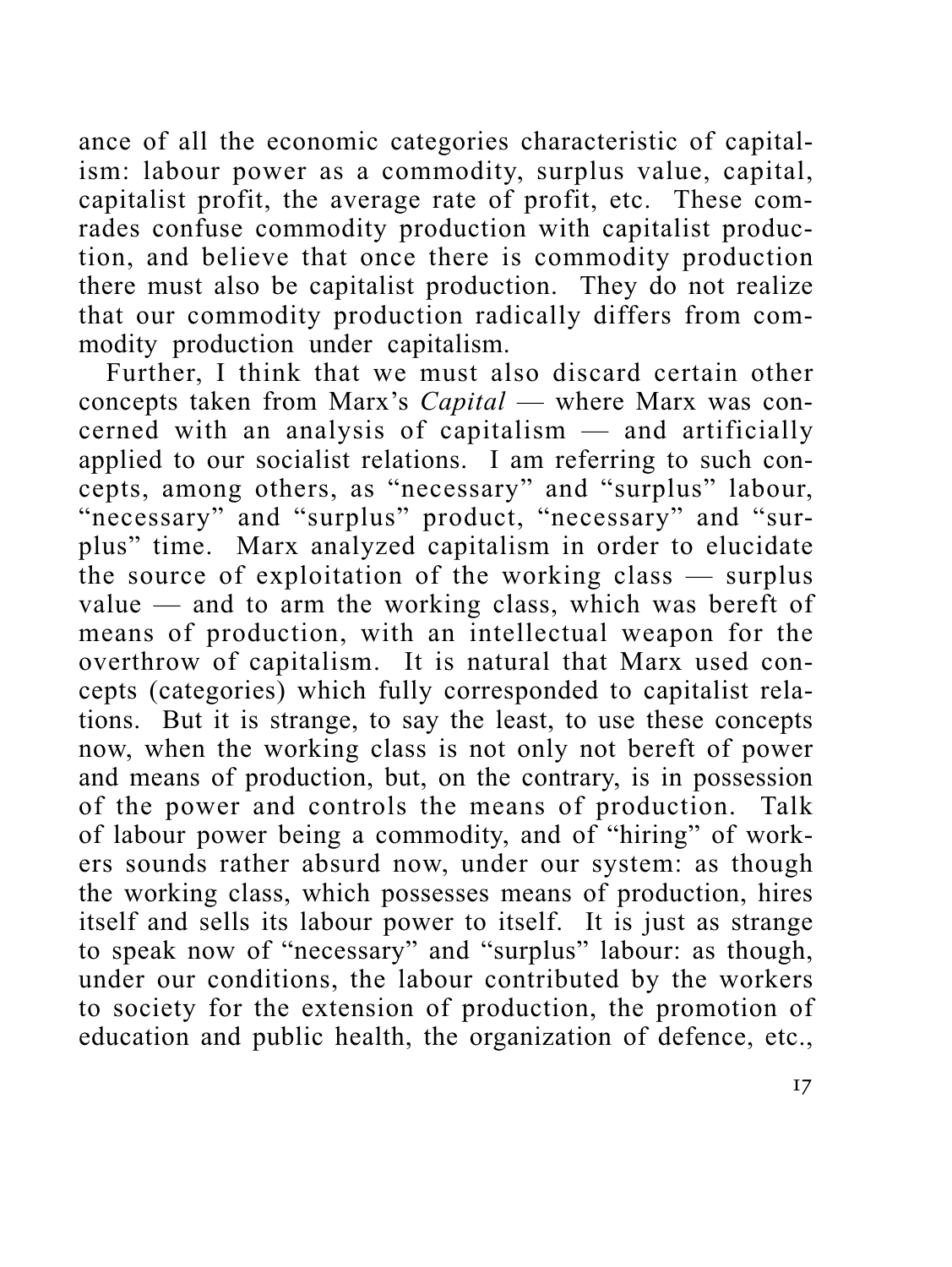<span id="page-27-0"></span>is not just as necessary to the working class, now in power, as the labour expended to supply the personal needs of the worker and his family.

It should be remarked that in his *Critique of the Gotha Program*, where it is no longer capitalism that he is investigating, but, among other things, the first phase of communist society, Marx recognizes labour contributed to society for extension of production, for education and public health, for administrative expenses, for building up reserves, etc., to be just as necessary as the labour expended to supply the consumption requirements of the working class.

I think that our economists should put an end to this in congruity between the old concepts and the new state of affairs in our socialist country, by replacing the old concepts with new ones that correspond to the new situation.

We could tolerate this incongruity for a certain period, but the time has come to put an end to it.

#### 3. THE LAW OF VALUE UNDER SOCIALISM

It is sometimes asked whether the law of value exists and operates in our country, under the socialist system.

Yes, it does exist and does operate. Wherever commodities and commodity production exist, there the law of value must also exist.

In our country, the sphere of operation of the law of value extends, first of all, to commodity circulation, to the exchange of commodities through purchase and sale, the exchange, chiefly, of articles of personal consumption. Here, in this sphere, the law of value preserves, within certain limits, of course, the function of a regulator.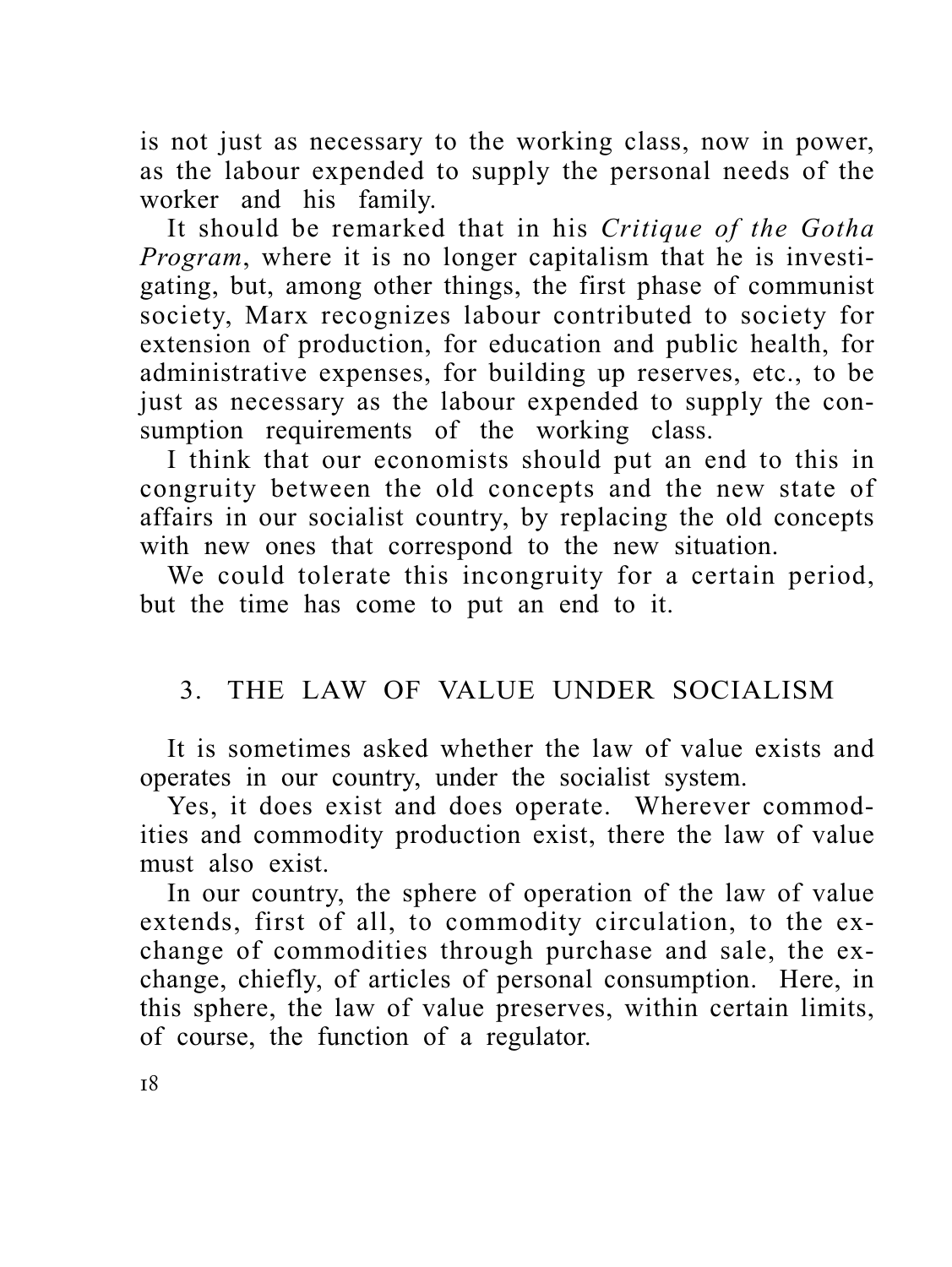But the operation of the law of value is not confined to the sphere of commodity circulation. It also extends to production. True, the law of value has no regulating function in our socialist production, but it nevertheless influences production, and this fact cannot be ignored when directing production. As a matter of fact, consumer goods, which are needed to compensate the labour power expended in the process of production, are produced and realized in our country as commodities coming under the operation of the law of value. It is precisely here that the law of value exercises its influence on production. In this connection, such things as cost accounting and profitableness, production costs, prices, etc., are of actual importance in our enterprises. Consequently, our enterprises cannot, and must not, function without taking the law of value into account.

Is this a good thing? It is not a bad thing. Under present conditions, it really is not a bad thing, since it trains our business executives to conduct production on rational lines and disciplines them. It is not a bad thing because it teaches our executives to count production magnitudes, to count them accurately, and also to calculate the real things in production precisely, and not to talk nonsense about "approximate figures," spun out of thin air. It is not a bad thing because it teaches our executives to look for, find and utilize hidden reserves latent in production, and not to trample them under foot. It is not a bad thing because it teaches our executives systematically to improve methods of production, to lower production costs, to practise cost accounting, and to make their enterprises pay. It is a good practical school which accelerates the development of our executive personnel and their growth into genuine leaders of socialist production at the present stage of development.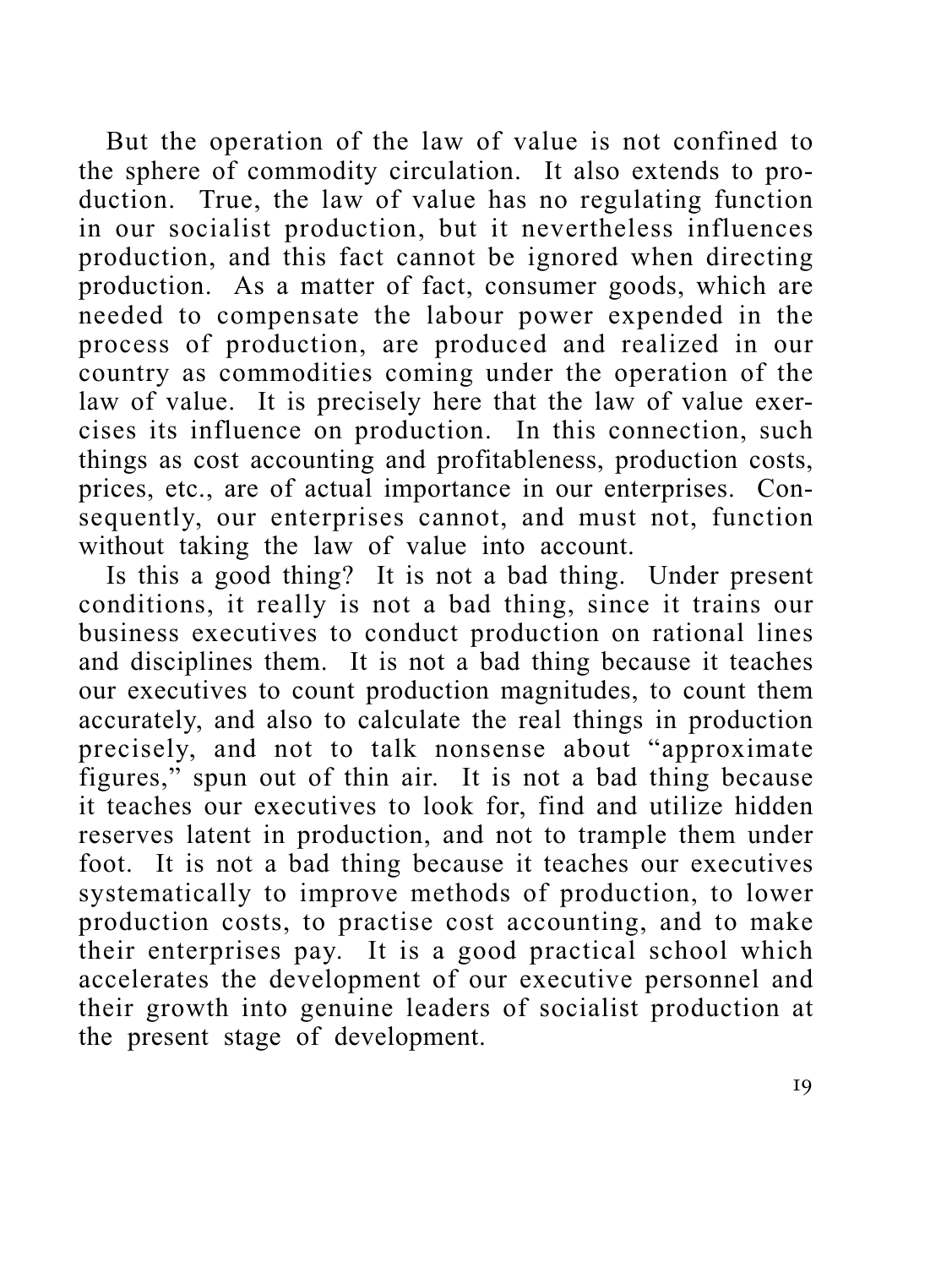The trouble is not that production in our country is influenced by the law of value. The trouble is that our business executives and planners, with few exceptions, are poorly acquainted with the operations of the law of value, do not study them, and are unable to take account of them in their computations. This, in fact, explains the confusion that still reigns in the sphere of price-fixing policy. Here is one of many examples. Some time ago it was decided to adjust the prices of cotton and grain in the interest of cotton growing, to establish more accurate prices for grain sold to the cotton growers, and to raise the prices of cotton delivered to the state. Our business executives and planners submitted a proposal on this score which could not but astound the members of the Central Committee, since it suggested fixing the price of a ton of grain at practically the same level as a ton of cotton, and, moreover, the price of a ton of grain was taken as equivalent to that of a ton of baked bread. In reply to the remarks of members of the Central Committee that the price of a ton of bread must be higher than that of a ton of grain, because of the additional expense of milling and baking, and that cotton was generally much dearer than grain, as was also borne out by their prices in the world market, the authors of the proposal could find nothing coherent to say. The Central Committee was therefore obliged to take the matter into its own hands and to lower the prices of grain and raise the prices of cotton. What would have happened if the proposal of these comrades had received legal force? We should have ruined the cotton growers and would have found ourselves without cotton.

But does this mean that the operation of the law of value has as much scope with us as it has under capitalism, and that it is the regulator of production in our country too?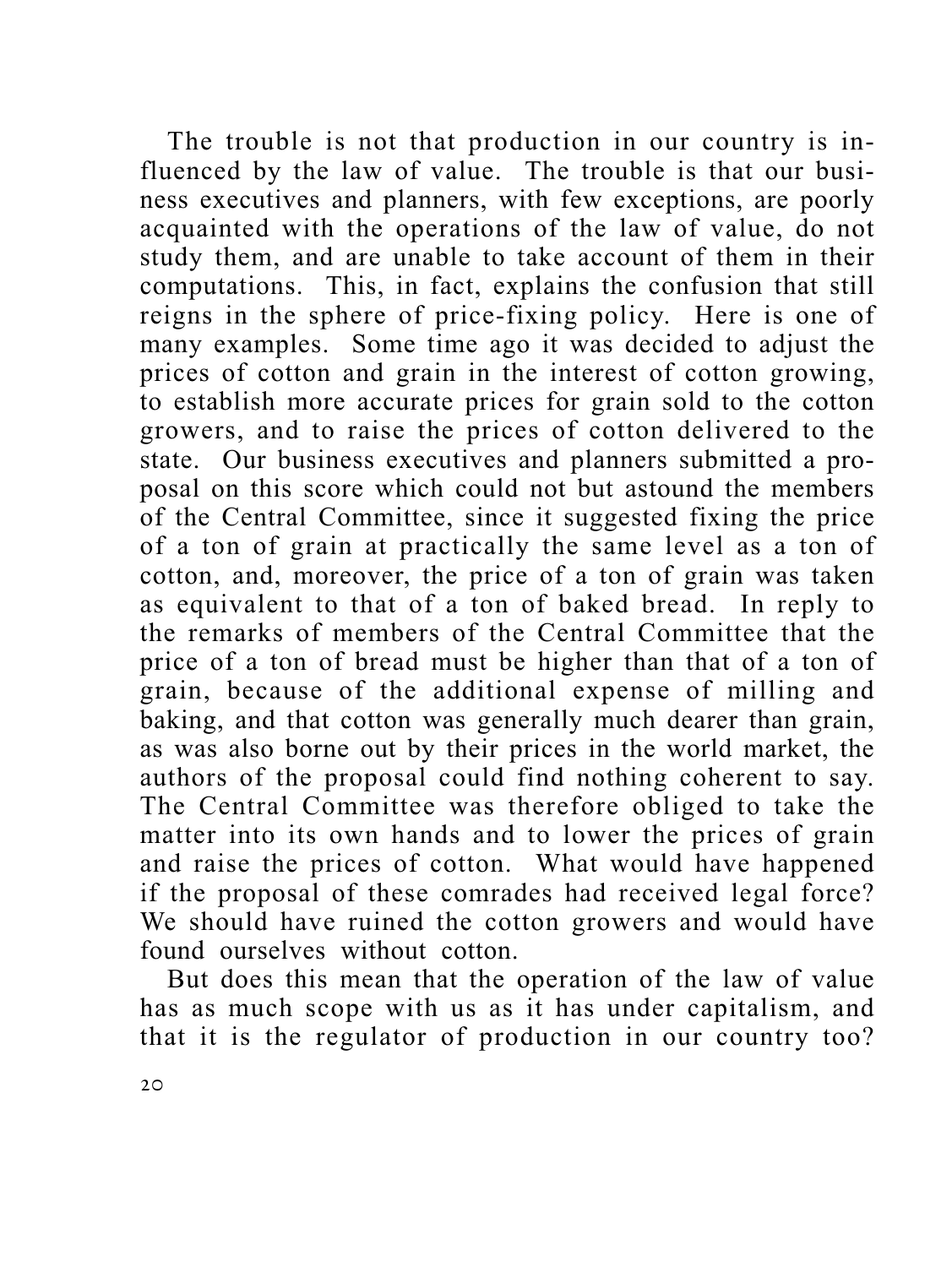No, it does not. Actually, the sphere of operation of the law of value under our economic system is strictly limited and placed within definite bounds. It has already been said that the sphere of operation of commodity production is restricted and placed within definite bounds by our system. The same must be said of the sphere of operation of the law of value. Undoubtedly, the fact that private ownership of the means of production does not exist, and that the means of production both in town and country are socialized, cannot but restrict the sphere of operation of the law of value and the extent of its influence on production.

In this same direction operates the law of balanced (proportionate) development of the national economy, which has superseded the law of competition and anarchy of production.

In this same direction, too, operate our yearly and fiveyearly plans and our economic policy generally, which are based on the requirements of the law of balanced development of the national economy.

The effect of all this, taken together, is that the sphere of operation of the law of value in our country is strictly limited, and that the law of value cannot under our system function as the regulator of production.

This, indeed, explains the "striking" fact that whereas in our country the law of value, in spite of the steady and rapid expansion of our socialist production, does not lead to crises of overproduction, in the capitalist countries this same law, whose sphere of operation is very wide under capitalism, does lead, in spite of the low rate of expansion of production, to periodical crises of overproduction.

It is said that the law of value is a permanent law, binding upon all periods of historical development, and that if it does lose its function as a regulator of exchange relations in the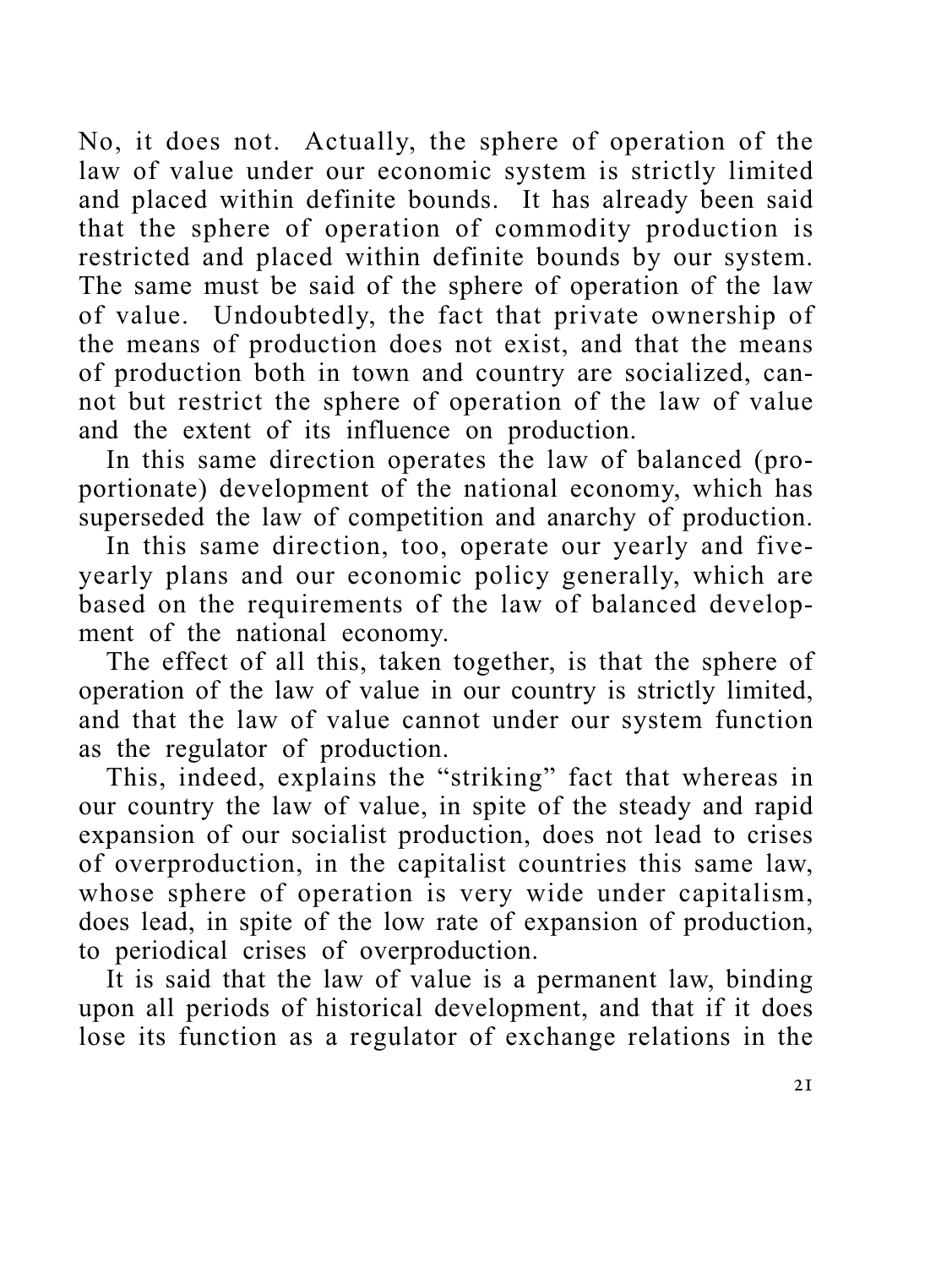second phase of communist society, it retains at this phase of development its function as a regulator of the relations between the various branches of production, as a regulator of the distribution of labour among them.

That is quite untrue. Value, like the law of value, is a historical category connected with the existence of commodity production. With the disappearance of commodity production, value and its forms and the law of value also disappear.

In the second phase of communist society, the amount of labour expended on the production of goods will be measured not in a roundabout way, not through value and its forms, as is the case under commodity production, but directly and immediately — by the amount of time, the number of hours, expended on the production of goods. As to the distribution of labour, its distribution among the branches of production will be regulated not by the law of value, which will have ceased to function by that time, but by the growth of society's demand for goods. It will be a society in which production will be regulated by the requirements of society, and computation of the requirements of society will acquire paramount importance for the planning bodies.

Totally incorrect, too, is the assertion that under our present economic system, in the first phase of development of communist society, the law of value regulates the "proportions" of labour distributed among the various branches of production.

If this were true, it would be incomprehensible why our light industries, which are the most profitable, are not being developed to the utmost, and why preference is given to our heavy industries, which are often less profitable, and sometimes altogether unprofitable.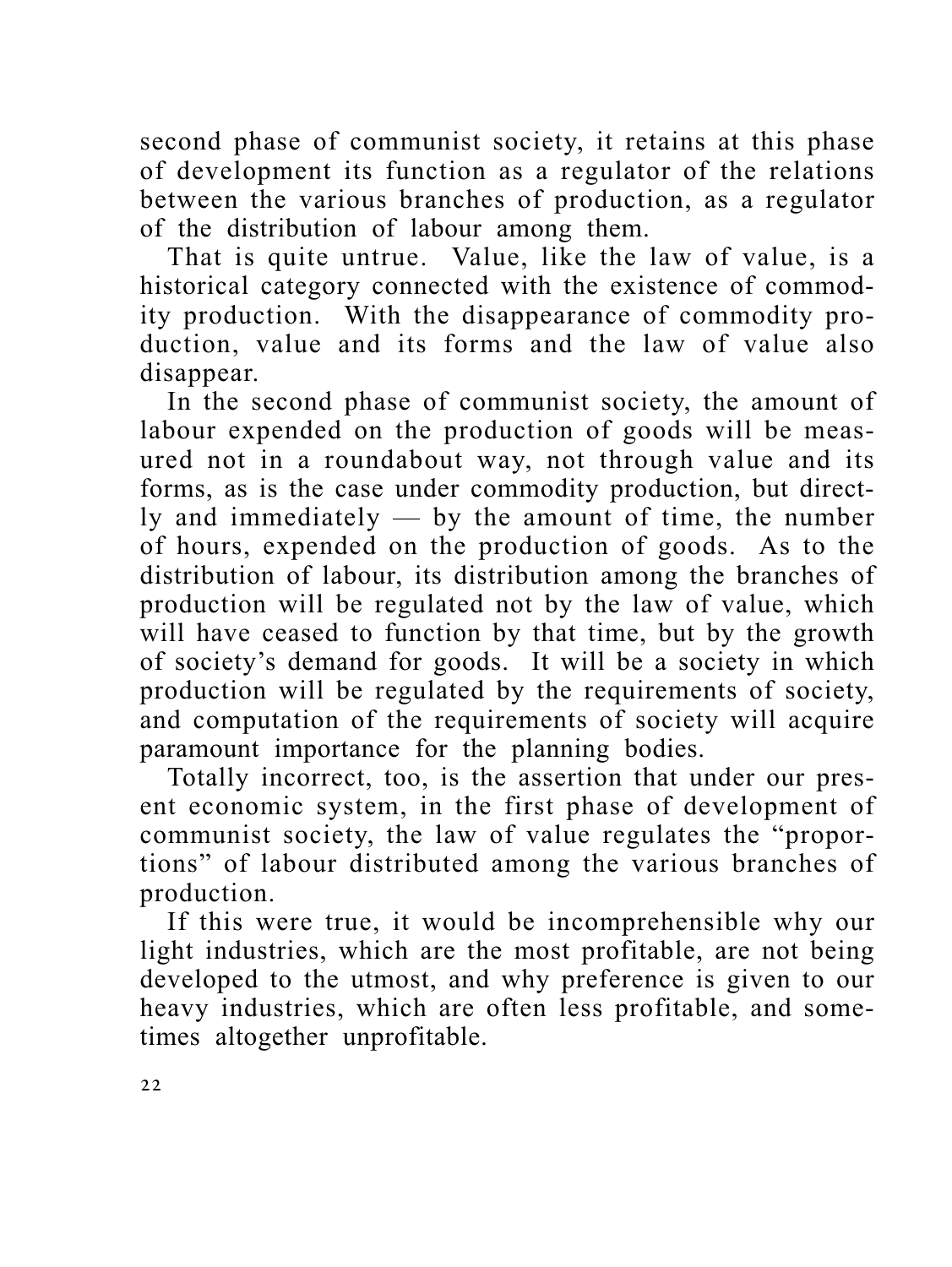If this were true, it would be incomprehensible why a number of our heavy industry plants which are still unprofitable and where the labour of the worker does not yield the "proper returns," are not closed down, and why new light industry plants, which would certainly be profitable and where the labour of the workers might yield "big returns." are not opened.

If this were true, it would be incomprehensible why workers are not transferred from plants that are less profitable, but very necessary to our national economy, to plants which are more profitable  $-$  in accordance with the law of value. which supposedly regulates the "proportions" of labour distributed among the branches of production.

Obviously, if we were to follow the lead of these comrades, we should have to cease giving primacy to the production of means of production in favour of the production of articles of consumption. And what would be the effect of ceasing to give primacy to the production of the means of production? The effect would be to destroy the possibility of the continuous expansion of our national economy, because the national economy cannot be continuously expanded without giving primacy to the production of means of production.

These comrades forget that the law of value can be a regulator of production only under capitalism, with private ownership of the means of production, and competition, anarchy of production, and crises of overproduction. They forget that in our country the sphere of operation of the law of value is limited by the social ownership of the means of production, and by the law of balanced development of the national economy, and is consequently also limited by our yearly and five-yearly plans, which are an approximate reflection of the requirements of this law.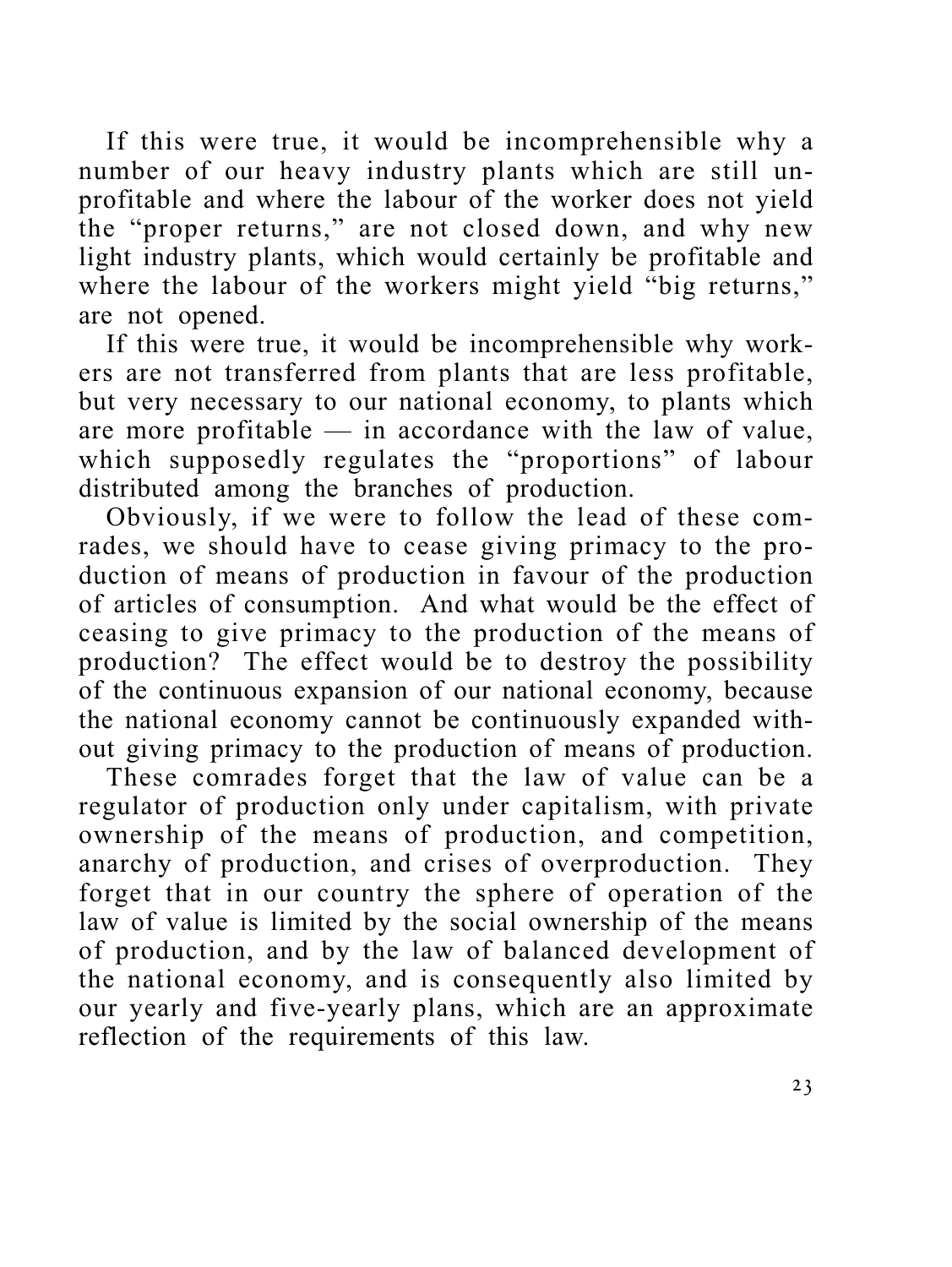<span id="page-33-0"></span>Some comrades draw the conclusion from this that the law of balanced development of the national economy and economic planning annul the principle of profitableness of production. That is quite untrue. It is just the other way round. If profitableness is considered not from the standpoint of individual plants or industries, and not over a period of one year, but from the standpoint of the entire national economy and over a period of, say, ten or fifteen years, which is the only correct approach to the question, then the temporary and unstable profitableness of some plants or industries is beneath all comparison with that higher form of stable and permanent profitableness which we get from the operation of the law of balanced development of the national economy and from economic planning, which save us from periodical economic crises disruptive to the national economy and causing tremendous material damage to society, and which ensure a continuous and high rate of expansion of our national economy.

In brief, there can be no doubt that under our present socialist conditions of production, the law of value cannot be a "regulator of the proportions" of labour distributed among the various branches of production.

#### 4. ABOLITION OF THE ANTITHESIS BETWEEN TOWN AND COUNTRY, AND BETWEEN MENTAL AND PHYSICAL LABOUR, AND ELIMINATION OF DISTINCTIONS BETWEEN THEM

This heading covers a number of problems which essentially differ from one another. I combine them in one section,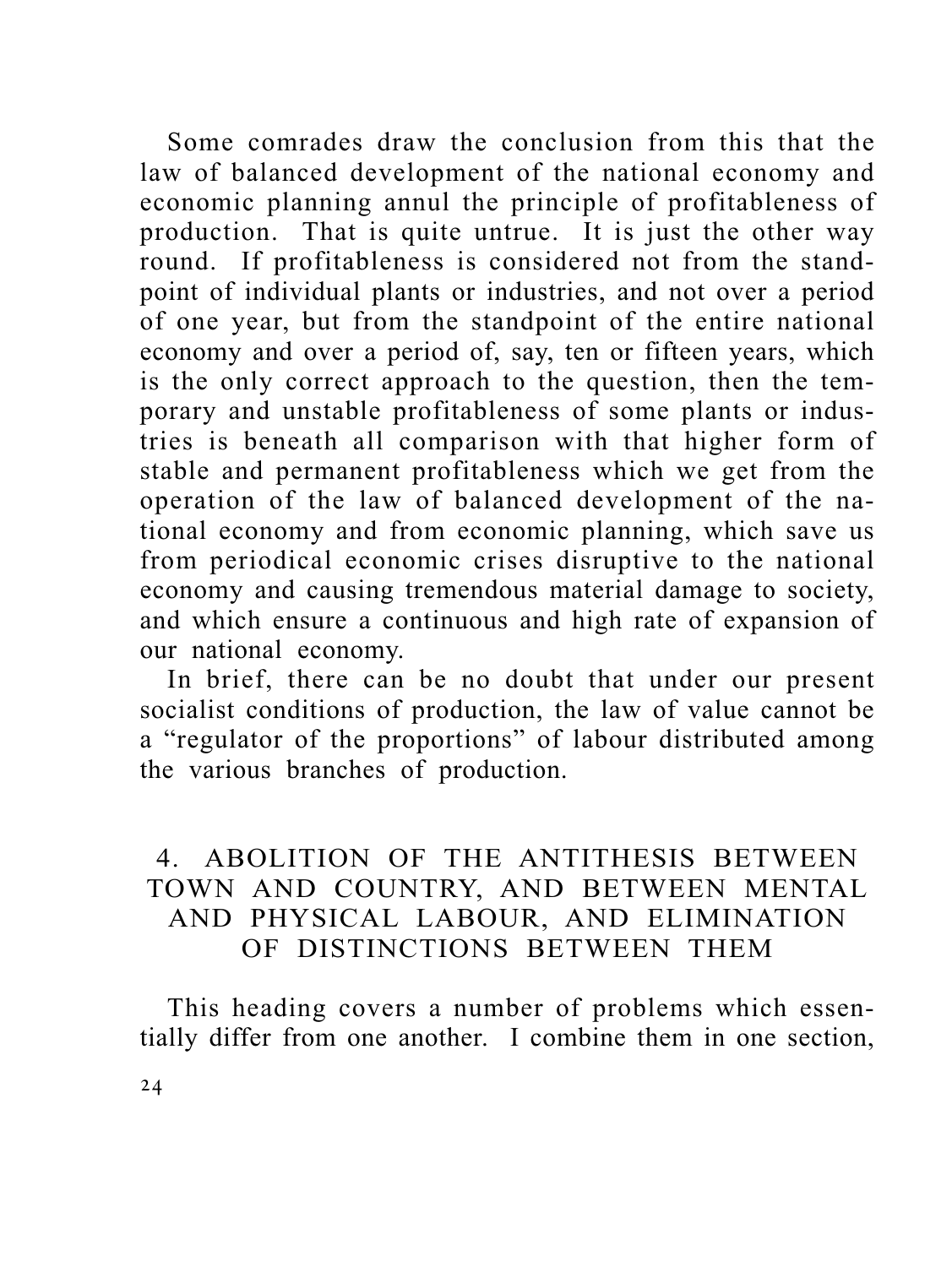not in order to lump them together, but solely for brevity of exposition.

Abolition of the antithesis between town and country, between industry and agriculture, is a well-known problem which was discussed long ago by Marx and Engels. The economic basis of this antithesis is the exploitation of the country by the town, the expropriation of the peasantry and the ruin of the majority of the rural population by the whole course of development of industry, trade and credit under capitalism. Hence, the antithesis between town and country under capitalism must be regarded as an antagonism of interests. This it was that gave rise to the hostile attitude of the country towards the town and towards "townfolk" in general.

Undoubtedly, with the abolition of capitalism and the exploiting system in our country, and with the consolidation of the socialist system, the antagonism of interests between town and country, between industry and agriculture, was also bound to disappear. And that is what happened. The immense assistance rendered by the socialist town, by our working class, to our peasantry in eliminating the landlords and kulaks strengthened the foundation for the alliance between the working class and the peasantry, while the systematic supply of first-class tractors and other machines to the peasantry and its collective farms converted the alliance between the working class and the peasantry into friendship between them. Of course, the workers and the collective-farm peasantry do represent two classes differing from one another in status. But this difference does not weaken their friendship in any way. On the contrary, their interests lie along one common line, that of strengthening the socialist system and attaining the victory of communism. It is not surprising,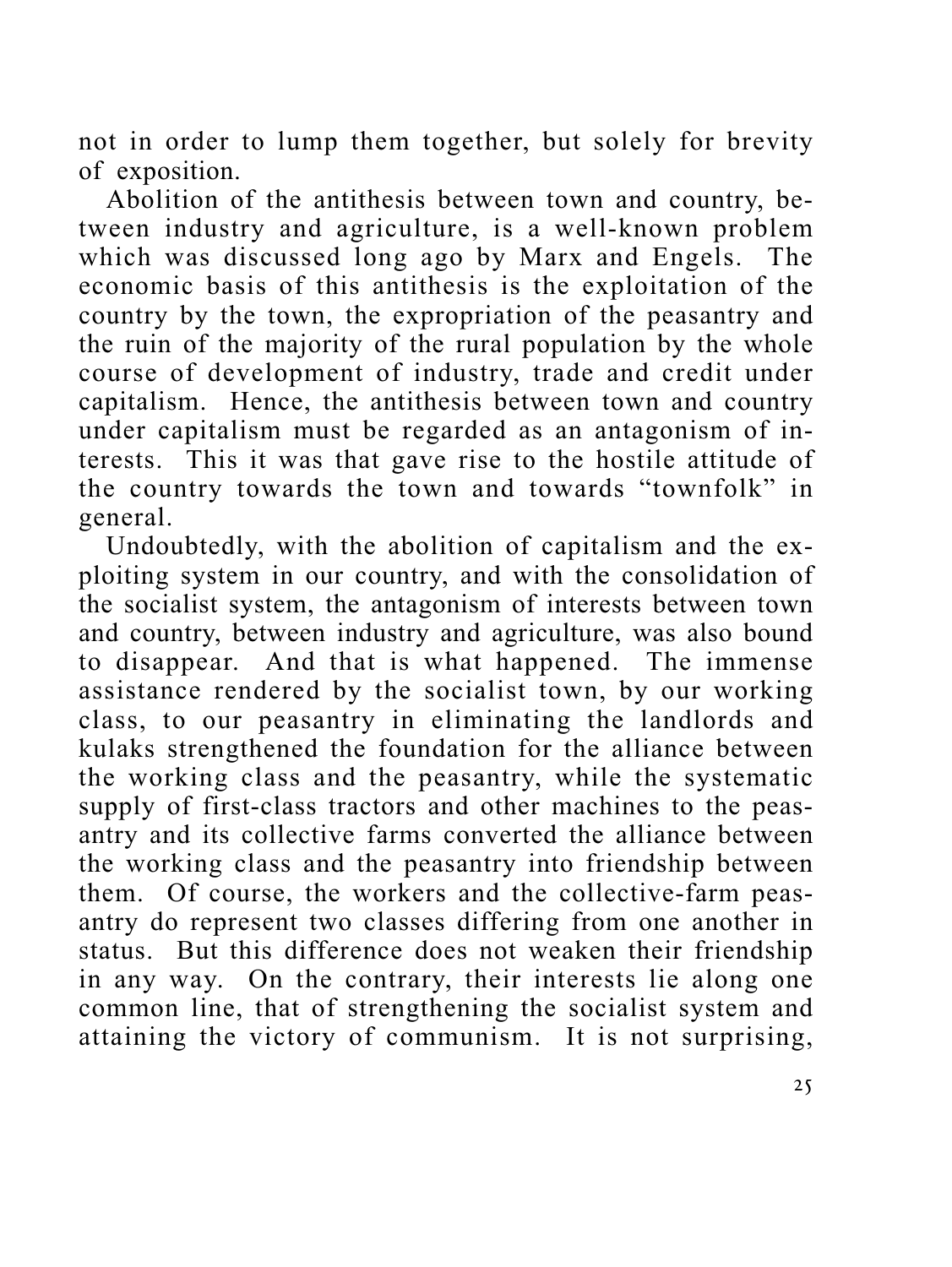therefore, that not a trace remains of the former distrust, not to speak of the former hatred, of the country for the town.

All this means that the ground for the antithesis between town and country, between industry and agriculture, has already been eliminated by our present socialist system.

This, of course, does not mean that the effect of the abolition of the antithesis between town and country will be that "the great towns will perish"<sup>4</sup>[.](#page-109-1) Not only will the great towns not perish, but new great towns will appear as centres of the maximum development of culture, and as centres not only of large-scale industry, but also of the processing of agricultural produce and of powerful development of all branches of the food industry. This will facilitate the cultural progress of the nation and will tend to even up conditions of life in town and country.

We have a similar situation as regards the problem of the abolition of the antithesis between mental and physical labour. This too is a well-known problem which was discussed by Marx and Engels long ago. The economic basis of the antithesis between mental and physical labour is the exploitation of the physical workers by the mental workers. Everyone is familiar with the gulf which under capitalism divided the physical workers of enterprises from the managerial personnel. We know that this gulf gave rise to a hostile attitude on the part of the workers towards managers, foremen, engineers and other members of the technical staff, whom the workers regarded as their enemies. Naturally, with the abolition of capitalism and the exploiting system, the antagonism of interests between physical and mental labour was also bound to disappear. And it really has disappeared in our present socialist system. Today, the physical workers and the managerial personnel are not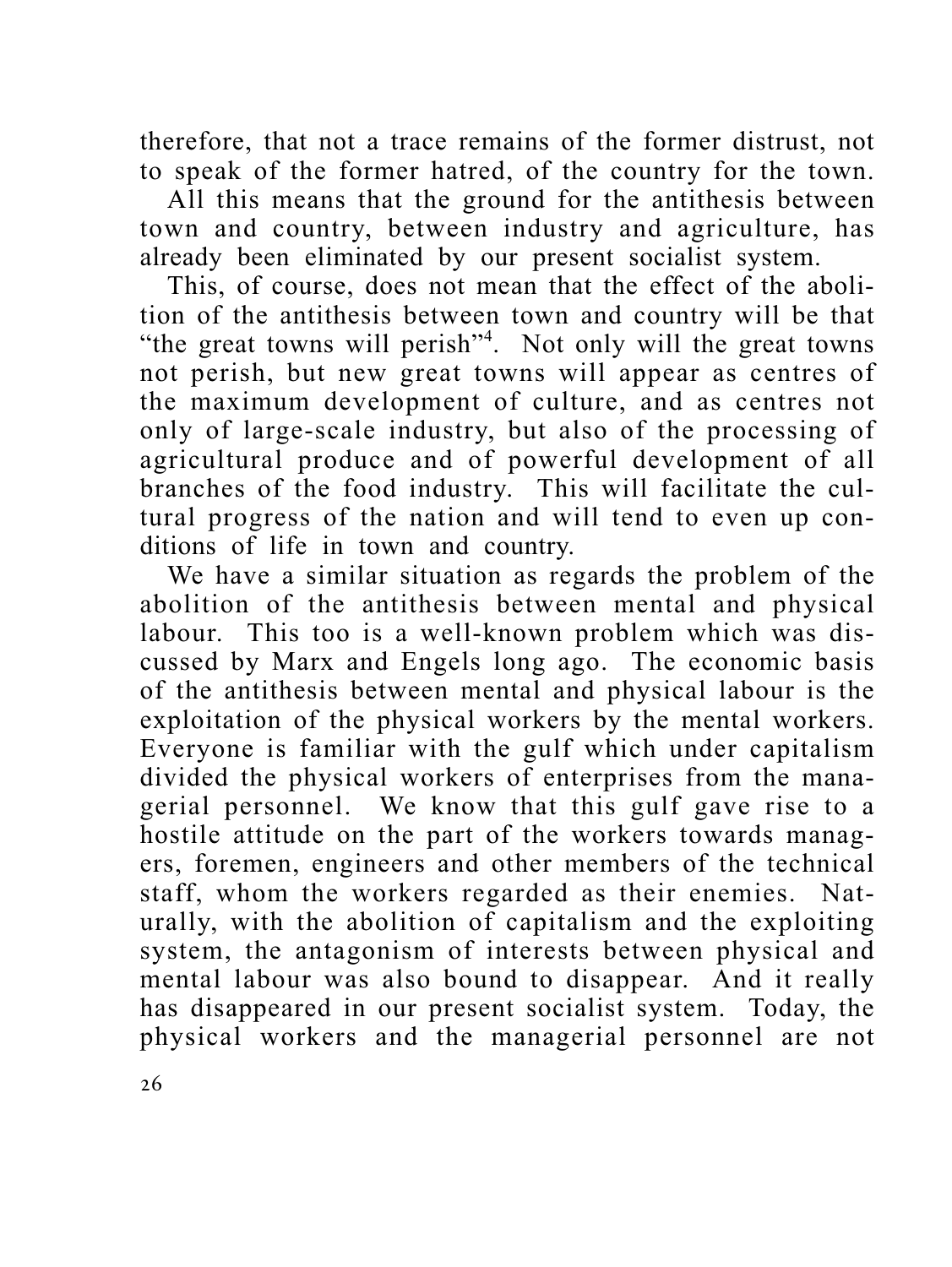enemies, but comrades and friends, members of a single collective body of producers who are vitally interested in the progress and improvement of production. Not a trace remains of the former enmity between them.

Of quite a different character is the problem of the disappearance of distinctions between town (industry) and country (agriculture), and between physical and mental labour. This problem was not discussed in the Marxist classics. It is a new problem, one that has been raised practically by our socialist construction.

Is this problem an imaginary one? Has it any practical or theoretical importance for us? No, this problem cannot be considered an imaginary one. On the contrary, it is for us a problem of the greatest seriousness.

Take, for instance, the distinction between agriculture and industry. In our country it consists not only in the fact that the conditions of labour in agriculture differ from those in industry, but, mainly and chiefly, in the fact that whereas in industry we have public ownership of the means of production and of the product of industry, in agriculture we have not public, but group, collective-farm ownership. It has already been said that this fact leads to the preservation of commodity circulation, and that only when this distinction between industry and agriculture disappears, can commodity production with all its attendant consequences also disappear. It therefore cannot be denied that the disappearance of this essential distinction between agriculture and industry must be a matter of paramount importance for us.

The same must be said of the problem of the abolition of the essential distinction between mental labour and physical labour. It, too, is a problem of paramount im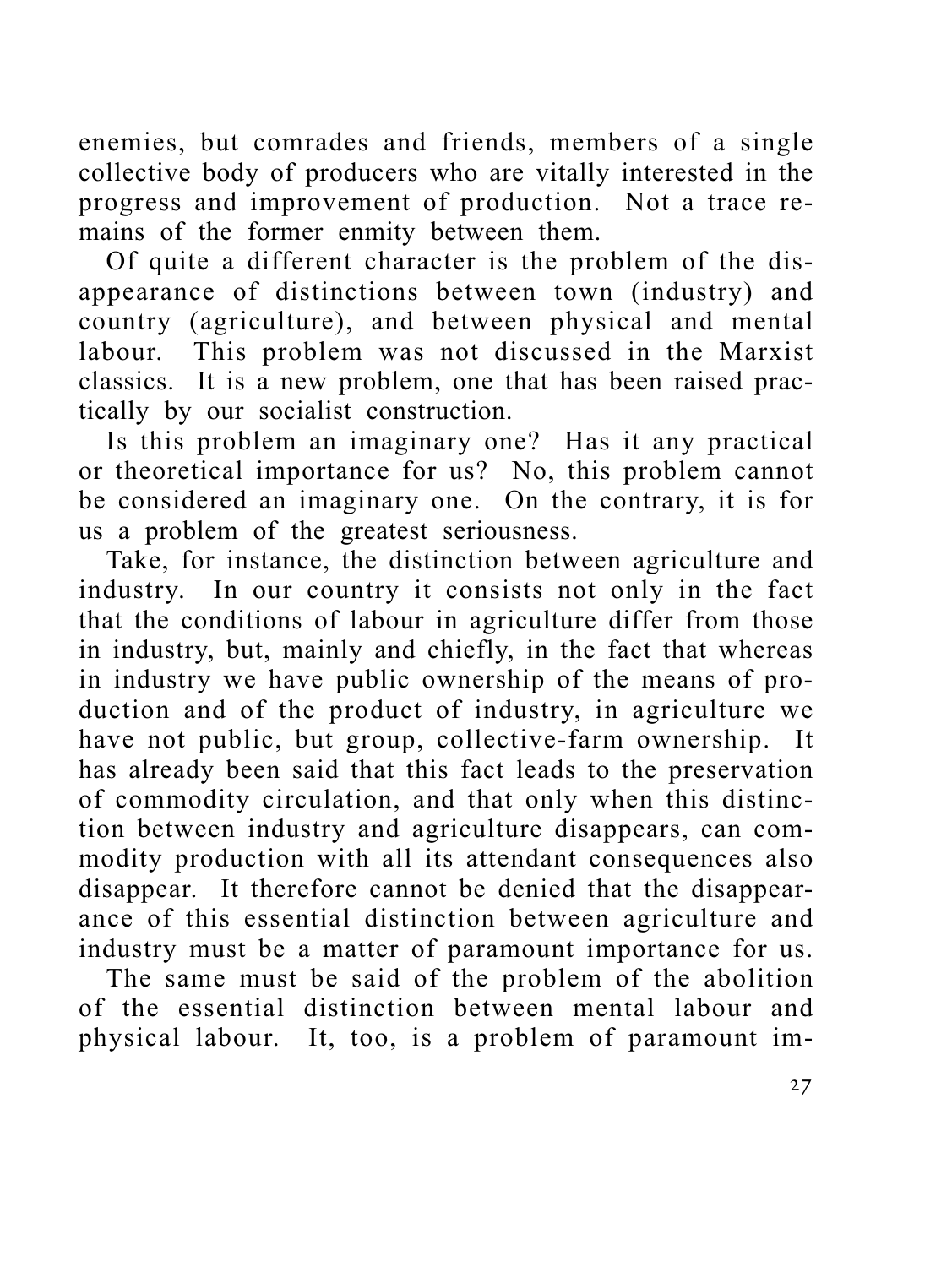portance for us. Before the socialist emulation movement assumed mass proportions, the growth of our industry proceeded very haltingly, and many comrades even suggested that the rate of industrial development should be retarded. This was due chiefly to the fact that the cultural and technical level of the workers was too low and lagged far behind that of the technical personnel. But the situation changed radically when the socialist emulation movement assumed a mass character. It was from that moment on that industry began to advance at accelerated speed. Why did socialist emulation assume the character of a mass movement? Because among the workers whole groups of comrades came to the fore who had not only mastered the minimum requirements of technical knowledge, but had gone further and risen to the level of the technical personnel; they began to correct technicians and engineers, to break down the existing norms as antiquated, to introduce new and more up-to-date norms, and so on. What should we have had if not only isolated groups, but the majority of the workers had raised their cultural and technical level to that of the engineering and technical personnel? Our industry would have risen to a height unattainable by industry in other countries. It therefore cannot be denied that the abolition of the essential distinction between mental and physical labour by raising the cultural and technical level of the workers to that of the technical personnel cannot but be of paramount importance for us.

Some comrades assert that in the course of time not only will the essential distinction between industry and agriculture, and between physical and mental labour, disappear, but so will *all* distinction between them. That is not true. Aboli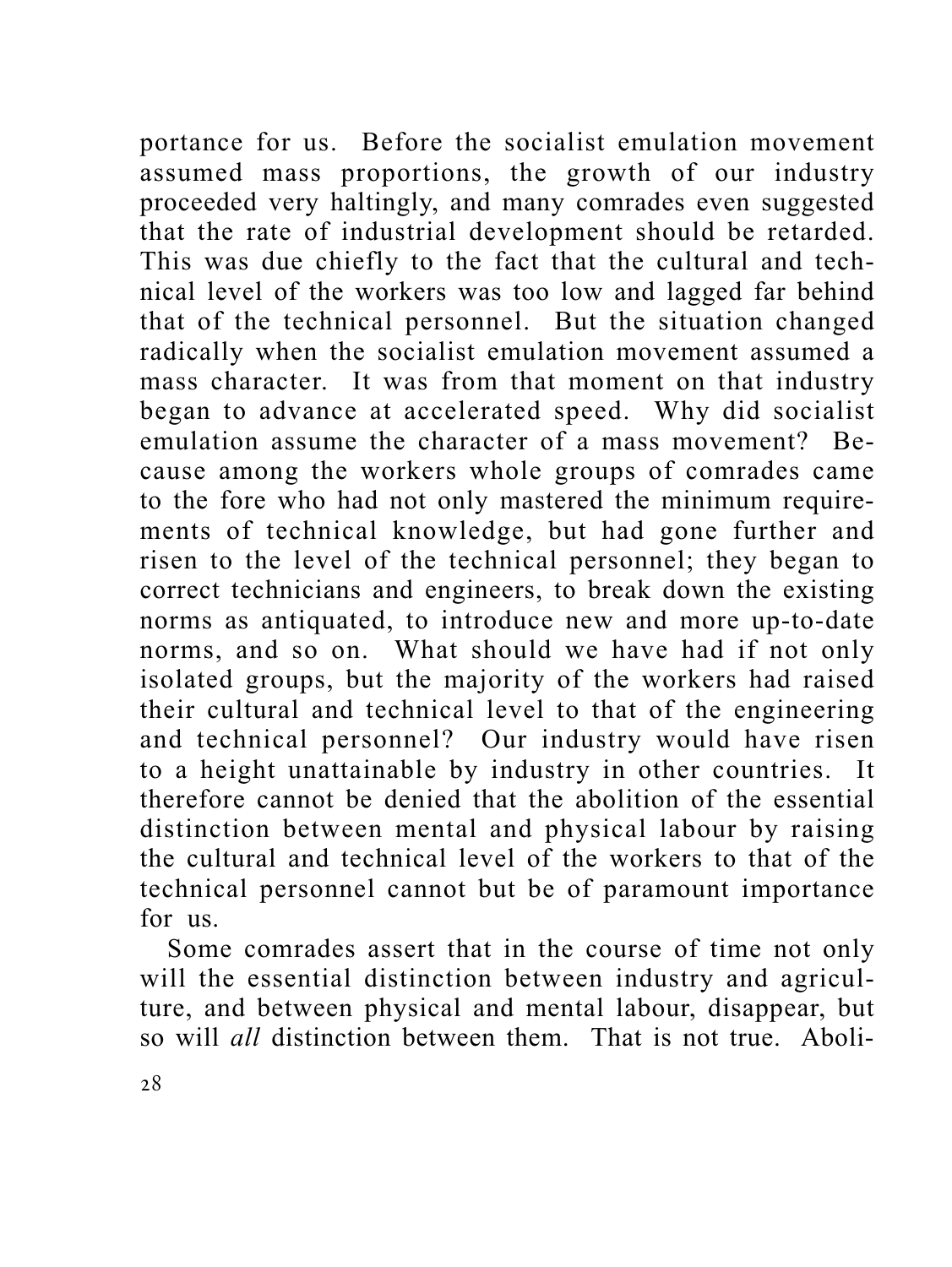tion of the essential distinction between industry and agriculture cannot lead to the abolition of all distinction between them. Some distinction, even if inessential, will certainly remain, owing to the difference between the conditions of work in industry and in agriculture. Even in industry the conditions of labour are not the same in all its branches: the conditions of labour, for example, of coal miners differ from those of the workers of a mechanized shoe factory, and the conditions of labour of ore miners from those of engineering workers. If that is so, then all the more must a certain distinction remain between industry and agriculture.

The same must be said of the distinction between mental and physical labour. The essential distinction between them, the difference in their cultural and technical levels, will certainly disappear. But some distinction, even if inessential, will remain, if only because the conditions of labour of the managerial staffs and those of the workers are not identical.

The comrades who assert the contrary do so presumably on the basis of the formulation given in some of my statements, which speaks of the abolition of the distinction between industry and agriculture, and between mental and physical labour, without any reservation to the effect that what is meant is the abolition of the *essential* distinction, not of all distinction. That is exactly how the comrades understood my formulation, assuming that it implied the abolition of all distinction. But this indicates that the formulation was unprecise, unsatisfactory. It must be discarded and replaced by another formulation, one that speaks of the abolition of essential distinctions and the persistence of inessential distinctions between industry and agriculture, and between mental and physical labour.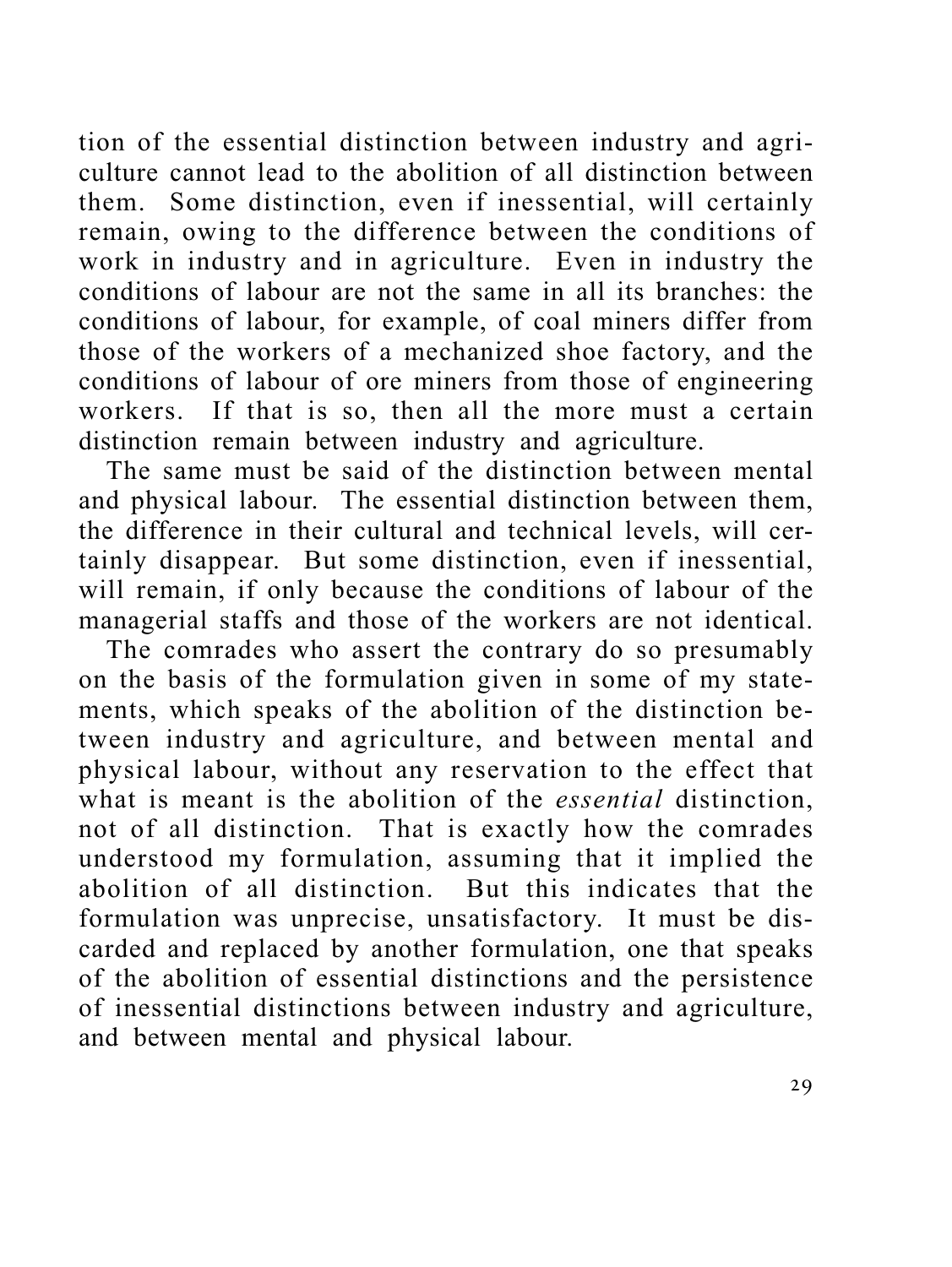# 5. DISINTEGRATION OF THE SINGLE WORLD MARKET AND DEEPENING OF THE CRISIS OF THE WORLD CAPITALIST SYSTEM

The disintegration of the single, all-embracing world market must be regarded as the most important economic sequel of the Second World War and of its economic consequences. It has had the effect of further deepening the general crisis of the world capitalist system.

The Second World War was itself a product of this crisis. Each of the two capitalist coalitions which locked horns in the war calculated on defeating its adversary and gaining world supremacy. It was in this that they sought a way out of the crisis. The United States of America hoped to put its most dangerous competitors, Germany and Japan, out of action, seize foreign markets and the world's raw material resources, and establish its world supremacy.

But the war did not justify these hopes. It is true that Germany and Japan were put out of action as competitors of the three major capitalist countries: the U.S.A., Great Britain and France. But at the same time China and other, European, people's democracies broke away from the capitalist system and, together with the Soviet Union, formed a united and powerful socialist camp confronting the camp of capitalism. The economic consequence of the existence of two opposite camps was that the single all-embracing world market disintegrated, so that now we have two parallel world markets, also confronting one another.

It should be observed that the U.S.A., and Great Britain and France, themselves contributed — without themselves desiring it, of course — to the formation and consolidation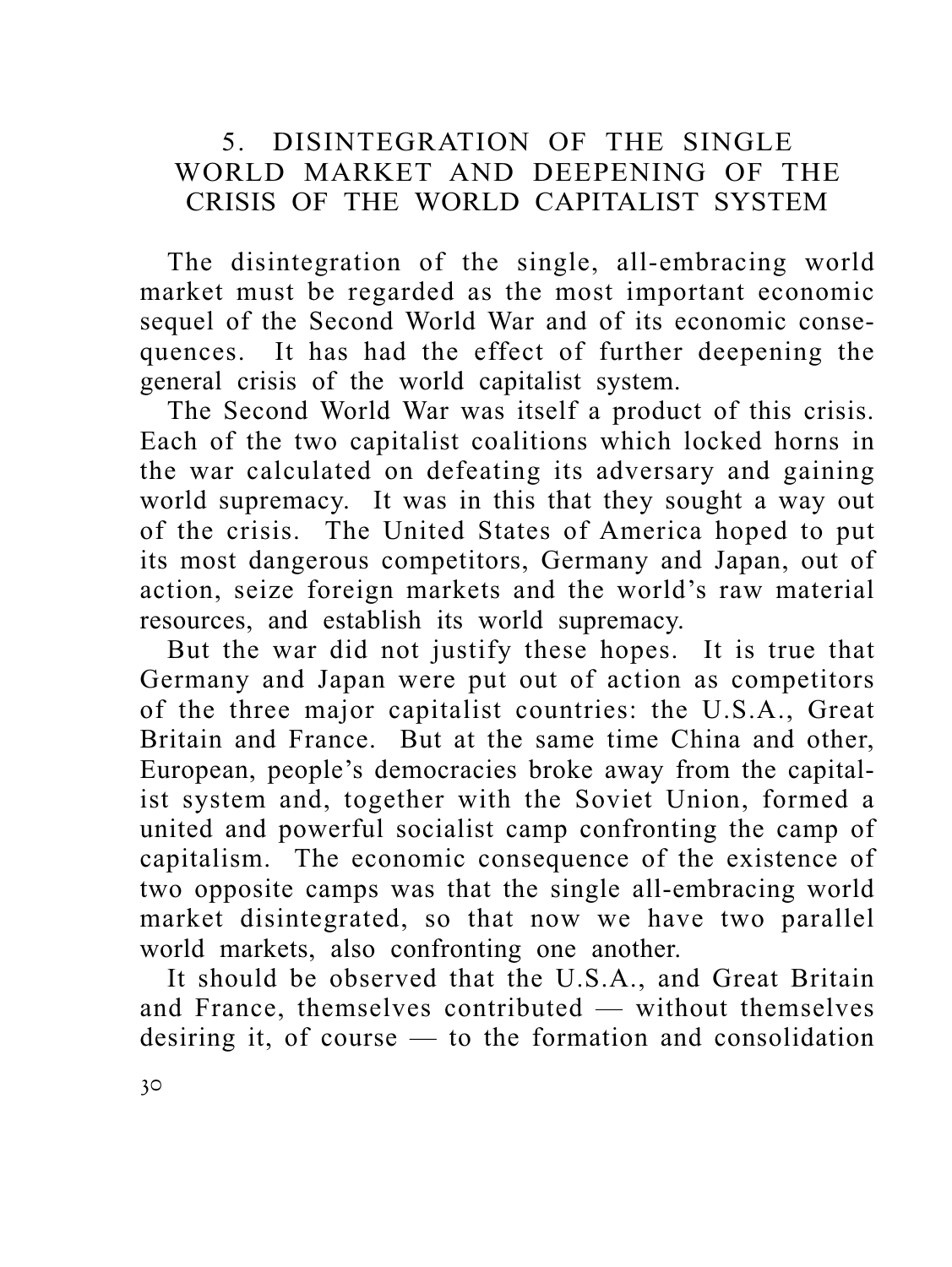of the new, parallel world market. They imposed an economic blockade on the U.S.S.R., China and the European people's democracies, which did not join the "Marshall plan" system, thinking thereby to strangle them. The effect, however, was not to strangle, but to strengthen the new world market.

But the fundamental thing, of course, is not the economic blockade, but the fact that since the war these countries have joined together economically and established economic cooperation and mutual assistance. The experience of this cooperation shows that not a single capitalist country could have rendered such effective and technically competent assistance to the people's democracies as the Soviet Union is rendering them. The point is not only that this assistance is the cheapest possible and technically superb. The chief point is that at the bottom of this cooperation lies a sincere desire to help one another and to promote the economic progress of all. The result is a fast pace of industrial development in these countries. It may be confidently said that, with this pace of industrial development, it will soon come to pass that these countries will not only be in no need of imports from capitalist countries, but will themselves feel the necessity of finding an outside market for their surplus products.

But it follows from this that the sphere of exploitation of the world's resources by the major capitalist countries (U.S.A., Britain France) will not expand, but contract; that their opportunities for sale in the world market will deteriorate, and that their industries will be operating more and more below capacity. That, in fact, is what is meant by the deepening of the general crisis of the world capitalist system in connection with the disintegration of the world market.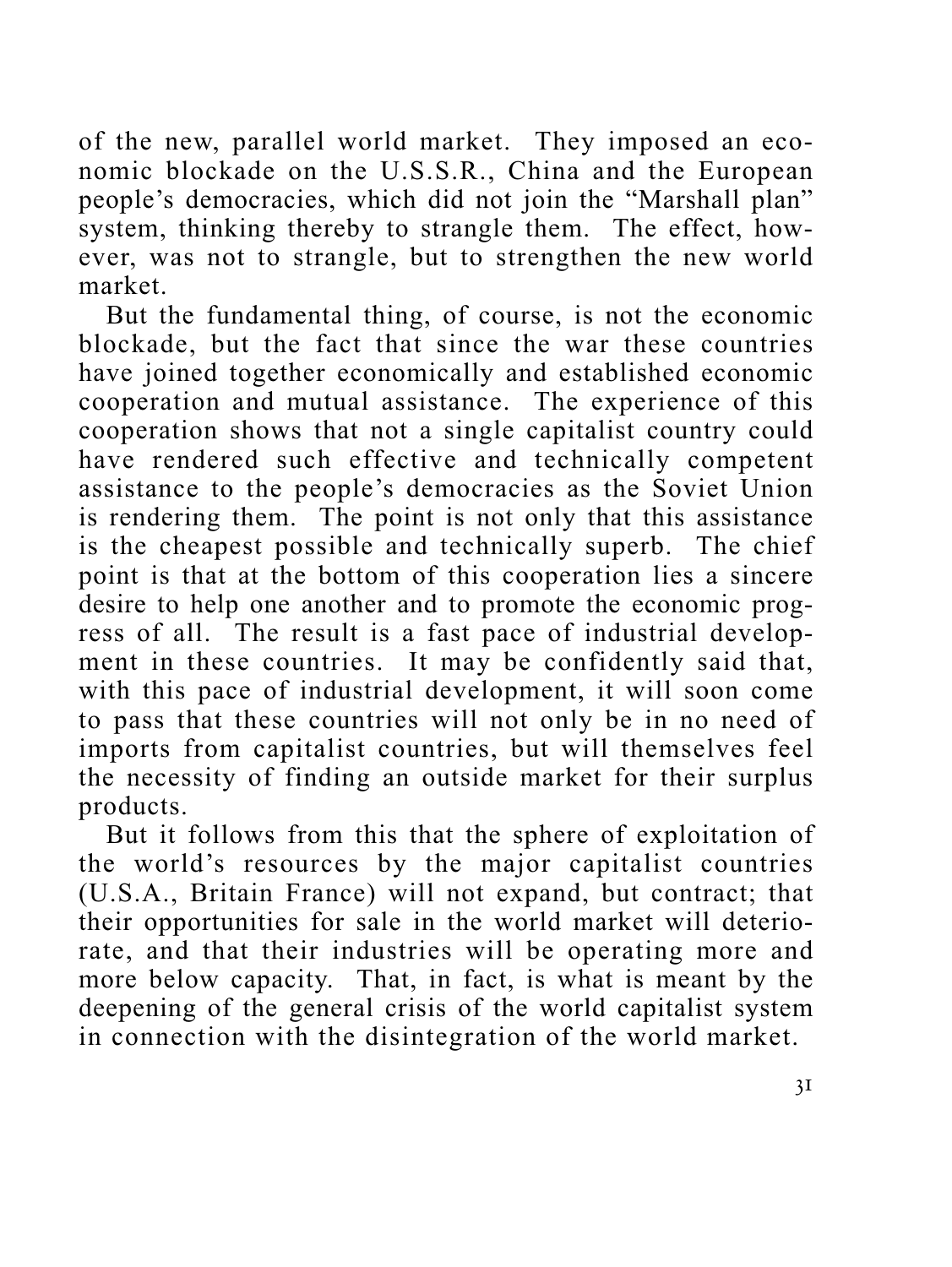This is felt by the capitalists themselves, for it would be difficult for them not to feel the loss of such markets as the U.S.S.R. and China. They are trying to offset these difficulties with the "Marshall plan," the war in Korea, frantic rearmament, and industrial militarization. But that is very much like a drowning man clutching at a straw.

This state of affairs has confronted the economists with two questions:

a) Can it be affirmed that the thesis expounded by Stalin before the Second World War regarding the relative stability of markets in the period of the general crisis of capitalism is still valid?

b) Can it be affirmed that the thesis expounded by Lenin in the spring of  $1916$  — namely, that, in spite of the decay of capitalism, "on the whole, capitalism is growing far more rapidly than before["](#page-109-0)<sup>5</sup> — is still valid?

I think that it cannot. In view of the new conditions to which the Second World War has given rise, both these theses must be regarded as having lost their validity.

# 6. INEVITABILITY OF WARS BETWEEN CAPITALIST COUNTRIES

Some comrades hold that, owing to the development of new international conditions since the Second World War, wars between capitalist countries have ceased to be inevitable. They consider that the contradictions between the socialist camp and the capitalist camp are more acute than the contradictions among the capitalist countries; that the U.S.A. has brought the other capitalist countries sufficiently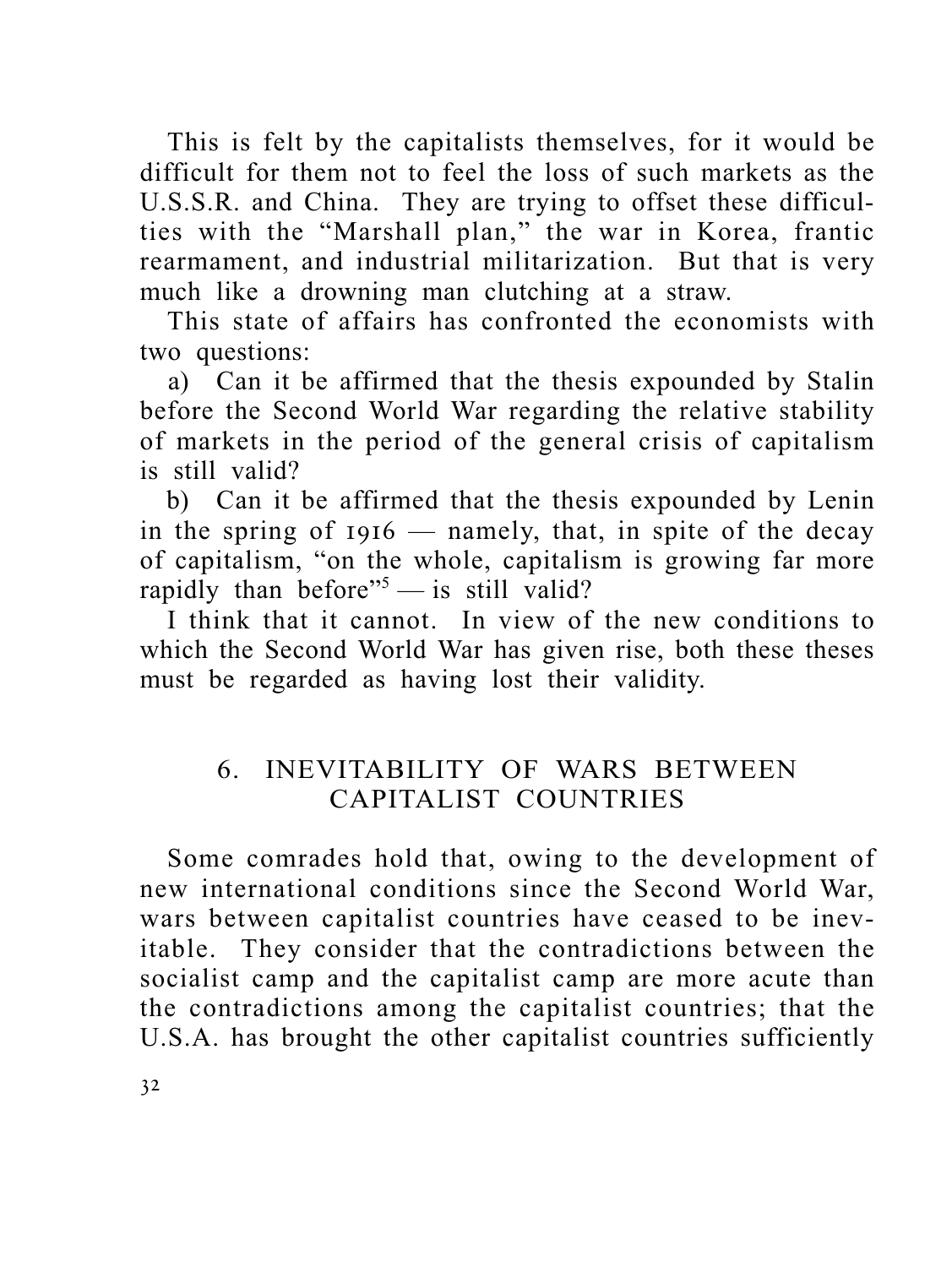under its sway to be able to prevent them going to war among themselves and weakening one another; that the foremost capitalist minds have been sufficiently taught by the two world wars and the severe damage they caused to the whole capitalist world not to venture to involve the capitalist countries in war with one another again — and that, because of all this, wars between capitalist countries are no longer inevitable.

These comrades are mistaken. They see the outward phenomena that come and go on the surface, but they do not see those profound forces which, although they are so far operating imperceptibly, will nevertheless determine the course of developments.

Outwardly, everything would seem to be "going well": the U.S.A. has put Western Europe, Japan and other capitalist countries on rations; Germany (Western), Britain, France, Italy and Japan have fallen into the clutches of the U.S.A. and are meekly obeying its commands. But it would be mistaken to think that things can continue to "go well" for "all eternity," that these countries will tolerate the domination and oppression of the United States endlessly, that they will not endeavour to tear loose from American bondage and take the path of independent development.

Take, first of all, Britain and France. Undoubtedly, they are imperialist countries. Undoubtedly, cheap raw materials and secure markets are of paramount importance to them. Can it be assumed that they will endlessly tolerate the present situation, in which, under the guise of "Marshall plan aid," Americans are penetrating into the economies of Britain and France and trying to convert them into adjuncts of the United States economy, and American capital is seizing raw materials and markets in the British and French colonies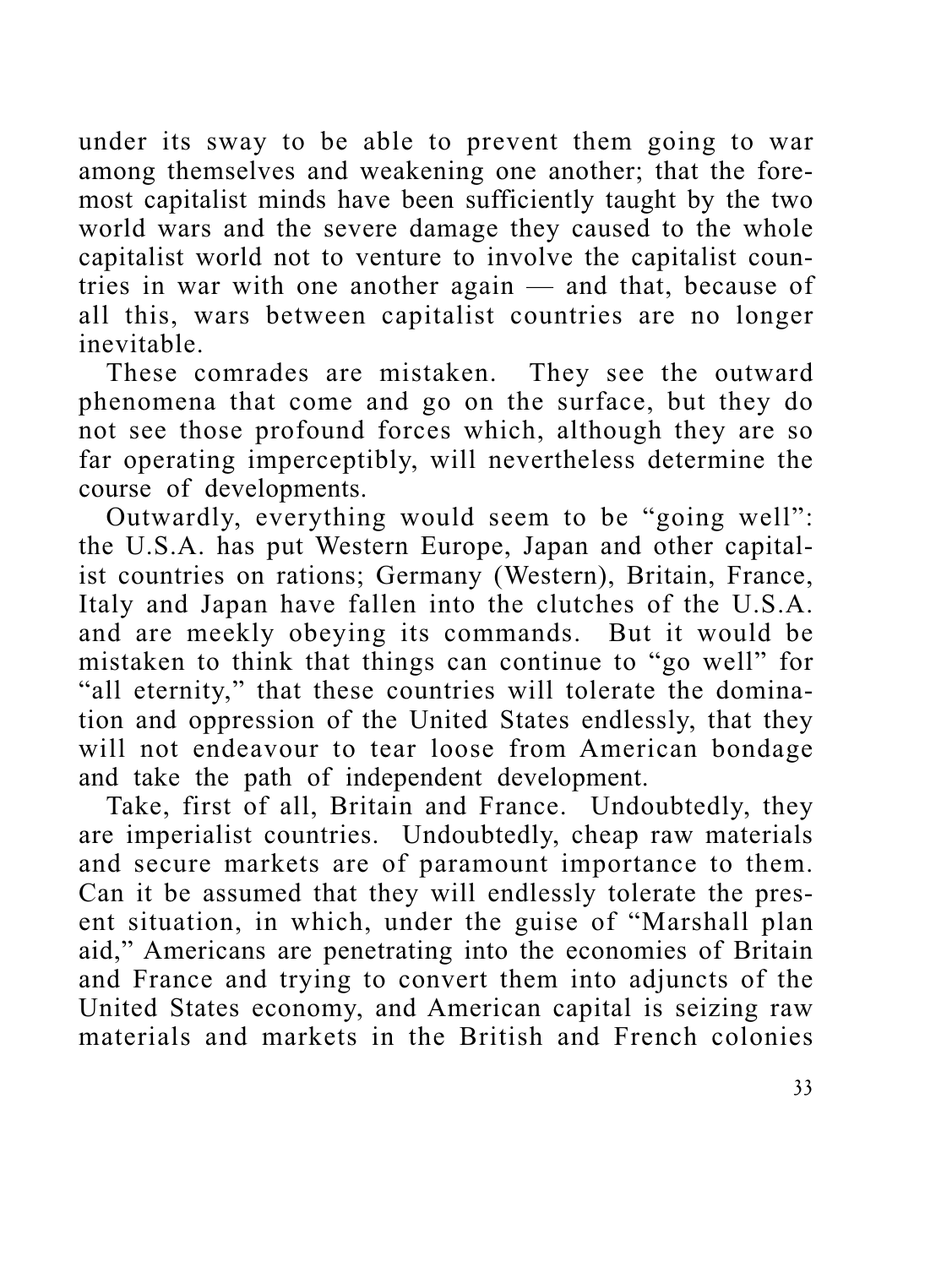and thereby plotting disaster for the high profits of the British and French capitalists? Would it not be truer to say that capitalist Britain, and, after her, capitalist France, will be compelled in the end to break from the embrace of the U.S.A. and enter into conflict with it in order to secure an independent position and, of course, high profits?

Let us pass to the major vanquished countries, Germany (Western) and Japan. These countries are now languishing in misery under the jackboot of American imperialism. Their industry and agriculture, their trade, their foreign and home policies, and their whole life are fettered by the American occupation "regime." Yet only yesterday these countries were great imperialist powers and were shaking the foundations of the domination of Britain, the U.S.A. and France in Europe and Asia. To think that these countries will not try to get on their feet again, will not try to smash the U.S. "regime," and force their way to independent development, is to believe in miracles.

It is said that the contradictions between capitalism and socialism are stronger than the contradictions among the capitalist countries. Theoretically, of course, that is true. It is not only true now, today; it was true before the Second World War. And it was more or less realized by the leaders of the capitalist countries. Yet the Second World War began not as a war with the U.S.S.R., but as a war between capitalist countries. Why? Firstly, because war with the U.S.S.R., as a socialist land, is more dangerous to capitalism than war between capitalist countries; for whereas war between capitalist countries puts in question only the supremacy of certain capitalist countries over others, war with the U.S.S.R. must certainly put in question the existence of capitalism itself. Secondly, because the capitalists, although they clam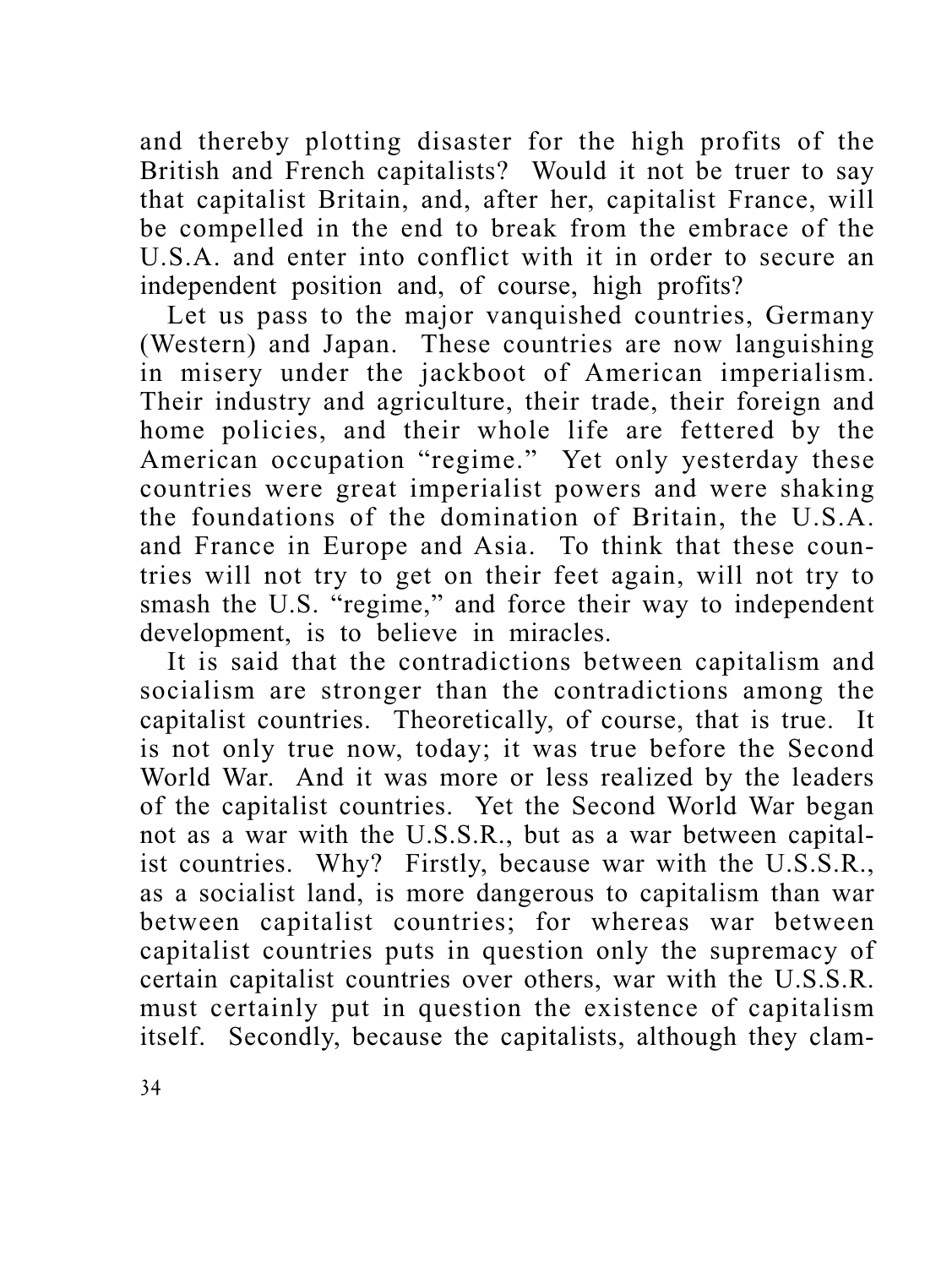our, for "propaganda" purposes, about the aggressiveness of the Soviet Union, do not themselves believe that it is aggressive, because they are aware of the Soviet Union's peaceful policy and know that it will not itself attack capitalist countries.

After the First World War it was similarly believed that Germany had been definitely put out of action, just as certain comrades now believe that Japan and Germany have been definitely put out of action. Then, too, it was said and clamoured in the press that the United States had put Europe on rations; that Germany would never rise to her feet again, and that there would be no more wars between capitalist countries. In spite of this, Germany rose to her feet again as a great power within the space of some fifteen or twenty years after her defeat, having broken out of bondage and taken the path of independent development. And it is significant that it was none other than Britain and the United States that helped Germany to recover economically and to enhance her economic war potential. Of course, when the United States and Britain assisted Germany's economic recovery, they did so with a view to setting a recovered Germany against the Soviet Union, to utilizing her against the land of socialism. But Germany directed her forces in the first place against the Anglo-French-American bloc. And when Hitler Germany declared war on the Soviet Union, the Anglo-French-American bloc, far from joining with Hitler Germany, was compelled to enter into a coalition with the U.S.S.R. against Hitler Germany.

Consequently, the struggle of the capitalist countries for markets and their desire to crush their competitors proved in practice to be stronger than the contradictions between the capitalist camp and the socialist camp.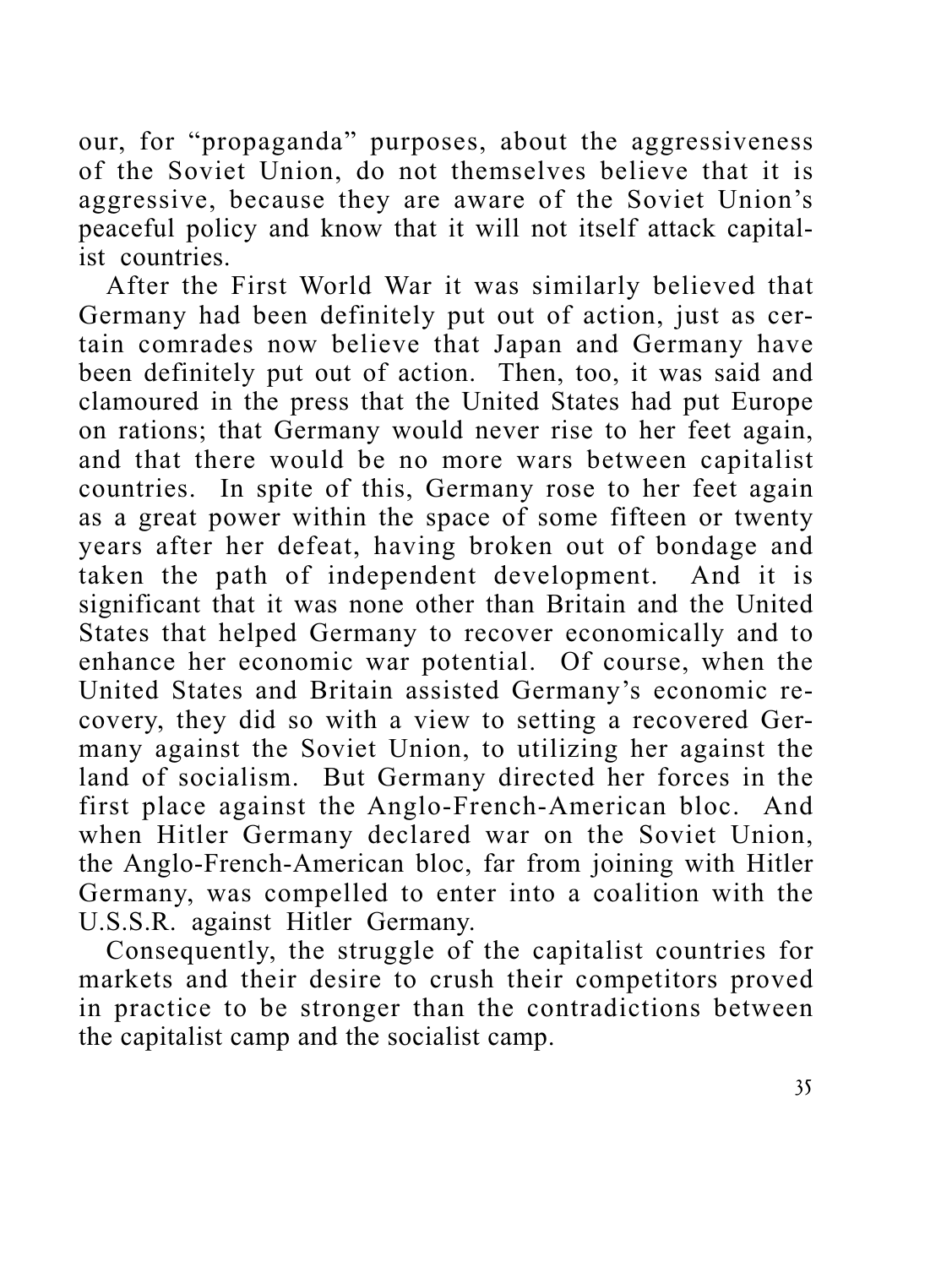What guarantee is there, then, that Germany and Japan will not rise to their feet again, will not attempt to break out of American bondage and live their own independent lives? I think there is no such guarantee.

But it follows from this that the inevitability of wars between capitalist countries remains in force.

It is said that Lenin's thesis that imperialism inevitably generates war must now be regarded as obsolete, since powerful popular forces have come forward today in defence of peace and against another world war. That is not true.

The object of the present-day peace movement is to rouse the masses of the people to fight for the preservation of peace and for the prevention of another world war. Consequently, the aim of this movement is not to overthrow capitalism and establish socialism  $-$  it confines itself to the democratic aim of preserving peace. In this respect, the present-day peace movement differs from the movement of the time of the First World War for the conversion of the imperialist war into civil war, since the latter movement went farther and pursued socialist aims.

It is possible that in a definite conjuncture of circumstances the fight for peace will develop here or there into a fight for socialism. But then it will no longer be the present-day peace movement; it will be a movement for the overthrow of capitalism.

What is most likely is that the present-day peace movement, as a movement for the preservation of peace, will, if it succeeds, result in preventing a *particular* war, in its temporary postponement, in the temporary preservation of a *particular* peace, in the resignation of a bellicose government and its supersession by another that is prepared temporarily to keep the peace. That, of course, will be good. Even very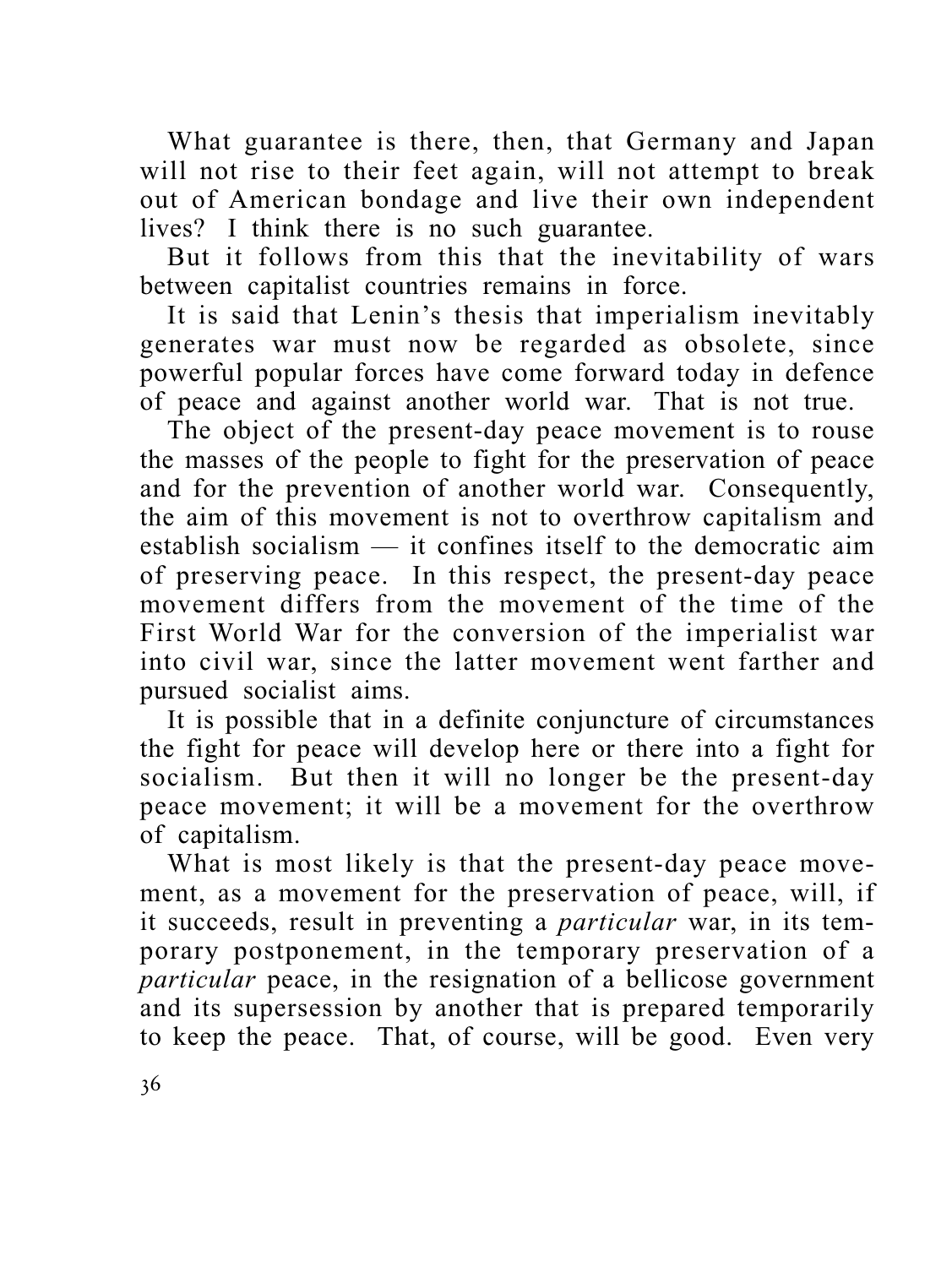good. But, all the same, it will not be enough to eliminate the inevitability of wars between capitalist countries generally. It will not be enough, because, for all the successes of the peace movement, imperialism will remain, continue in force — and, consequently, the inevitability of wars will also continue in force.

To eliminate the inevitability of war, it is necessary to abolish imperialism.

## 7. THE BASIC ECONOMIC LAWS OF MODERN CAPITALISM AND OF SOCIALISM

As you know, the question of the basic economic laws of capitalism and of socialism arose several times in the course of the discussion. Various views were expressed on this score, even the most fantastic. True, the majority of the participants in the discussion reacted feebly to the matter, and no decision on the point was indicated. However, none of the participants denied that such laws exist.

Is there a basic economic law of capitalism? Yes, there is. What is this law, and what are its characteristic features? The basic economic law of capitalism is such a law as determines not some particular aspect or particular processes of the development of capitalist production, but all the principal aspects and all the principal processes of its development — one, consequently, which determines the essence of capitalist production, its essential nature.

Is the law of value the basic economic law of capitalism? No. The law of value is primarily a law of commodity production. It existed before capitalism, and, like commodity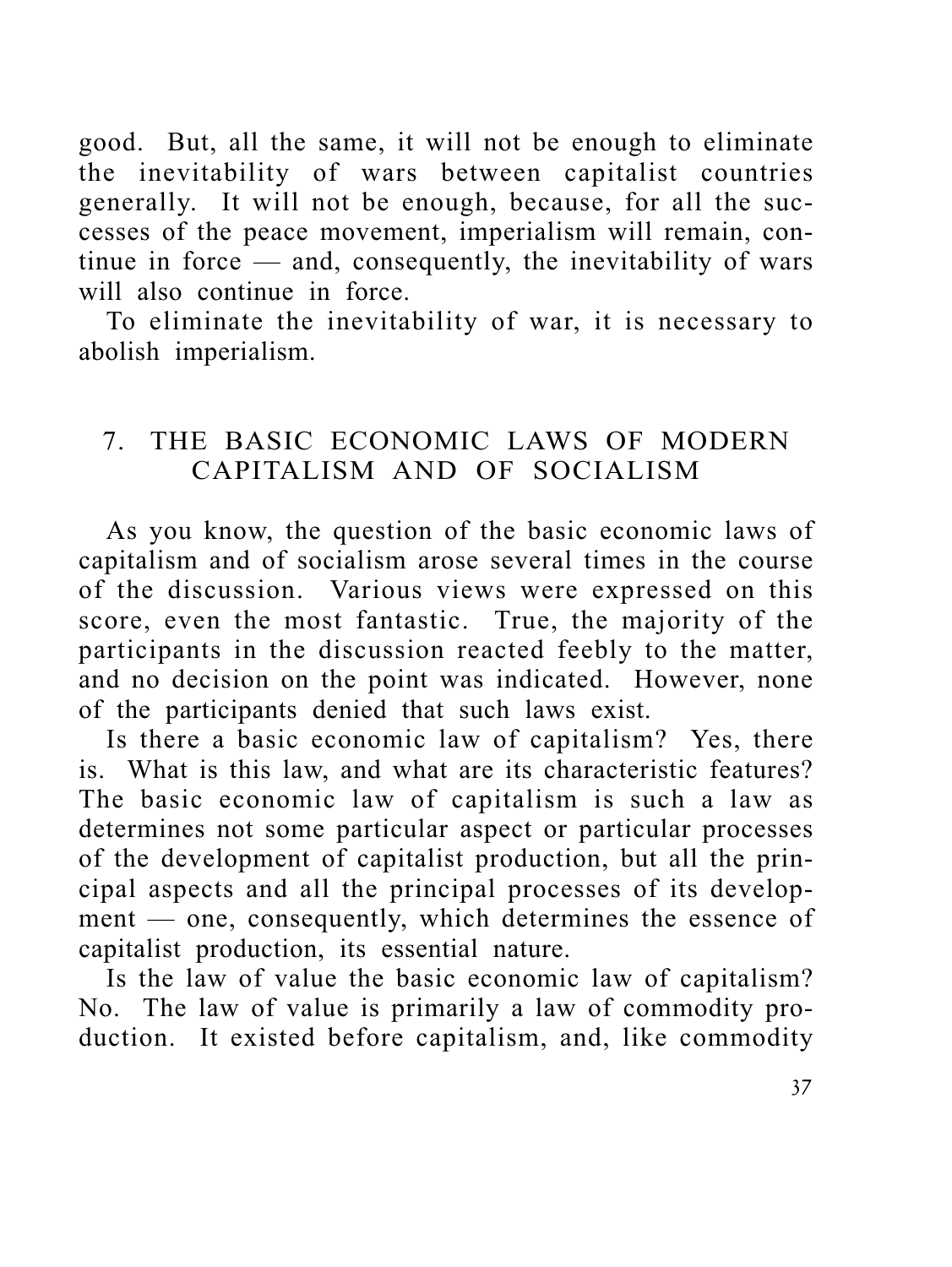production, will continue to exist after the overthrow of capitalism, as it does, for instance, in our country, although, it is true, with a restricted sphere of operation. Having a wide sphere of operation in capitalist conditions, the law of value, of course, plays a big part in the development of capitalist production. But not only does it not determine the essence of capitalist production and the principles of capitalist profit; it does not even pose these problems. Therefore, it cannot be the basic economic law of modern capitalism.

For the same reasons, the law of competition and anarchy of production, or the law of uneven development of capitalism in the various countries cannot be the basic economic law of capitalism either.

It is said that the law of the average rate of profit is the basic economic law of modern capitalism. That is not true. Modern capitalism, monopoly capitalism, cannot content itself with the average profit, which moreover has a tendency to decline, in view of the increasing organic composition of capital. It is not the average profit, but the maximum profit that modern monopoly capitalism demands, which it needs for more or less regular extended reproduction.

Most appropriate to the concept of a basic economic law of capitalism is the law of surplus value, the law of the origin and growth of capitalist profit. It really does determine the basic features of capitalist production. But the law of surplus value is too general a law that does not cover the problem of the highest rate of profit, the securing of which is a condition for the development of monopoly capitalism. In order to fill this hiatus, the law of surplus value must made more concrete and developed further in adaptation to the conditions of monopoly capitalism, at the same time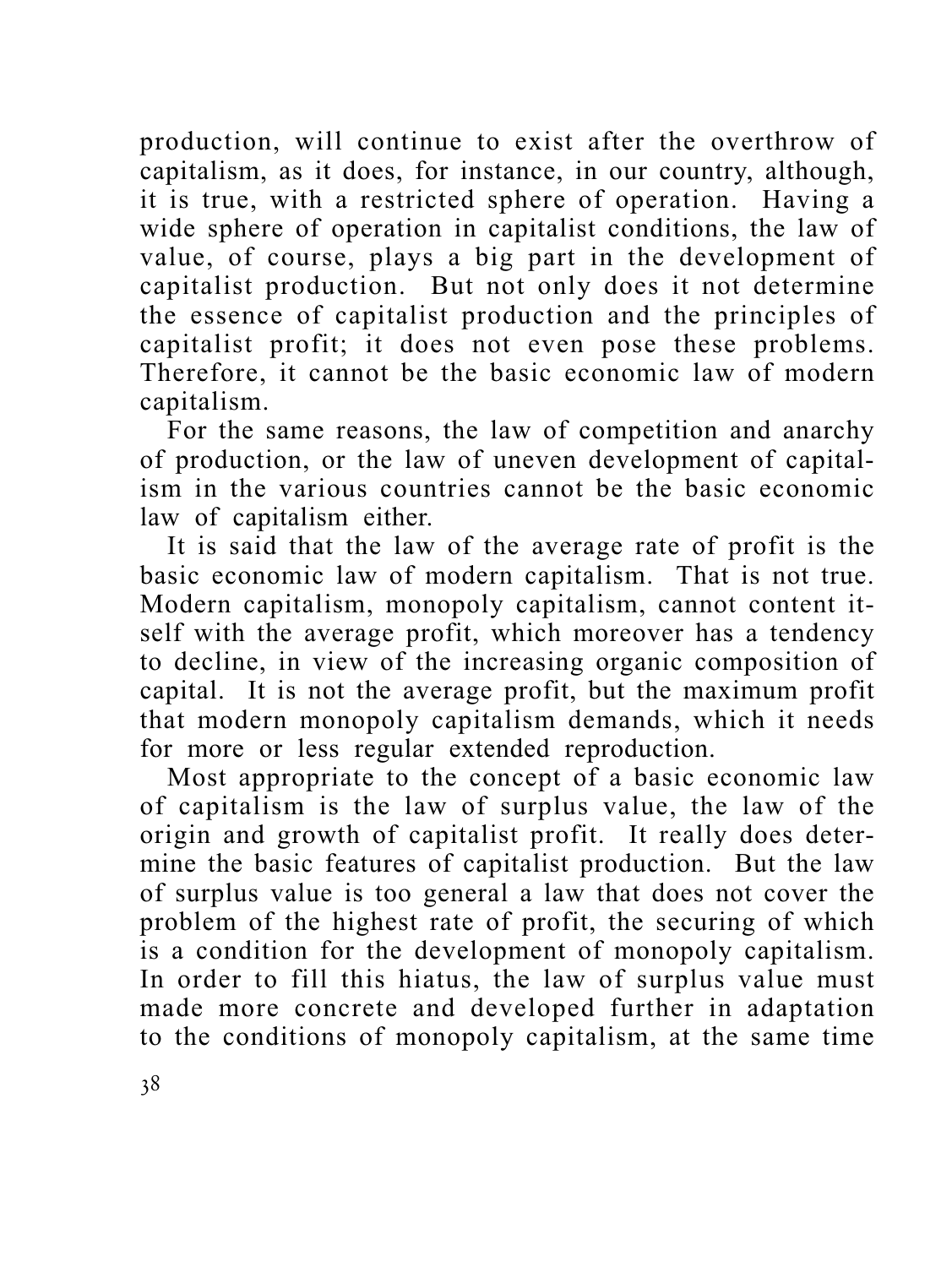bearing in mind that monopoly capitalism demands not any sort of profit, but precisely the maximum profit. That will be the basic economic law of modern capitalism.

The main features and requirements of the basic economic law of modern capitalism might be formulated roughly in this way: the securing of the maximum capitalist profit through the exploitation, ruin and impoverishment of the majority of the population of the given country, through the enslavement and systematic robbery of the peoples of other countries, especially backward countries, and, lastly, through wars and militarization of the national economy, which are utilized for the obtaining of the highest profits.

It is said that the average profit might nevertheless be regarded as quite sufficient for capitalist development under modern conditions. That is not true. The average profit is the lowest point of profitableness, below which capitalist production becomes impossible. But it would be absurd to think that, in seizing colonies, subjugating peoples and engineering wars, the magnates of modern monopoly capitalism are striving to secure only the average profit. No, it is not the average profit, nor yet super-profit — which, as a rule, represents only a slight addition to the average profit — but precisely the maximum profit that is the motor of monopoly capitalism. It is precisely the necessity of securing the maximum profits that drives monopoly capitalism to such risky undertakings as the enslavement and systematic plunder of colonies and other backward countries, the conversion of a number of independent countries into dependent countries, the organization of new wars — which to the magnates of modern capitalism is the "business" best adapted to the extraction of the maximum profit  $-$  and, lastly, attempts to win world economic supremacy.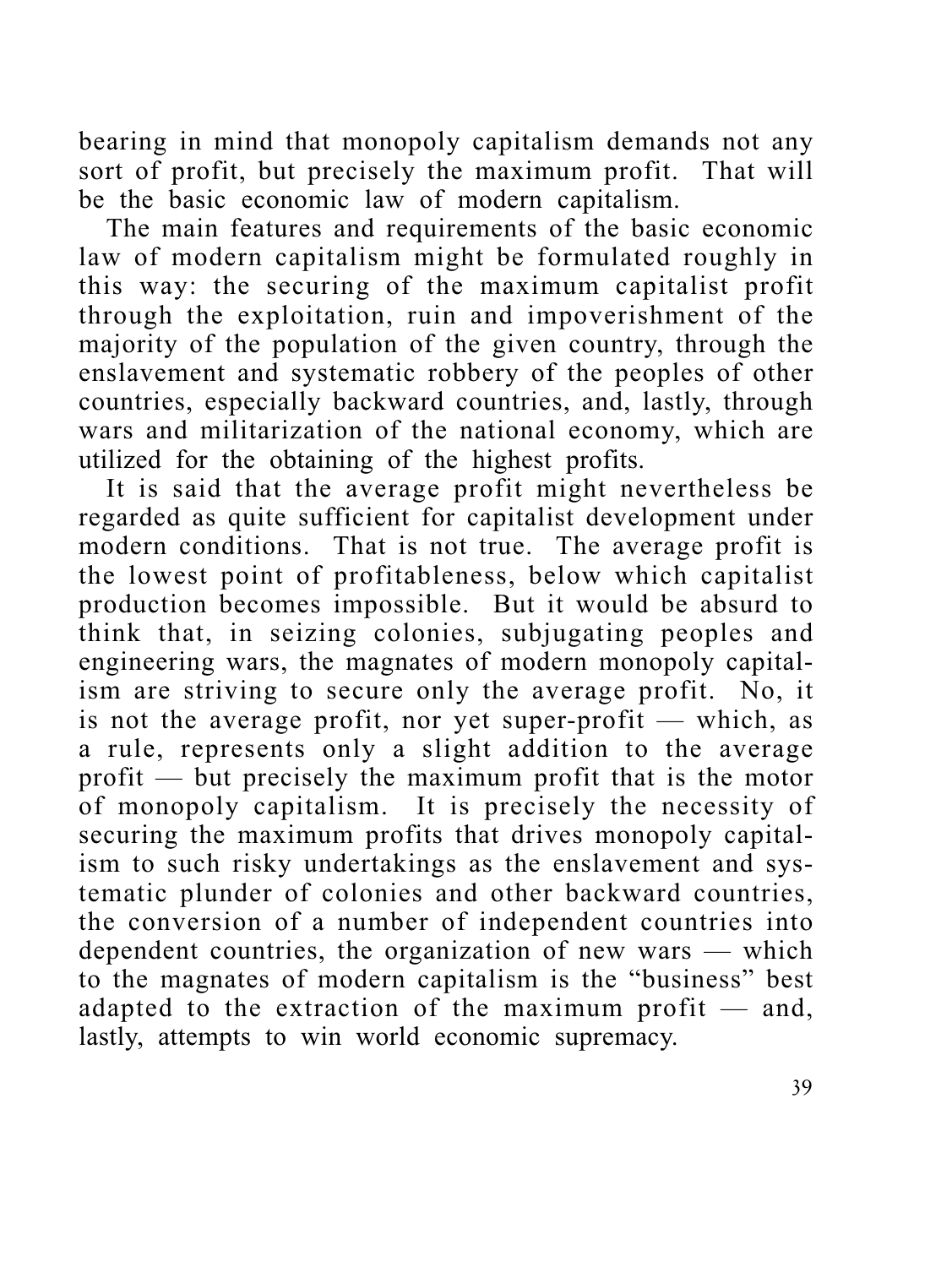The importance of the basic economic law of capitalism consists, among other things, in the circumstance that, since it determines all the major phenomena in the development of the capitalist mode of production, its booms and crises, its victories and defeats, its merits and demerits — the whole process of its contradictory development — it enables us to understand and explain them.

Here is one of many "striking" examples.

We are all acquainted with facts from the history and practice of capitalism illustrative of the rapid development of technology under capitalism, when the capitalists appear as the standard-bearers of the most advanced techniques, as revolutionaries in the development of the technique of production. But we are also familiar with facts of a different kind, illustrative of a halt in technical development under capitalism, when the capitalists appear as reactionaries in the development of new techniques and not infrequently resort to hand labour.

How is this howling contradiction to be explained? It can only be explained by the basic economic law of modern capitalism, that is, by the necessity of obtaining the maximum profit. Capitalism is in favour of new techniques when they promise it the highest profit. Capitalism is against new techniques, and for resort to hand labour, when the new techniques do not promise the highest profit.

That is how matters stand with the basic economic law of modern capitalism.

Is there a basic economic law of socialism? Yes, there is. What are the essential features and requirements of this law? The essential features and requirements of the basic law of socialism might be formulated roughly in this way: the securing of the maximum satisfaction of the constantly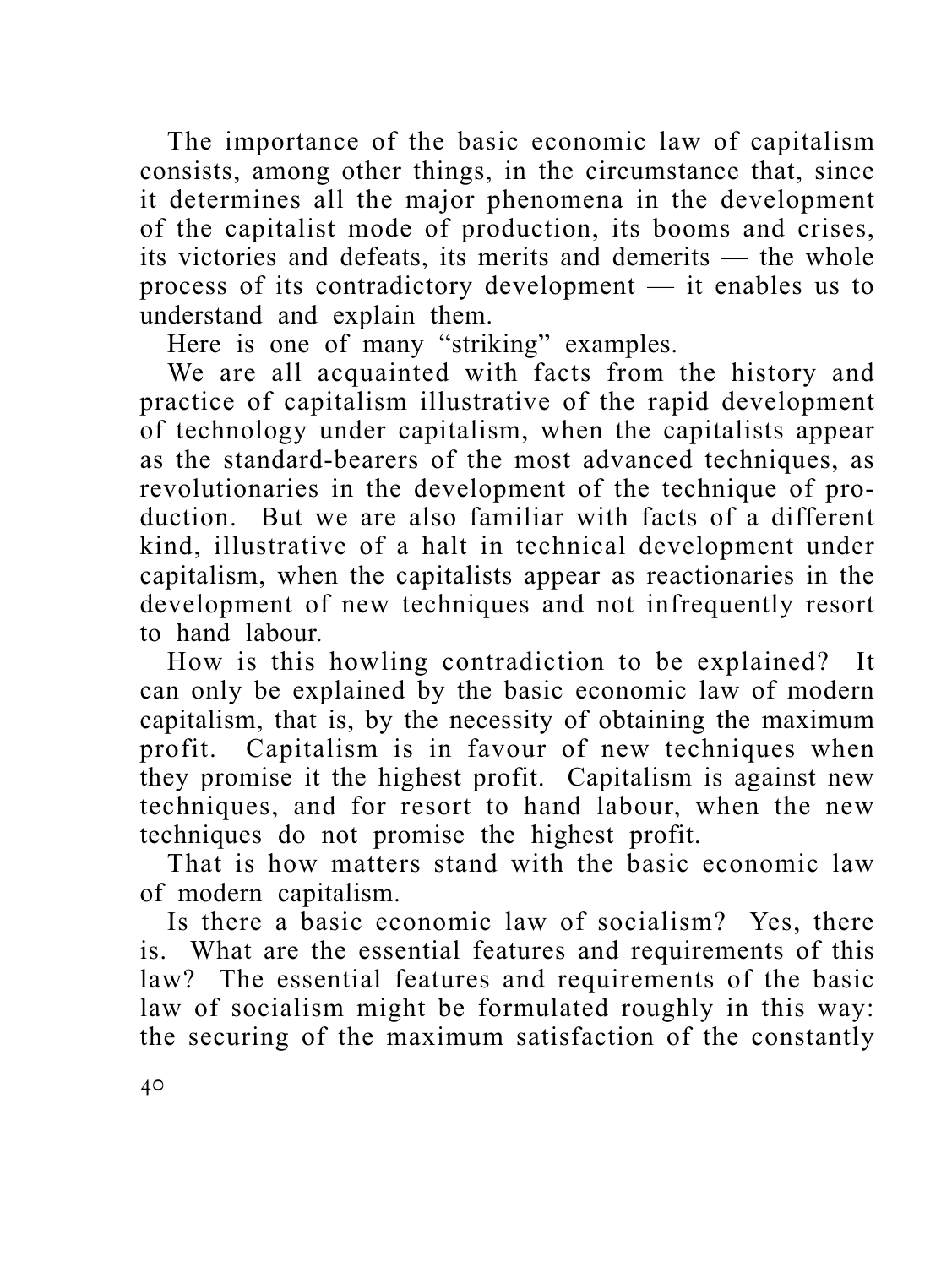rising material and cultural requirements of the whole of society through the continuous expansion and perfection of socialist production on the basis of higher techniques.

Consequently: instead of maximum profits — maximum satisfaction of the material and cultural requirements of society; instead of development of production with breaks in continuity from boom to crisis and from crisis to boom unbroken expansion of production; instead of periodic breaks in technical development, accompanied by destruction of the productive forces of society — an unbroken process of perfecting production on the basis of higher techniques.

It is said that the law of the balanced, proportionate development of the national economy is the basic economic law of socialism. That is not true. Balanced development of the national economy, and hence, economic planning, which is a more or less faithful reflection of this law, can yield nothing by themselves, if it is not known for what purpose economic development is planned, or if that purpose is not clear. The law of balanced development of the national economy can yield the desired result only if there is a purpose for the sake of which economic development is planned. This purpose the law of balanced development of the national economy cannot itself provide. Still less can economic planning provide it. This purpose is inherent in the basic economic law of socialism, in the shape of its requirements, as expounded above. Consequently, the law of balanced development of the national economy can operate to its full scope only if its operation rests on the basic economic law of socialism.

As to economic planning, it can achieve positive results only if two conditions are observed: a) if it correctly reflects the requirements of the law of balanced development of the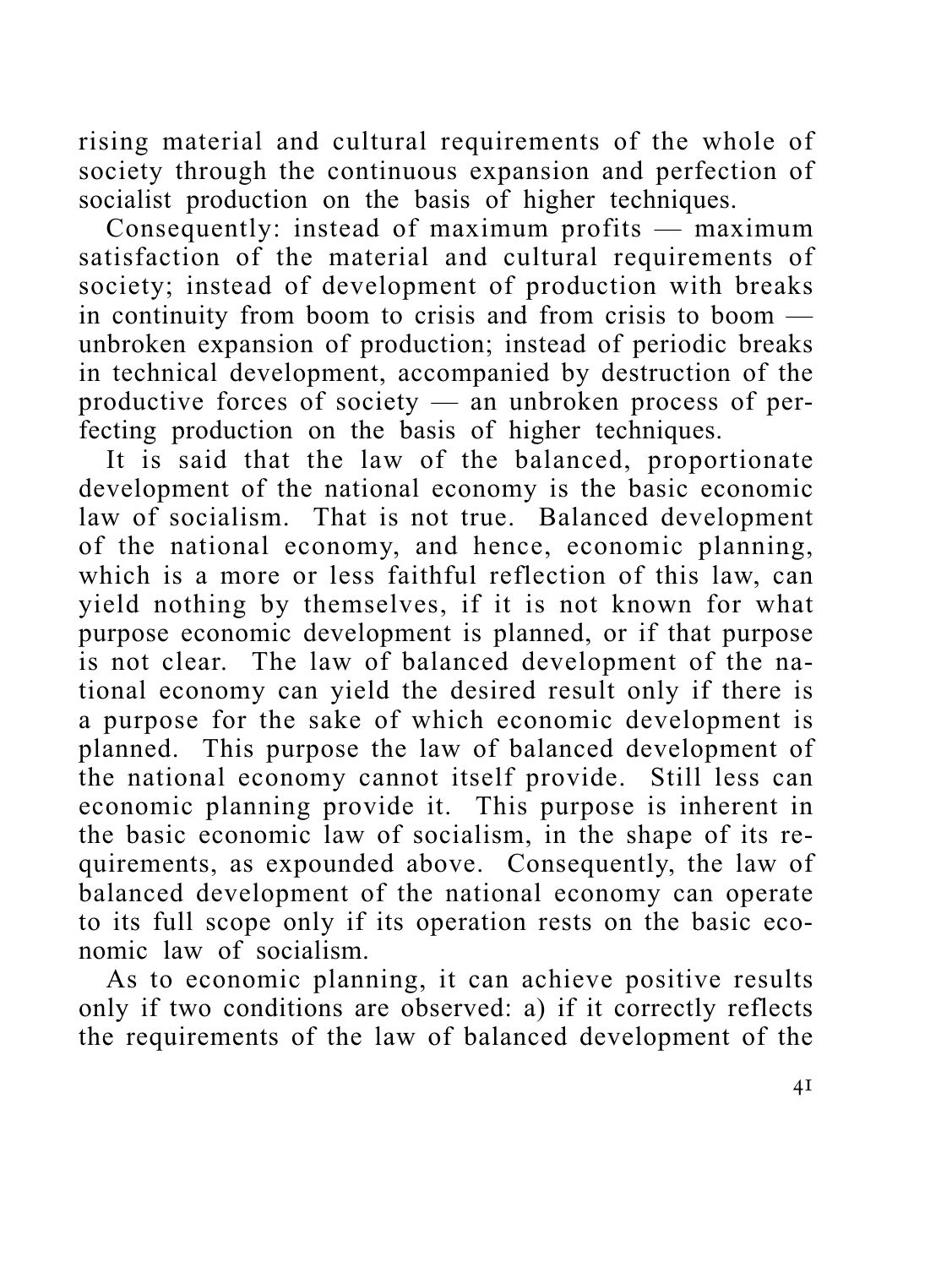national economy, and b) if it conforms in every way to the requirements of the basic economic law of socialism.

# 8. OTHER QUESTIONS

1) Extra-economic coercion under feudalism.

Of course, extra-economic coercion did play a part in strengthening the economic power of the feudal landlords; however, not it, but feudal ownership of the land was the basis of feudalism.

2) Personal property of the collective-farm household.

It would be wrong to say, as the draft textbook does, that "every household in a collective farm has in personal use a cow, small livestock and poultry." Actually, as we know, it is not in personal use, but as personal *property* that the collective-farm household has its cow, small livestock, poultry, etc. The expression "in personal use" has evidently been taken from the Model Rules of the Agricultural Artel. But a mistake was made in the Model Rules of the Agricultural Artel. The Constitution of the U.S.S.R., which was drafted more carefully, puts it differently, viz.:

"Every household in a collective farm . . . has as its personal property a subsidiary husbandry on the plot, a dwelling house, livestock, poultry and minor agricultural implements."

That, of course, is correct.

It would be well, in addition, to state more particularly that every collective farmer has as his personal property from one to so many cows, depending on local conditions, so many sheep, goats, pigs (the number also depending on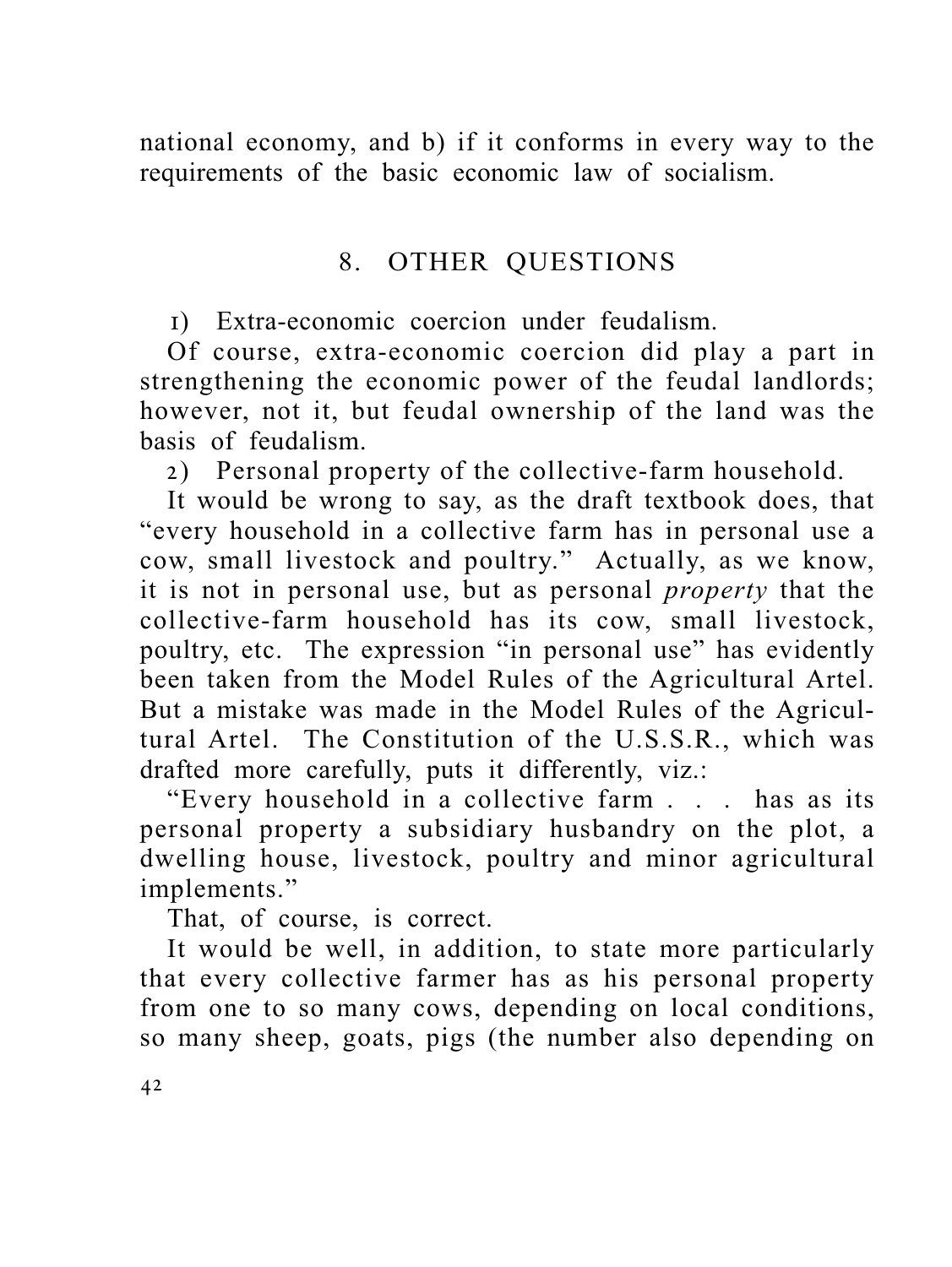local conditions), and an unlimited quantity of poultry (ducks, geese, hens, turkeys).

Such detailed particulars are of great importance for our comrades abroad, who want to know what exactly has remained as the personal property of the collective-farm household now that agriculture in our country has been collectivized.

3) Total rent paid by the peasants to the landlords; also total expenditure on the purchase of land.

The draft textbook says that as a result of the nationalization of the land, "the peasantry were released from paying rent to the landlords to a total of about 500 million rubles annually" (it should be "gold" rubles). This figure should be verified, because it seems to me that it does not include the rent paid over the whole of Russia, but only in a majority of the Russian *gubernias*. It should also be borne in mind that in some of the border regions of Russia rent was paid in kind, a fact which the authors of the draft textbook have evidently overlooked. Furthermore, it should be remembered that the peasants were released not only from the payment of rent, but also from annual expenditure for the purchase of land. Was this taken into account in the draft textbook? It seems to me that it was not; but it should have been.

4) Coalescence of the monopolies with the state machine.

The word "coalescence" is not appropriate. It superficially and descriptively notes the process of merging of the monopolies with the state, but it does not reveal the economic import of this process. The fact of the matter is that the merging process is not simply a process of coalescence, but the subjugation of the state machine to the monopolies. The word "coalescence" should therefore be discarded and re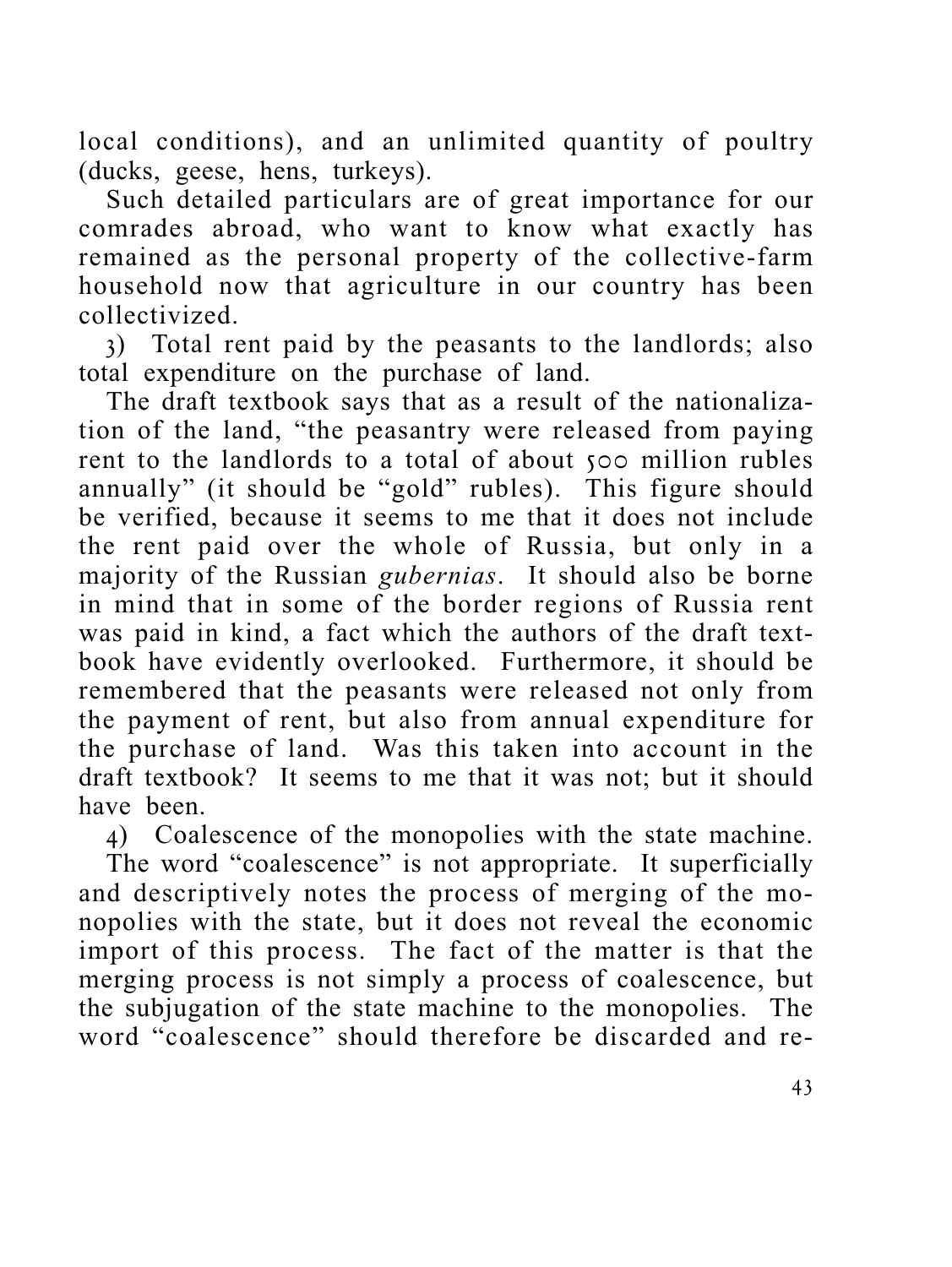placed by the words "subjugation of the state machine to the monopolies."

5) Use of machines in the U.S.S.R.

The draft textbook says that "in the U.S.S.R. machines are used in all cases when they economize the labour of society." That is by no means what should be said. In the first place, machines in the U.S.S.R. always economize the labour of society, and we accordingly do not know of any cases in the U.S.S.R. where they have not economized the labour of society. In the second place, machines not only economize labour; they also lighten the labour of the worker, and accordingly, in our conditions, in contradistinction to the conditions of capitalism, the workers use machines in the processes of labour with the greatest eagerness.

It should therefore be said that nowhere are machines used so willingly as in the U.S.S.R., because they economize the labour of society and lighten the labour of the worker, and, as there is no unemployment in the U.S.S.R., the workers use machines in the national economy with the greatest eagerness.

6) Living standards of the working class in capitalist countries.

Usually, when speaking of the living standards of the working class, what is meant is only the standards of employed workers, and not of what is known as the reserve army of unemployed. Is such an attitude to the question of the living standards of the working class correct? I think it is not. If there is a reserve army of unemployed, whose members cannot live except by the sale of their labour power, then the unemployed must necessarily form part of the working class; and if they do form part of the working class, then their destitute condition cannot but influence the living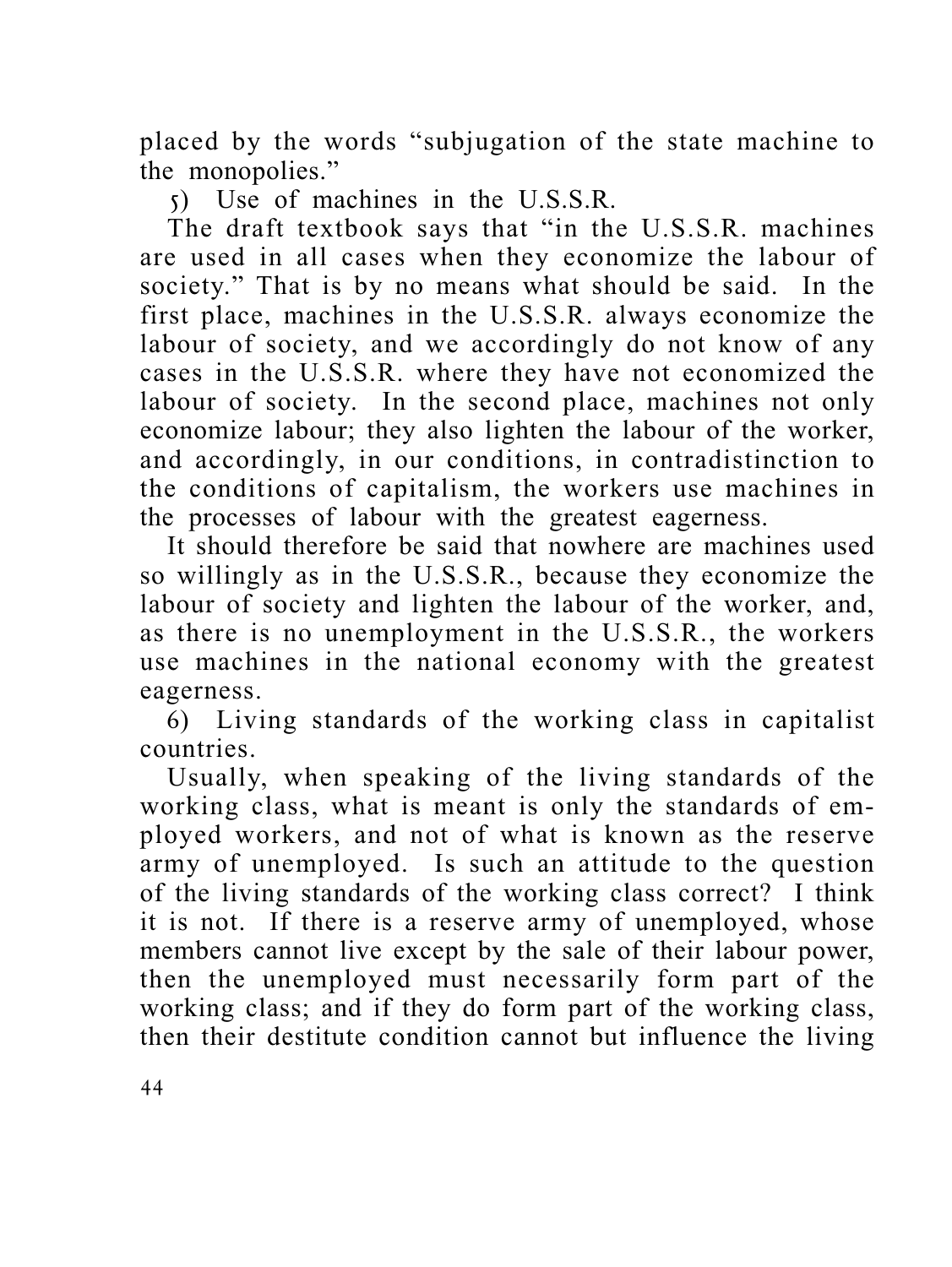standards of the workers engaged in production. I therefore think that when describing the living standards of the working class in capitalist countries, the condition of the reserve army of unemployed workers should also be taken into account.

7) National income.

I think it *absolutely* necessary to add a chapter on national income to the draft textbook.

8) Should there be a special chapter in the textbook on Lenin and Stalin as the founders of the political economy of socialism?

I think that the chapter, "The Marxist Theory of Socialism. Founding of the Political Economy of Socialism by V. I. Lenin and J. V. Stalin," should be excluded from the textbook. It is entirely unnecessary, since it adds nothing, and only colourlessly reiterates what has already been said in greater detail in earlier chapters of the textbook.

As regards the other questions, I have no remarks to make on the "Proposals" of Comrades Ostrovityanov, Leontyev, Shepilov, Gatovsky, etc.

### 9. INTERNATIONAL IMPORTANCE OF A MARXIST TEXTBOOK ON POLITICAL ECONOMY

I think that the comrades do not appreciate the importance of a Marxist textbook on political economy as fully as they should. It is needed not only by our Soviet youth. It is particularly needed by Communists and communist sympathizers in all countries. Our comrades abroad want to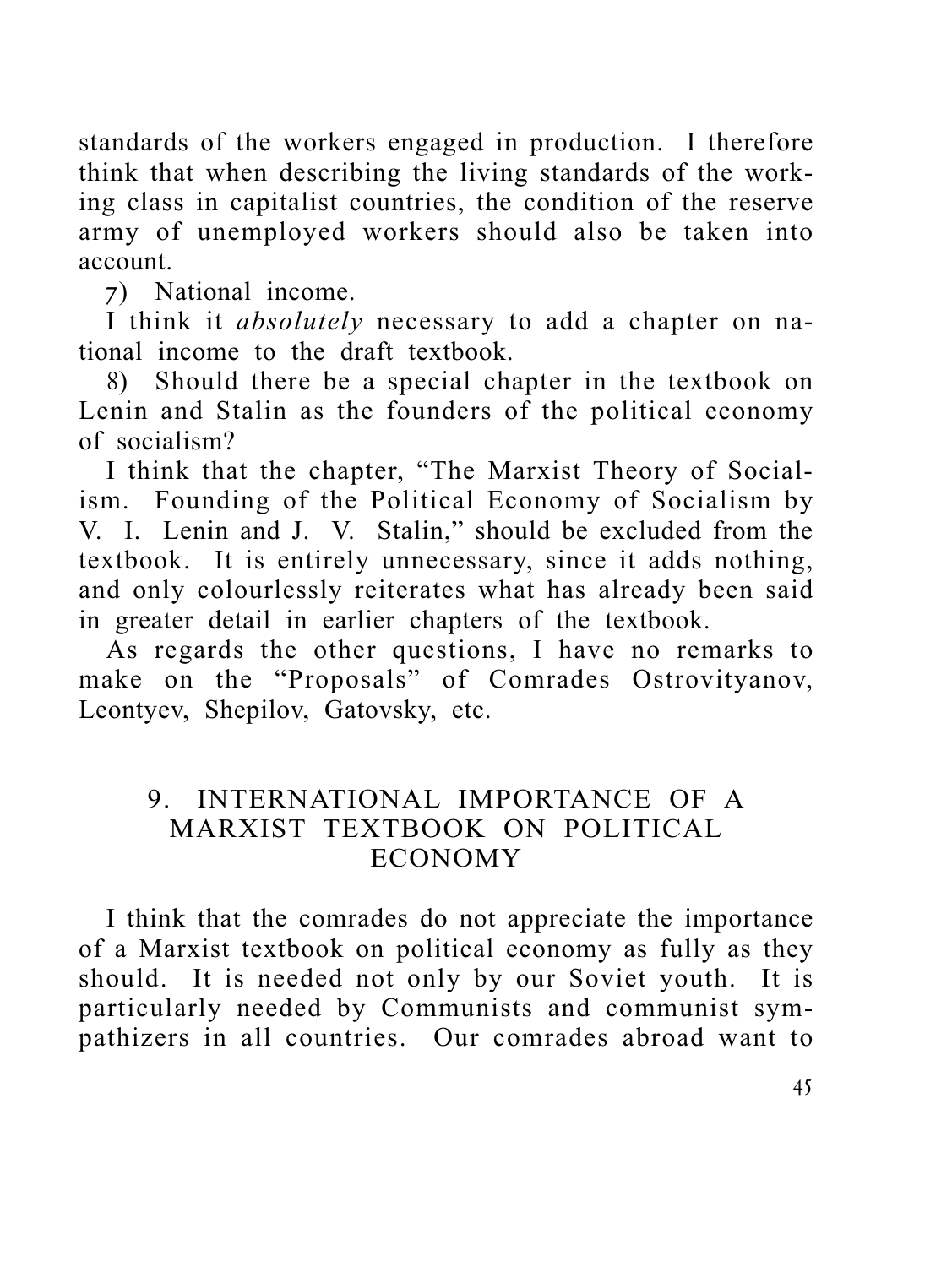know how we broke out of capitalist slavery; how we rebuilt the economy of our country on socialist lines; how we secured the friendship of the peasantry; how we managed to convert a country which was only so recently poverty-stricken and weak into a rich and mighty country; what are the collective farms; why, although the means of production are socialized, we do not abolish commodity production, money, trade, etc. They want to know all this, and much else, not out of mere curiosity, but in order to learn from us and to utilize our experience in their own countries. Consequently, the appearance of a good Marxist textbook on political economy is not only of political importance at home, but also of great international importance.

What is needed, therefore, is a textbook which might serve as a reference book for the revolutionary youth not only at home, but also abroad. It must not be too bulky, because an over-bulky textbook cannot be a reference book and is difficult to assimilate, to master. But it must contain everything fundamental relating both to the economy of our country and to the economy of capitalism and the colonial system.

During the discussion, some comrades proposed the inclusion in the textbook of a number of additional chapters: the historians — on history, the political scientists — on politics, the philosophers — on philosophy, the economists — on economics. But the effect of this would be to swell the textbook to unwieldy dimensions. That, of course, must not be done. The textbook employs the historical method to illustrate problems of political economy, but that does not mean that we must turn a textbook on political economy into a history of economic relations.

What we need is a textbook of 500 pages, 600 at most, no more. This would be a reference book on Marxist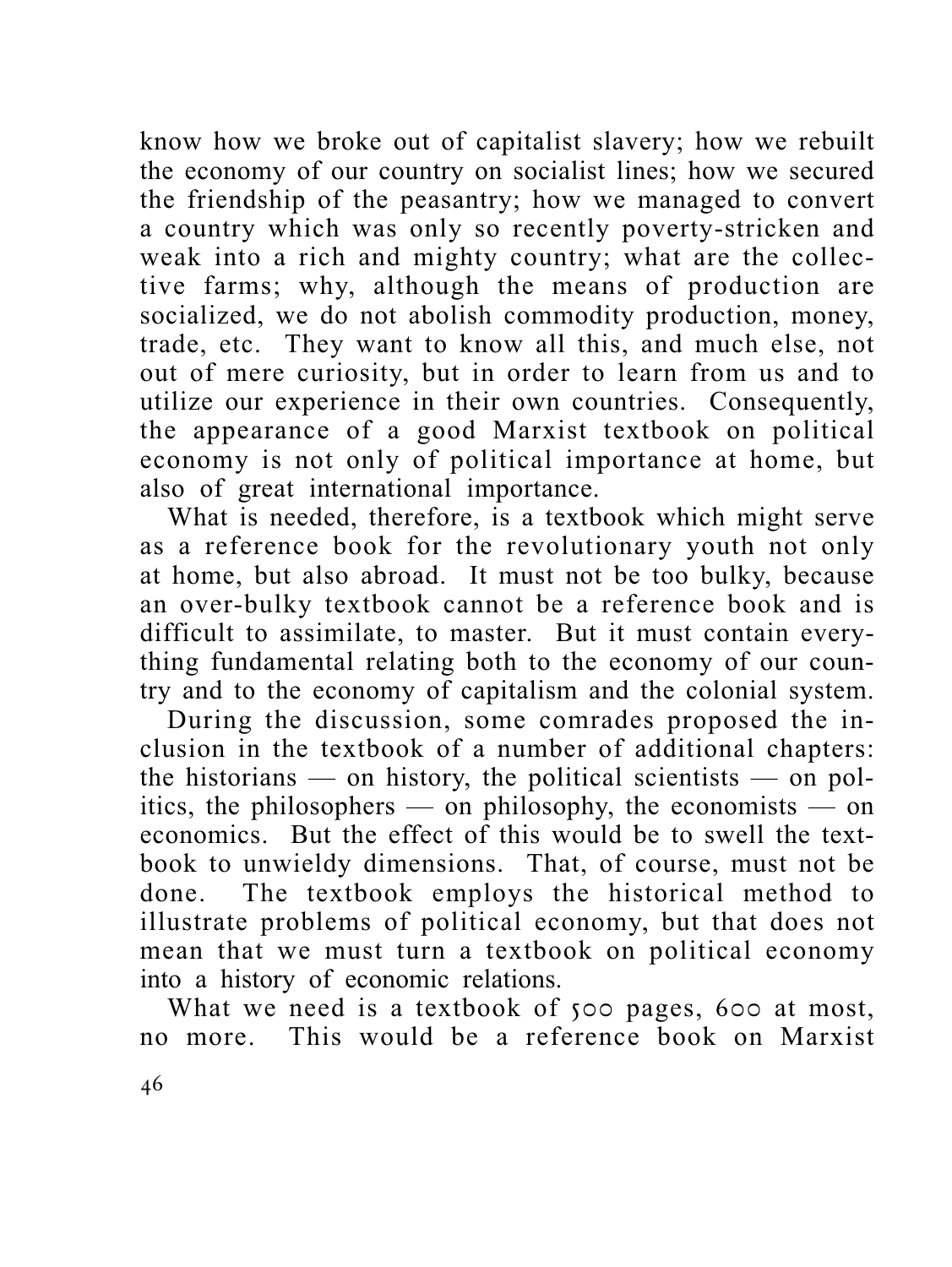political economy — and an excellent gift to the young Communists of all countries.

Incidentally, in view of the inadequate level of Marxist development of the majority of the Communist Parties abroad, such a textbook might also be of great use to communist cadres abroad who are no longer young.

## 10. WAYS OF IMPROVING THE DRAFT TEXTBOOK ON POLITICAL ECONOMY

During the discussion some comrades "ran down" the draft textbook much too assiduously, berated its authors for errors and oversights, and claimed that the draft was a failure. That is unfair. Of course, there are errors and oversights in the textbook — they are to be found in practically every big undertaking. Be that as it may, the overwhelming majority of the participants in the discussion were nevertheless of the opinion that the draft might serve as a basis for the future textbook and only needed certain corrections and additions. Indeed, one has only to compare the draft with the textbooks on political economy already in circulation to see that the draft stands head and shoulders above them. For that the authors of the draft deserve great credit.

I think that in order to improve the draft textbook, it would be well to appoint a small committee which would include not only the authors of the textbook, and not only supporters, but also opponents of the majority of the participants in the discussion, out-and-out critics of the draft textbook.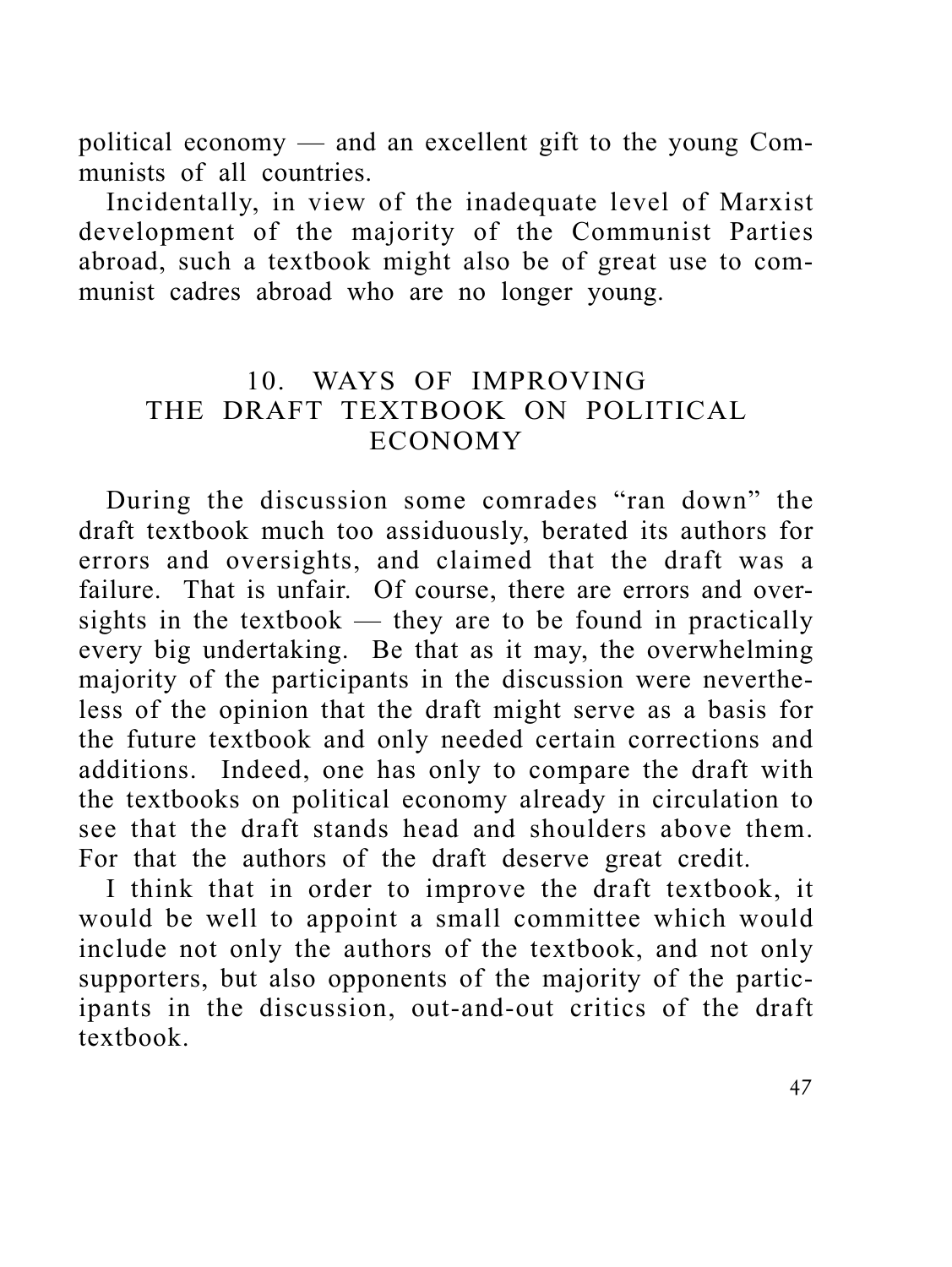It would also be well to include in the committee a competent statistician to verify the figures and to supply additional statistical material for the draft, as well as a competent jurist to verify the accuracy of the formulations.

The members of the committee should be temporarily relieved of all other work and should be well provided for, so that they might devote themselves entirely to the textbook.

Furthermore, it would be well to appoint an editorial committee, of say three persons, to take care of the final editing of the textbook. This is necessary also in order to achieve unity of style, which, unfortunately, the draft textbook lacks.

Time limit for presentation of the finished textbook to the Central Committee — one year.

*J. Stalin*

February 1, 1952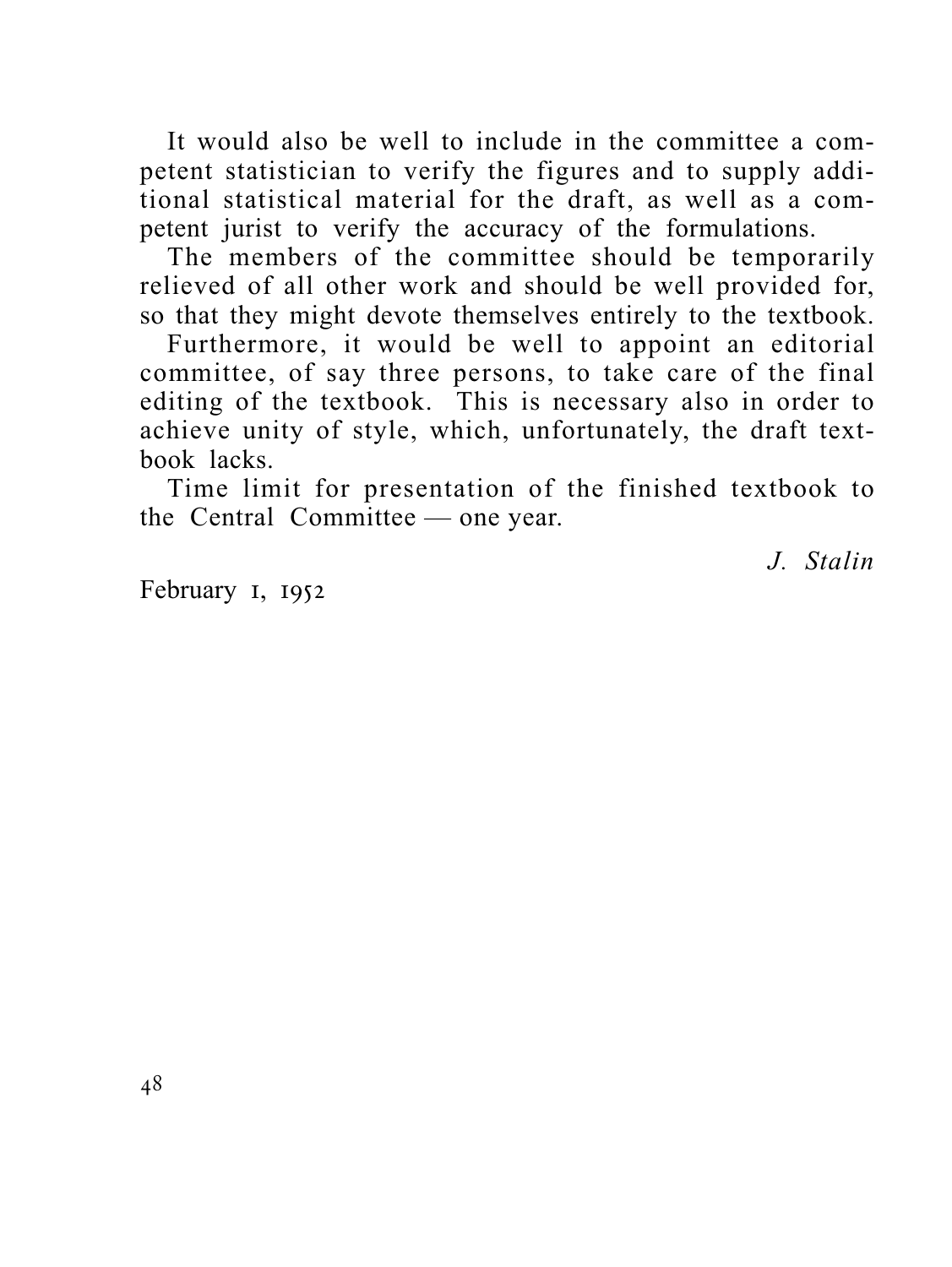### **REPLY TO COMRADE ALEXANDER ILYICH NOTKIN**

### Comrade Notkin,

I was in no hurry to reply, because I saw no urgency in the questions you raised. All the more so because there are other questions which are urgent, and which naturally deflected attention from your letter.

I shall answer point by point.

# *The first point.*

There is a statement in the "Remarks" to the effect that society is not powerless against the laws of science, that man, having come to know economic laws, can utilize them in the interests of society. You assert that this postulate cannot be extended to other social formations, that it holds good only under socialism and communism, that the elemental character of the economic processes under capitalism, for example, makes it impossible for society to utilize economic laws in the interests of society.

That is not true. At the time of the bourgeois revolution in France, for instance, the bourgeoisie utilized against feu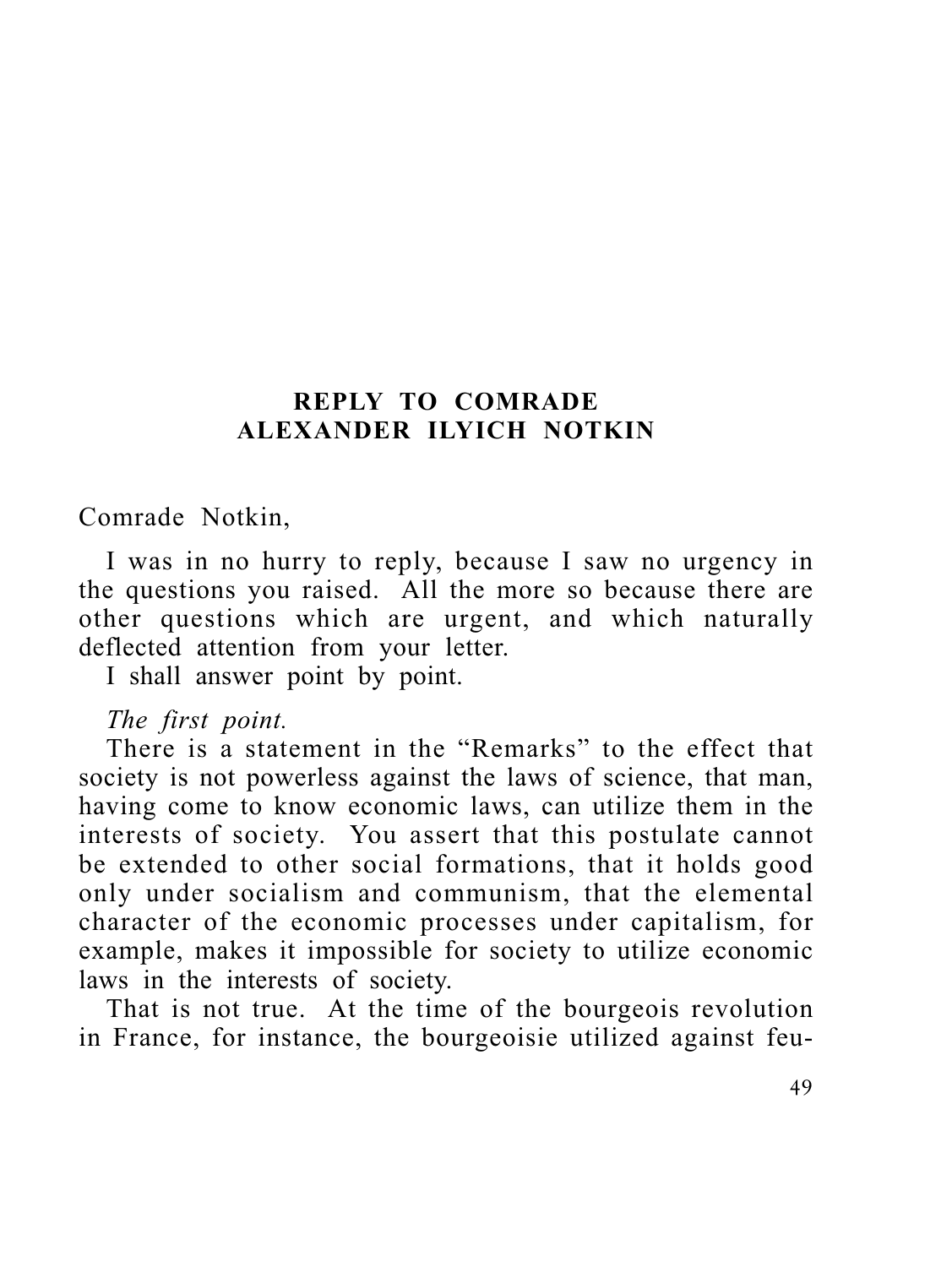dalism the law that relations of production must necessarily conform with the character of the productive forces, overthrew the feudal relations of production, created new, bourgeois relations of production, and brought them into conformity with the character of the productive forces which had arisen in the bosom of the feudal system. The bourgeoisie did this not because of any particular abilities it possessed, but because it was vitally interested in doing so. The feudal lords put up resistance to this not from stupidity, but because they were vitally interested in preventing this law from becoming effective.

The same must be said of the socialist revolution in our country. The working class utilized the law that the relations of production must necessarily conform with the character of the productive forces, overthrew the bourgeois relations of production, created new, socialist relations of production and brought them into conformity with the character of the productive forces. It was able to do so not because of any particular abilities it possessed, but because it was vitally interested in doing so. The bourgeoisie, which from an advanced force at the dawn of the bourgeois revolution had already become a counter-revolutionary force offered every resistance to the implementation of this law and it did so not because it lacked organization, and not because the elemental nature of economic processes drove it to resist, but chiefly because it was to its vital interest that the law should not become operative.

Consequently:

1. Economic processes, economic laws are in one degree or another utilized in the interests of society not only under socialism and communism, but under other formations as well;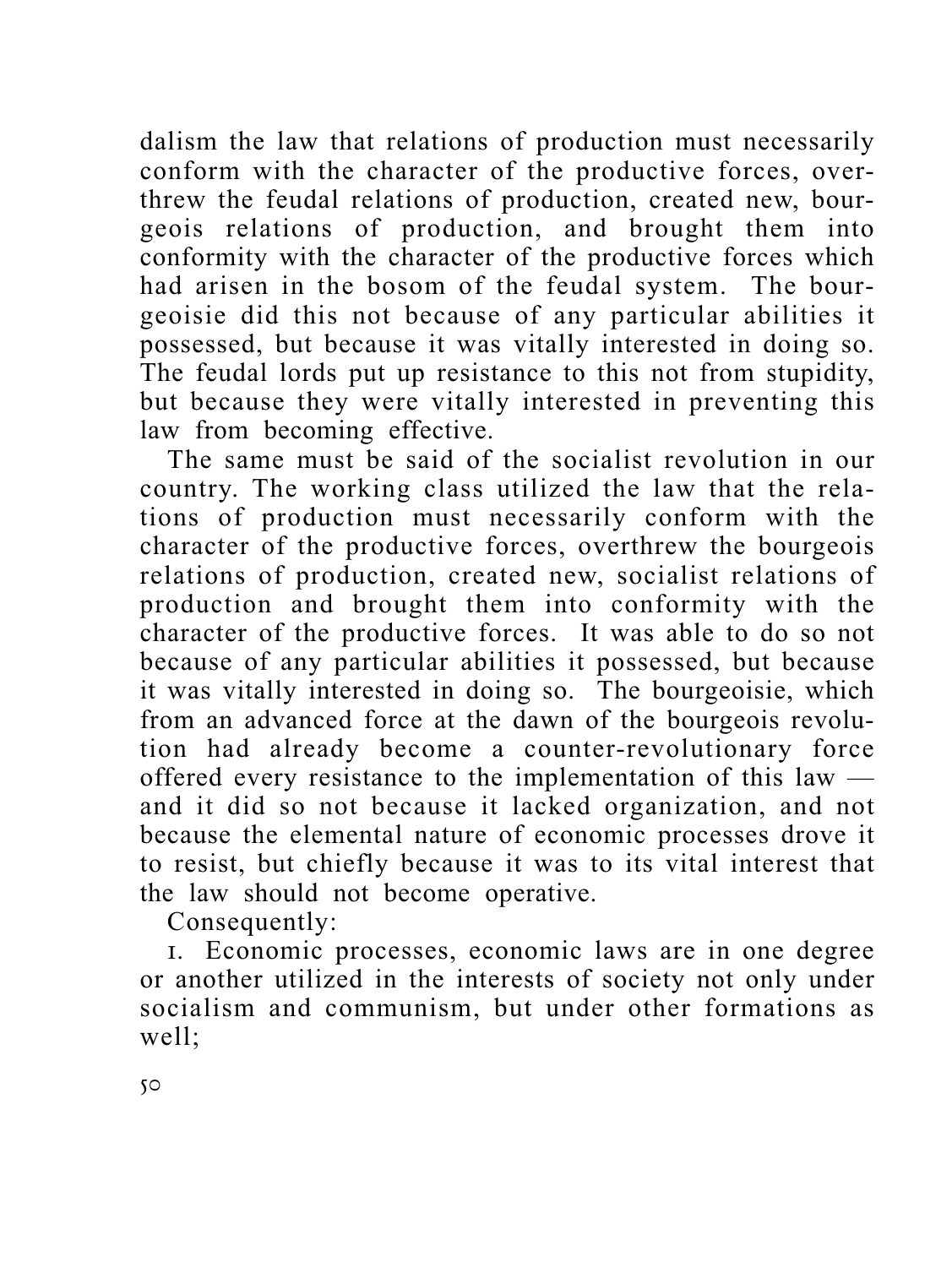2. The utilization of economic laws in class society always and everywhere has a class background, and, moreover, always and everywhere the champion of the utilization of economic laws in the interests of society is the advanced class, while the obsolescent classes resist it.

The difference in this matter between the proletariat and the other classes which at any time in the course of history revolutionized the relations of production consists in the fact that the class interests of the proletariat merge with the interests of the overwhelming majority of society, because proletarian revolution implies the abolition not of one or another form of exploitation, but of all exploitation, while the revolutions of other classes, which abolished only one or another form of exploitation, were confined within the limits of their narrow class interests, which conflicted with the interests of the majority of society.

The "Remarks" speak of the class background of the utilization of economic laws in the interests of society. It is stated there that "unlike the laws of natural science, where the discovery and application of a new law proceeds more or less smoothly, the discovery and application of a new law in the economic field, affecting as it does the interests of obsolescent forces of society, meets with the most powerful resistance on their part."[6](#page-109-0) This point you missed.

# *The second point.*

You assert that complete conformity of the relations of production with the character of the productive forces can be achieved only under socialism and communism, and that under other formations the conformity can only be partial.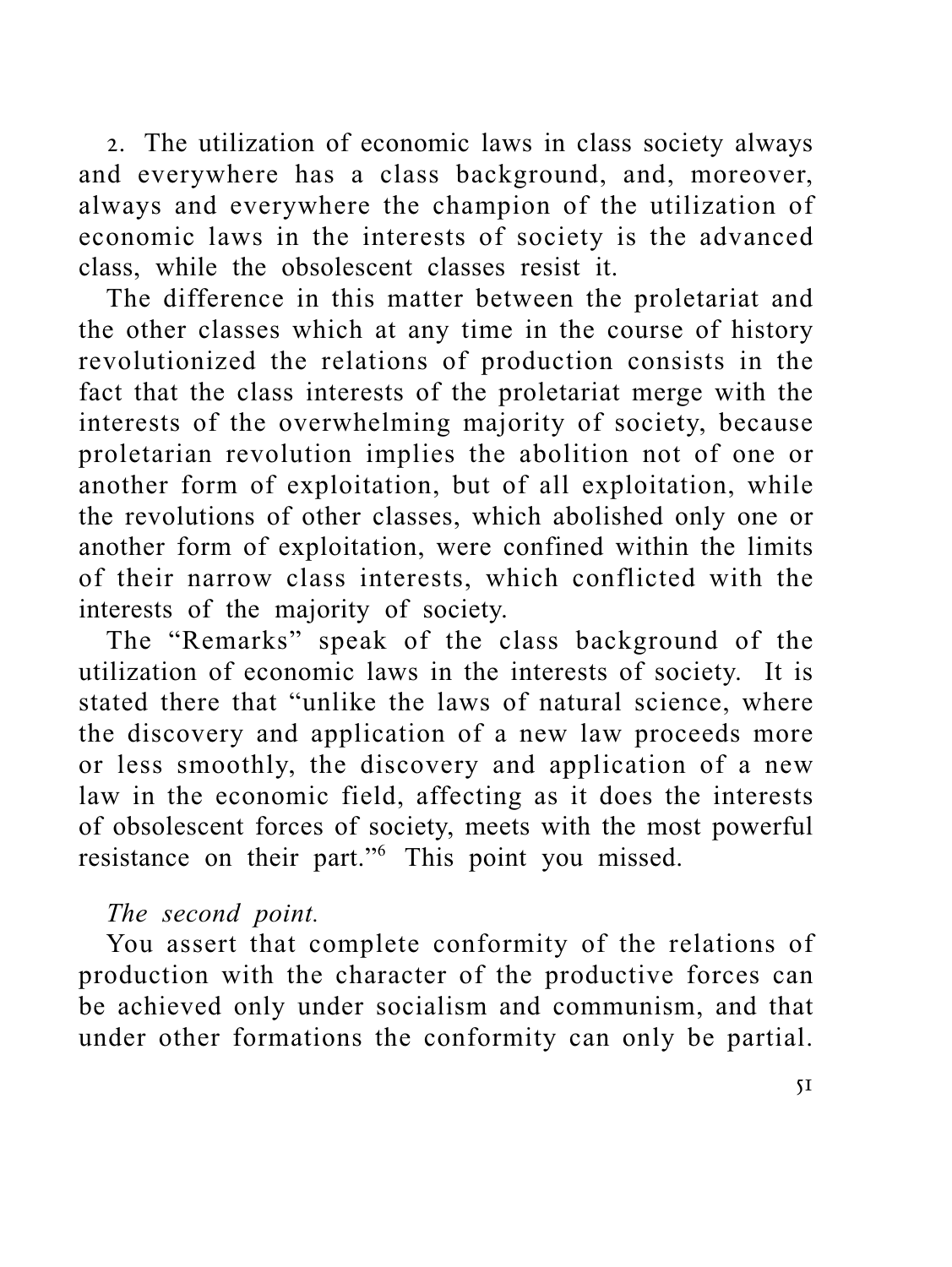This is not true. In the epoch following the bourgeois revolution, when the bourgeoisie had shattered the feudal relations of production and established bourgeois relations of production, there undoubtedly were periods when the bourgeois production relations did fully conform with the character of the productive forces. Otherwise, capitalism could not have developed as swiftly as it did after the bourgeois revolution.

Further, the words "full conformity" must not be understood in the absolute sense. They must not be understood as meaning that there is altogether no lagging of the relations of production behind the growth of the productive forces under socialism. The productive forces are the most mobile and revolutionary forces of production. They undeniably move in advance of the relations of production even under socialism. Only after a certain lapse of time do the relations of production change in line with the character of the productive forces.

How, then, are the words "full conformity" to be understood? They are to be understood as meaning that under socialism things do not usually go to the length of a conflict between the relations of production and the productive forces, that society is in a position to take timely steps to bring the lagging relations of production into conformity with the character of the productive forces. Socialist society is in a position to do so because it does not include the obsolescent classes that might organize resistance. Of course, even under socialism there will be backward, inert forces that do not realize the necessity for changing the relations of production; but they, of course, will not be difficult to overcome without bringing matters to a conflict.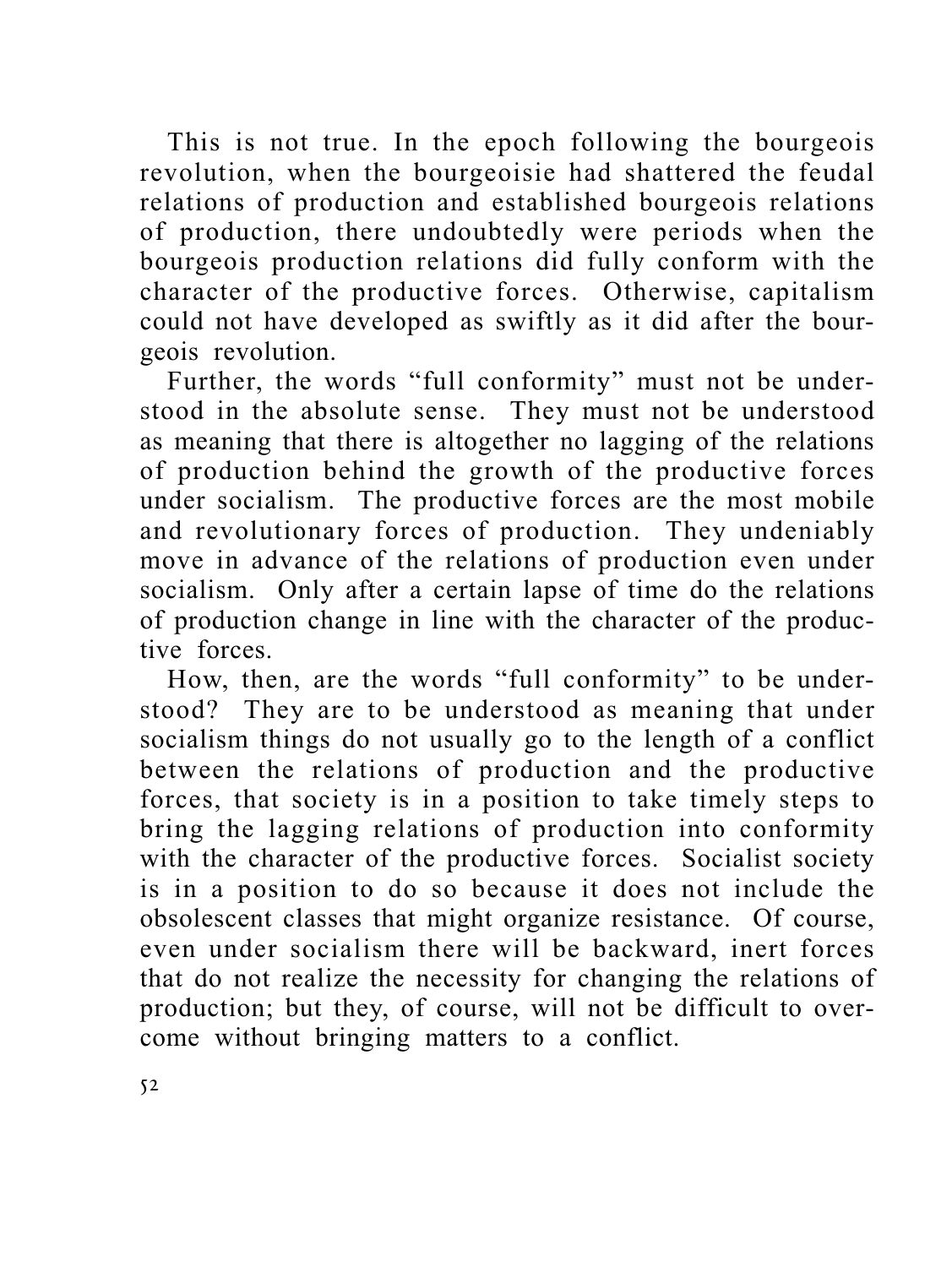# *The third point.*

It appears from your argument that you regard the means of production, and, in the first place, the implements of production produced by our nationalized enterprises, as commodities.

Can means of production be regarded as commodities in our socialist system? In my opinion they certainly cannot.

A commodity is a product which may be sold to any purchaser, and when its owner sells it, he loses ownership of it and the purchaser becomes the owner of the commodity which he may resell, pledge or allow to rot. Do means of production come within this category? They obviously do not. In the first place, means of production are not "sold" to any purchaser, they are not "sold" even to collective farms; they are only allocated by the state to its enterprises. In the second place, when transferring means of production to any enterprise, their owner — the state — does not at all lose the ownership of them; on the contrary, it retains it fully. In the third place, directors of enterprises who receive means of production from the Soviet state, far from becoming their owners, are deemed to be the agents of the state in the utilization of the means of production in accordance with the plans established by the state.

It will be seen, then, that under our system means of production can certainly not be classed in the category of commodities.

Why, in that case, do we speak of the value of means of production, their cost of production, their price, etc.?

For two reasons.

Firstly, this is needed for purposes of calculation and settlement, for determining whether enterprises are paying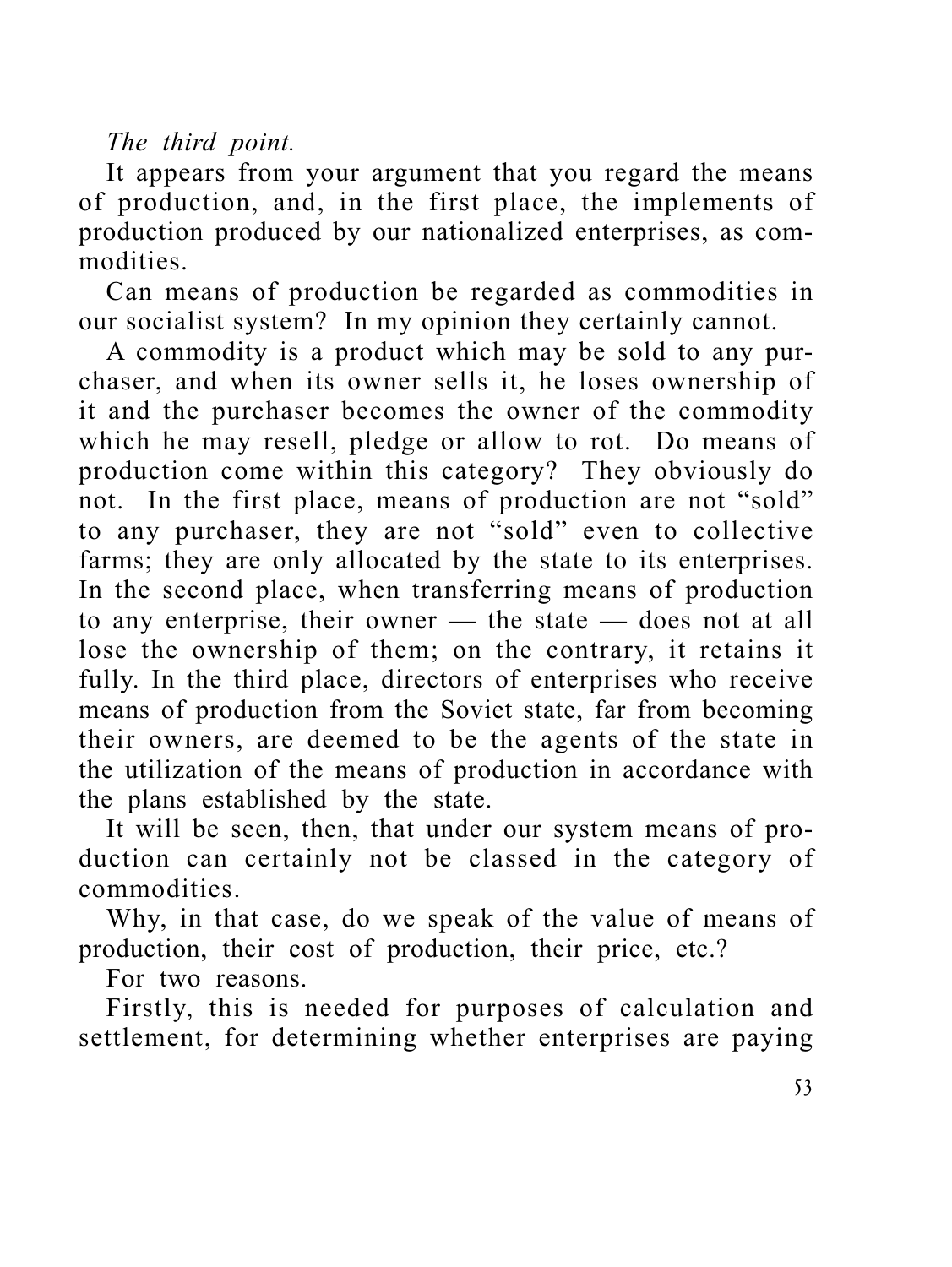or running at a loss, for checking and controlling the enterprises. But that is only the formal aspect of the matter.

Secondly, it is needed in order, in the interests of our foreign trade, to conduct sales of means of production to foreign countries. Here, in the sphere of foreign trade, but *only in this sphere*, our means of production really are commodities, and really are sold (in the direct meaning of the term).

It therefore follows that in the sphere of foreign trade the means of production produced by our enterprises retain the properties of commodities both essentially and formally, but that in the sphere of domestic economic circulation, means of production lose the properties of commodities, cease to be commodities and pass out of the sphere of operation of the law of value, retaining only the outward integument of commodities (calculation, etc.).

How is this peculiarity to be explained?

The fact of the matter is that in our socialist conditions economic development proceeds not by way of upheavals, but by way of gradual changes, the old not simply being abolished out of hand, but changing its nature in adaptation to the new, and retaining only its form; while the new does not simply destroy the old, but infiltrates into it, changes its nature and its functions, without smashing its form, but utilizing it for the development of the new. This, in our economic circulation, is true not only of commodities, but also of money, as well as of banks, which, while they lose their old functions and acquire new ones, preserve their old form, which is utilized by the socialist system.

If the matter is approached from the formal angle, from the angle of the processes taking place on the surface of phenomena, one may arrive at the incorrect conclusion that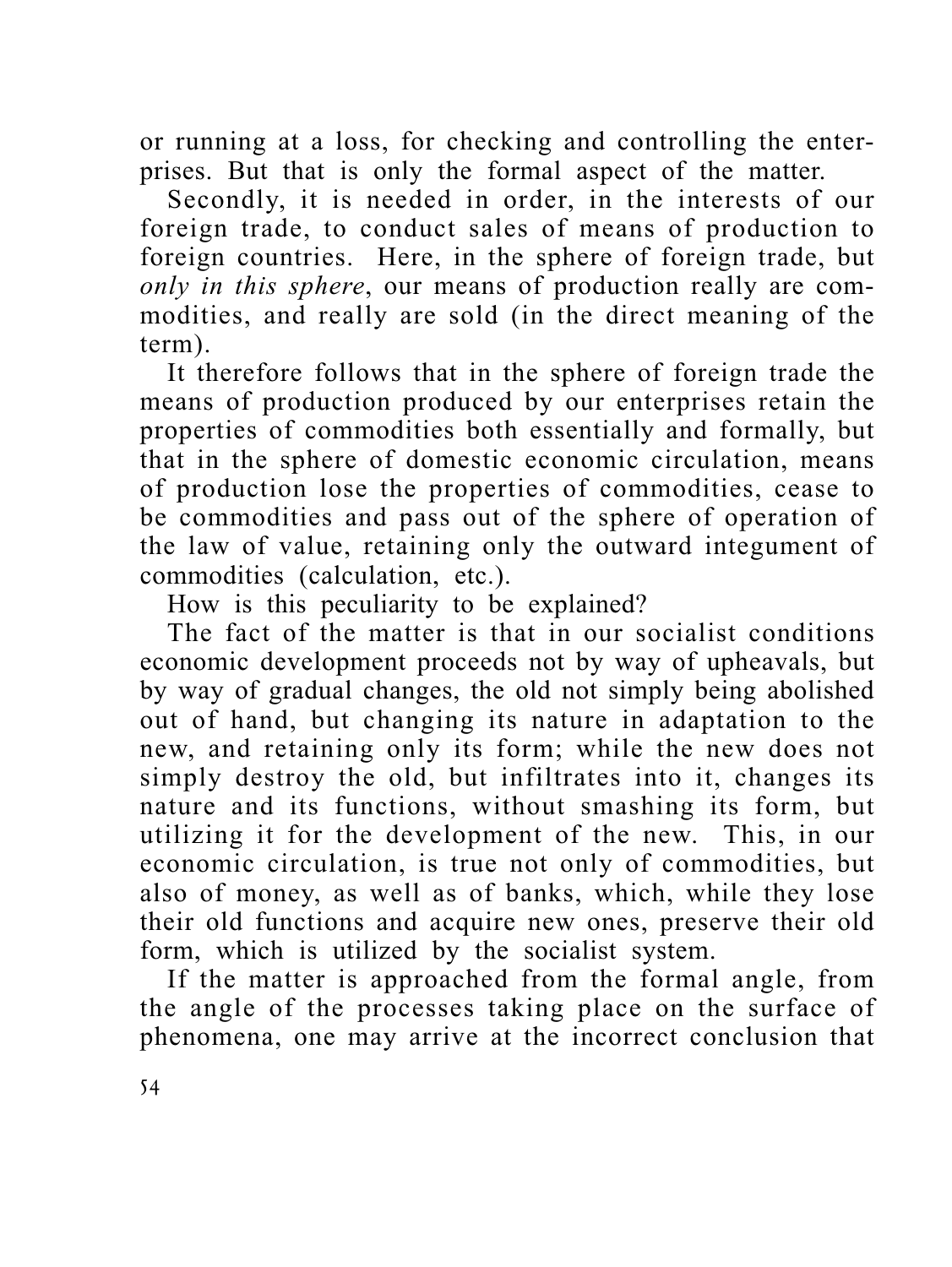the categories of capitalism retain their validity under our economy. If, however, the matter is approached from the standpoint of Marxist analysis, which strictly distinguishes between the substance of an economic process and its form, between the deep processes of development and the surface phenomena, one comes to the only correct conclusion, namely, that it is chiefly the form, the outward appearance, of the old categories of capitalism that have remained in our country, but that their essence has radically changed in adaptation to the requirements of the development of the socialist economy.

### *The fourth point*.

You assert that the law of value exercises a regulating influence on the prices of the "means of production" produced by agriculture and delivered to the state at the procurement prices. You refer to such "means of production" as raw materials — cotton, for instance. You might have added flax, wool and other agricultural raw materials.

It should first of all be observed that in this case it is not "means of production" that agriculture produces, but only one of the means of production — raw materials. The words "means of production" should not be juggled with. When Marxists speak of the production of means of production, what they primarily have in mind is the production of implements of production, what Marx calls "the instruments of labour, those of a mechanical nature, which, taken as a whole, we may call the bone and muscles of production," which constitute the "characteristics of a given epoch of production."<sup>7</sup> To equate a part of the means of production (raw materials) with the means of production, including the implements of production, is to sin against Marxism, because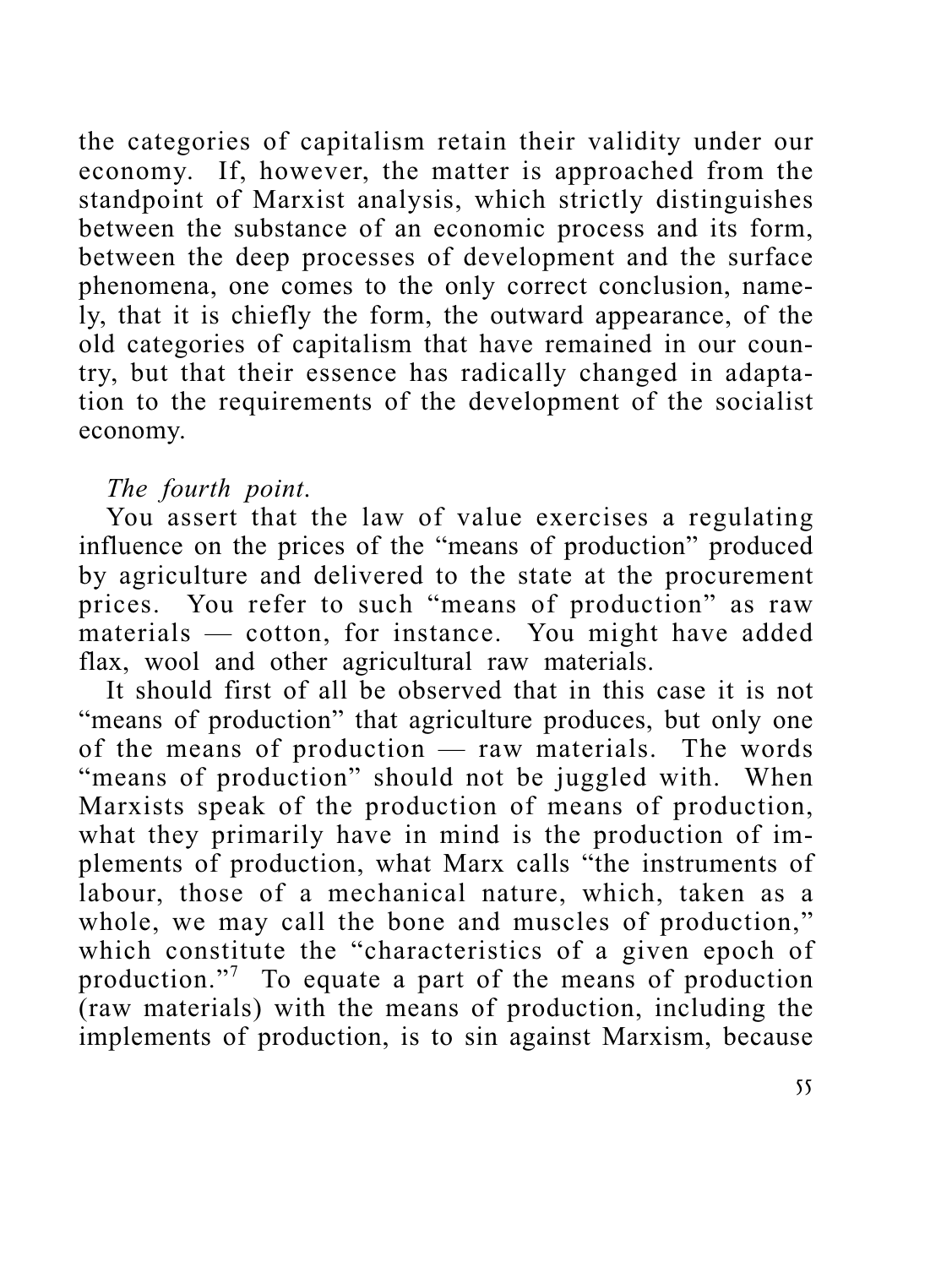Marxism considers that the implements of production play a decisive role compared with all other means of production. Everyone knows that, by themselves, raw materials cannot produce implements of production, although certain kinds of raw material are necessary for the production of implements of production, while no raw material can be produced without implements of production.

Further: is the influence of the law of value on the price of raw materials produced by agriculture a *regulating* influence, as you, Comrade Notkin, claim? It would be a regulating one, if prices of agricultural raw materials had "free" play in our country, if the law of competition and anarchy of production prevailed, if we did not have a planned economy, and if the production of raw materials were not regulated by plan. But since all these "ifs" are missing in our economic system, the influence of the law of value on the price of agricultural raw materials cannot be a regulating one. In the first place, in our country prices of agricultural raw materials are fixed, established by plan, and are not "free." In the second place, the quantities of agricultural raw materials produced are not determined spontaneously or by chance elements, but by plan. In the third place, the implements of production needed for the producing of agricultural raw materials are concentrated not in the hands of individuals, or groups of individuals, but in the hands of the state. What then, after this, remains of the regulating function of the law of value? It appears that the law of value is itself regulated by the above-mentioned factors characteristic of socialist production.

Consequently, it cannot be denied that the law of value does influence the formation of prices of agricultural raw materials, that it is one of the factors in this process. But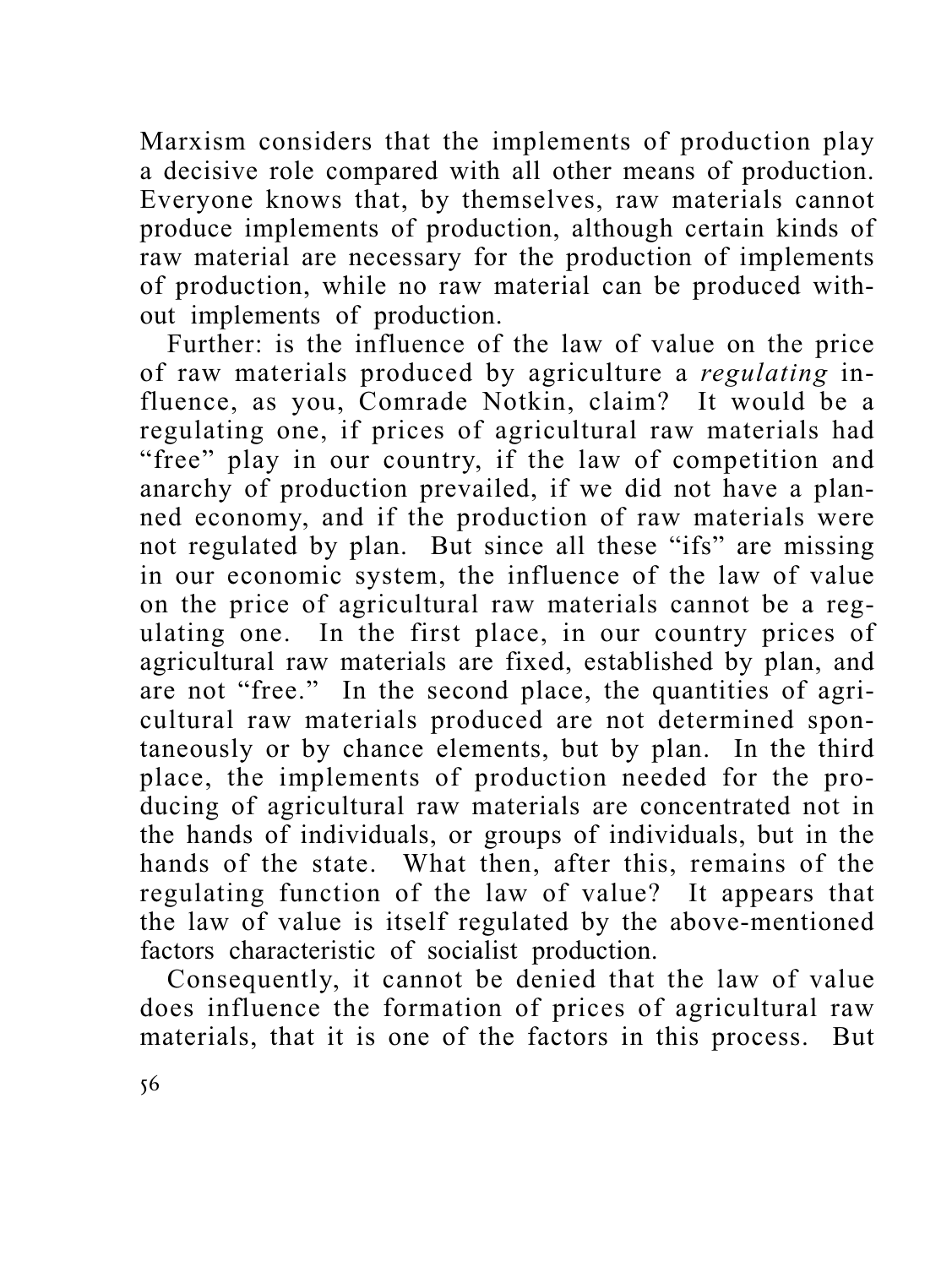still less can it be denied that its influence is not, and cannot be, a regulating one.

#### *The fifth point.*

When speaking, in my "Remarks," of the profitableness of the socialist national economy, I was controverting certain comrades who allege that, by not giving great preference to profitable enterprises, and by tolerating the existence side by side with them of unprofitable enterprises, our planned economy is killing the very principle of profitableness of economic undertakings. The "Remarks" say that profitableness considered from the standpoint of individual plants or industries is beneath all comparison with that higher form of profitableness which we get from our socialist mode of production, which saves us from crises of overproduction and ensures us a continuous expansion of production.

But it would be mistaken to conclude from this that the profitableness of individual plants and industries is of no particular value and is not deserving of serious attention. That, of course, is not true. The profitableness of individual plants and industries is of immense value for the development of our industry. It must be taken into account both when planning construction and when planning production. It is an elementary requirement of our economic activity at the present stage of development.

### *The sixth point.*

It is not clear how your words "extended production in strongly deformed guise" in reference to capitalism are to be understood. It should be said that such production, and extended production at that, does not occur in nature.

It is evident that, after the world market has split, and the sphere of exploitation of the world's resources by the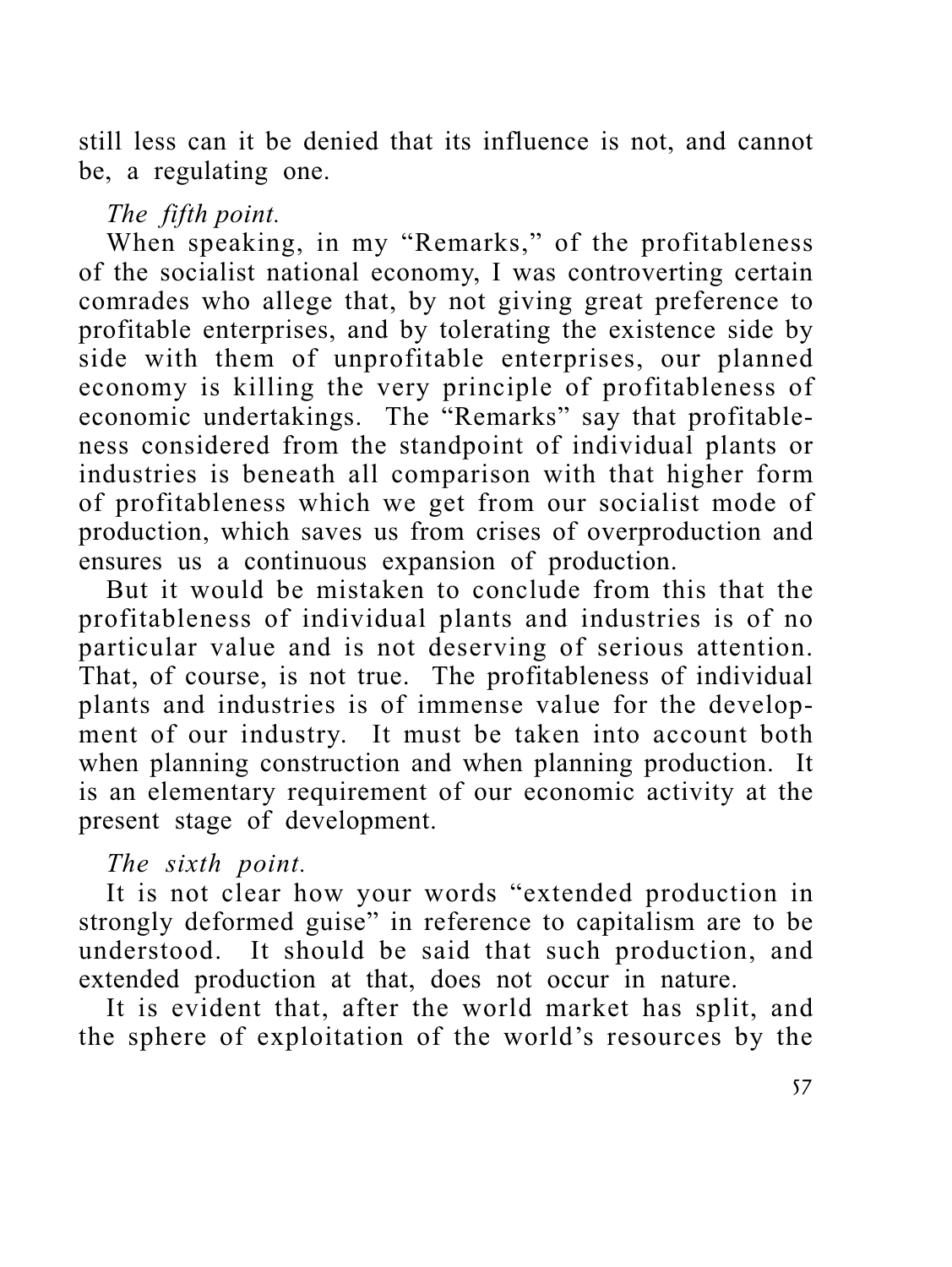major capitalist countries (U.S.A., Britain, France) has begun to contract, the cyclical character of the development of capitalism — expansion and contraction of production — must continue to operate. However, expansion of production in these countries will proceed on a narrower basis, since the volume of production in these countries will diminish.

### *The seventh point.*

The general crisis of the world capitalist system began in the period of the First World War, particularly due to the falling away of the Soviet Union from the capitalist system. That was the first stage in the general crisis. A second stage in the general crisis developed in the period of the Second World War, especially after the European and Asian people's democracies fell away from the capitalist system. The first crisis, in the period of the First World War, and the second crisis, in the period of the Second World War, must not be regarded as separate, unconnected and independent crises, but as stages in the development of the general crisis of the world capitalist system.

Is the general crisis of world capitalism only a political, or only an economic crisis? Neither the one, nor the other. It is a general, *i.e.*, all-round crisis of the world capitalist system, embracing both the economic and the political spheres. And it is clear that at the bottom of it lies the everincreasing decay of the world capitalist economic system, on the one hand, and the growing economic might of the countries which have fallen away from capitalism — the U.S.S.R., China and the other people's democracies — on the other.

*J. Stalin*

April 21, 1952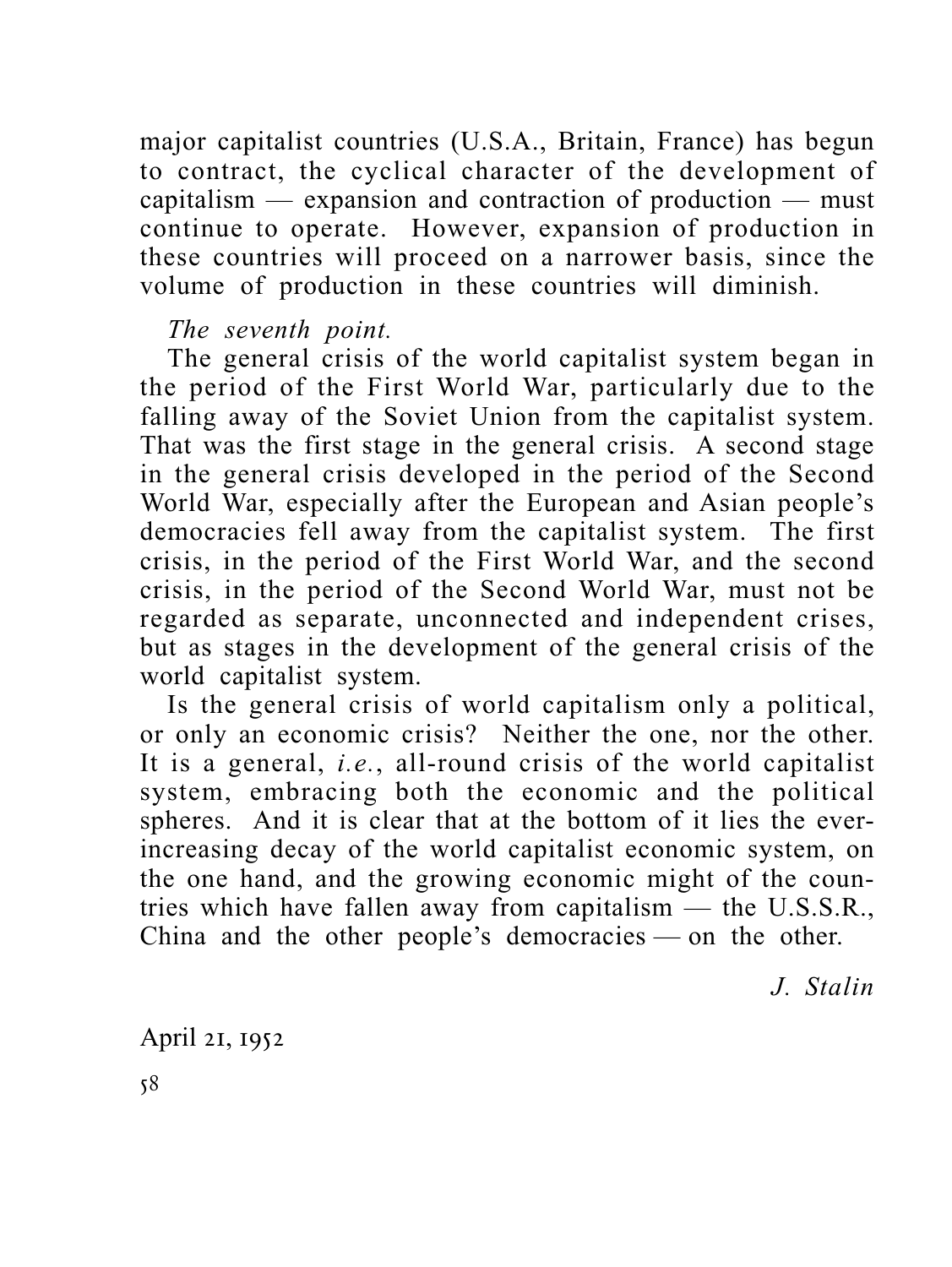## **CONCERNING THE ERRORS OF COMRADE L. D. YAROSHENKO**

Some time ago the members of the Political Bureau of the C.C., C.P.S.U.(B.) received a letter from Comrade Yaroshenko, dated March 20, 1952, on a number of economic questions which were debated at the November discussion. The author of the letter complains that the basic documents summing up the discussion, and Comrade Stalin's "Remarks," "contain no reflection whatever of the opinion" of Comrade Yaroshenko. Comrade Yaroshenko also suggests in his note that he should be allowed to write a "Political Economy of Socialism," to be completed in a year or a year and a half, and that he should be given two assistants to help him in the work.

I think that both Comrade Yaroshenko's complaint and his proposal need to be examined on their merits.

Let us begin with the complaint.

Well, then, what is the "opinion" of Comrade Yaroshenko which has received no reflection whatever in the abovementioned documents?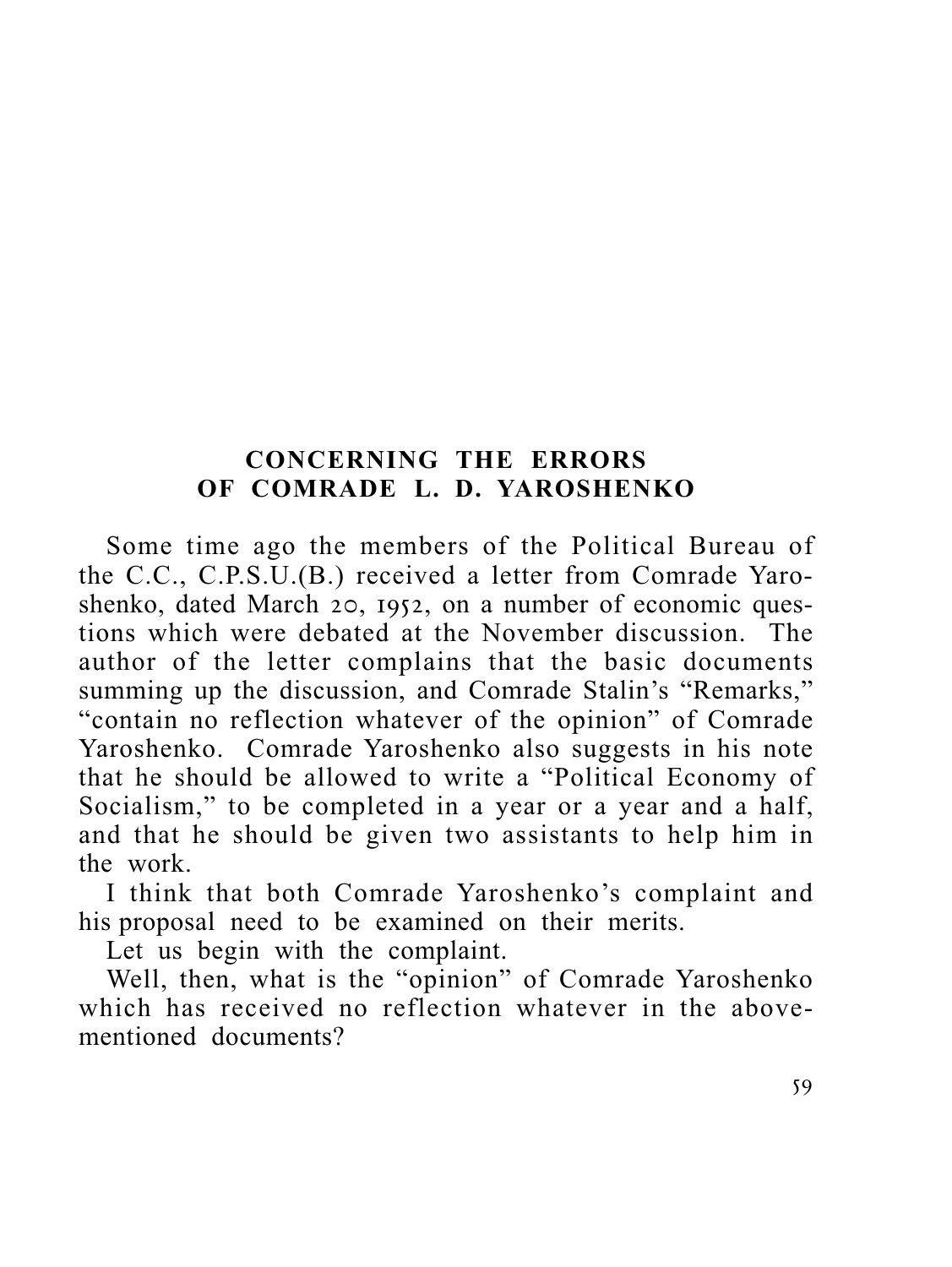#### COMRADE YAROSHENKO'S CHIEF ERROR

To describe Comrade Yaroshenko's opinion in a couple of words, it should be said that it is un-Marxist  $-$  and, hence, profoundly erroneous.

Comrade Yaroshenko's chief error is that he forsakes the Marxist position on the question of the role of the productive forces and of the relations of production in the development of society, that he inordinately overrates the role of the productive forces, and just as inordinately underrates the role of the relations of production, and ends up by declaring that under socialism the relations of production are a component part of the productive forces.

Comrade Yaroshenko is prepared to grant the relations of production a certain role under the conditions of "antagonistic class contradictions," inasmuch as there the relations of production "run counter to the development of the productive forces." But he confines it to a purely negative role, the role of a factor which retards the development of the productive forces, which fetters their development. Any other functions, positive functions, of the relations of production, Comrade Yaroshenko fails to see.

As to the socialist system, where "antagonistic class contradictions" no longer exist, and where the relations of production "no longer run counter to the development of the productive forces," here, according to Comrade Yaroshenko, the relations of production lose every vestige of an independent role, they cease to be a serious factor of development, and are absorbed by the productive forces, becoming a component part of them. Under socialism, Comrade Yaroshenko

60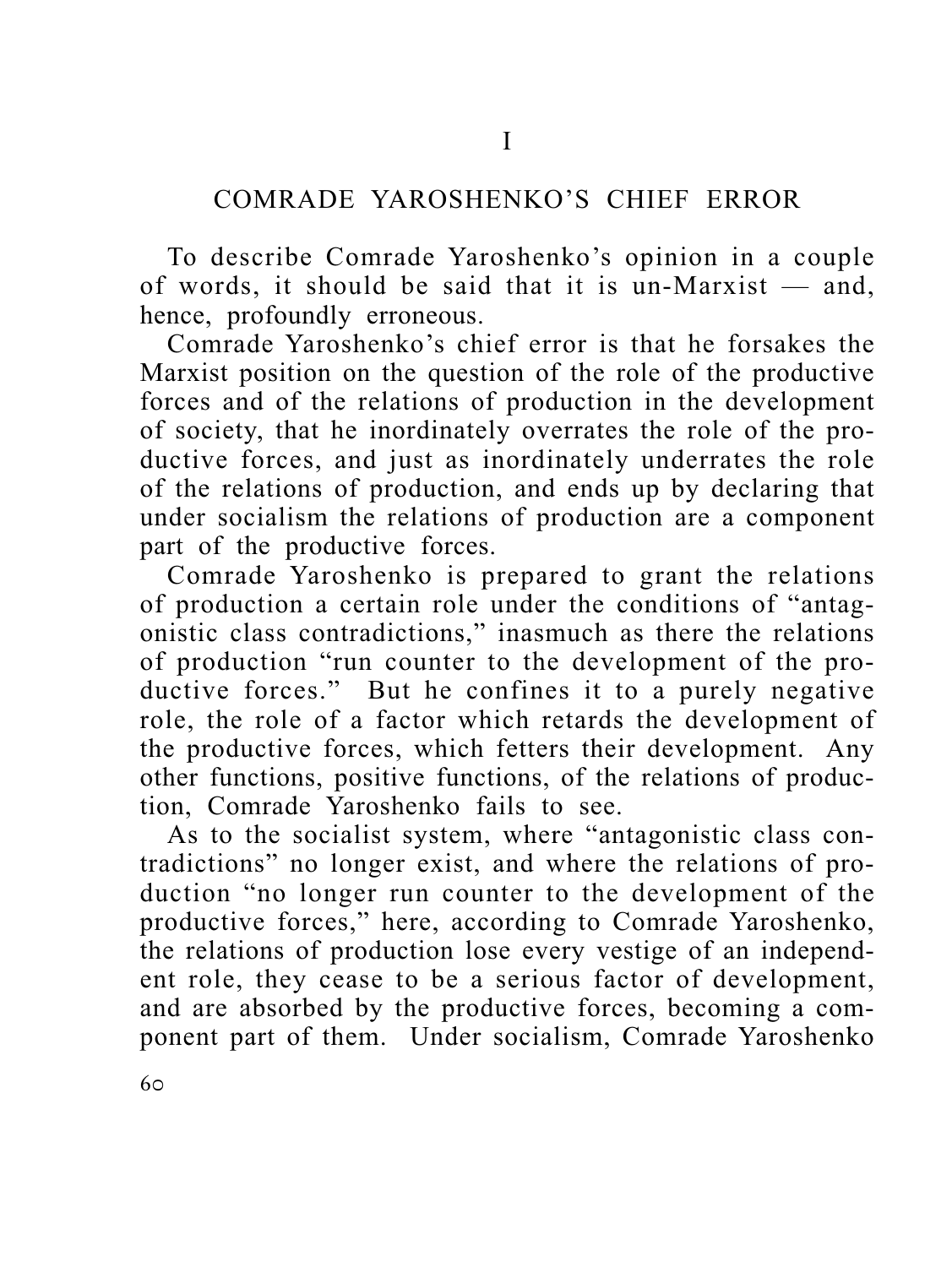says, "men's production relations become part of the organization of the productive forces, as a means, an element of their organization[."](#page-109-0)<sup>8</sup>

If that is so, what is the chief task of the "Political Economy of Socialism"? Comrade Yaroshenko replies: "The chief problem of the Political Economy of Socialism, therefore, *is not* to investigate the relations of production of the members of socialist society; *it is* to elaborate and develop a scientific theory of the organization of the productive forces in social pr[odu](#page-109-0)ction, a theory of the planning of economic development.<sup>9</sup>

That, in fact, explains why Comrade Yaroshenko is not interested in such economic questions of the socialist system as the existence of different forms of property in our economy, commodity circulation, the law of value, etc., which he believes to be minor questions that only give rise to scholastic disputes. He plainly declares that in his Political Economy of Socialism "disputes as to the role of any particular category of socialist political economy — value, commodity, money, credit, etc., — which very often with us are of a scholastic character, *are replaced* by a healthy discussion of the rational organization of the productive forces in social production, by a scientific demonstration of the validity of such organization."<sup>[10](#page-109-0)</sup>

In short, political economy without economic problems.

Comrade Yaroshenko thinks that it is enough to arrange a "rational organization of the productive forces," and the transition from socialism to communism will take place without any particular difficulty. He considers that this is quite sufficient for the transition to communism. He plainly declares that "under socialism, the basic struggle for the building of a communist society reduces itself to a struggle for the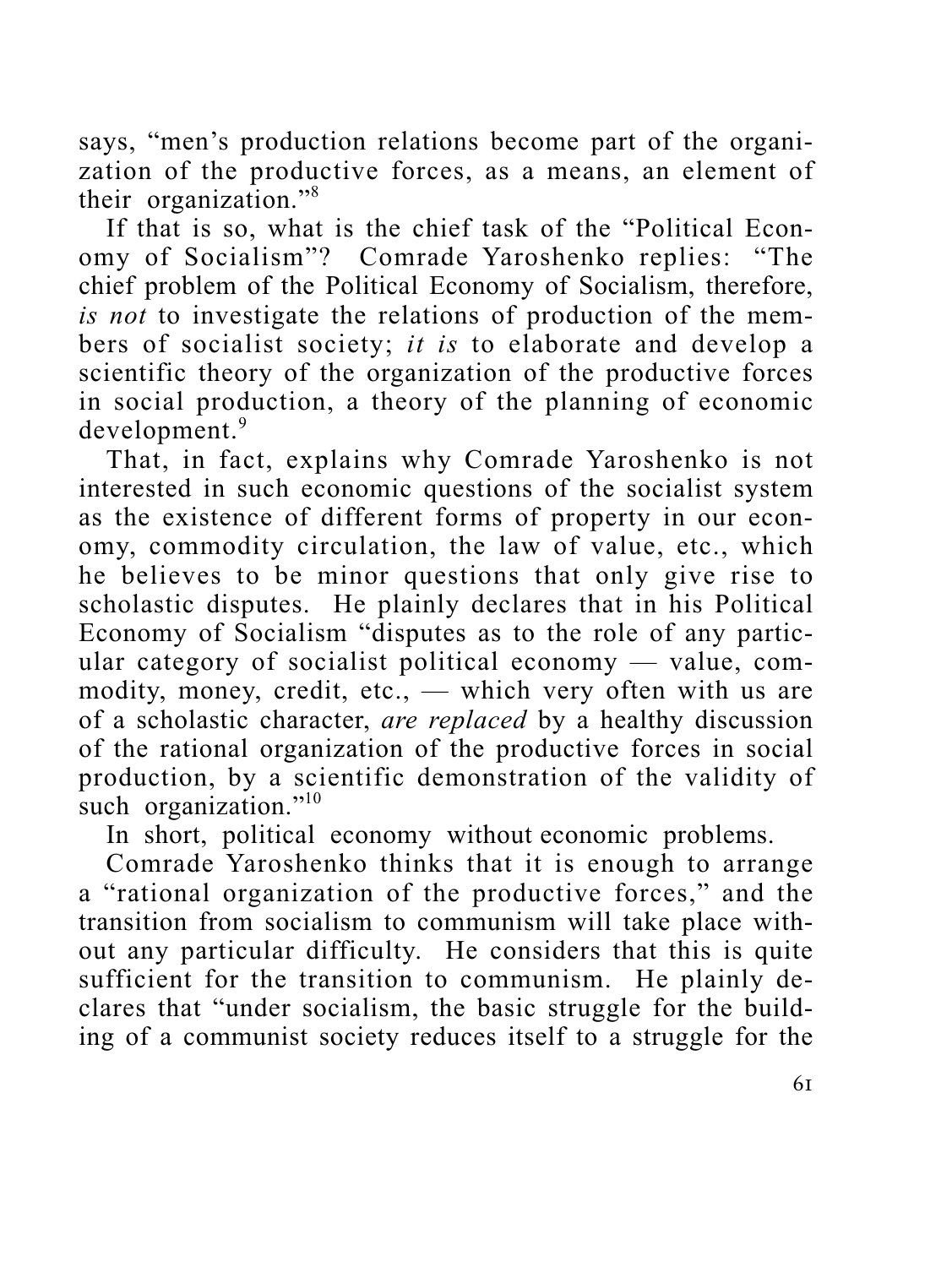proper organization of the productive forces and their rational utilization in social production."[11](#page-109-0) Comrade Yaroshenko solemnly proclaims that "Communism is the highest scientific organization of the productive forces in social production."

It appears, then, that the essence of the communist system begins and ends with the "rational organization of the productive forces."

From all this, Comrade Yaroshenko concludes that there cannot be a single political economy for all social formations, that there must be two political economies: one for presocialist social formations, the subject of investigation of which is men's relations production, and the other for the socialist system, the subject of investigation of which should be not the production, *i.e.*, the economic, relations, but the rational organization of the productive forces.

Such is the opinion of Comrade Yaroshenko.

What can be said of this opinion?

It is not true, in the first place, that the role of the relations of production in the history of society has been confined to that of a brake, a fetter on the development of the productive forces. When Marxists speak of the retarding role of the relations of production, it is not all relations of production they have in mind, but only the old relations of production, which no longer conform to the growth of the productive forces and, consequently, retard their development. But, as we know, besides the old, there are also new relations of production, which supersede the old. Can it be said that the role of the new relations of production is that of a brake on the productive forces? No, it cannot. On the contrary, the new relations of production are the *chief* and decisive force, the one which in fact determines the further,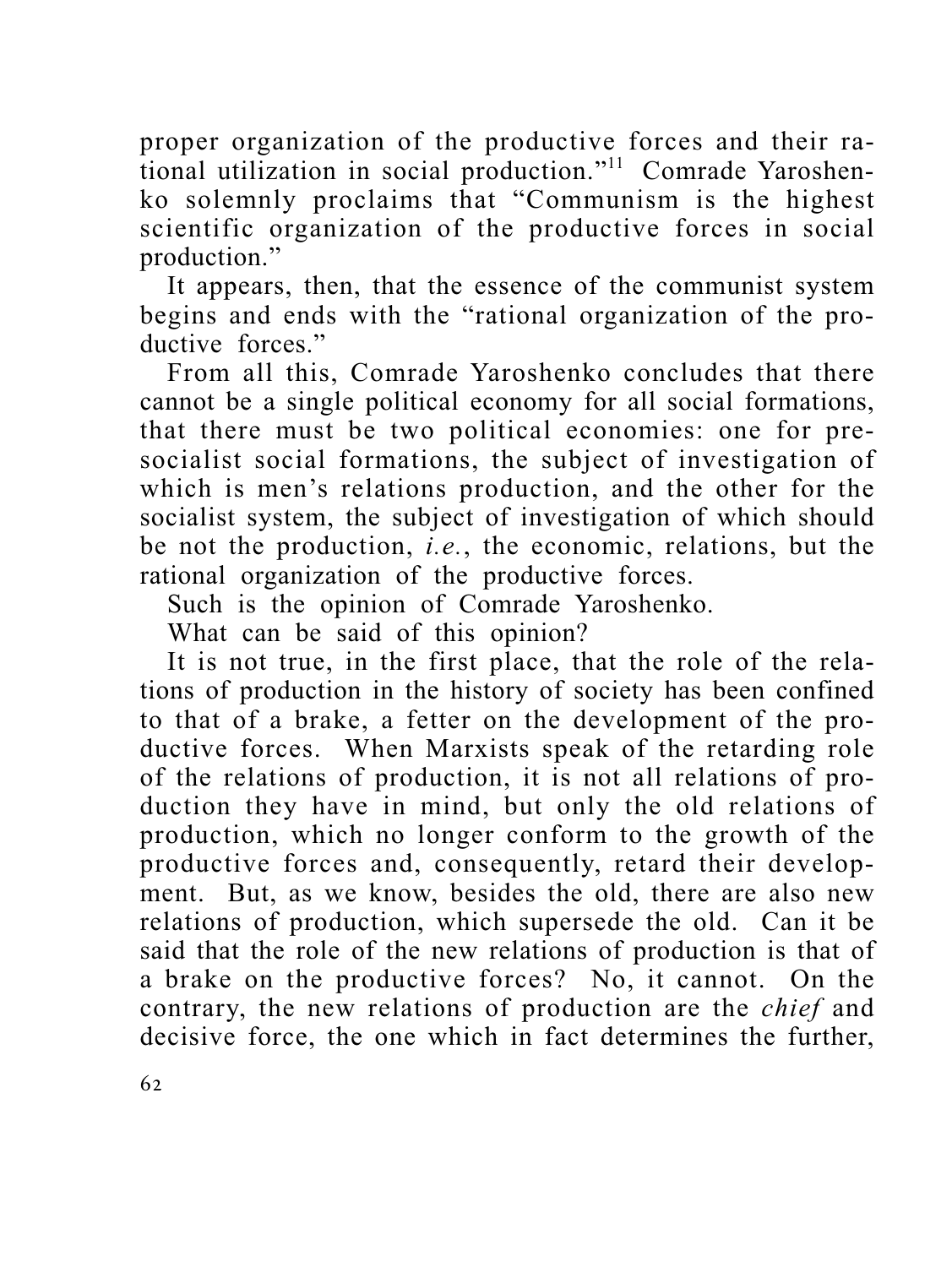and, moreover, powerful, development of the productive forces, and without which the latter would be doomed to stagnation, as is the case today in the capitalist countries.

Nobody can deny that the development of the productive forces of our Soviet industry has made tremendous strides in the period of the five-year plans. But this development would not have occurred if we had not, in October 1917, replaced the old, capitalist relations of production by new, socialist relations of production. Without this revolution in the production, the economic, relations of our country, our productive forces would have stagnated, just as they are stagnating today in the capitalist countries.

Nobody can deny that the development of the productive forces of our agriculture has made tremendous strides in the past twenty or twenty-five years. But this development would not have occurred if we had not in the 'thirties replaced the old, capitalist production relations in the countryside by new, collectivist production relations. Without this revolution in production, the productive forces of our agriculture would have stagnated, just as they are stagnating today in the capitalist countries.

Of course, new relations of production cannot, and do not, remain new forever; they begin to grow old and to run counter to the further development of the productive forces; they begin to lose their role of principal mainspring of the productive forces, and become a brake on them. At this point, in place of these production relations which have become antiquated, new production relations appear whose role it is to be the principal mainspring spurring the further development of the productive forces.

This peculiar development of the relations of production from the role of a brake on the productive forces to that of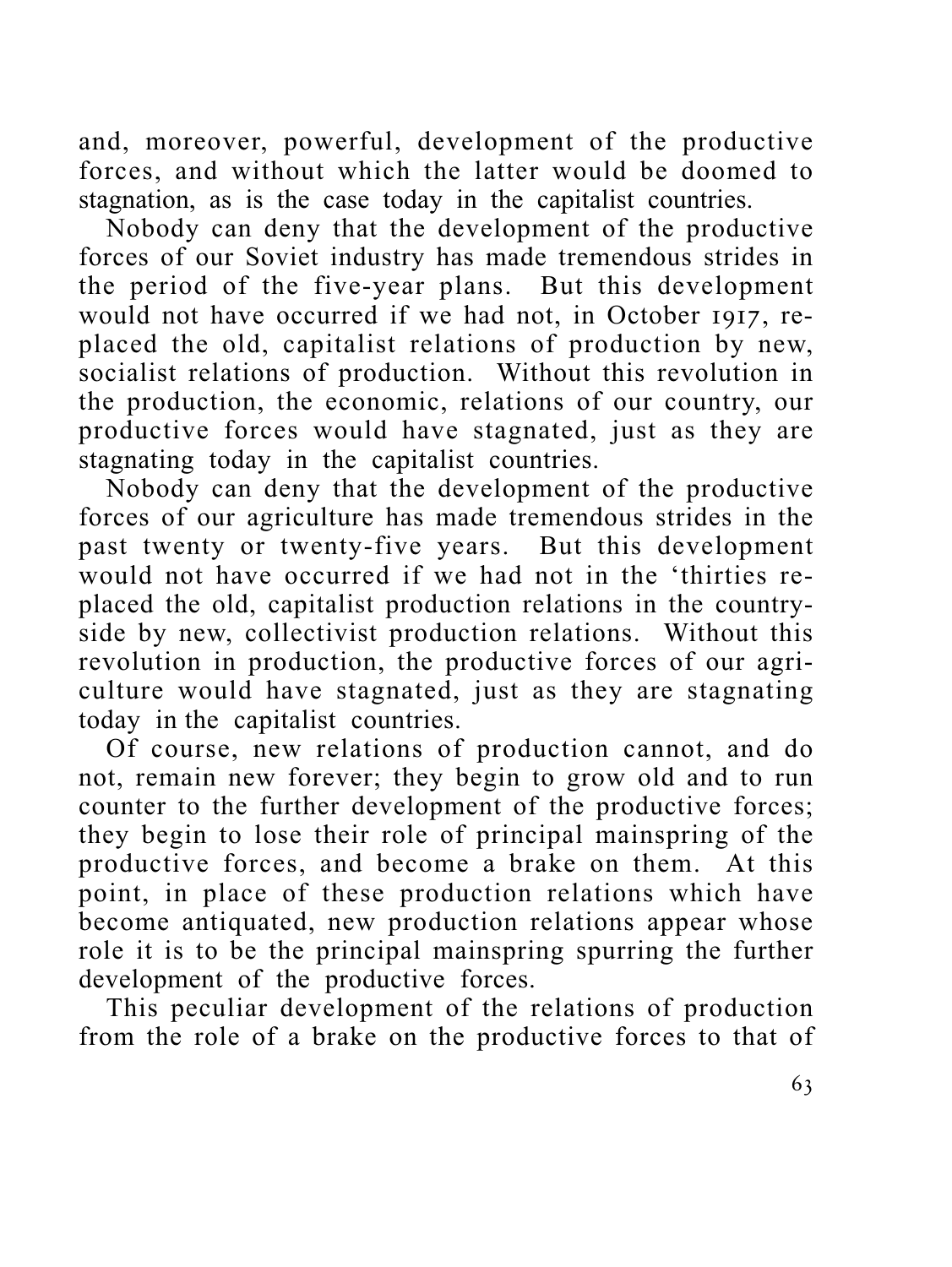the principal mainspring impelling them forward, and from the role of principal mainspring to that of a brake on the productive forces, constitutes one of the chief elements of the Marxist materialist dialectics. Every novice in Marxism knows that nowadays. But Comrade Yaroshenko, it appears, does not know it.

It is not true, in the second place that the production, *i.e.*, the economic, relation lose their independent role under socialism, that they are absorbed by the productive forces, that social production under socialism is reduced to the organization of the productive forces. Marxism regards social production as an integral whole which has two inseparable sides: the productive forces of society (the relation of society to the forces of nature, in contest with which it secures the material values it needs), and the relations of production (the relations of men to one another in the process of production). These are two different sides of social production, although they are inseparably connected with one another. And just because they constitute different sides of social production, they are able to influence one another. To assert that one of these sides may be absorbed by the other and be converted into its component part, is to commit a very grave sin against Marxism.

Marx said:

"In production, men not only act on nature but also on one another. They produce only by cooperating in a certain way and mutually exchanging their activities. In order to produce, they enter into definite connections and relations with one another and only within these social connections and relations does their action on nature, does production, take place."<sup>[12](#page-109-0)</sup>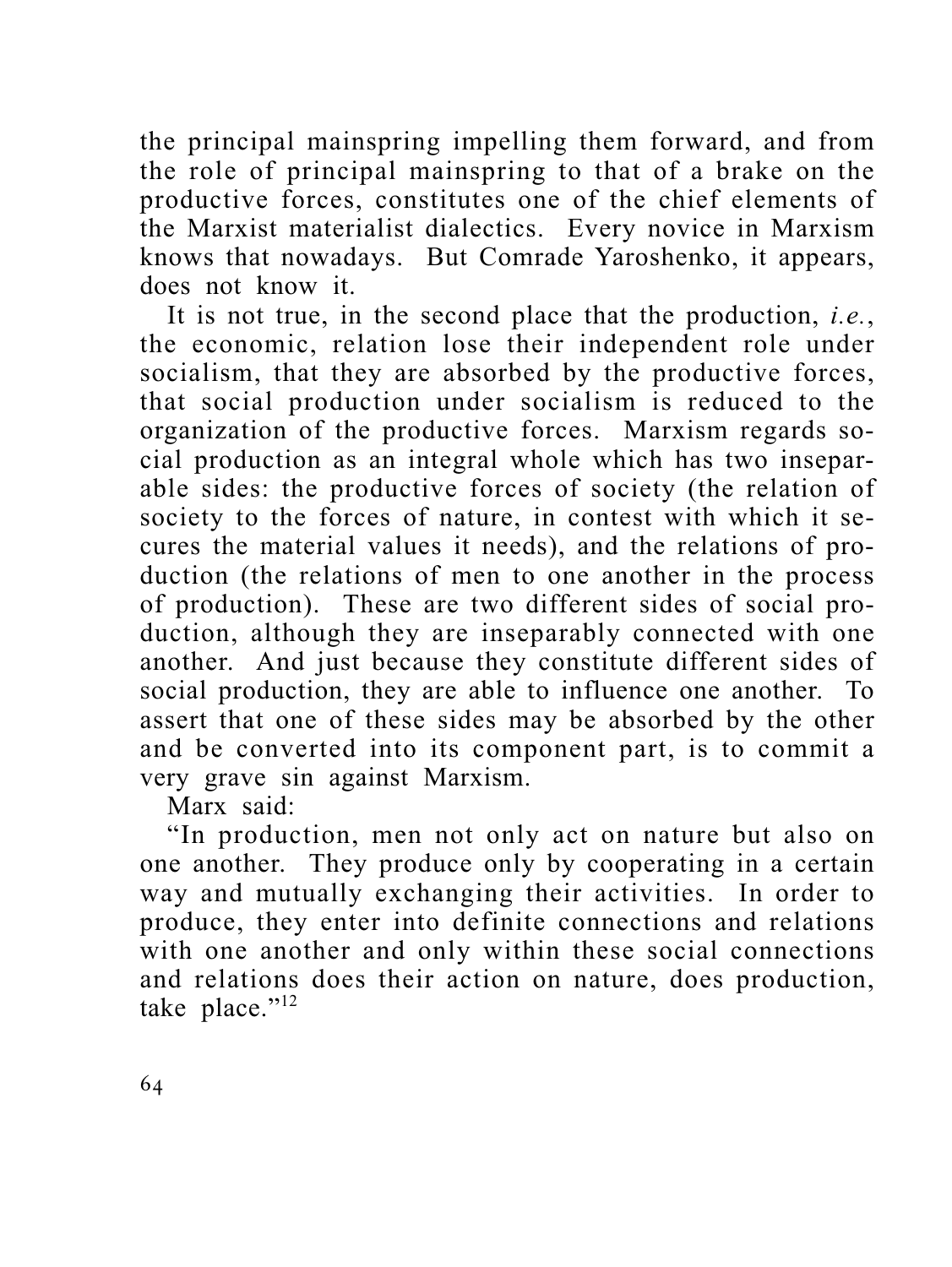Consequently, social production consists of two sides, which, although they are inseparably connected, reflect two different categories of relations: the relations of men to nature (productive forces), and the relations of men to one another in the process of production (production relations). Only when both sides of production are present do we have social production, whether it be under the socialist system or under any other social formation.

Comrade Yaroshenko, evidently, is not quite in agreement with Marx. He considers that this postulate of Marx is not applicable to the socialist system. Precisely for this reason he reduces the problem of the Political Economy of Socialism to the rational organization of the productive forces, discarding the production, the economic, relations and severing the productive forces from them.

If we followed Comrade Yaroshenko, therefore, what we would get is, instead of a Marxist political economy, something in the nature of Bogdanov's "Universal Organizing Science."

Hence, starting from the right idea that the productive forces are the most mobile and revolutionary forces of production, Comrade Yaroshenko reduces the idea to an absurdity, to the point of denying the role of the production, the economic, relations under socialism; and instead of a full-blooded social production, what he gets is a lopsided and scraggy technology of production — something in the nature of Bukharin's "technique of social organization."

Marx says:

"In the social production of their life [that is, in the production of the material values necessary to the life of men — *J. St.*], men enter into definite relations that are indispensable and independent of their will, relations of production which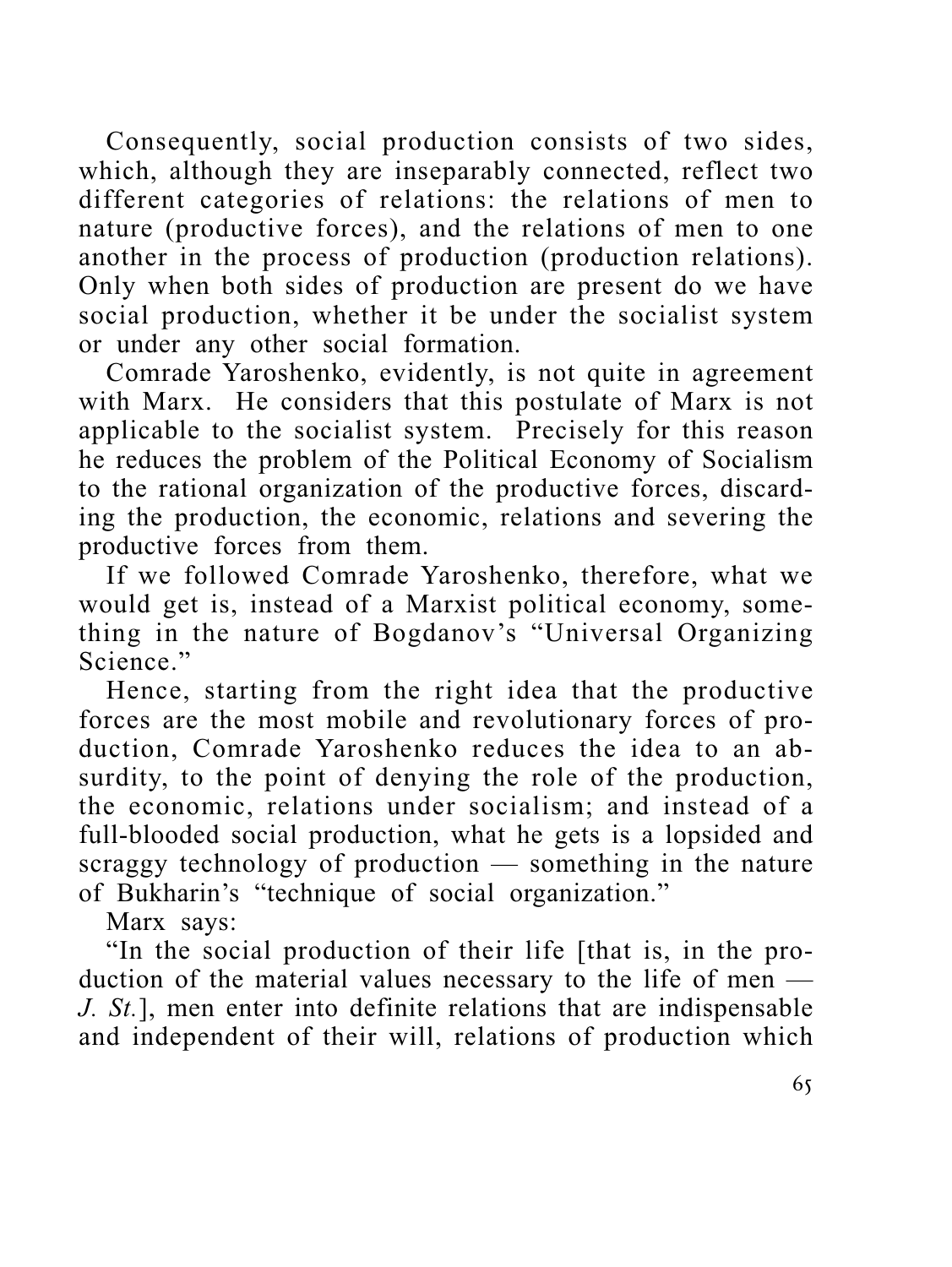correspond to a definite stage of development of their material productive forces. The sum total of these relations of production constitutes the economic structure of society, the real foundation, on which rises a legal and political superstructure and [to](#page-109-0) which correspond definite forms of social consciousness."<sup>13</sup>

This means that every social formation, socialist society not excluded, has its economic foundation, consisting of the sum total of men's relations of production. What, one asks, happens to the economic foundation of the socialist system with Comrade Yaroshenko? As we know, Comrade Yaroshenko has already done away with relations of production under socialism as a more or less independent sphere, and has included the little that remains of them in the organization of the productive forces. Has the socialist system, one asks, its own economic foundation? Obviously, seeing that the relations of production have disappeared as a more or less independent factor under socialism, the socialist system is left without an economic foundation.

In short, a socialist system without an economic foundation. A rather funny situation. . . .

Is a social system without an economic foundation possible at all? Comrade Yaroshenko evidently believes that it is. Marxism, however, believes that such social systems do not occur in nature.

It is not true, lastly, that communism means the rational organization of the productive forces, that the rational organization of the productive forces is the beginning and end of the communist system, that it is only necessary to organize the productive forces rationally, and the transition to communism will take place without particular difficulty. There is in our literature another definition, another formula of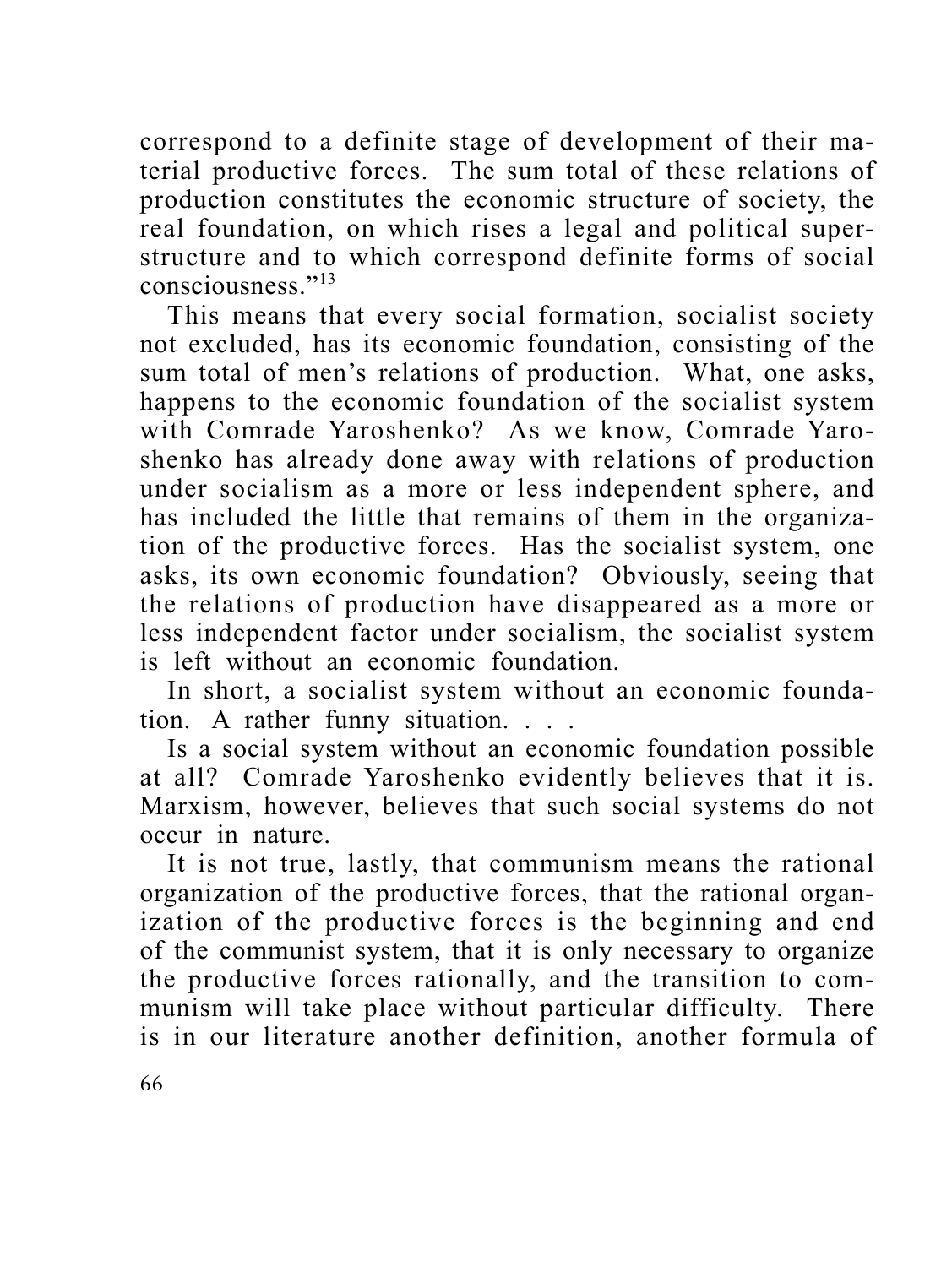communism — Lenin's formula: "Communism is Soviet rule plus the electrification of the whole country."[14](#page-109-0) Lenin's formula is evidently not to Comrade Yaroshenko's liking, and he replaces it with his own homemade formula: "Communism is the highest scientific organization of the productive forces in social production."

In the first place, nobody knows what this "higher scientific" or "rational" organization of the productive forces which Comrade Yaroshenko advertises represents, what its concrete import is. In his speeches at the Plenum and in the working panels of the discussion, and in his letter to the members of the Political Bureau, Comrade Yaroshenko reiterates this mythical formula dozens of times, but nowhere does he say a single word to explain how the "rational organization" of the productive forces, which supposedly constitutes the beginning and end of the essence of the communist system, should be understood.

In the second place, if a choice must be made between the two formulas, then it is not Lenin's formula, which is the only correct one, that should be discarded, but Comrade Yaroshenko's pseudo formula, which is so obviously chimerical and un-Marxist, and is borrowed from the arsenal of Bogdanov, from his "Universal Organizing Science."

Comrade Yaroshenko thinks that we have only to ensure a rational organization of the productive forces, and we shall be able to obtain an abundance of products and to pass to communism, to pass from the formula, "to each according to his work," to the formula, "to each according to his needs." That is a profound error, and reveals a complete lack of understanding of the laws of economic development of socialism. Comrade Yaroshenko's conception of the conditions for the transition from socialism to communism is far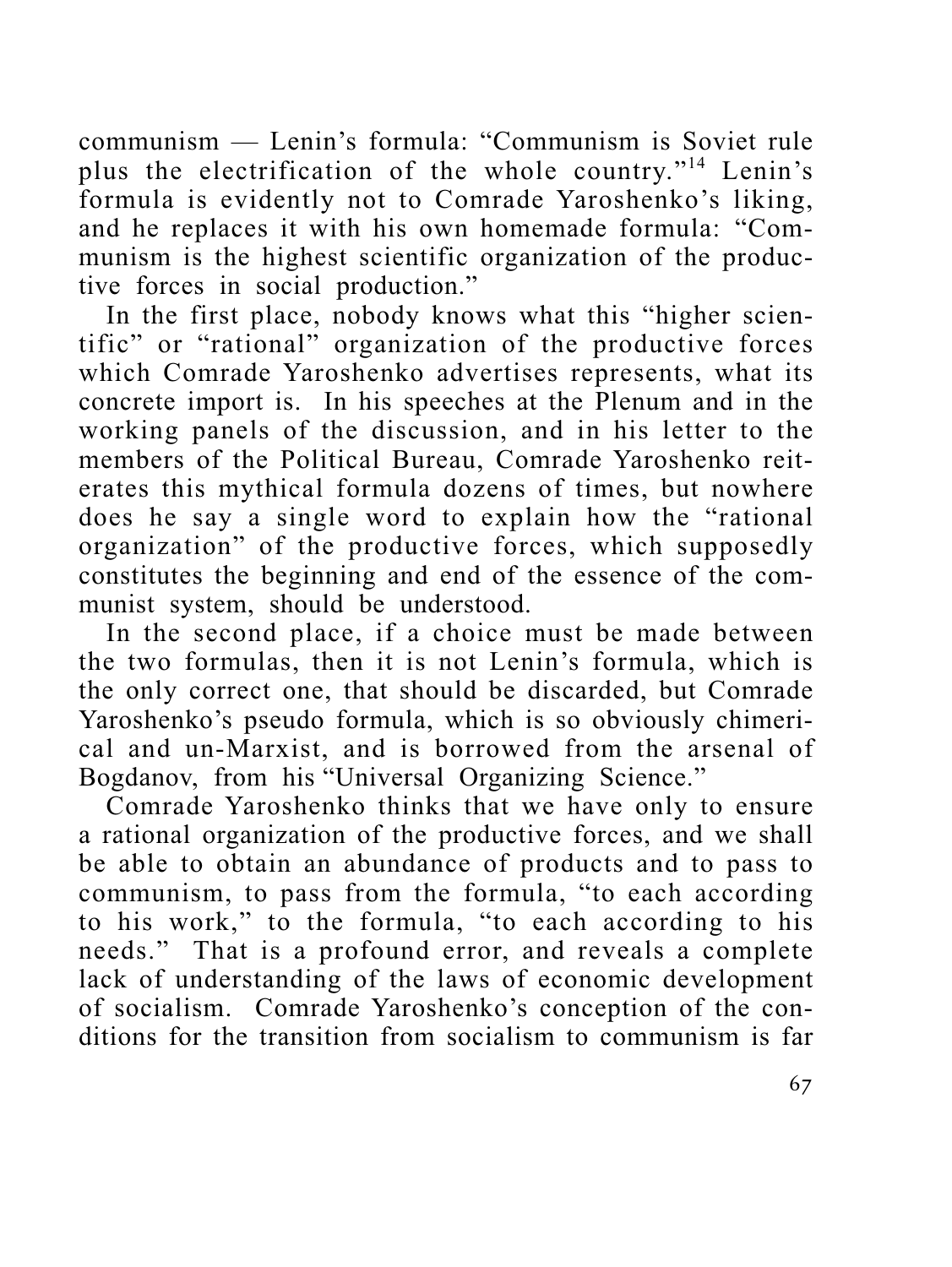too rudimentary and puerile. He does not understand that neither an abundance of products, capable of covering all the requirements of society, nor the transition to the formula, "to each according to his needs," can be brought about if such economic factors as collective farm, group, property, commodity circulation, etc., remain in force. Comrade Yaroshenko does not understand that before we can pass to the formula, "to each according to his needs," we shall have to pass through a number of stages of economic and cultural re-education of society, in the course of which work will be transformed in the eyes of society from only a means of supporting life into life's prime want, and social property into the sacred and inviolable basis of the existence of society.

In order to pave the way for a real, and not declaratory transition to communism, at least three main preliminary conditions have to be satisfied.

1. It is necessary, in the first place, to ensure, not a mythical "rational organization" of the productive forces, but a continuous expansion of all social production, with a relatively higher rate of expansion of the production of means of production. The relatively higher rate of expansion of production of means of production is necessary not only because it has to provide the equipment both for its own plants and for all the other branches of the national economy, but also because reproduction on an extended scale becomes altogether impossible without it.

2. It is necessary, in the second place, by means of gradual transitions carried out to the advantage of the collective farms, and, hence, of all society, to raise collective-farm property to the level of public property, and, also by means of gradual transitions, to replace commodity circulation by a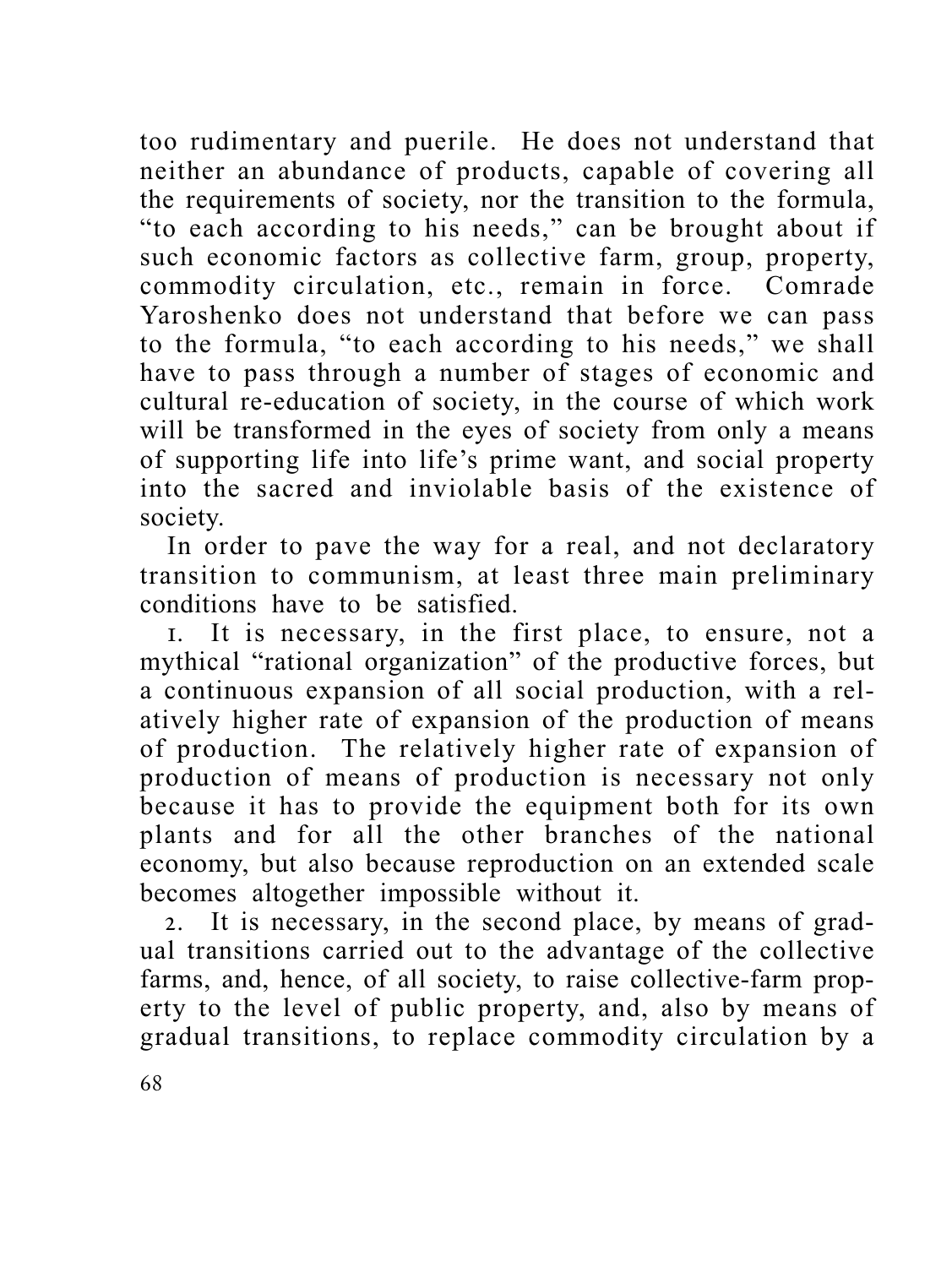system of products-exchange, under which the central government, or some other social-economic centre, might control the whole product of social production in the interests of society.

Comrade Yaroshenko is mistaken when he asserts that there is no contradiction between the relations of production and the productive forces of society under socialism. Of course, our present relations of production are in a period when they fully conform to the growth of the productive forces and help to advance them at seven-league strides. But it would be wrong to rest easy at that and to think that there are no contradictions between our productive forces and the relations of production. There certainly are, and will be, contradictions, seeing that the development of the relations of production lags, and will lag, behind the development of the productive forces. Given a correct policy on the part of the directing bodies these contradictions cannot grow into antagonisms, and there is no chance of matters coming to a conflict between the relations of production and the productive forces of society. It would be a different matter if we were to conduct a wrong policy, such as that which Comrade Yaroshenko recommends. In that case conflict would be inevitable, and our relations of production might become a serious brake on the further development of the productive forces.

The task of the directing bodies is therefore promptly to discern incipient contradictions, and to take timely measures to resolve them by adapting the relations of production to the growth of the productive forces. This, above all, concerns such economic factors as group, or collective-farm, property and commodity circulation. At present, of course, these factors are being successfully utilized by us for the promotion of the socialist economy, and they are of undeniable benefit to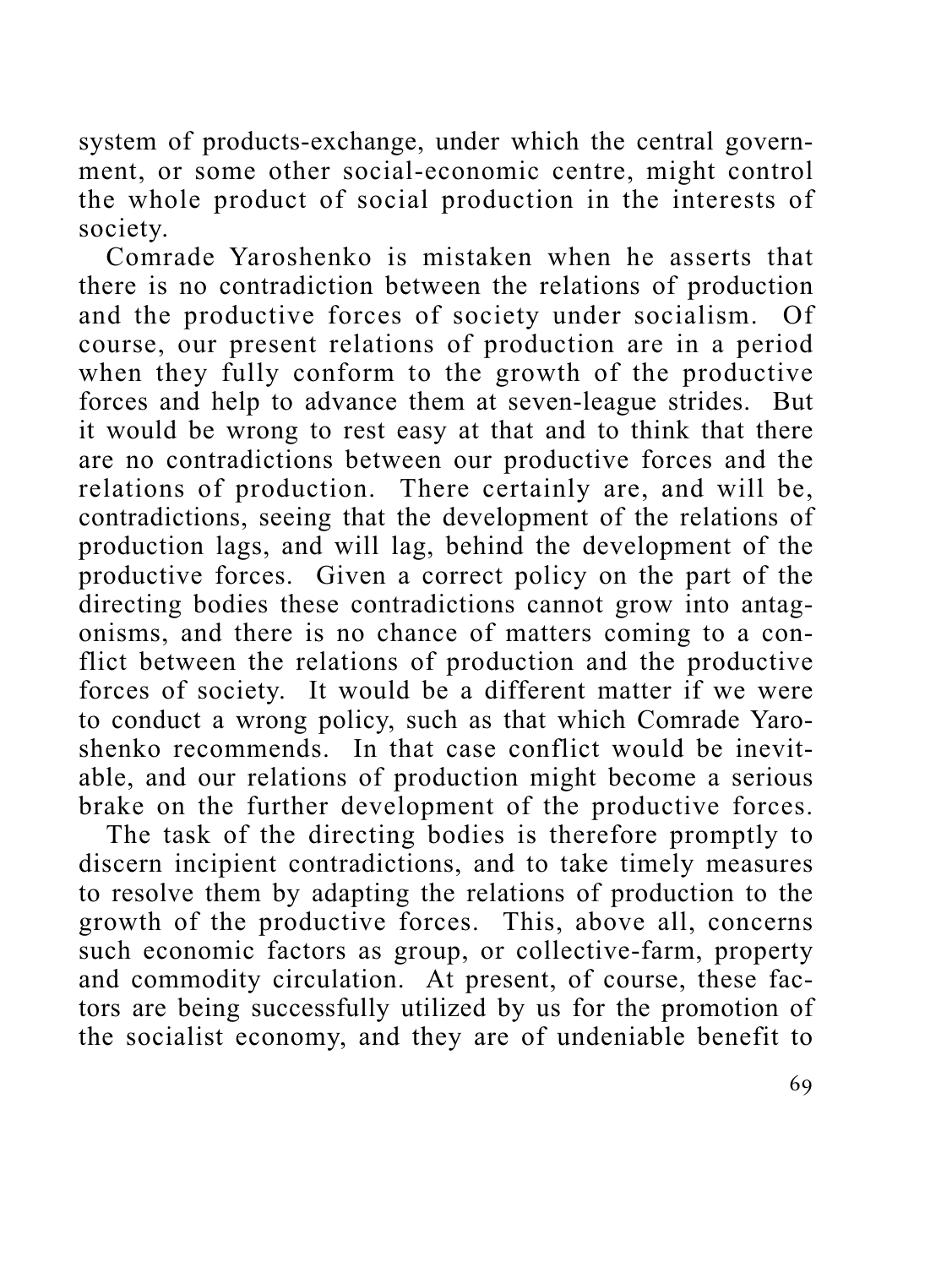our society. It is undeniable, too, that they will be of benefit also in the near future. But it would be unpardonable blindness not to see at the same time that these factors are already beginning to hamper the powerful development of our productive forces, since they create obstacles to the full extension of government planning to the whole of the national economy, especially agriculture. There is no doubt that these factors will hamper the continued growth of the productive forces of our country more and more as time goes on. The task, therefore, is to eliminate these contradictions by gradually converting collective-farm property into public property, and by introducing — also gradually — products-exchange in place of commodity circulation.

3. It is necessary, in the third place, to ensure such a cultural advancement of society as will secure for all members of society the all-round development of their physical and mental abilities, so that the members of society may be in a position to receive an education sufficient to enable them to be active agents of social development, and in a position freely to choose their occupations and not be tied all their lives, owing to the existing division of labour, to some one occupation.

What is required for this?

It would be wrong to think that such a substantial advance in the cultural standard of the members of society can be brought about without substantial changes in the present status of labour. For this, it is necessary, first of all, to shorten the working day at least to six, and subsequently to five hours. This is needed in order that the members of society might have the necessary free time to receive an allround education. It is necessary, further, to introduce universal compulsory polytechnical education, which is required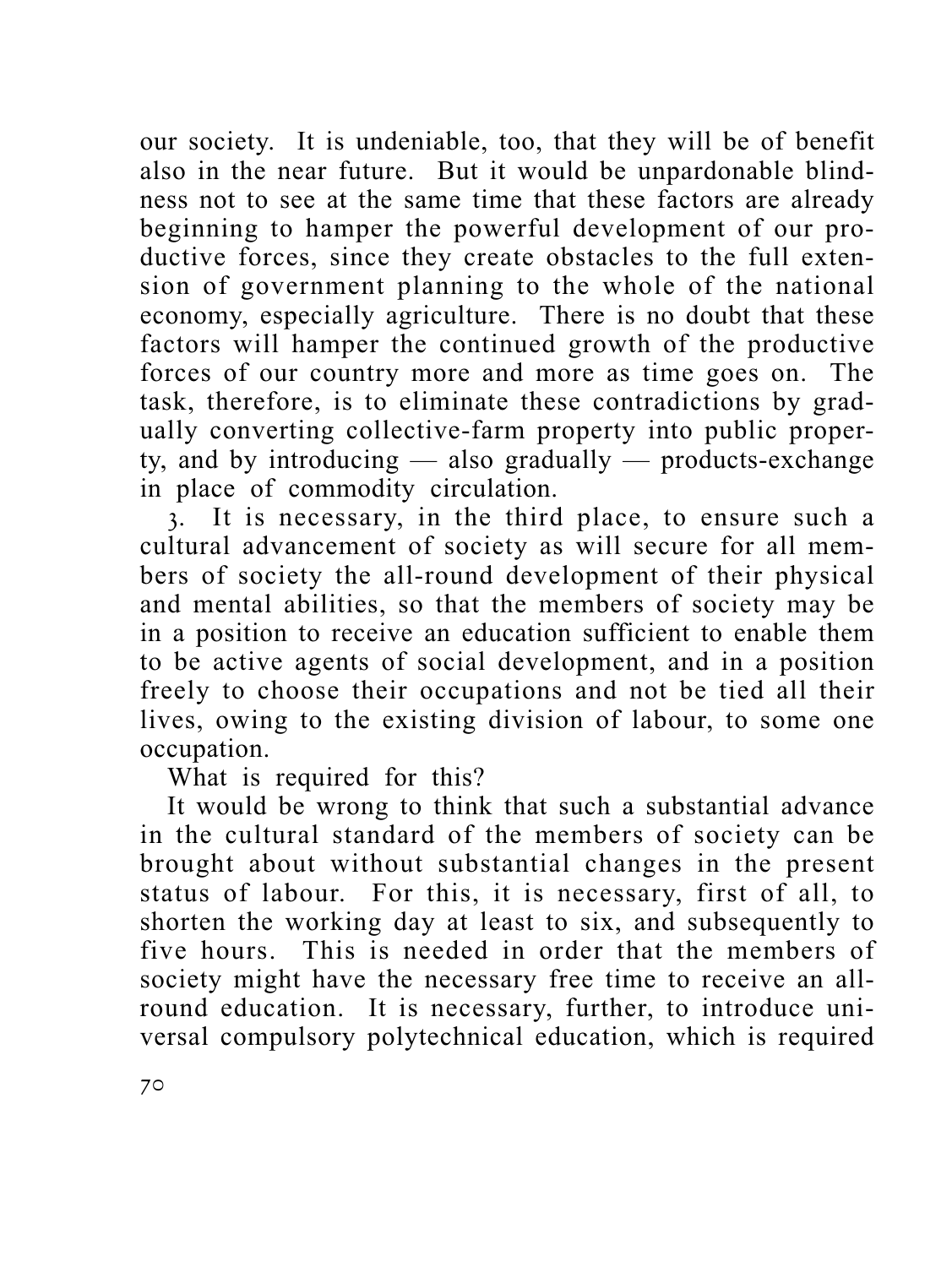in order that the members of society might be able freely to choose their occupations and not be tied to some one occupation all their lives. It is likewise necessary that housing conditions should be radically improved and that real wages of workers and employees should be at least doubled, if not more, both by means of direct increases of wages and salaries, and, more especially, by further systematic reductions of prices for consumer goods.

These are the basic conditions required to pave the way for the transition to communism.

Only after *all* these preliminary conditions are satisfied in their entirety may it be hoped that work will be converted in the eyes of the members of society from a nuisance into "life's prime want" (Marx),<sup>15</sup> that "labour will become a pleasure instead of being a burden" (Engels), $16$  and that social property will be regarded by all members of society as the sacred and inviolable basis of the existence of society.

Only after *all* these preliminary conditions have been satisfied in their entirety will it be possible to pass from the socialist formula, "from each according to his ability, to each according to his work," to the communist formula, "from each according to his ability, to each according to his needs."

This will be a radical transition from one form of economy, the economy of socialism, to another, higher form of economy, the economy of communism.

As we see, the transition from socialism to communism is not such a simple matter as Comrade Yaroshenko imagines.

To attempt to reduce this complex and multiform process, which demands deep-going economic changes, to the "rational organization of the productive forces," as Comrade Yaroshenko does, is to substitute Bogdanovism for Marxism.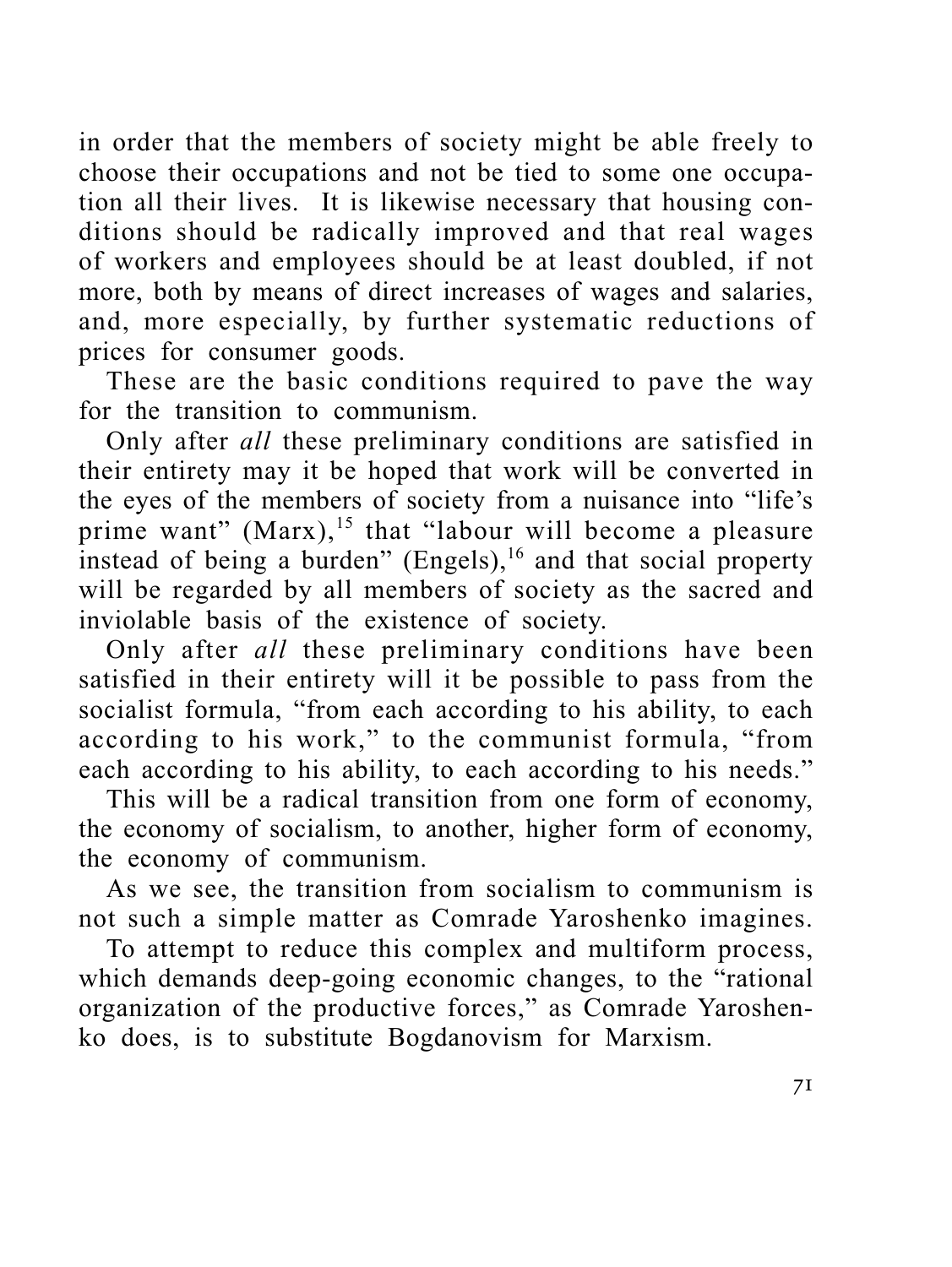1. From his incorrect opinion, Comrade Yaroshenko draws incorrect conclusions relative to the character and province of political economy.

Comrade Yaroshenko denies the necessity for a single political economy for all social formations, on the grounds that every social formation has its specific economic laws. But he is absolutely wrong there, and is at variance with such Marxists as Engels and Lenin.

Engels says that political economy is "the science of the conditions and forms under which the *various human societies* have produced and exchanged and on this basis have distributed their products."<sup>17</sup> Hence, political economy investigates the laws of economic development not of any one social formation, but of the various social formations.

With this, as we know, Lenin was in full agreement. In his critical comments on Bukharin's *Economics of the Transition Period*, he said that Bukharin was wrong in restricting the province of political economy to commodity production, and above all to capitalist production, observing that in doing [so](#page-110-0) Bukharin was taking "a step backward from Engels."<sup>18</sup>

Fully in conformity with this is the definition of political economy given in the draft textbook, when it says that political economy is the science which studies "the laws of the social production and distribution of material values *at the various stages* of development of human society."

That is understandable. The various social formations are governed in their economic development not only by their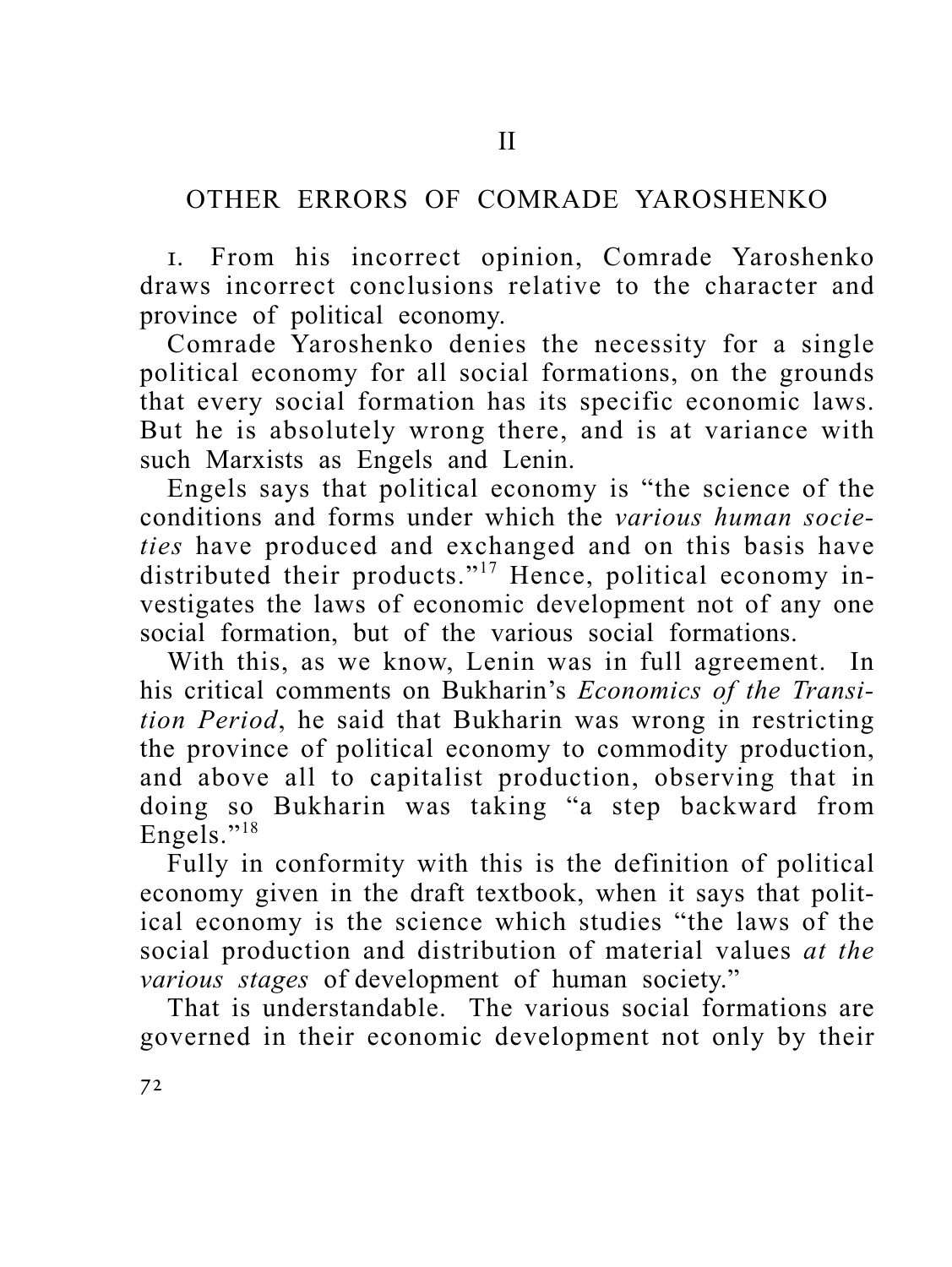own specific economic laws, but also by the economic laws that are common to all formations, such as, for instance, the law that the productive forces and the relations of production are united in one integral social production, and the law governing the relations between the productive forces and the relations of production in the process of development of all social formations. Hence, social formations are not only divided from one another by their own specific laws, but also connected with one another by the economic laws common to all formations.

Engels was quite right when he said:

"In order to carry out this critique of bourgeois economy completely, an acquaintance with the capitalist form of production, exchange and distribution did not suffice. The forms which had preceded it or those which still exist alongside it in less developed countries had also, at least in their main features, to be examined and compared."[19](#page-110-0)

It is obvious that here, on this question, Comrade Yaroshenko is in tune with Bukharin.

Further, Comrade Yaroshenko declares that in his "Political Economy of Socialism," "the categories of political economy — value, commodity, money, credit, etc., — *are replaced* by a healthy discussion of the rational organization of the productive forces in social production," that, consequently, the subject of investigation of *this* political economy will *not* be the production relations of socialism, *but* "the elaboration and development of a scientific theory of the organization of the productive forces, theory of economic planning, etc.," and that, under socialism, the relations of production lose their independent significance and are absorbed by the productive forces as a component part of them.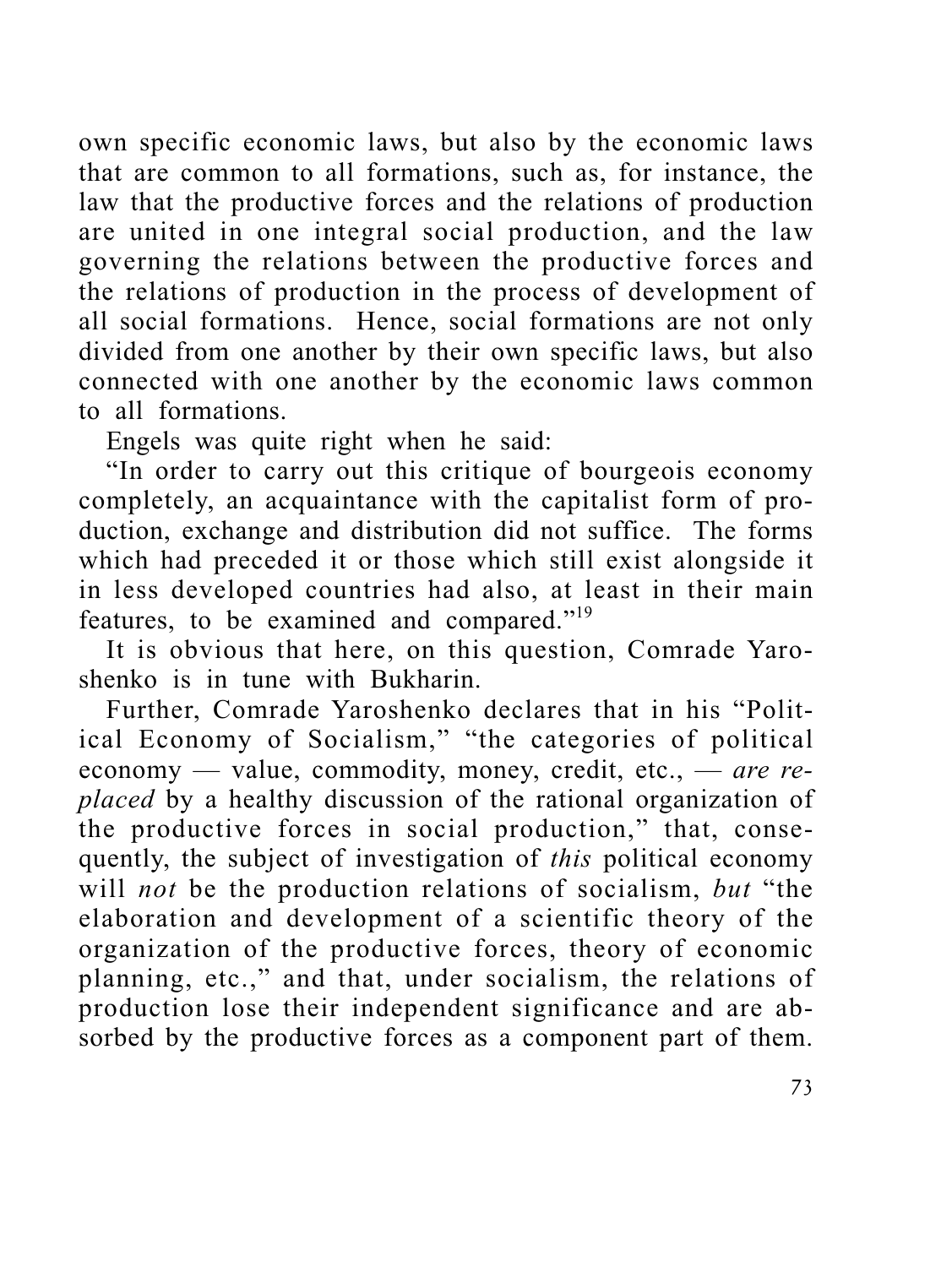It must be said that never before has any retrograde "Marxist" delivered himself of such unholy twaddle. Just imagine a political economy of socialism without economic, production problems! Does such a political economy exist anywhere in creation? What is the effect, in a political economy of socialism, of replacing economic problems by problems of organization of the productive forces? The effect is to abolish the political economy of socialism. And that is just what Comrade Yaroshenko does — he abolishes the political economy of socialism. In this, his position fully gibes with that of Bukharin. Bukharin *said* that with the elimination of capitalism, political economy would also be eliminated. Comrade Yaroshenko does not say this, but he *does* it; he does abolish the political economy of socialism. True, he pretends that he is not in full agreement with Bukharin; but that is only a trick, and a cheap trick at that. In actual fact he is doing what Bukharin preached and what Lenin rose up in arms against. Comrade Yaroshenko is following in the footsteps of Bukharin.

Further, Comrade Yaroshenko reduces the problems of the political economy of socialism to problems of the rational organization of the productive forces, to problems of economic planning, etc. But he is profoundly in error. The rational organization of the productive forces, economic planning, etc., are not problems of political economy, but problems of the economic policy of the directing bodies. They are two different provinces, which must not be confused. Comrade Yaroshenko has confused these two different things, and has made a terrible mess of it. Political economy investigates the laws of development of men's relations of production. Economic policy draws practical conclusions from this, gives them concrete shape, and builds its day-to-day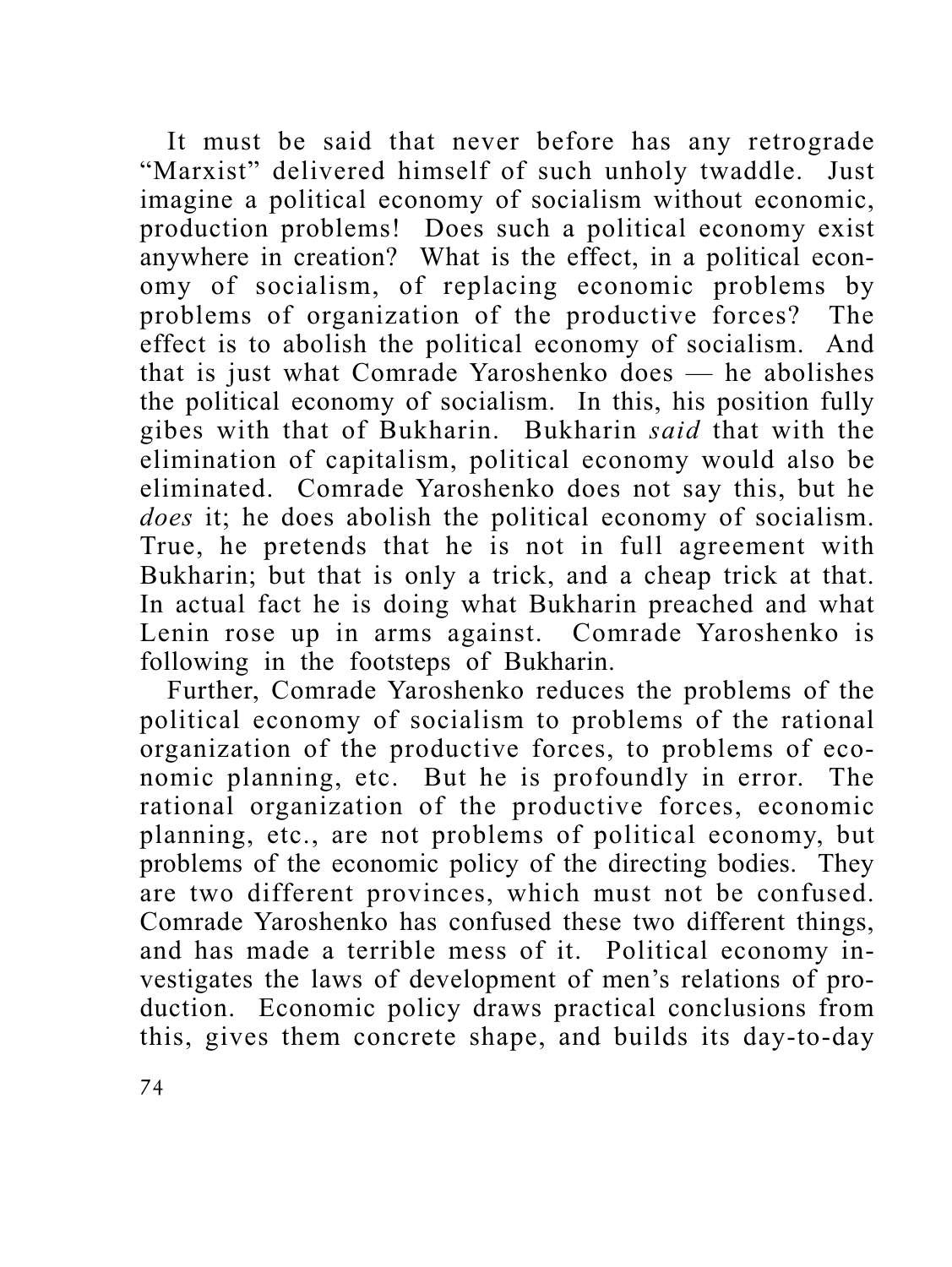work on them. To foist upon political economy problems of economic policy is to kill it as a science.

The province of political economy is the production, the economic, relations of men. It includes: a) the forms of ownership of the means of production; b) the status of the various social groups in production and their interrelations that follow from these forms, or what Marx calls: "they exchange their activities": $20$  c) the forms of distribution of products, which are entirely determined by them. All these together constitute the province of political economy.

This definition does not contain the word "exchange," which figures in Engels' definition. It is omitted because "exchange" is usually understood by many to mean exchange of commodities, which is characteristic not of all, but only of some social formations, and this sometimes gives rise to misunderstanding, even though the word "exchange" with Engels did not mean only commodity exchange. As will be seen, however, that which Engels meant by the word "exchange" has been included, as a component part, in the above definition. Hence, this definition of the province of political economy fully coincides in content with Engels' definition.

2. When speaking of the basic economic law of some particular social formation, the presumption usually is that the latter cannot have several basic economic laws, that it can have only some one basic economic law, which precisely for that reason is the *basic* law. Otherwise we should have several basic economic laws for each social formation, which would be contrary to the very concept of a basic law. But Comrade Yaroshenko does not agree with this. He thinks that it is possible to have not one, but several basic eco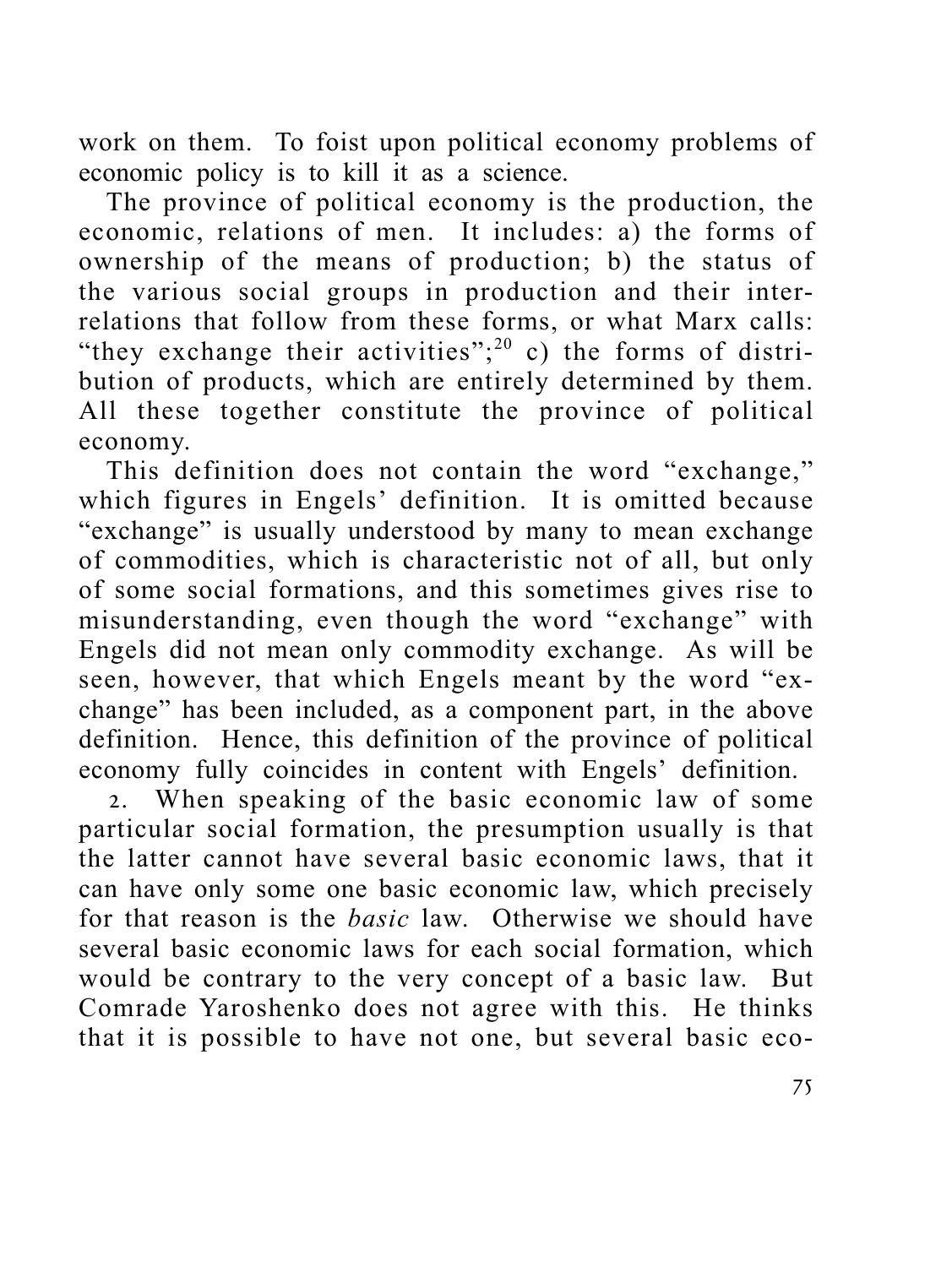nomic laws of socialism. It is incredible, but a fact. At the Plenary Discussion, he said:

"The magnitudes and correlations of the material funds of social production and reproduction are determined by the available labour power engaged in social production and its prospective increase. This is the basic economic law of socialist society, and it determines the structure of socialist social production and reproduction."

That is one basic economic law of socialism.

In this same speech Comrade Yaroshenko declared:

"In socialist society, the correlations between Departments I and II are determined by the fact that production must have means of production in quantities sufficient to enlist all the able-bodied members of the population in social production. This is the basic economic law of socialism, and it is at the same time a demand of our Constitution, following from the right to work enjoyed by Soviet citizens."

That, so to speak, is a second basic economic law of socialism.

Lastly, in his letter to the members of the Political Bureau, Comrade Yaroshenko declares:

"Accordingly, the essential features and requirements of the basic economic law of socialism may, it seems to me, be roughly formulated as follows: the continuous expansion and perfection of the production of the material and cultural conditions of life of society."

Here we have a third basic economic law of socialism.

Whether all these laws are basic economic laws of socialism, or only one of them, and if only one of them, which exactly — to these questions Comrade Yaroshenko gives no answer in his last letter addressed to the members of the Political Bureau. When formulating the basic economic law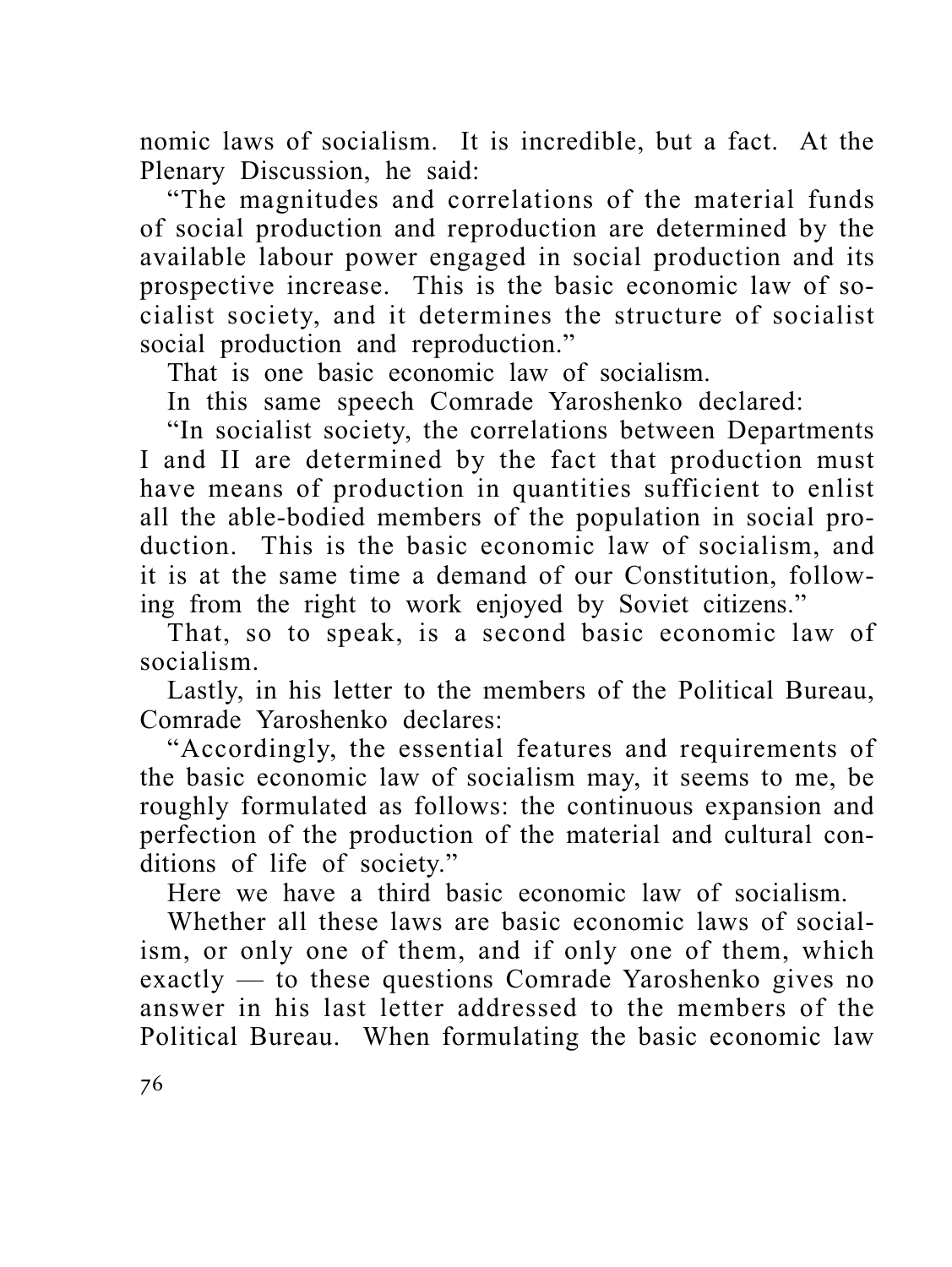of socialism in his letter to the members of the Political Bureau he "forgot," it is to be presumed, that in his speech at the Plenary Discussion three months earlier he had already formulated two other basic economic laws of socialism, evidently believing that nobody would notice this dubious manoeuvre, to say the least of it. But, as we see, he miscalculated.

Let us assume that the first two basic economic laws of socialism formulated by Comrade Yaroshenko no longer exist, and that from now on he regards as the basic economic law of socialism the third one, which he formulated in his letter to the members of the Political Bureau. Let us turn to this letter.

Comrade Yaroshenko says in this letter that he does not agree with the definition of the basic economic law of socialism which Comrade Stalin gave in his "Remarks." He says:

"The chief thing in this definition is 'the securing of the maximum satisfaction of . . . the requirements of the whole of society.' Production is presented here as the means of attaining this principal aim — satisfaction of requirements. Such a definition furnishes grounds for assuming that the basic economic law of socialism formulated by you is based not on the primacy of production, but on the primacy of consumption."

It is evident that Comrade Yaroshenko has completely failed to understand the essence of the problem, and does not see that talk about the primacy of consumption or of production has absolutely nothing to do with the case. When speaking of the primacy of any social process over another, it is usually assumed that the two processes are more or less homogeneous in character. One may, and should, speak of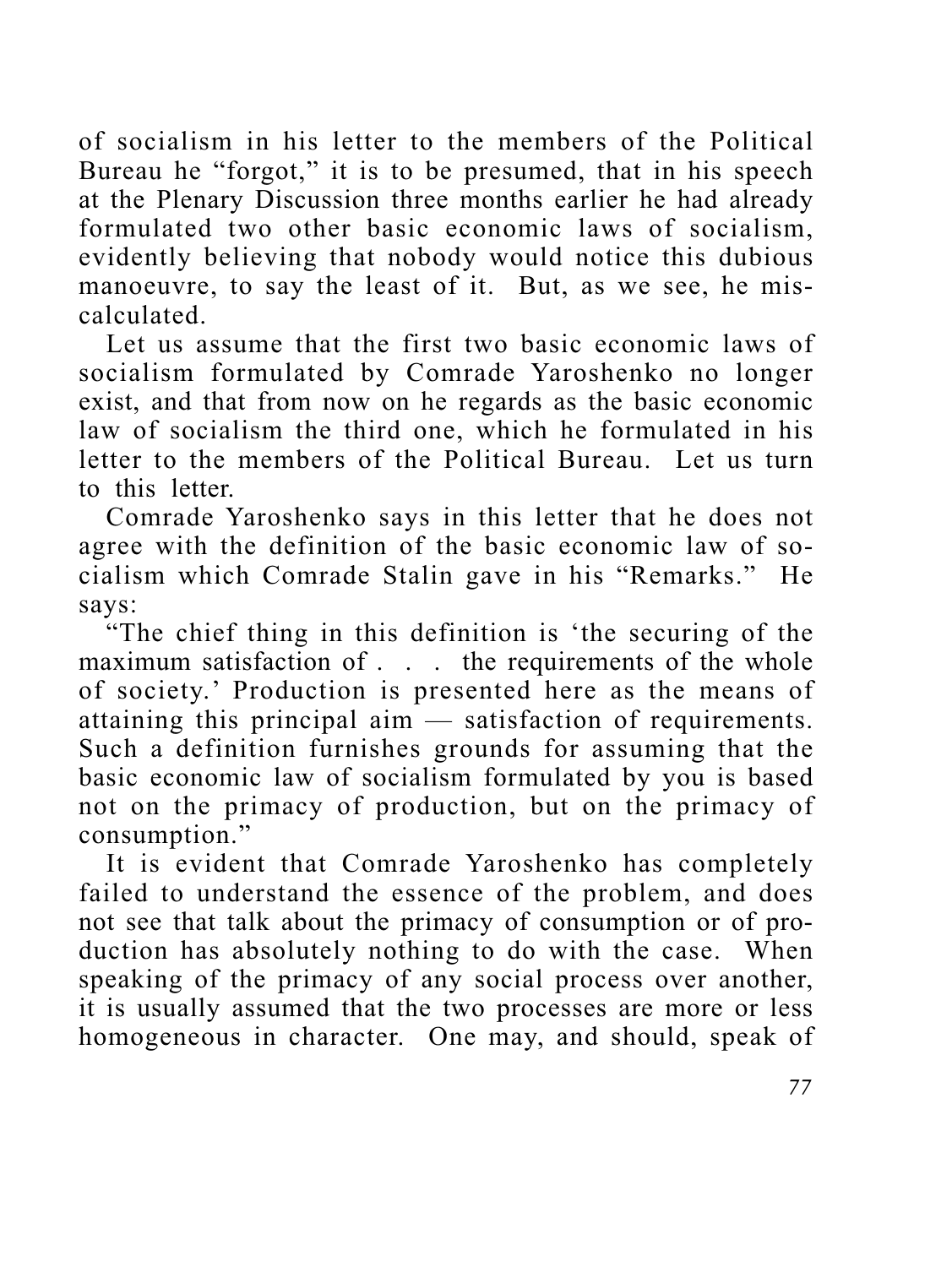the primacy of the production of means of production over the production of means of consumption, because production is involved in both cases, and they are therefore more or less homogeneous. But one cannot speak, and it would be wrong to speak, of the primacy of consumption over production, or of production over consumption, because production and consumption are two entirely different spheres, which, it is true, are connected with one another, but which are different spheres all the same. Comrade Yaroshenko obviously fails to realize that what we are speaking of here is not the primacy of consumption or of production, but of what *aim* society sets social production, to what *purpose* it subordinates social production, say under socialism. So that when Comrade Yaroshenko says that "the basis of the life of socialist society, as of all other society, is production," it is entirely beside the point. Comrade Yaroshenko forgets that men produce not for production's sake, but in order to satisfy their needs. He forgets that production divorced from the satisfaction of the needs of society withers and dies.

Can we speak in general of the aims of capitalist or socialist production, of the purposes to which capitalist or socialist production are subordinated? I think that we can and should.

Marx says:

"The direct aim of production is not the production of goods, but the production surplus value, or of profit in its developed form; not the product, but the surplus product. From this standpoint, labour itself is productive only in so far as it creates profit or surplus product for capital. In so far as the worker does not create it, his labour is unproductive. Consequently, the sum-total of applied productive labour is of interest to capital only to the extent

78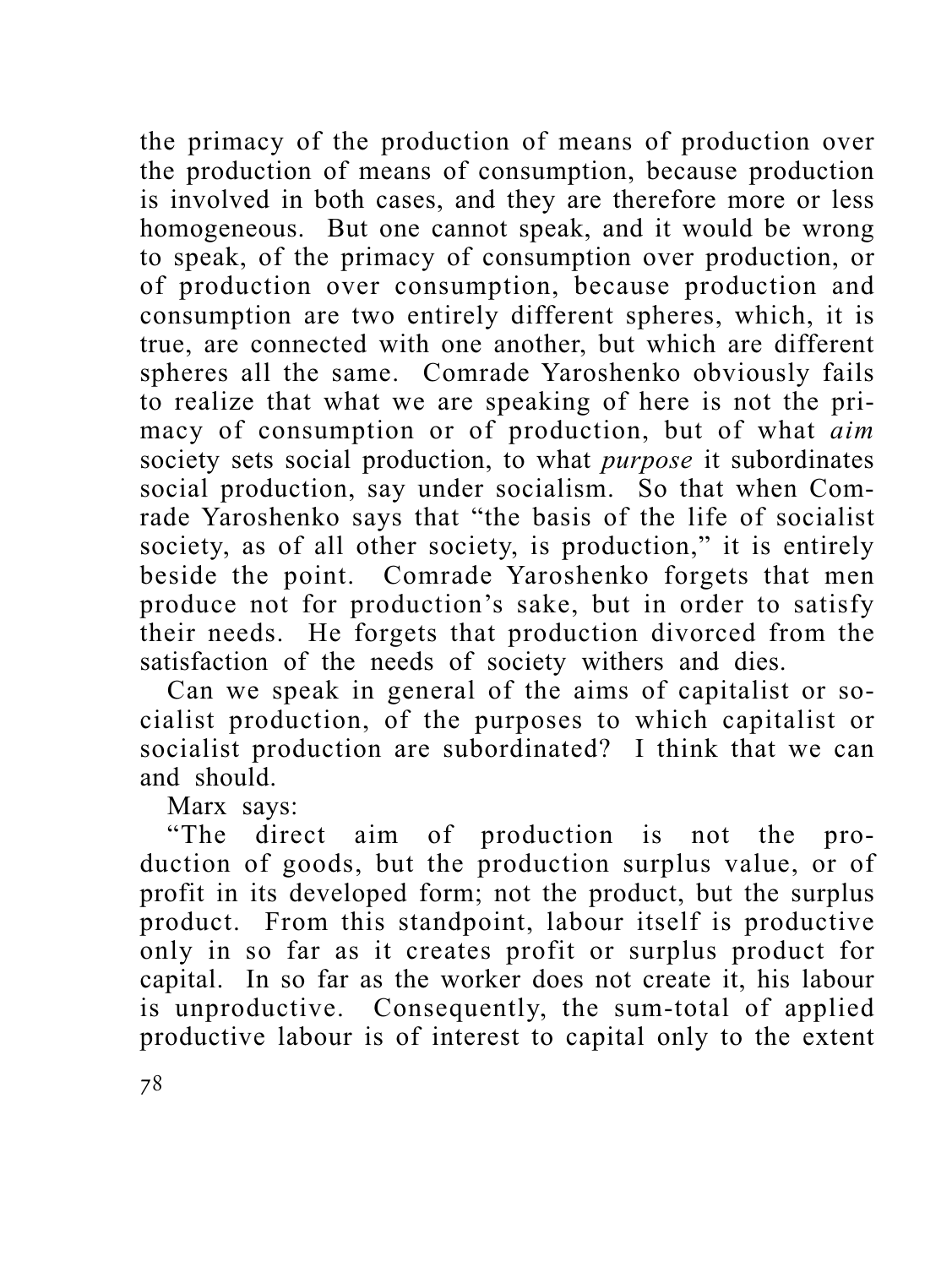that through it — or in relation to it — the sum-total of surplus labour increases. Only to that extent is what is called necessary labour time necessary. To the extent that it does not produce this result, it is superfluous and has to be discontinued.

"It is the constant aim of capitalist production to produce the maximum surplus value or surplus product with the minimum of capital advanced; in so far as this result is not attained by overworking the labourer, it is a tendency of capital to seek to produce a given product with the least expenditure — economizing labour power and costs. . . .

"The labourers themselves figure in this conception as what they actually are in capitalist production  $-$  only means of production; not an aim in themselves and not the aim of production."[21](#page-110-0)

These words of Marx are remarkable not only because they define the aim of capitalist production concisely and precisely, but also because they indicate the basic aim, the principal purpose, which should be set for socialist production.

Hence, the aim of capitalist production is profit-making. As to consumption, capitalism needs it only in so far as it ensures the making of profit. Outside of this, consumption means nothing to capitalism. Man and his needs disappear from its field of vision.

What is the aim of socialist production? What is that main purpose to which social production should be subordinated under socialism?

The aim of socialist production is not profit, but man and his needs, that is, the satisfaction of his material and cultural requirements. As is stated in Comrade Stalin's "Remarks," the aim of socialist production is "the securing of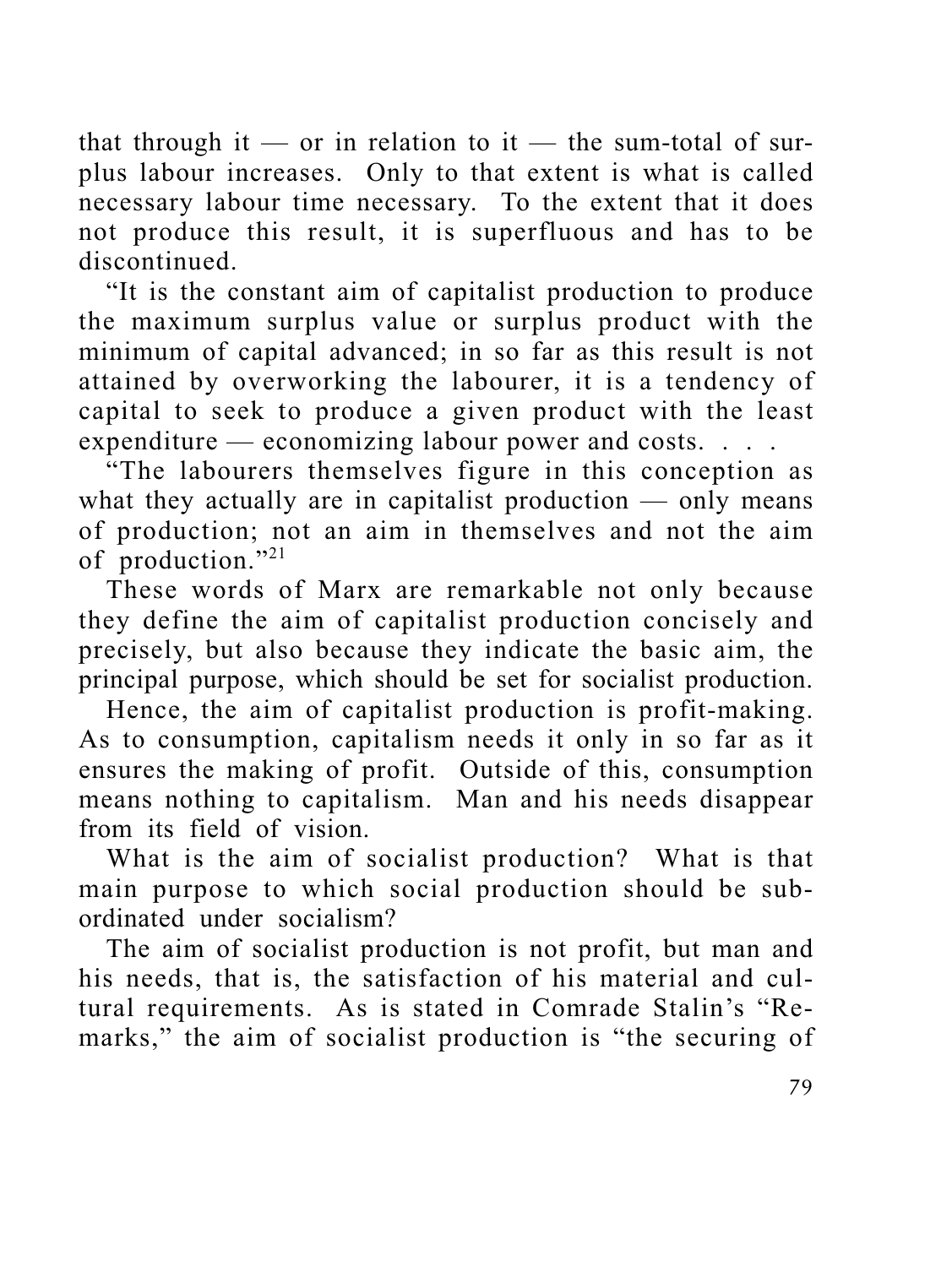the maximum satisfaction of the constantly rising material and cultural requirements of the whole of society. $122$ 

Comrade Yaroshenko thinks that what he is confronted with here is the "primacy" of consumption over production. That, of course, is a misapprehension. Actually, what we have here is not the primacy of consumption, but the *subordination* of socialist production to its principal aim of securing the maximum satisfaction of the constantly rising material and cultural requirements of the whole of society.

Consequently, maximum satisfaction of the constantly rising material and cultural requirements of the whole of society is the *aim* of socialist production; continuous expansion and perfection of socialist production on the basis of higher techniques is the *means* for the achievement of the aim.

Such is the basic economic law of socialism.

Desiring to preserve what he calls the "primacy" of production over consumption, Comrade Yaroshenko claims that the "basic economic law of socialism" consists in "the continuous expansion and perfection of the production of the material and cultural conditions of society." That is absolutely wrong. Comrade Yaroshenko grossly distorts and vitiates the formula given in Comrade Stalin's "Remarks." With him, production is converted from a means into an end, and the maximum satisfaction of the constantly rising material and cultural requirements of society is thrown out. What we get is expansion of production for the sake of expansion of production, production as an aim in itself; man and his requirements disappear from Comrade Yaroshenko's field of vision.

It is therefore not surprising that, with the disappearance of man as the aim of socialist production, every vestige of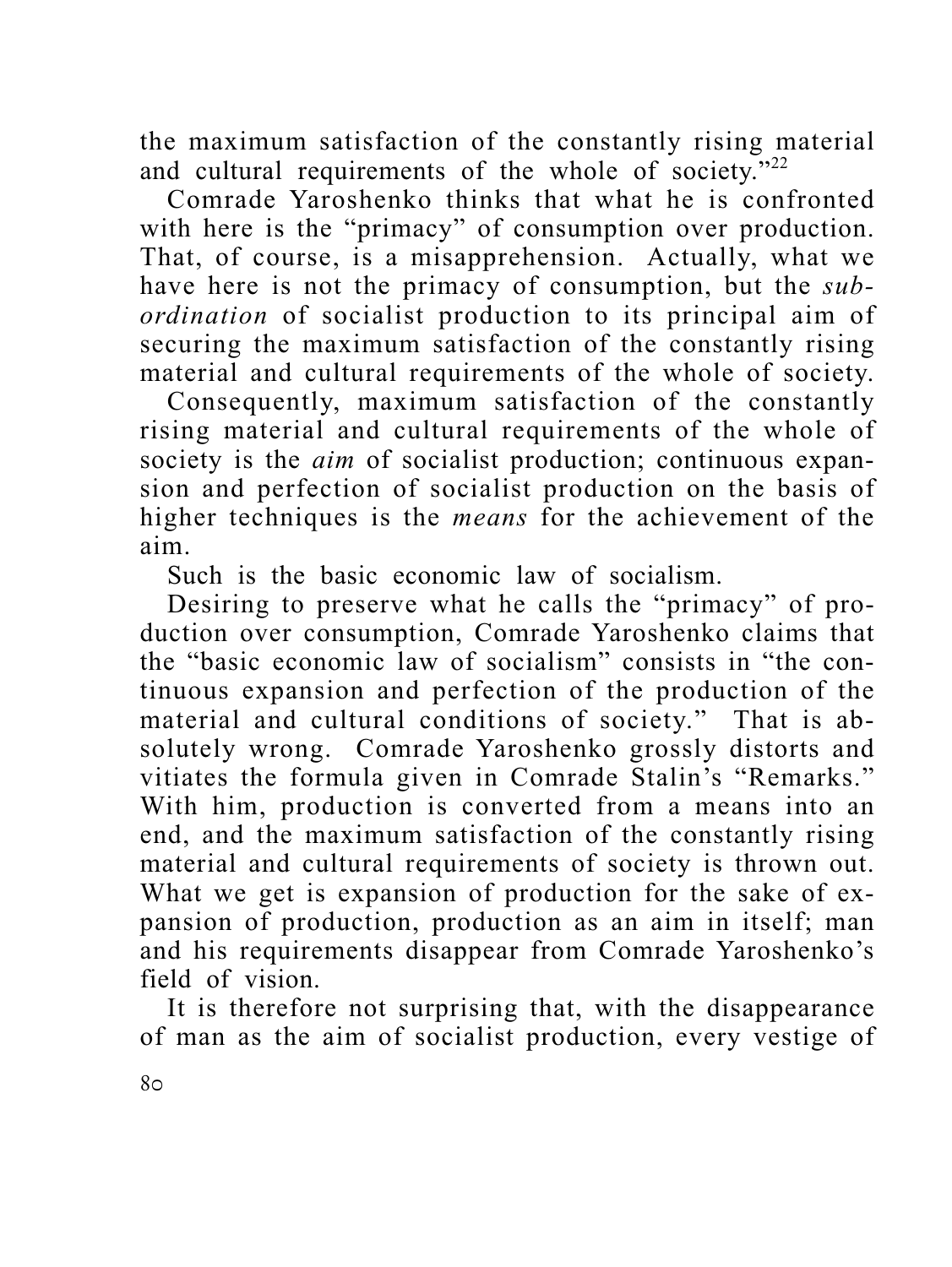Marxism disappears from Comrade Yaroshenko's "conception."

And so, what Comrade Yaroshenko arrives at is not the "primacy" of production over consumption, but something like the "primacy" of bourgeois ideology over Marxist ideology.

3. A question by itself is Marx's theory of reproduction. Comrade Yaroshenko asserts that the Marxist theory of reproduction is a theory of capitalist reproduction only, that it contains nothing that might have validity for other social formations, the socialist social formation in particular. He says:

"The extension of Marx's scheme of reproduction, which he elaborated for the capitalist economy, to socialist social production is the fruit of a dogmatic understanding o[f M](#page-110-0)arx's theory and runs counter to the essence of his theory."<sup>23</sup>

He further asserts: "Marx's scheme of reproduction does not correspond to the economic laws of socialist society and cannot serve as a basis in the investigation of socialist reproduction."[24](#page-110-0)

Concerning Marx's theory of simple reproduction, which establishes a definite correlation between the production of means of production (Department I) and the production of means of consumption (Department II), Comrade Yaroshenko says:

"In socialist society, the correlation between Departments I and II is not determined by Marx's formula v+m of Department I and c of Department  $II^{25}$  There should be no such interconnection in developm[ent](#page-110-0) between Departments I and II under socialist conditions."<sup>26</sup>

He asserts: "The theory of the correlation between Departments I and II worked out by Marx is not applicable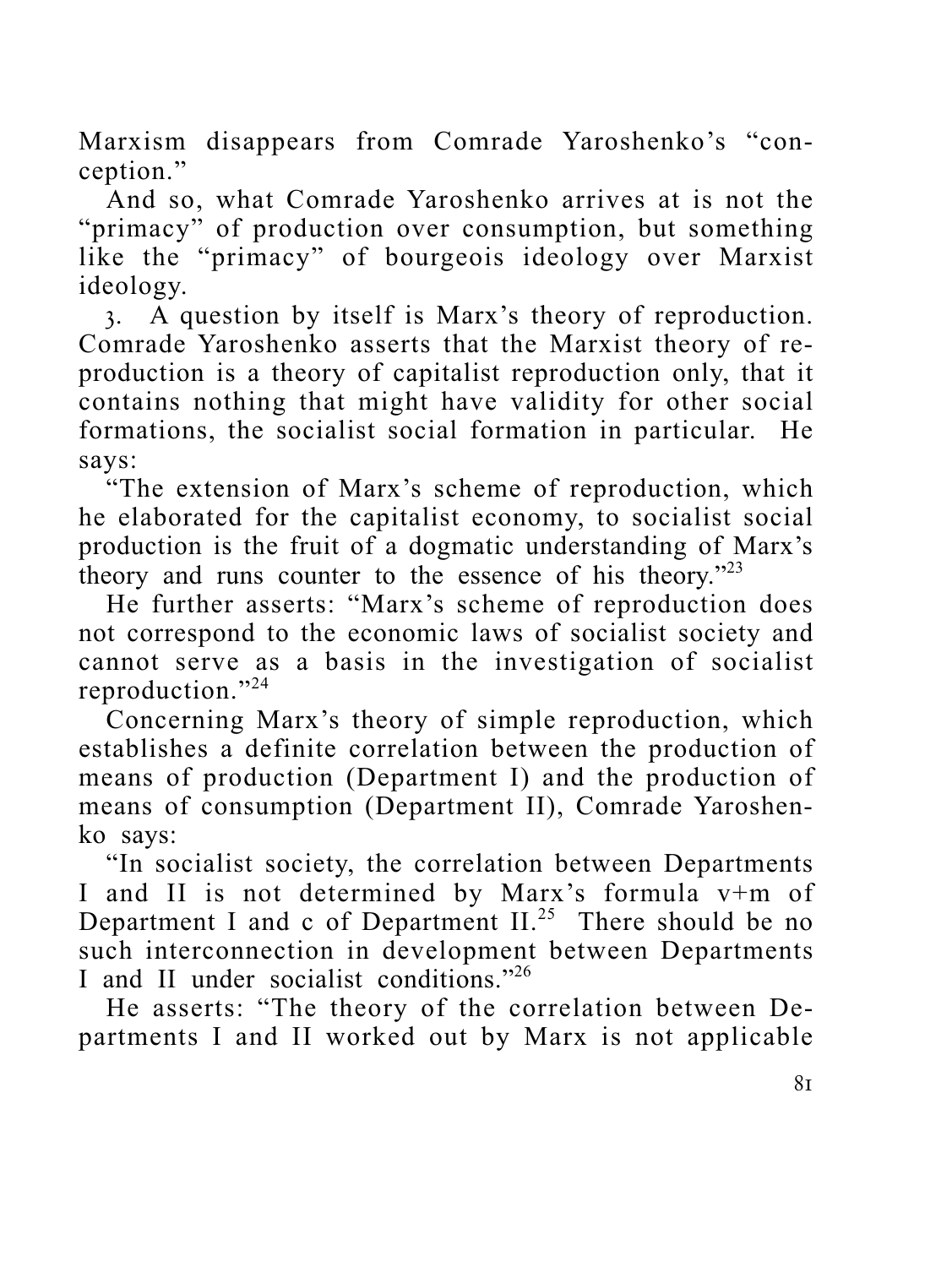in our socialist conditions, since Marx's theory is based on capitalist economy and its law[s."](#page-110-0)<sup>27</sup>

That is how Comrade Yaroshenko makes mincemeat of Marx's theory of reproduction.

Of course, Marx's theory of reproduction, which was the fruit of an investigation of the laws of the capitalist mode of production, reflects the specific character of the latter, and, naturally, is clothed in the form of capitalist-commodity value relations. It could not have been otherwise. But he who sees in Marx's theory of reproduction only its form, and does not observe its fundamentals, its essential substance, which holds good not only for the capitalist social formation alone, has no understanding whatever of this theory. If Comrade Yaroshenko had any understanding at all of the matter, he would have realized the self-evident truth that Marx's scheme of reproduction does not begin and end with a reflection of the specific character of the capitalist mode of production, that it at the same time contains a whole number of fundamental tenets on the subject of reproduction which hold good for all social formations, particularly and especially for the socialist social formation. Such fundamental tenets of the Marxist theory of reproduction as the division of social production into the production of means of production and the production of means of consumption; the relatively greater increase of production of means of production in reproduction on an extended scale; the correlation between Departments I and II; surplus product as the sole source of accumulation; the formation and designation of the social funds; accumulation as the sole source of reproduction on an extended scale  $-$  all these fundamental tenets of the Marxist theory of reproduction are at the same time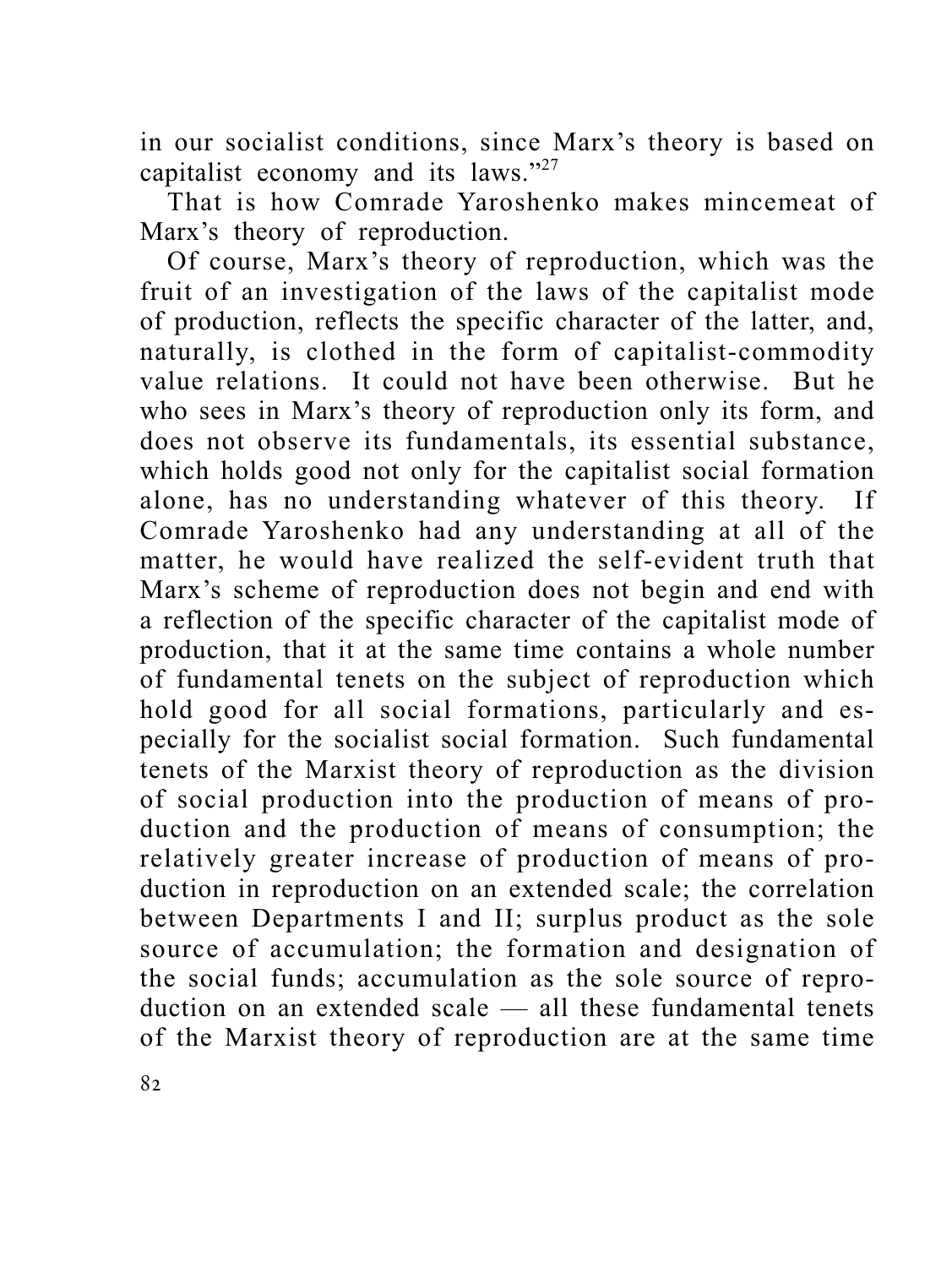tenets which hold good not only for the capitalist formation, and which no socialist society can dispense with in the planning of its national economy. It is significant that Comrade Yaroshenko himself, who snorts so haughtily at Marx's "schemes of reproduction," is obliged every now and again to call in the help of these "schemes" when discussing problems of socialist reproduction.

And how did Lenin and Marx view the matter?

Everyone is familiar with Lenin's critical comments on Bukharin's *Economics of the Transition Period*. In these remarks, as we know, Lenin recognized that Marx's formula of the correlation between Departments I and II, against which Comrade Yaroshenko rises in arms, holds true both for socialism and for "pure communism," that is, for the second phase of communism.

As to Marx, he, as we know, did not like to digress from his investigation of the laws of capitalist production, and did not, in his Capital, discuss the applicability of his schemes of reproduction to socialism. However, in Chapter XX, Vol. II of Capital, in the section, "The Constant Capital of Department I," where he examines the exchange of Department I products within this department, Marx, as though in passing, observes that under socialism the exchange of products within this department would proceed with the same regularity as under the capitalist mode of production. He says:

"If production were socialized, instead of capitalistic, it is evident that these products of Department I would just as regularly be redistributed as means of production to the various lines of production of this department, for purposes of reproduction, one portion remaining directly in that sphere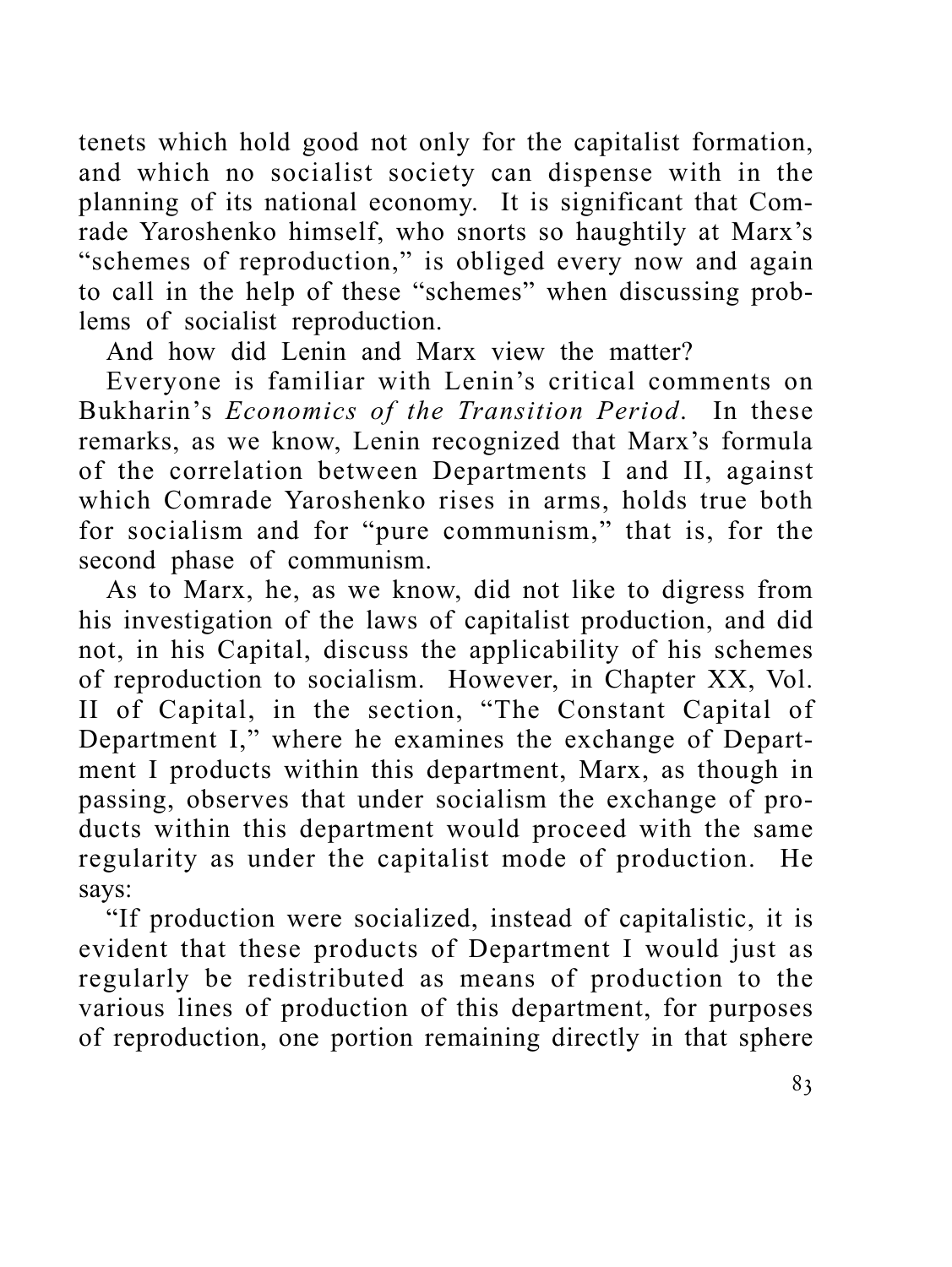of production which created it, another passing over to other lines of production of the same department, thereby entertaining a constant mutual exchan[ge b](#page-110-0)etween the various lines of production of this department."<sup>28</sup>

Consequently, Marx by no means considered that his theory of reproduction was valid only for the capitalist mode of production, although it was the laws of the capitalist mode of production he was investigating. We see, on the contrary, that he held that his theory of reproduction might be valid also for the socialist mode of production.

It should be remarked that, when analyzing the economics of socialism and of the transitional period to communism in his *Critique of the Gotha Program*, Marx proceeds from the fundamental tenets of his theory of reproduction, evidently regarding them as obligatory for the communist system.

It should also be remarked that when Engels, in his *Anti-Dühring*, criticizes Dühring's "socialitarian system" and discusses the economics of the socialist system, he likewise proceeds from the fundamental tenets of Marx's theory of reproduction, regarding them as obligatory for the communist system.

Such are the facts.

It appears, then, that here too, in the question of reproduction, Comrade Yaroshenko, despite his sneering attitude towards Marx's "schemes," has again landed on the shoals.

4. Comrade Yaroshenko concludes his letter to the members of the Political Bureau with the proposal that the compilation of the "Political Economy of Socialism" be entrusted to him. He writes:

"On the basis of the definition of the province of the political-economic science of socialism outlined by me at the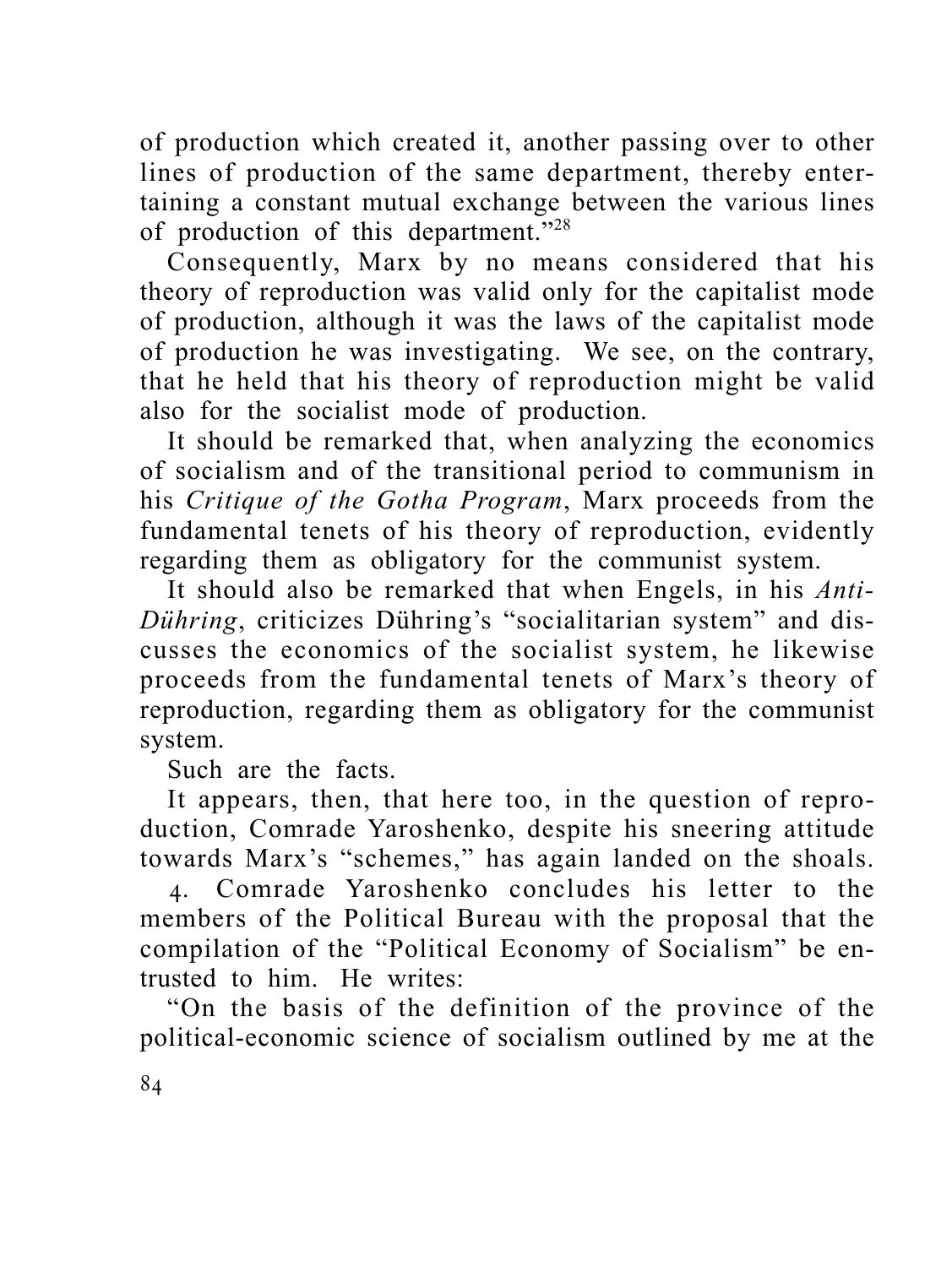plenary meeting, in the working panel, and in the present letter, and utilizing the Marxist dialectical method, I could, with the help of two assistants, work out in the space of one year, or a year and a half at most, the theoretical solution of the basic problems of the political economy of socialism, that is, expound the Marxist, Leninist-Stalinist theory of the political economy of socialism, a theory which would convert this science into an effective weapon of the struggle of the people for communism."

It must be confessed that modesty is not one of Comrade Yaroshenko's failings — "even the other way round," it might be said, borrowing the style of some of our writers.

It has already been pointed out above that Comrade Yaroshenko confuses the political economy of socialism with the economic policy of the directing bodies. That which he considers the province of the political economy of socialism rational organization of the productive forces, economic planning, formation of social funds, etc. — is the province of the economic policy of the directing bodies, and not of the political economy of socialism.

I say nothing of the fact that the serious blunders committed by Comrade Yaroshenko, and his un-Marxist "opinion" do not incline one to entrust him with such a task.

\*\*\*

Conclusions:

1) The complaint Comrade Yaroshenko levels at the managers of the discussion is untenable, since they, being Marxists, could not in their summarizing documents reflect his un-Marxist "opinion";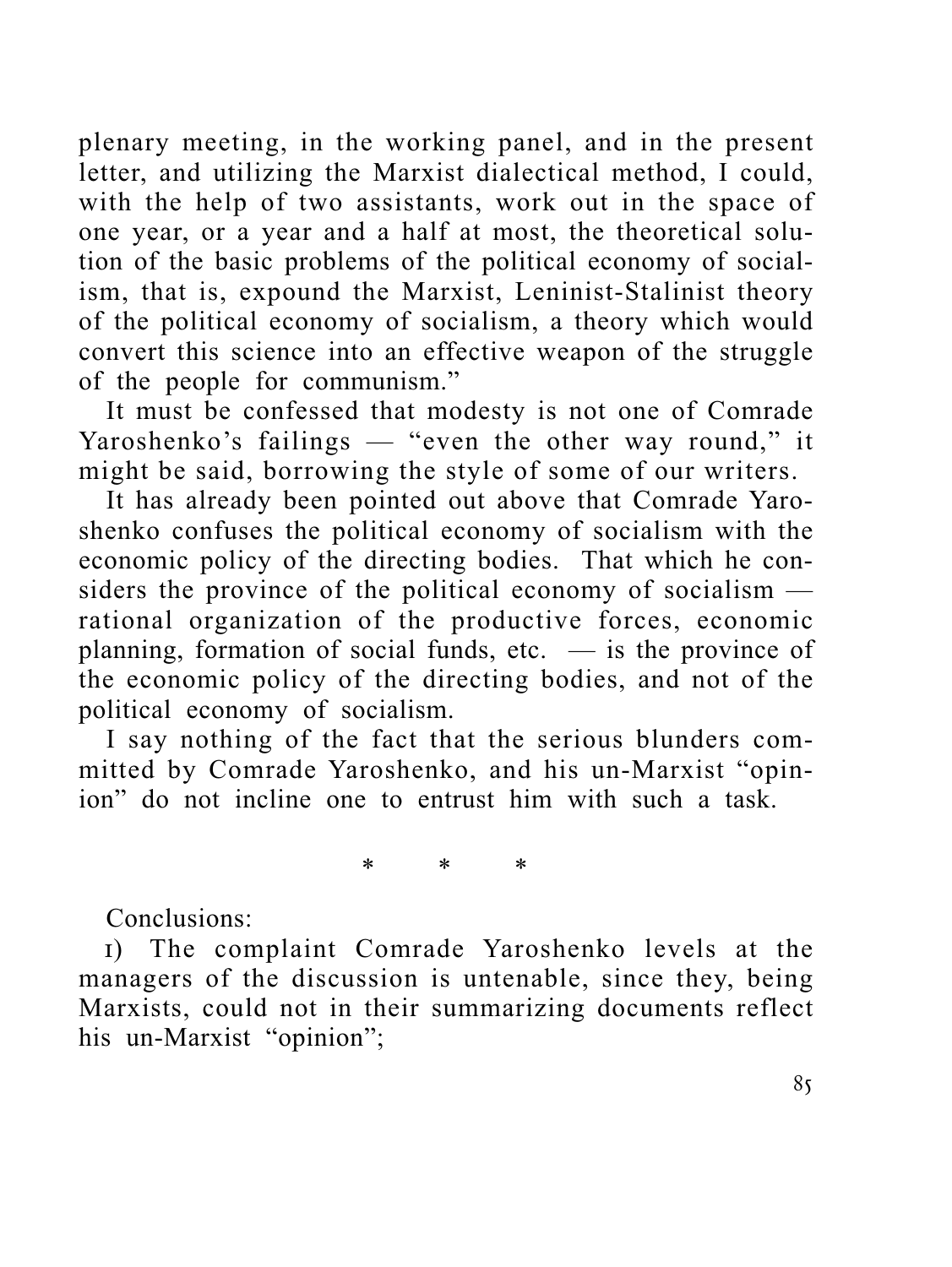2) Comrade Yaroshenko's request to be entrusted with the writing of the political economy of socialism cannot be taken seriously, if only because it reeks of Khlestakovism.<sup>[29](#page-110-0)</sup>

*J. Stalin*

May 22, 1952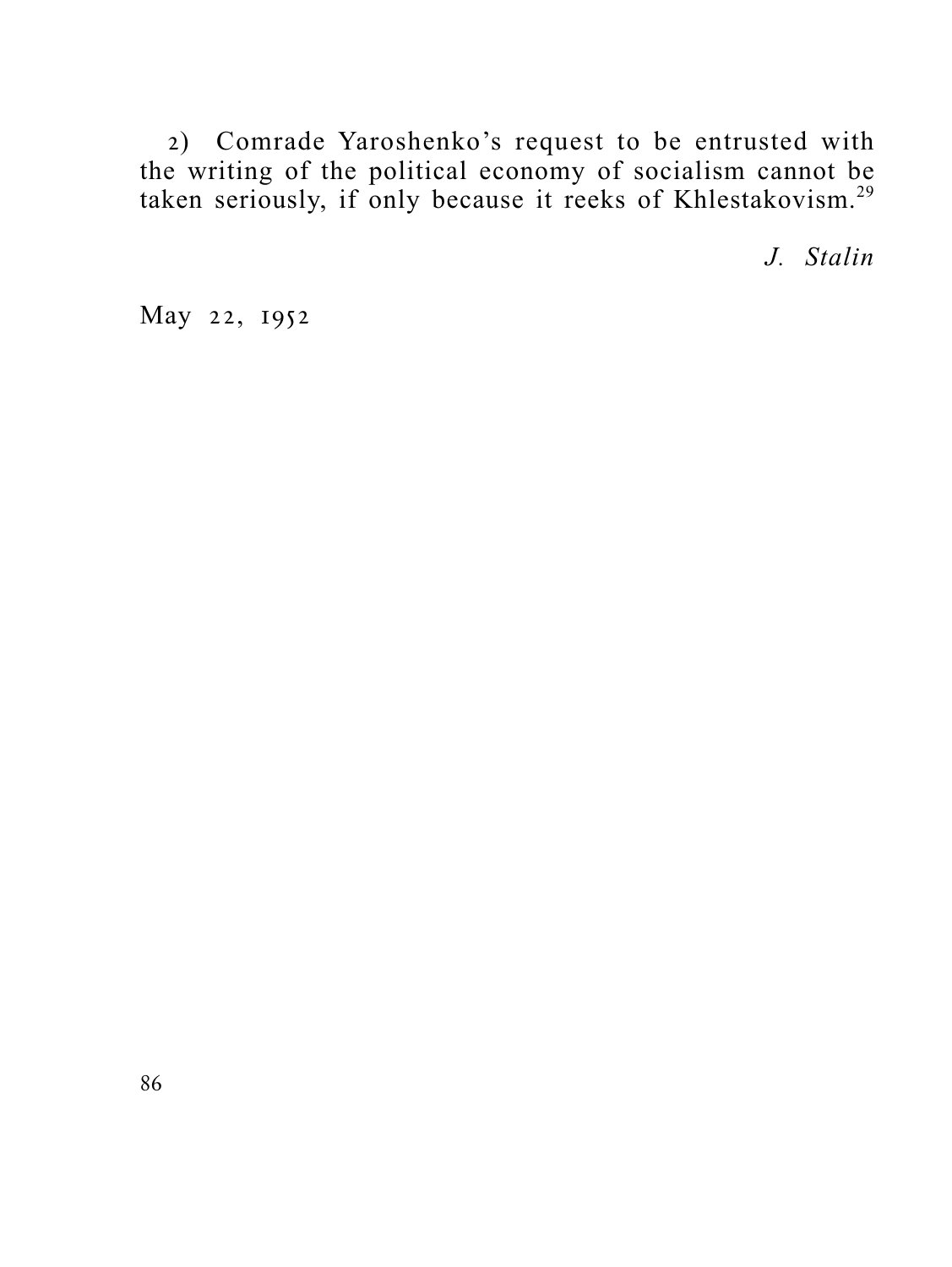## **REPLY TO COMRADES A. V. SANINA AND V. G. VENZHER**

I have received your letters. It can be seen from them that their authors are making a profound and serious study of the economic problems of our country. There are quite a number of correct formulations and interesting arguments in the letters. But alongside of these, there are some grave theoretical errors. It is on these errors that I propose to dwell in this reply.

## 1. CHARACTER OF THE ECONOMIC LAWS OF SOCIALISM

Comrades Sanina and Venzher claim that "only because of the conscious action of the Soviet citizens engaged in material production do the economic laws of socialism arise." This opinion is absolutely incorrect.

Do the laws of economic development exist objectively, outside of us, independently of the will and consciousness of man? Marxism answers this question in the affirmative.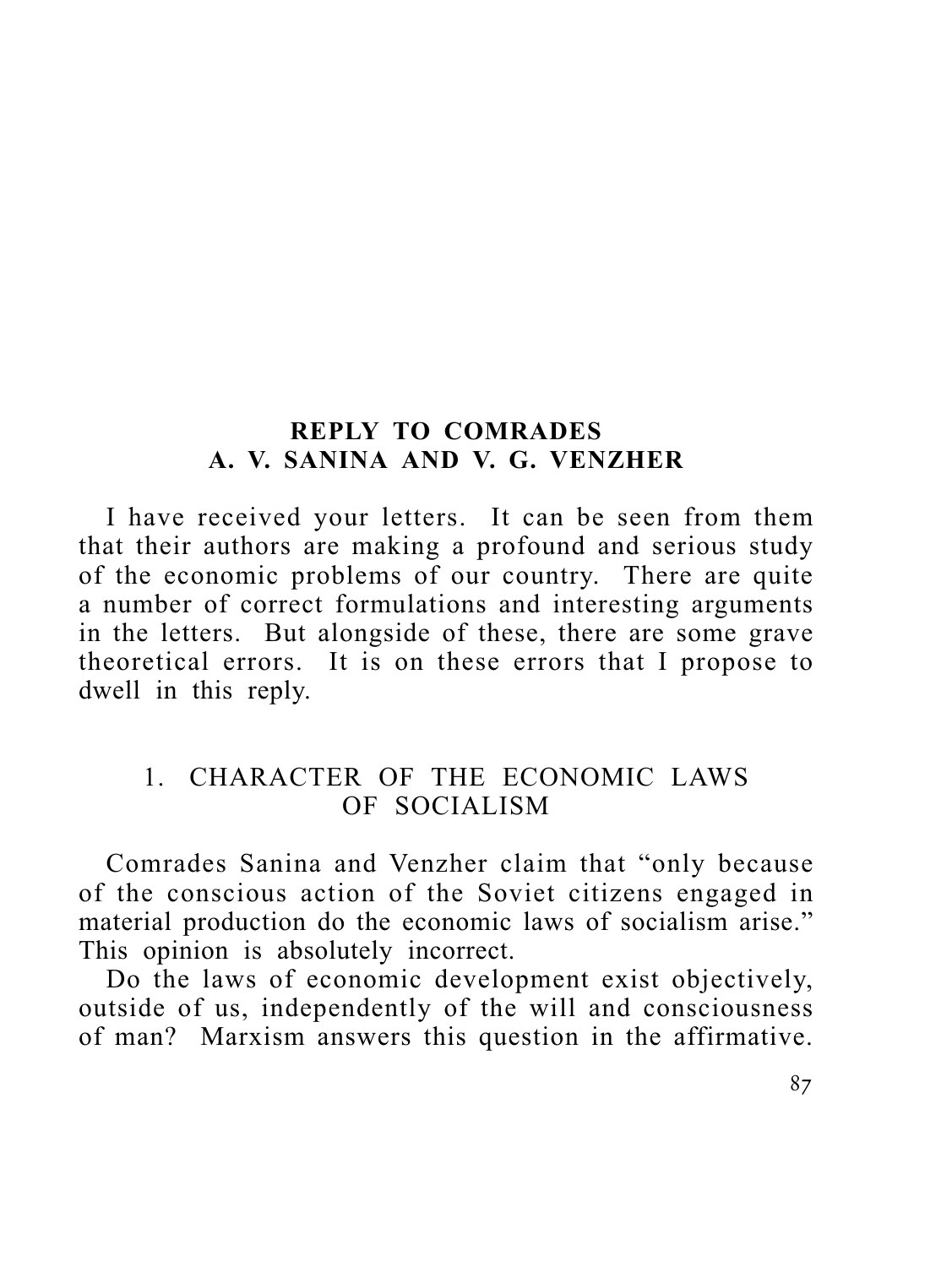Marxism holds that the laws of the political economy of socialism are a reflection in the minds of men of objective laws existing outside of us. But Comrades Sanina's and Venzher's formula answers this question in the negative. That means that these comrades are adopting the position of an incorrect theory which asserts that under socialism the laws of economic development are "created," "transformed" by the directing bodies of society. In other words, they are breaking with Marxism and taking the stand of subjective idealism.

Of course, men can discover these objective laws, come to know them and, relying upon them, utilize them in the interests of society. But they cannot "create" them, nor can they "transform" them.

Suppose for a moment that we accepted this incorrect theory which denies the existence of objective laws of economic activity under socialism, and which proclaims the possibility of "creating" and "transforming" economic laws. Where would it lead us? It would lead us into the realm of chaos and chance, we should find ourselves in slavish dependence on chances, and we should be forfeiting the possibility not only of understanding, but of simply finding our way about in this chaos of chances.

The effect would be that we should be destroying political economy as a science, because science cannot exist and develop unless it recognizes the existence of objective laws, and studies them. And by destroying science, we should be forfeiting the possibility of foreseeing the course of developments in the economic life of the country, in other words, we should be forfeiting the possibility of providing even the most elementary economic leadership.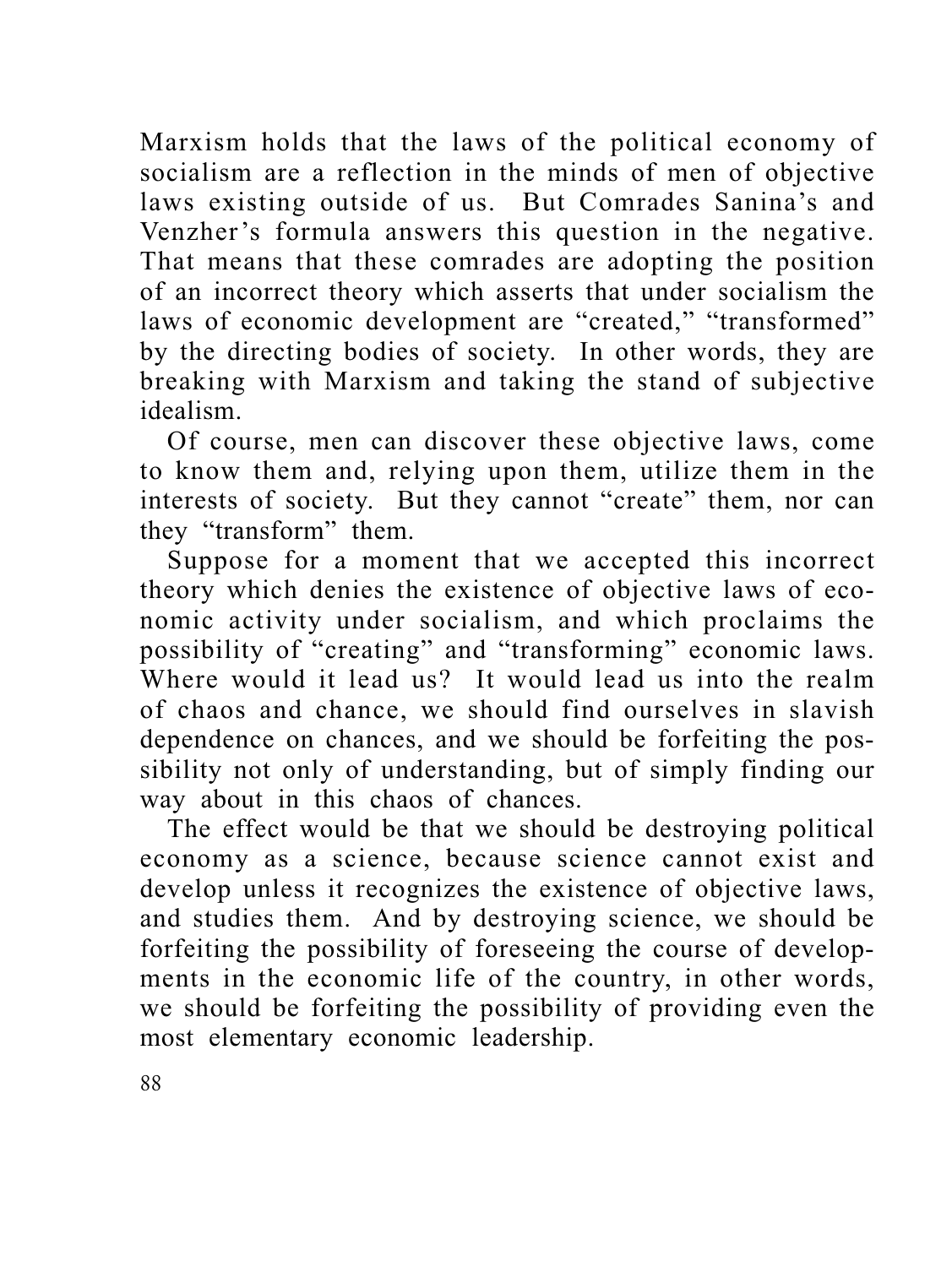In the end we should find ourselves at the mercy of "economic" adventurers who are ready to "destroy" the laws of economic development and to "create" new laws without any understanding of, or consideration for objective law.

Everyone is familiar with the classic formulation of the Marxist position on this question given by Engels in his *Anti-Dühring*:

"Active social forces work exactly like natural forces: blindly, forcibly, destructively, so long as we do not understand, and reckon with, them. But when once we understand them, when once we grasp their action, their direction, their effects, it depends only upon ourselves to subject them more and more to our own will, and by means of them to reach our own ends. And this holds quite especially of the mighty productive forces of today. As long as we obstinately refuse to understand the nature and the character of these productive forces — and this understanding goes against the grain of the capitalist mode of production and its defenders — so long these forces are at work in spite of us, in opposition to us, so long they master us, as we have shown above in detail. But when once their nature is understood, they can, in the hands of the producers working together, be transformed from master demons into willing servants. The difference is as that between the destructive force of electricity in the lightning of the storm, and electricity under command in the telegraph and the voltaic arc; the difference between a conflagration, and fire working in the service of man. With this recognition, at last, of the real nature of the productive forces of today, the social anarchy of production gives place to a social regulation of production upon a definite plan, according to the needs of the community and of each individual. Then the capitalist mode of appropriation,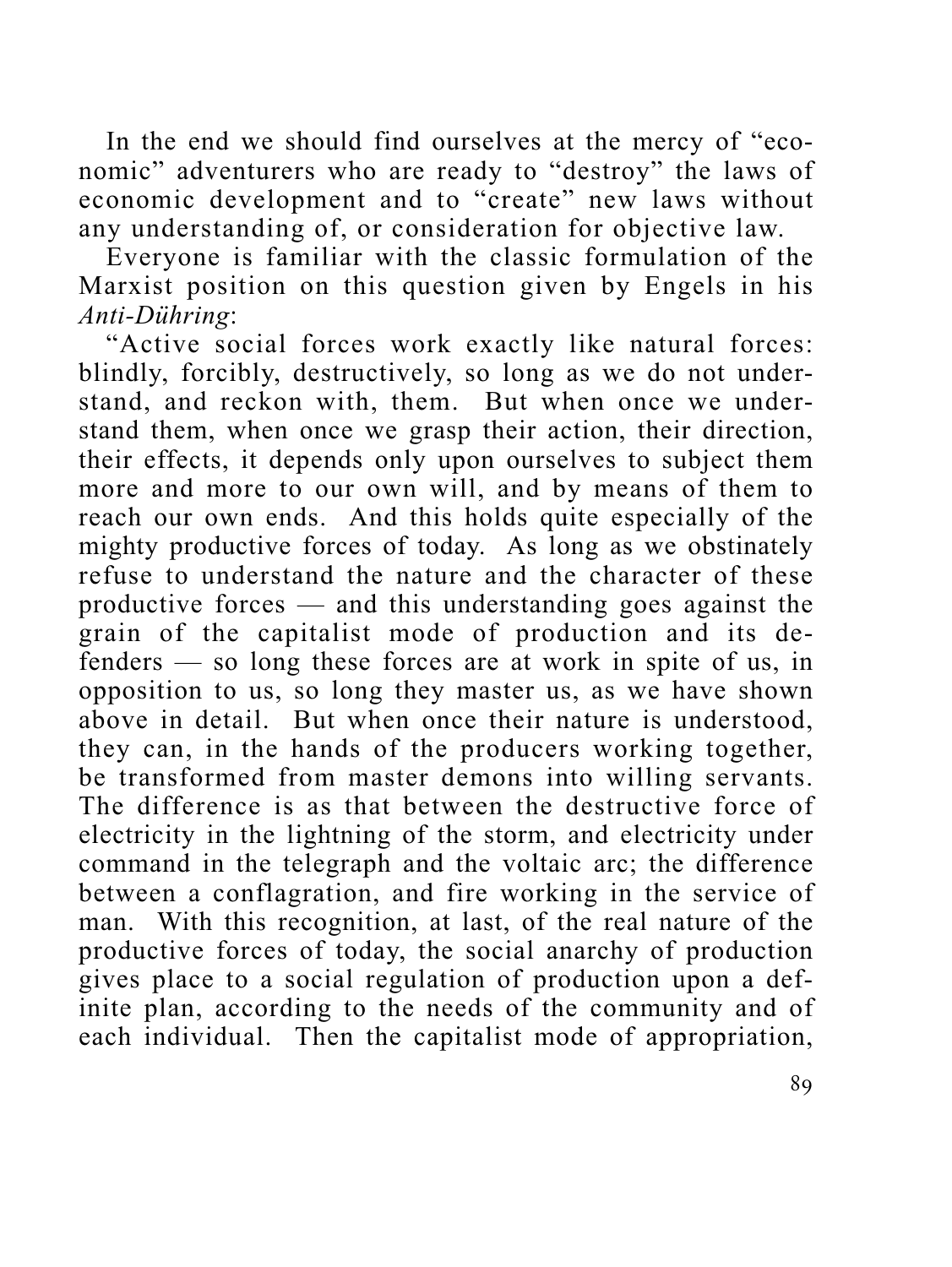in which the product enslaves first the producer and then the appropriator, is replaced by the mode of appropriation of the products that is based upon the nature of the modern means of production; upon the one hand, direct social appropriation, as means to the maintenance and extension of production — on the other, direct individ[ual](#page-110-0) appropriation, as means of subsistence and of enjoyment."30

## 2. MEASURES FOR ELEVATING COLLECTIVE-FARM PROPERTY TO THE LEVEL OF PUBLIC PROPERTY

What measures are necessary to raise collective-farm property, which, of course, is not public property, to the level of public ("national") property?

Some comrades think that the thing to do is simply to nationalize collective-farm property, to proclaim it public property, in the way that was done in the past in the case of capitalist property. Such a proposal would be absolutely wrong and quite unacceptable. Collective-farm property is socialist property, and we simply cannot treat it in the same way as capitalist property. From the fact that collectivefarm property is not public property, it by no means follows that it is not socialist property.

These comrades believe that the conversion of the property of individuals or groups of individuals into state property is the only, or at any rate the best, form of nationalization. That is not true. The fact is that conversion into state property is not the only, or even the best, form of nationalization, but the initial form of nationalization, as

90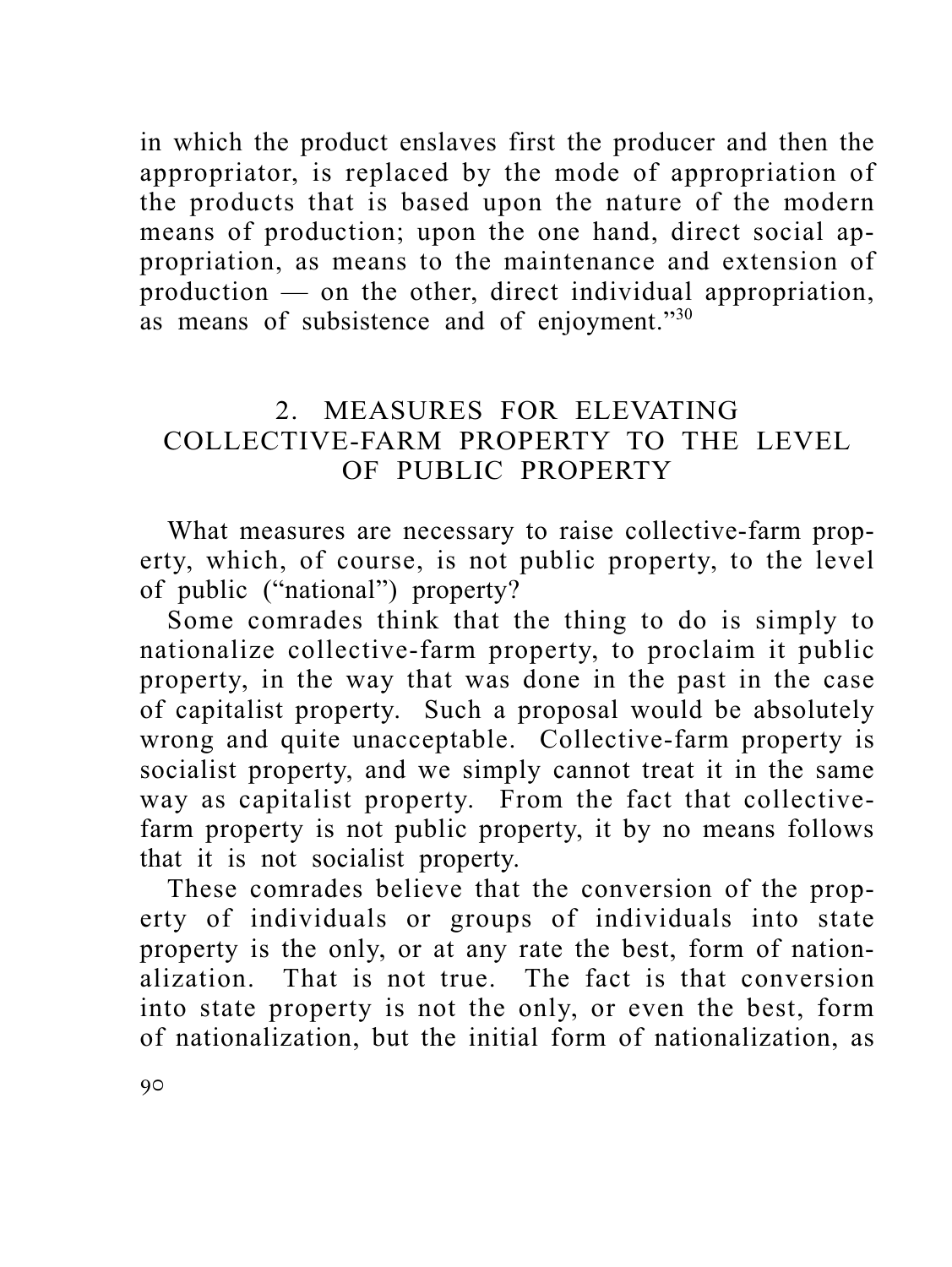Engels quite rightly says in *Anti-Dühring*. Unquestionably, so long as the state exists, conversion into state property is the most natural initial form of nationalization. But the state will not exist forever. With the extension of the sphere of operation of socialism in the majority of the countries of the world the state will die away, and, of course, the conversion of the property of individuals or groups of individuals into state property will consequently lose its meaning. The state will have died away, but society will remain. Hence, the heir of the public property will then be not the state, which will have died away, but society itself, in the shape of a central, directing economic body.

That being so, what must be done to raise collective-farm property to the level of public property?

The proposal made by Comrades Sanina and Venzher as the chief means of achieving such an elevation of collectivefarm property is to sell the basic implements of production concentrated in the machine and tractor stations to the collective farms as their property, thus releasing the state from the necessity of making capital investments in agriculture, and to make the collective farms themselves responsible for the maintenance and development of the machine and tractor stations. They say:

"It is wrong to believe that collective-farm investments must be used chiefly for the cultural needs of the collectivefarm village, while the greater bulk of the investments for the needs of agricultural production must continue as hitherto to be borne by the state. Would it not be more correct to relieve the state of this burden, seeing that the collective farms are capable of taking it entirely upon themselves? The state will have plenty of undertakings in which to invest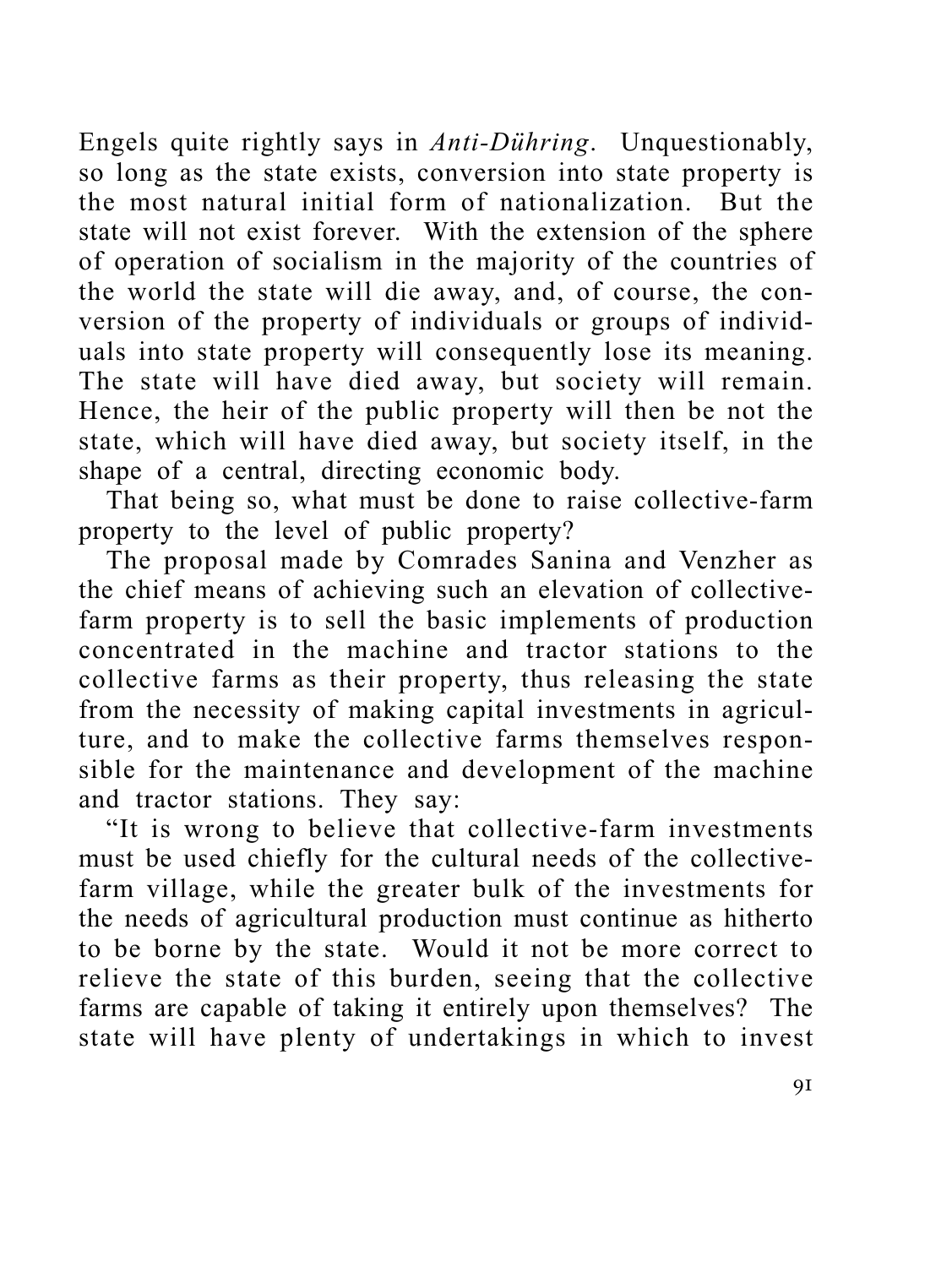its funds with a view to creating an abundance of articles of consumption in the country."

The authors advance several arguments in support of their proposal.

First. Referring to Stalin's statement that means of production are not sold even to the collective farms, the authors of the proposal cast doubt on this statement of Stalin's by declaring that the state, after all, does sell means of production to the collective farms, such as minor implements, like scythes and sickles, small power engines, etc. They consider that if the state can sell such means of production to the collective farms, it might also sell them other means of production, such as the machines of the machine and tractor stations.

This argument is untenable. The state, of course, does sell minor implements to the collective farms, as, indeed, it has to in compliance with the Rules of the Agricultural Artel and the Constitution. But can we lump in one category minor implements and such basic agricultural means of production as the machines of the machine and tractor stations, or, let us say, the land, which, after all, is also one of the basic means of production in agriculture? Obviously not. They cannot be lumped in one category because minor implements do not in any degree decide the fate of collective-farm production, whereas such means of production as the machines of the machine and tractor stations and the land entirely decide the fate of agriculture in our presentday conditions.

It should not be difficult to understand that when Stalin said that means of production are not sold to the collective farms, it was not minor implements he had in mind, but the basic means of agricultural production: the machines of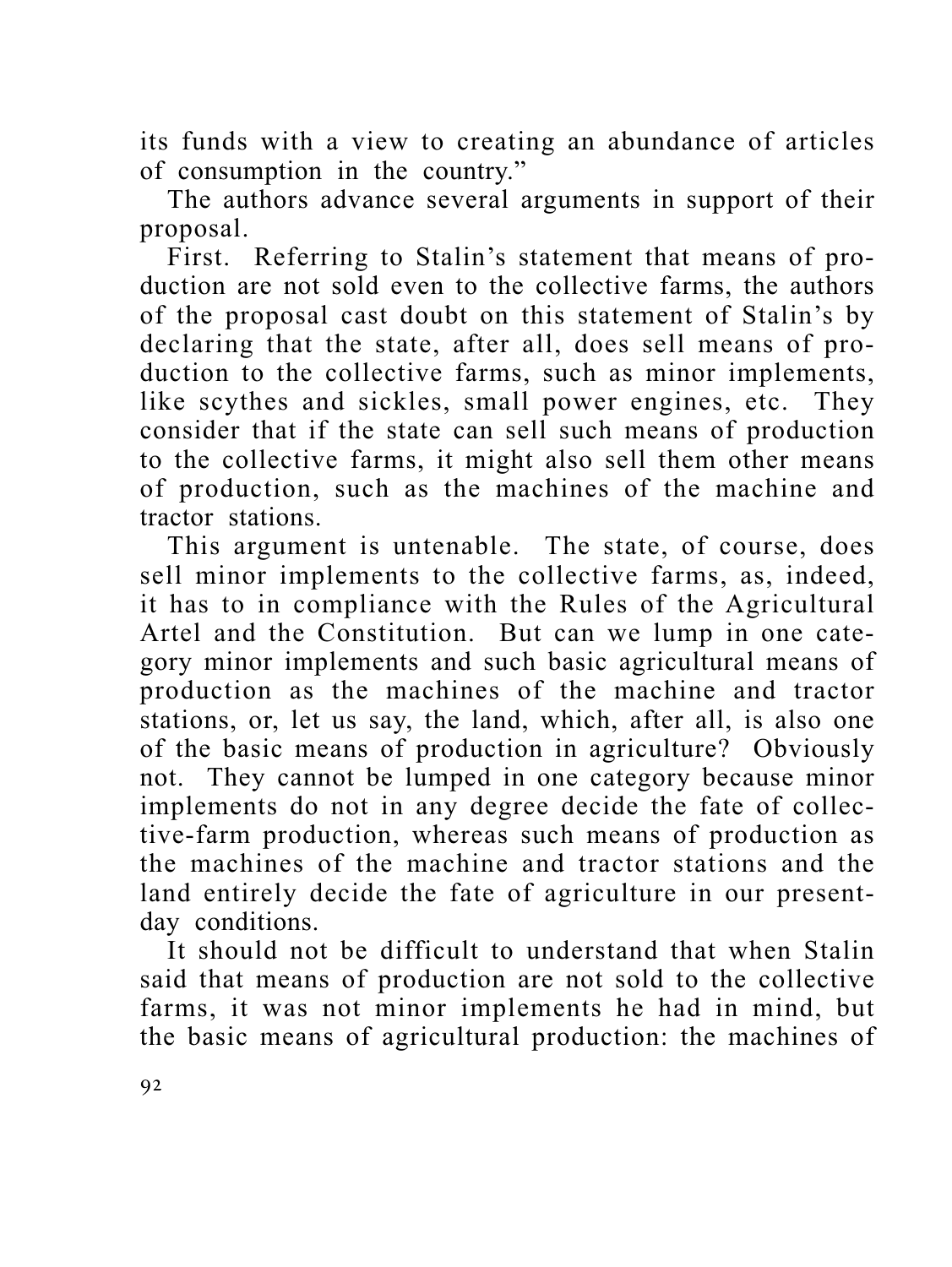the machine and tractor stations, the land. The authors are playing with the words "means of production" and are confusing two different things, without observing that they are getting into a mess.

Second. Comrades Sanina and Venzher further refer to the fact that in the early period of the mass collective-farm movement — end of 1929 and beginning of 1930 — the C.C., C.P.S.U.(B.) was itself in favour of transferring the machine and tractor stations to the collective farms as their property, requiring them to pay off the cost of the machine and tractor stations over a period of three years. They consider that although nothing came of this at the time, "in view of the poverty" of the collective farms, now that they have become wealthy it might be expedient to return to this policy, namely, the sale of the machine and tractor stations to the collective farms.

This argument is likewise untenable. A decision really was adopted by the C.C., C.P.S.U.(B.) in the early part of 1930 to sell the machine and tractor stations to the collective farms. It was adopted at the suggestion of a group of collective-farm shock workers as an experiment, as a trial, with the idea of reverting to the question at an early date and re-examining it. But the first trial demonstrated the inadvisability of this decision, and a few months later, namely, at the close of 1930, it was rescinded.

The subsequent spread of the collective-farm movement and the development of collective-farm construction definitely convinced both the collective farmers and the leading officials that concentration of the basic implements of agricultural production in the hands of the state, in the hands of the machine and tractor stations, was the only way of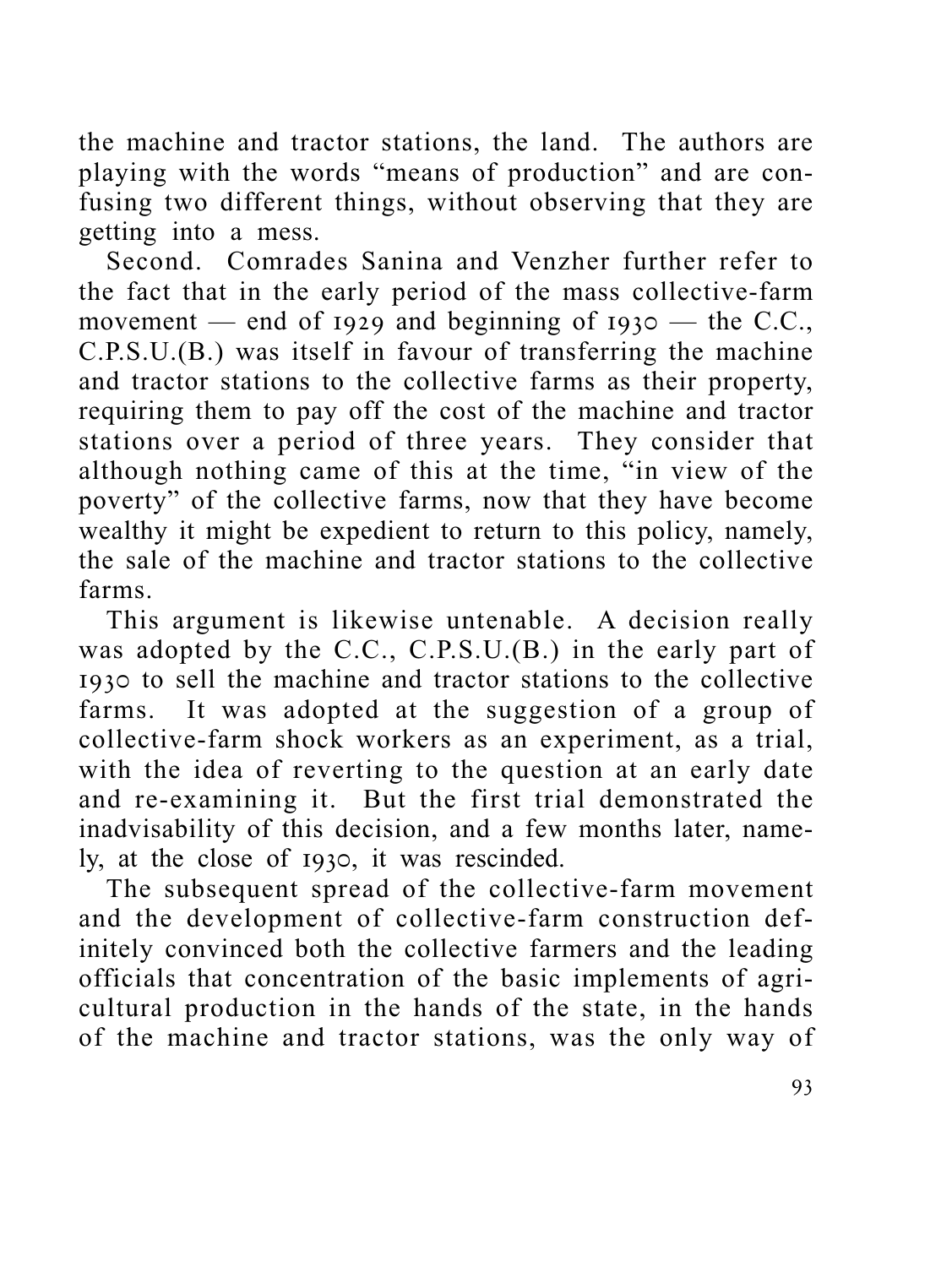ensuring a high rate of expansion of collective-farm production.

We are all gratified by the tremendous strides agricultural production in our country is making, by the increasing output of grain, cotton, flax, sugar beet, etc. What is the source of this increase? It is the increase of up-to-date technical equipment, the numerous up-to-date machines which are serving all branches of production. It is not a question of machinery generally; the question is that machinery cannot remain at a standstill, it must be perfected all the time, old machinery being scrapped and replaced by new, and the new by newer still. Without this, the onward march of our socialist agriculture would be impossible; big harvests and an abundance of agricultural produce would be out of the question. But what is involved in scrapping hundreds of thousands of wheel tractors and replacing them by caterpillar tractors, in replacing tens of thousands of obsolete harvester-combines by more up-to-date ones, in creating new machines, say, for industrial crops? It involves an expenditure of billions of rubles which can be recouped only after the lapse of six or eight years. Are our collective farms capable of bearing such an expense, even though their incomes may run into the millions? No, they are not, since they are not in the position to undertake the expenditure of billions of rubles which may be recouped only after a period of six or eight years. Such expenditures can be borne only by the state, for it, and it alone, is in the position to bear the loss involved by the scrapping of old machines and replacing them by new; because it, and it alone, is in a position to bear such losses for six or eight years and only then recover the outlays.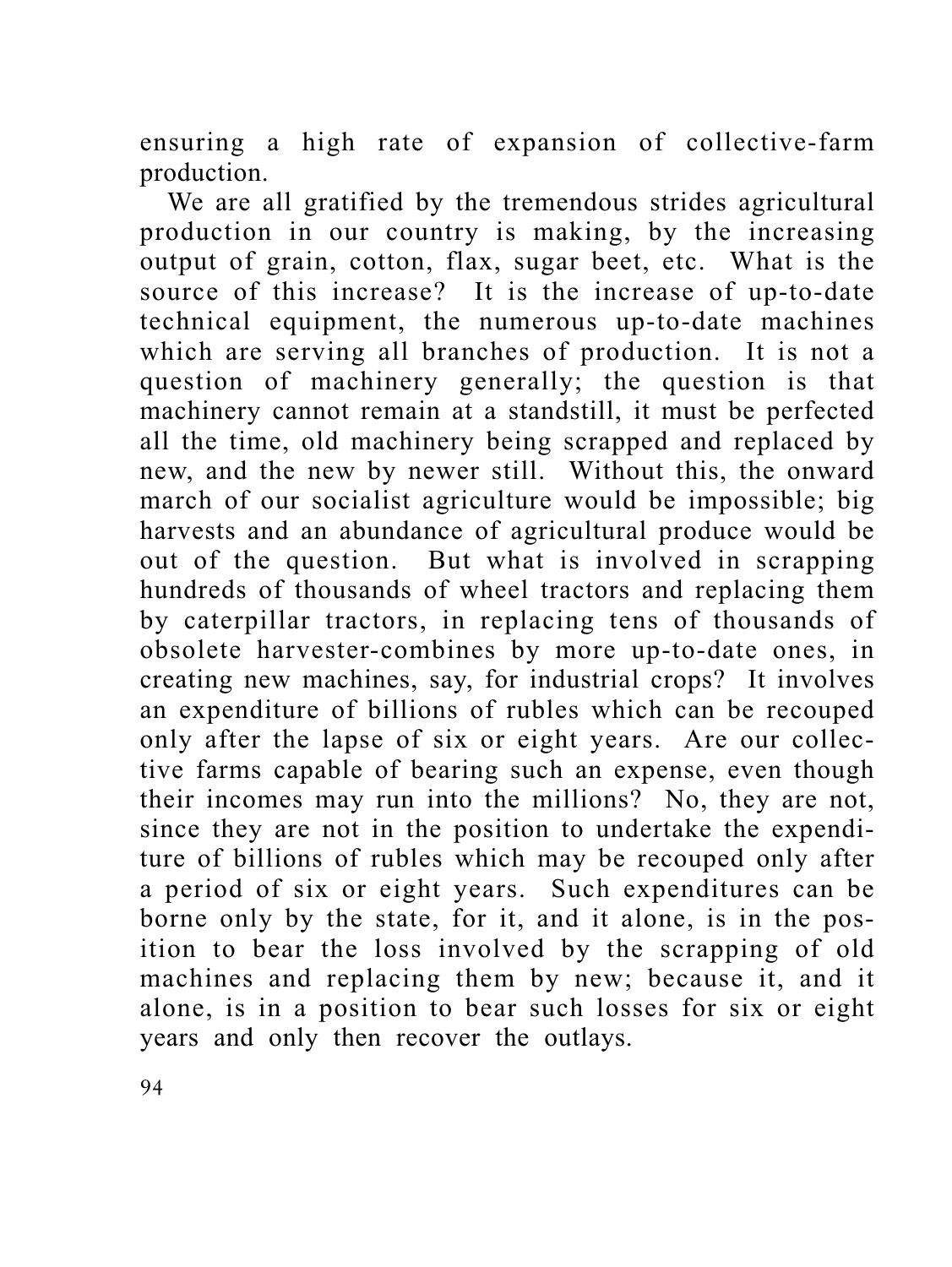What, in view of this, would be the effect of selling the machine and tractor stations to the collective farms as their property? The effect would be to involve the collective farms in heavy loss and to ruin them, to undermine the mechanization of agriculture, and to slow up the development of collective-farm production.

The conclusion therefore is that, in proposing that the machine and tractor stations should be sold to the collective farms as their property, Comrades Sanina and Venzher are suggesting a step in reversion to the old backwardness and are trying to turn back the wheel of history.

Assuming for a moment that we accepted Comrades Sanina's and Venzher's proposal and began to sell the basic implements of production, the machine and tractor stations, to the collective farms as their property. What would be the outcome?

The outcome would be, first, that the collective farms would become the owners of the basic instruments of production; that is, their status would be an exceptional one, such as is not shared by any other enterprise in our country, for, as we know, even the nationalized enterprises do not own their instruments of production. How, by what considerations of progress and advancement, could this exceptional status of the collective farms be justified? Can it be said that such a status would facilitate the elevation of collective-farm property to the level of public property, that it would expedite the transition of our society from socialism to communism? Would it not be truer to say that such a status could only dig a deeper gulf between collectivefarm property and public property, and would not bring us any nearer to communism, but, on the contrary, remove us farther from it?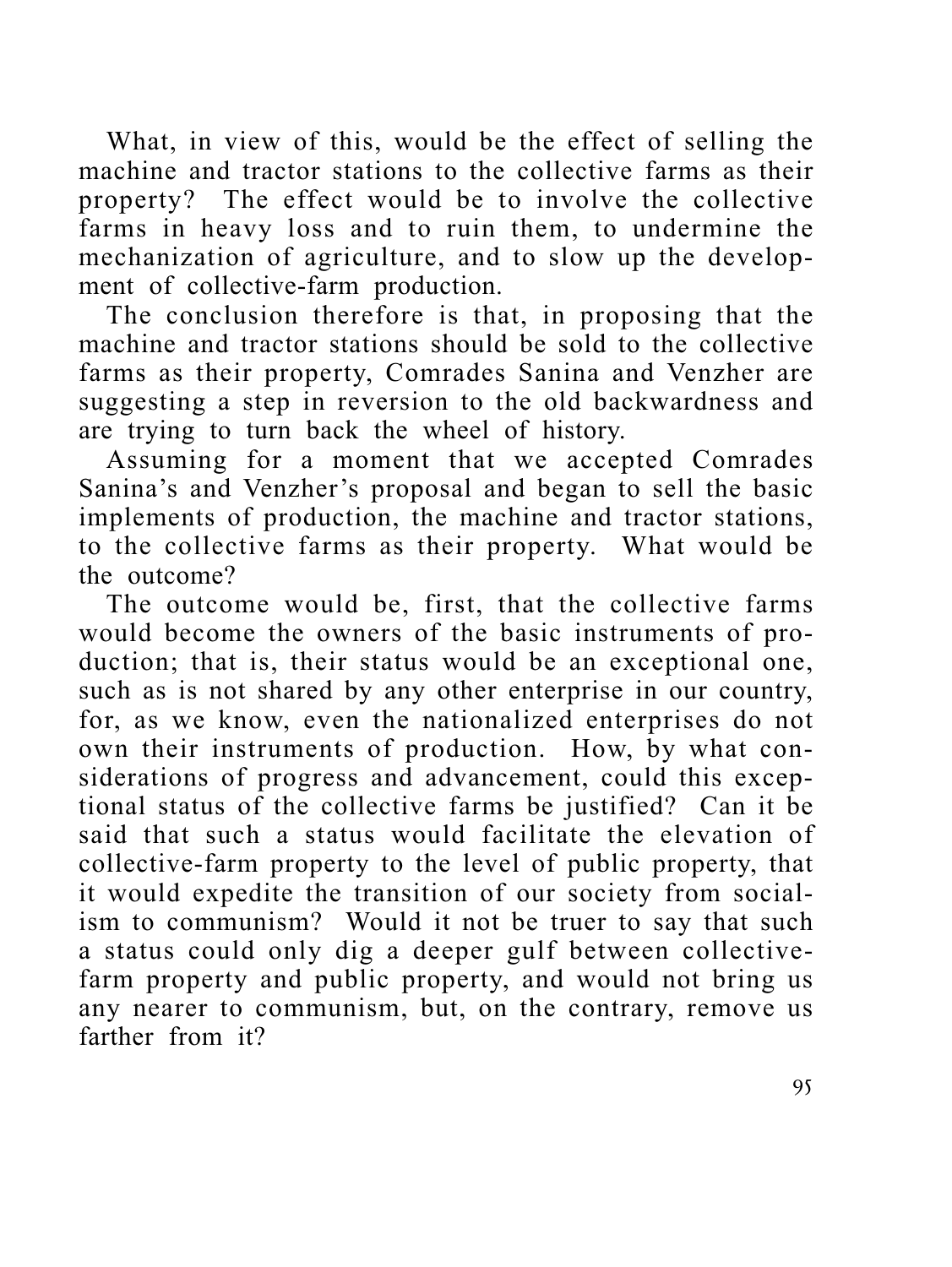The outcome would be, secondly, an extension of the sphere of operation of commodity circulation, because a gigantic quantity of instruments of agricultural production would come within its orbit. What do Comrades Sanina and Venzher think — is the extension of the sphere of commodity circulation calculated to promote our advance towards communism? Would it not be truer to say that our advance towards communism would only be retarded by it?

Comrades Sanina's and Venzher's basic error lies in the fact that they do not understand the role and significance of commodity circulation under socialism; that they do not understand that commodity circulation is incompatible with the prospective transition from socialism to communism. They evidently think that the transition from socialism to communism is possible even with commodity circulation, that commodity circulation can be no obstacle to this. That is a profound error, arising from an inadequate grasp of Marxism.

Criticizing Dühring's "economic commune," which functions in the conditions of commodity circulation, Engels, in his *Anti-Dühring*, convincingly shows that the existence of commodity circulation was inevitably bound to lead Dühring's so-called "economic communes" to the regeneration of capitalism. Comrades Sanina and Venzher evidently do not agree with this. All the worse for them. But we, Marxists, adhere to the Marxist view that the transition from socialism to communism and the communist principle of distribution of products according to needs preclude all commodity exchange, and, hence, preclude the conversion of products into commodities, and, with it, their conversion into value.

So much for the proposal and arguments of Comrades Sanina and Venzher.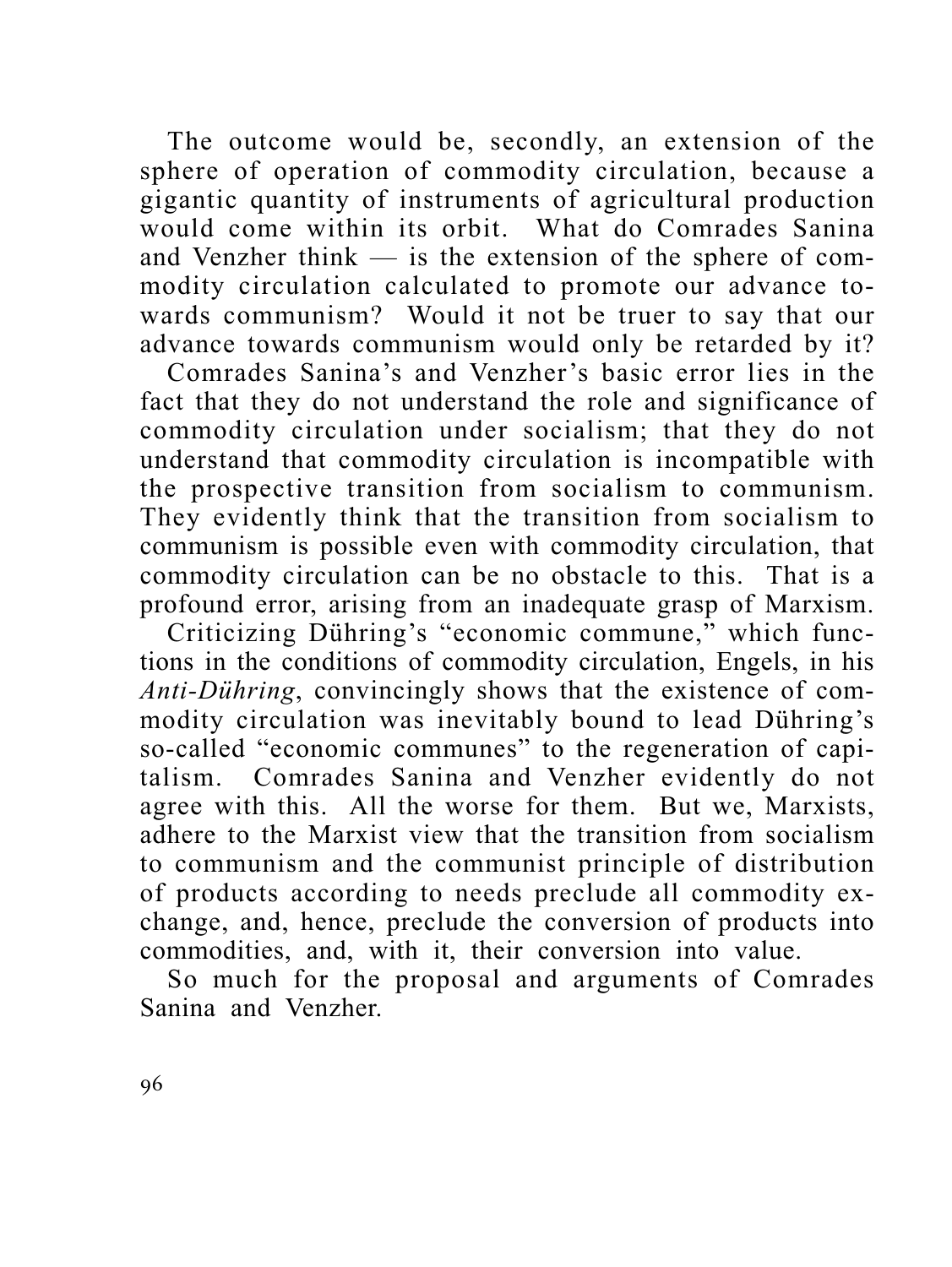But what, then, should be done to elevate collective-farm property to the level of public property?

The collective farm is an unusual kind of enterprise. It operates on land, and cultivates land which has long been public, and not collective-farm property. Consequently, the collective farm is not the owner of the land it cultivates.

Further, the collective farm operates with basic implements of production which are public, not collective-farm property. Consequently, the collective farm is not the owner of its basic implements of production.

Further, the collective farm is a cooperative enterprise: it utilizes the labour of its members, and it distributes its income among its members on the basis of workday units; it owns its seed, which is renewed every year and goes into production.

What, then, does the collective farm own? Where is the collective-farm property which it disposes of quite freely, at its own discretion? This property of the collective farm is its product, the product of collective farming: grain, meat, butter, vegetables, cotton, sugar beet, flax, etc., not counting the buildings and the personal husbandry of the collective farmers on their household plots. The fact is that a considerable part of this product, the surplus collective-farm output, goes into the market and is thus included in the system of commodity circulation. It is precisely this circumstance which now prevents the elevation of collective-farm property to the level of public property. It is therefore precisely from this end that the work of elevating collectivefarm property to the level of public property must be tackled.

In order to raise collective-farm property to the level of public property, the surplus collective-farm output must be excluded from the system of commodity circulation and in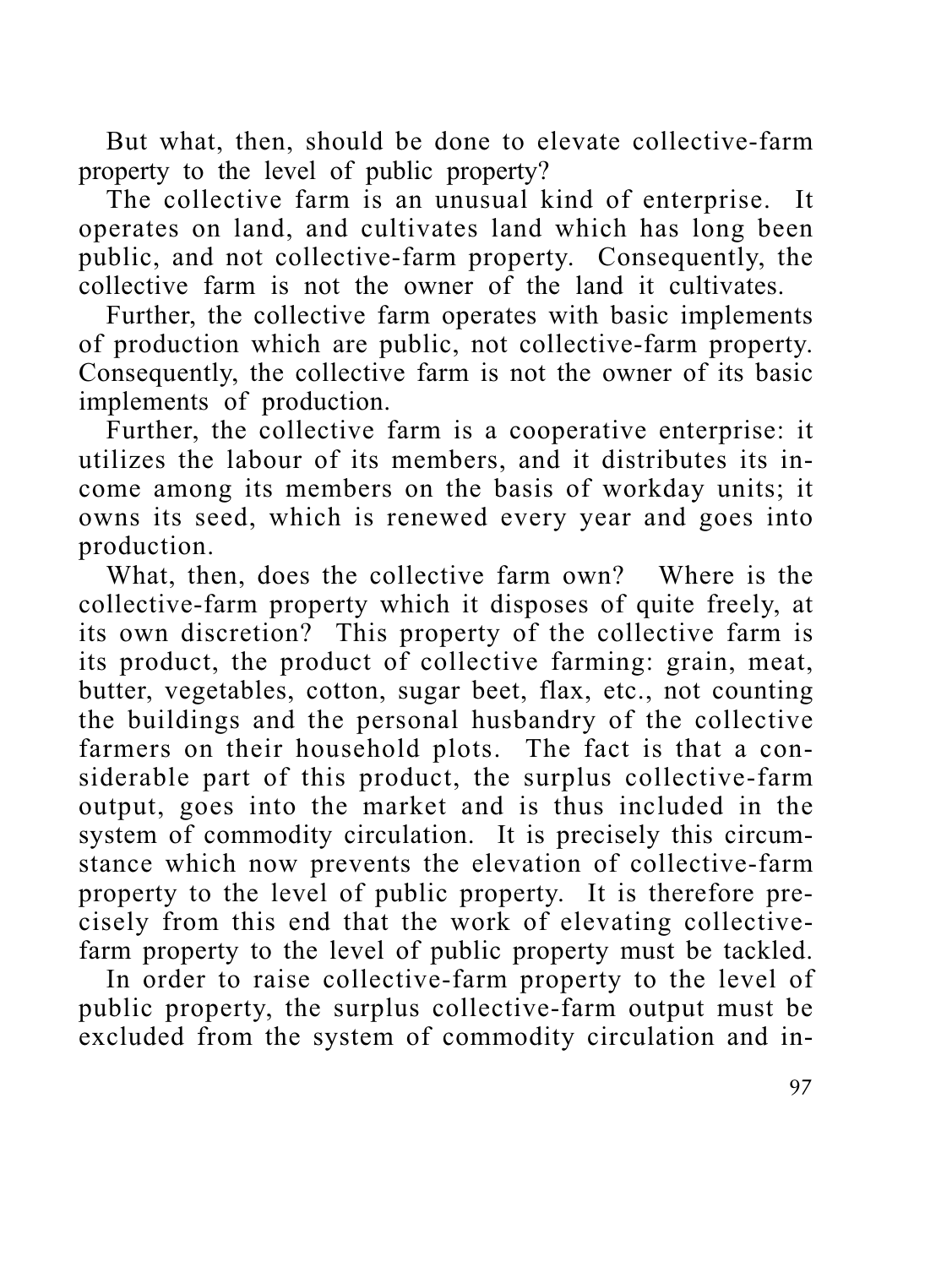cluded in the system of products-exchange between state industry and the collective farms. That is the point.

We still have no developed system of products-exchange, but the rudiments of such a system exist in the shape of the "merchandising" of agricultural products. For quite a long time already, as we know, the products of the cotton-growing, flax-growing, beet-growing and other collective farms are "merchandised." They are not "merchandised" in full, it is true, but only partly, still they are "merchandised." Be it mentioned in passing that "merchandising" is not a happy word, and should be replaced by "products-exchange." The task is to extend these rudiments of products-exchange to all branches of agriculture and to develop them into a broad system, under which the collective farms would receive for their products not only money, but also and chiefly the manufactures they need. Such a system would require an immense increase in the goods allocated by the town to the country, and it would therefore have to be introduced without any particular hurry, and only as the products of the town multiply. But it must be introduced unswervingly and unhesitatingly, step by step contracting the sphere of operation of commodity circulation and widening the sphere of operation of products-exchange.

Such a system, by contracting the sphere of operation of commodity circulation, will facilitate the transition from socialism to communism. Moreover, it will make it possible to include the basic property of the collective farms, the product of collective farming, in the general system of national planning.

That will be a real and effective means of raising collectivefarm property to the level of public property under our present-day conditions.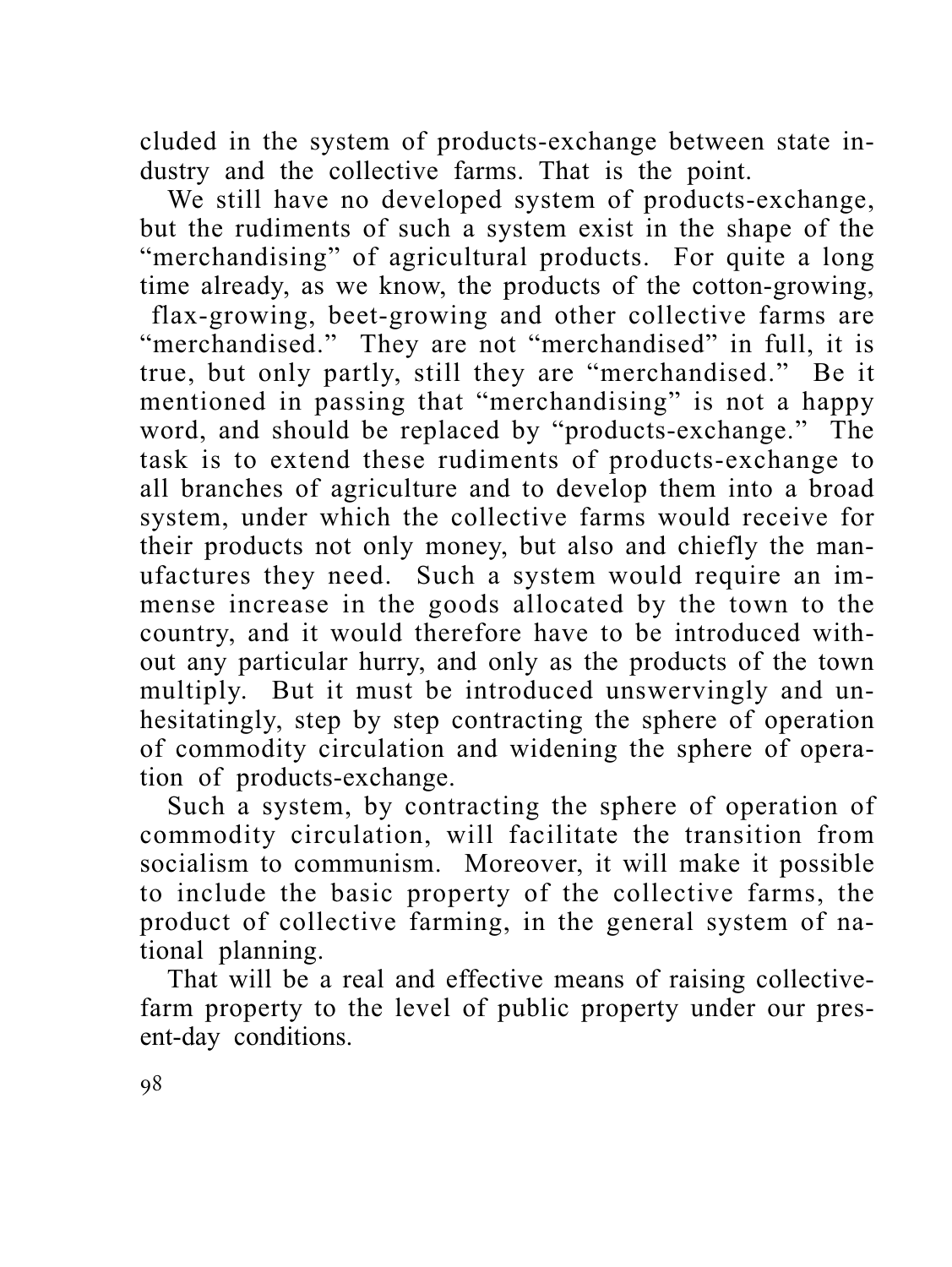Will such a system be advantageous to the collective-farm peasantry? It undoubtedly will. It will, because the collective-farm peasantry will receive far more products from the state than under commodity circulation, and at much cheaper prices. Everyone knows that the collective farms which have products-exchange ("merchandising") contracts with the government receive incomparably greater advantages than the collective farms which have no such contracts. If the products-exchange system is extended to all the collective farms in the country, these advantages will become available to all our collective-farm peasantry.

*J. Stalin*

September 28, 1952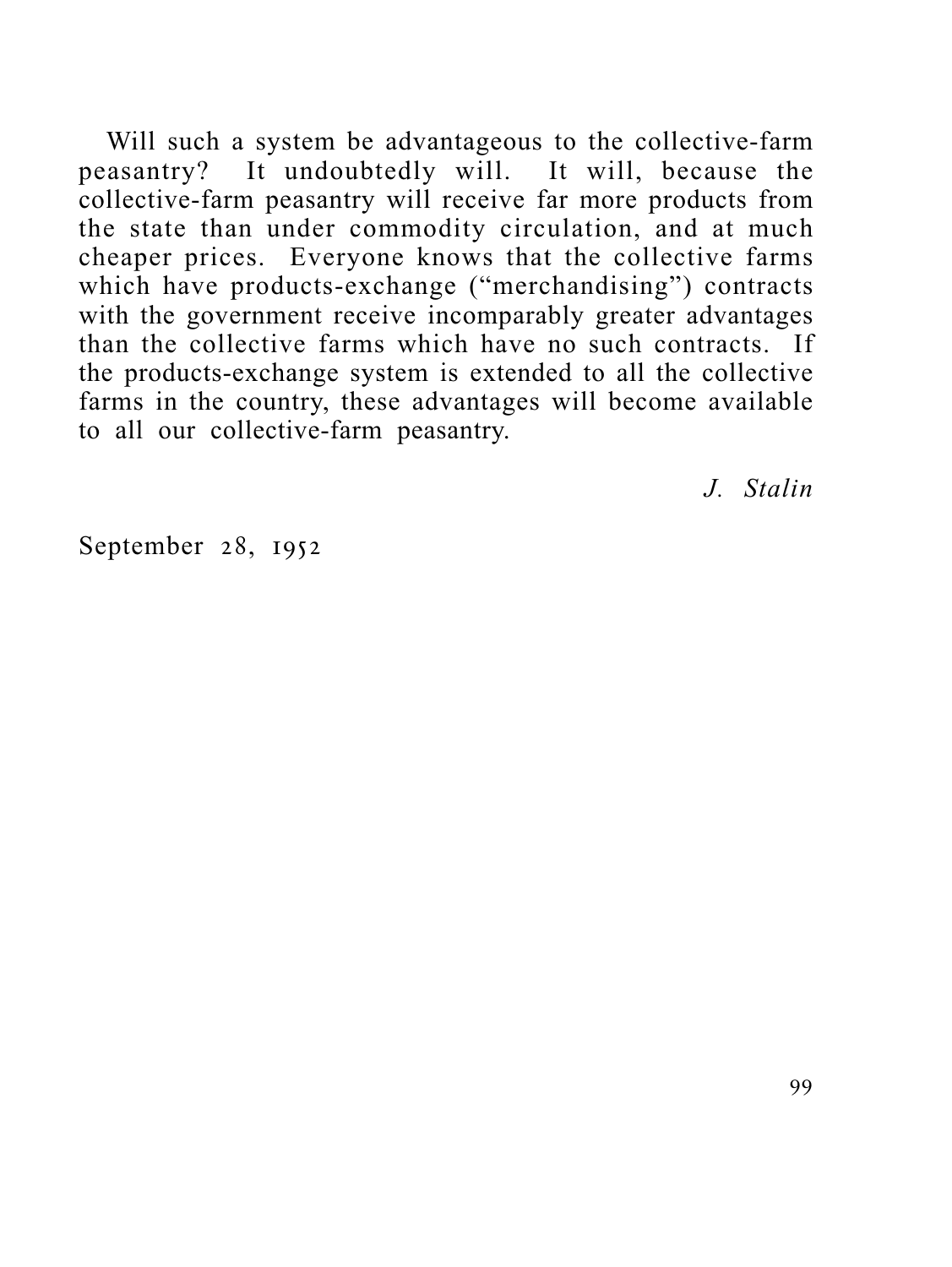## NOTES

<sup>1</sup> Frederick Engels, *Anti-Dühring*, Eng. ed., Foreign Languages Publishing House, Moscow, 1954, p. 158. p. 4

 $2 \text{ Ibid., pp. } 392 - 93.$  p. 5  $3 \text{ Ibid., p. } 392.$ 

*Ibid.*, 412. p. 26

<sup>5</sup> V. I. Lenin, *Imperialism the Highest Stage of Capitalism*, Eng. ed., Foreign Languages Press, Peking, 1969, p. 151. p. 32

 $6$  See p. 6 [of t](#page-15-0)his book. p. 51

<sup>7</sup> Karl Marx, *Capital* , Eng. ed., Vol. I, Chapter 5, Section I. p. 55

Comrade Yaroshenko's letter to the Political Bureau of the Central<br>mittee. Committee.

Comrade Yaroshenko's speech in the Plenary Discussion. p. 61

 $10$  Comrade Yaroshenko's speech at the Discussion Working Panel. p. 61

<sup>11</sup> Comrade Yaroshenko's speech in the Plenary Discussion.  $p. 62$ 

<sup>12</sup> Karl Marx, "Wage Labour and Capital", *Selected Works of Karl Marx and Frederick Engels*, Eng. ed., FLPH, Moscow, 1951, Vol. I, p. 63. p. 63. p. 64

<sup>13</sup> Karl Marx, "Preface to *A Contribution to the Critique of Political Economy* ", *Selected Works of Karl Marx and Frederick Engels*, Eng. ed., FLPH, Moscow, 1951, Vol. I, pp.  $328-29$ .

<sup>14</sup> V. I. Lenin, "Our Foreign and Domestic Position and the Tasks of the Party", *Collected Works*, Russian ed., Vol. 31.

100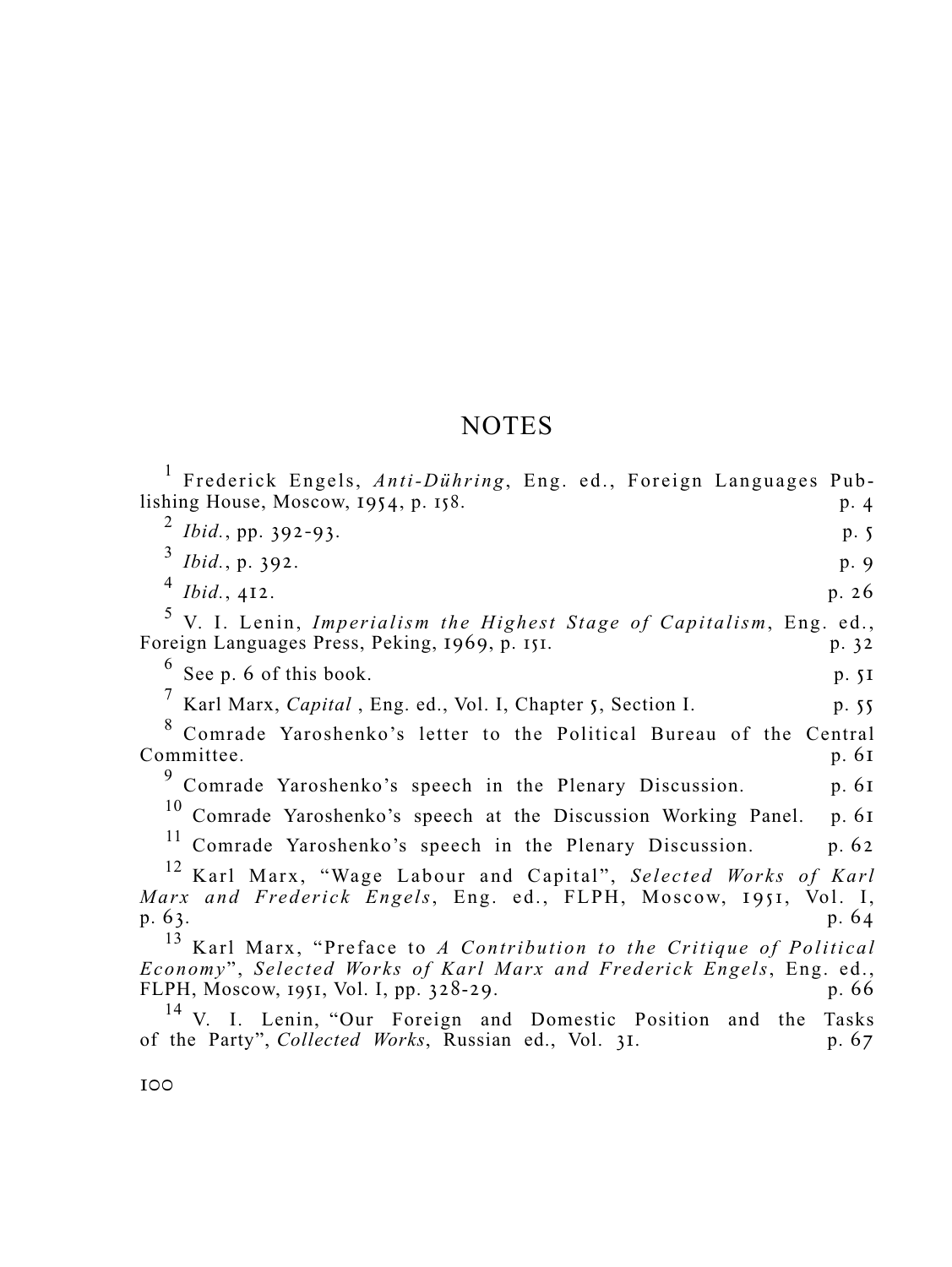<sup>15</sup> Karl Marx, "Critique of the Gotha Program", *Selected Works of Karl Marx and Frederick Engels*, Eng. ed., FLPH, Moscow, 1951, Vol. 2, p. 23. p. 71 <sup>16</sup> Frederick Engels, *Anti-Dühring*, Eng. ed., FLPH, Moscow, 1954, p. 408. p. 408*.* p. 71  $17$  *Ibid.*, p. 208. p. 72 <sup>18</sup> V. I. Lenin, *Critical Comments on Bukharin*'*s* "*Economics of the Transition Period*", Russian ed. p. 72 <sup>19</sup> Frederick Engels, *Anti-Dühring*, Eng. ed., FLPH, Moscow, 1954, p. 209. p. 209*.* p. 73 <sup>20</sup> Karl Marx, "Wage Labour and Capital", *Selected Works of Karl Marx and Frederick Engels*, Eng. ed., FLPH, Moscow, 1951, Vol. I, p. 83. p. 75 <sup>21</sup> Karl Marx, "Theory of Surplus Value", Karl Marx and Frederick Engels, *Works*, German ed., Vol. 26, Part 2, Chapter 18. p. 79 <sup>22</sup> See pp.  $40-41$  of this book. p. 80 <sup>23</sup> Comrade Yaroshenko's speech in the Plenary Discussion. p. 81<br><sup>24</sup> *Ibid* p. 81 <sup>24</sup> *Ibid.* p. 81 <sup>25</sup> Here "V" stands for varied capital, "M" for surplus value and "C" for constant capital. For the formula, see Karl Marx, Capital, Eng.<br>ed., Vol. 2, Chapter 20. ed., Vol. 2, Chapter 20. <sup>26</sup> Comrade Yaroshenko's speech in the Plenary Discussion. p. 81  $27$  Comrade Yaroshenko's letter to the Political Bureau of the Central Committee. p. 82 <sup>28</sup> Karl Marx, *Capital*, Eng. ed., Vol. 2, Chapter 20, Section 6. p. 84 <sup>29</sup> After the central figure, Khlestakov, in the play *The Inspector General* by Nikolai Gogol, meaning an impostor and a braggart. **p. 86** <sup>30</sup> Frederick Engels, *Anti-Dühring*, Eng. ed., FLPH, Moscow, 1954, 387-88. pp. 387-88.

101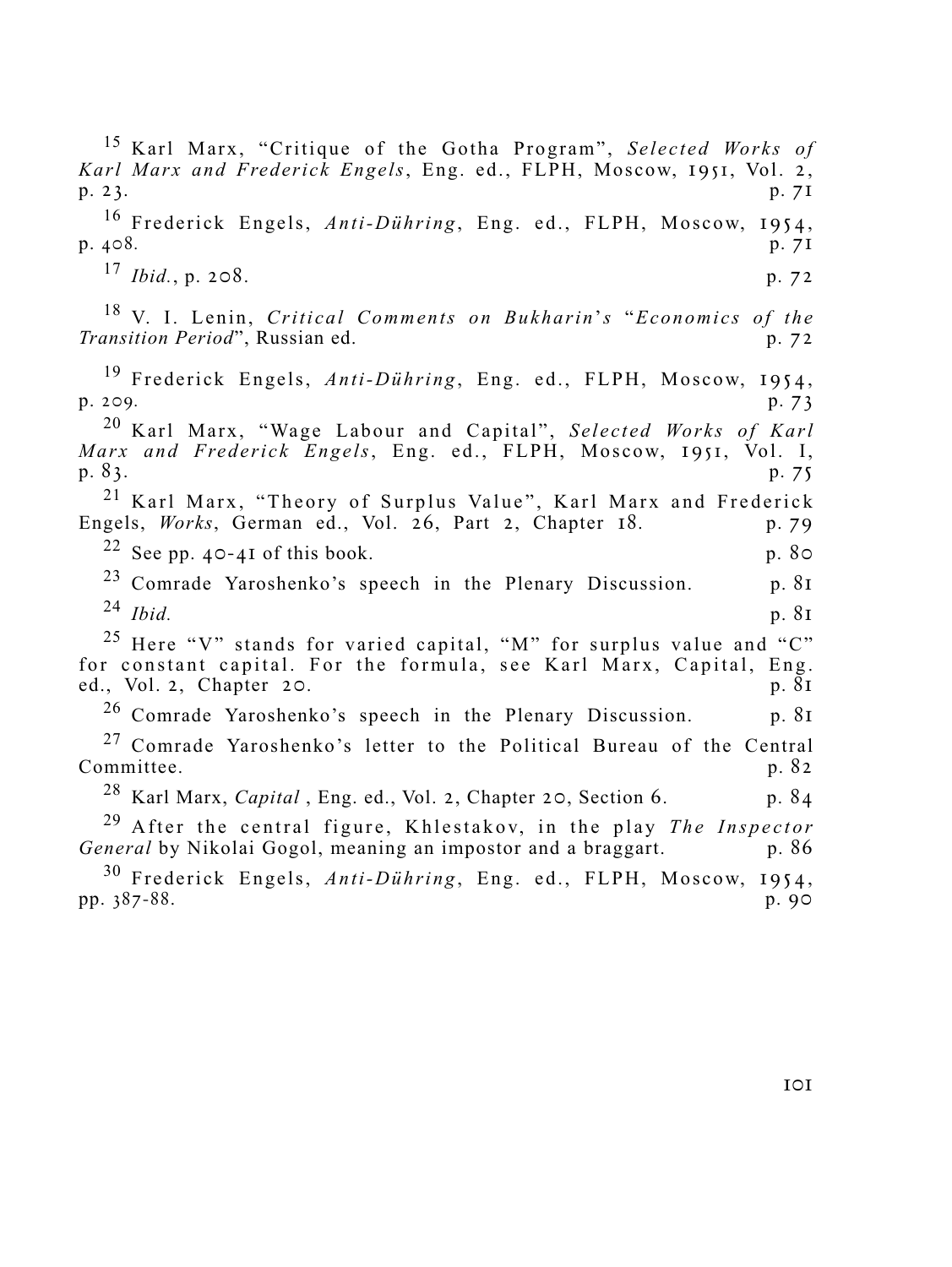## 斯 大 林<br>苏联社会主义经济问题

 $\ast$ 

外文出版社出版(北京) 1972年 (32开) 第一版 編号: (英) 1050-2077 00040  $1/1 - E - 1192P$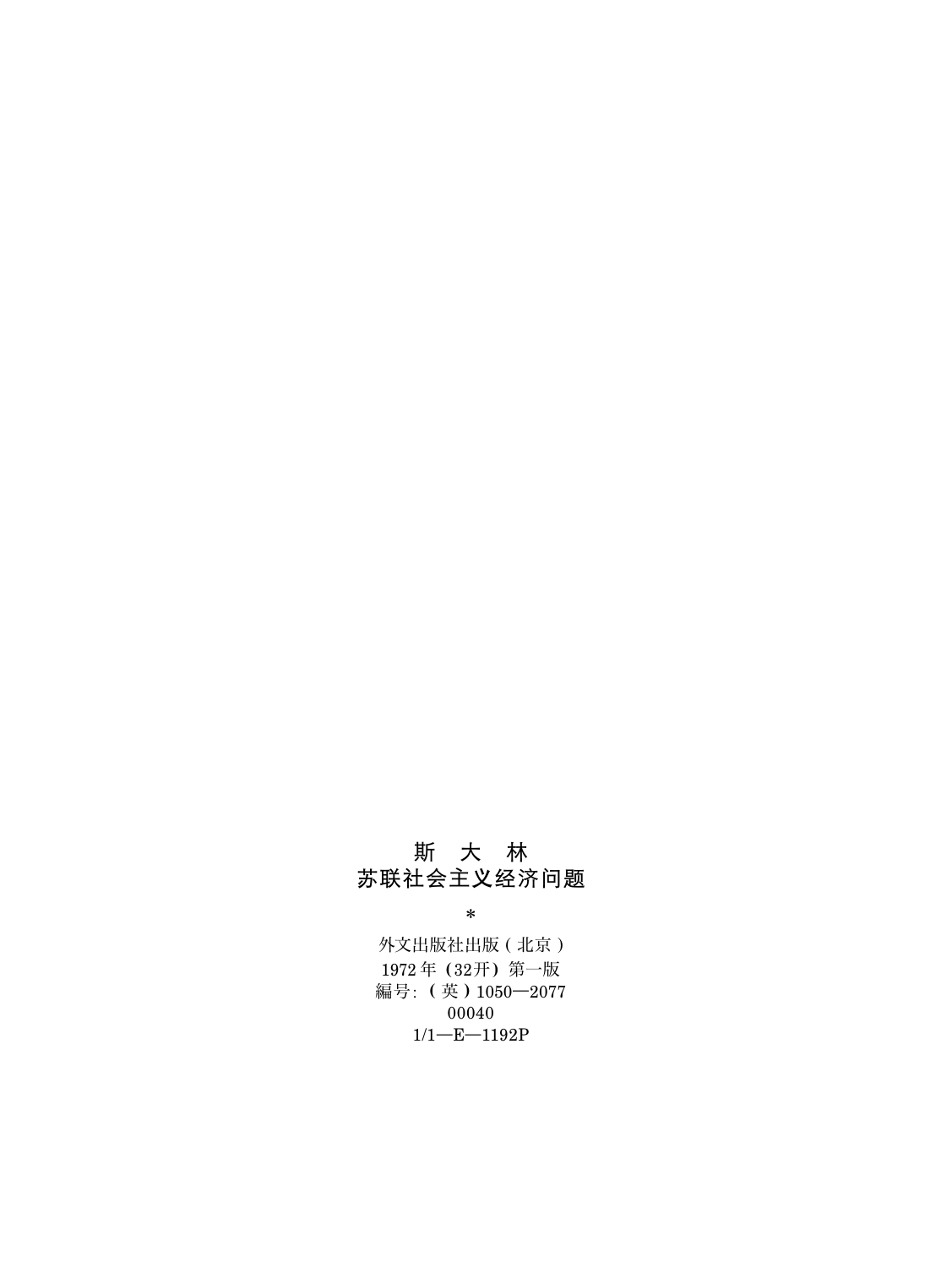